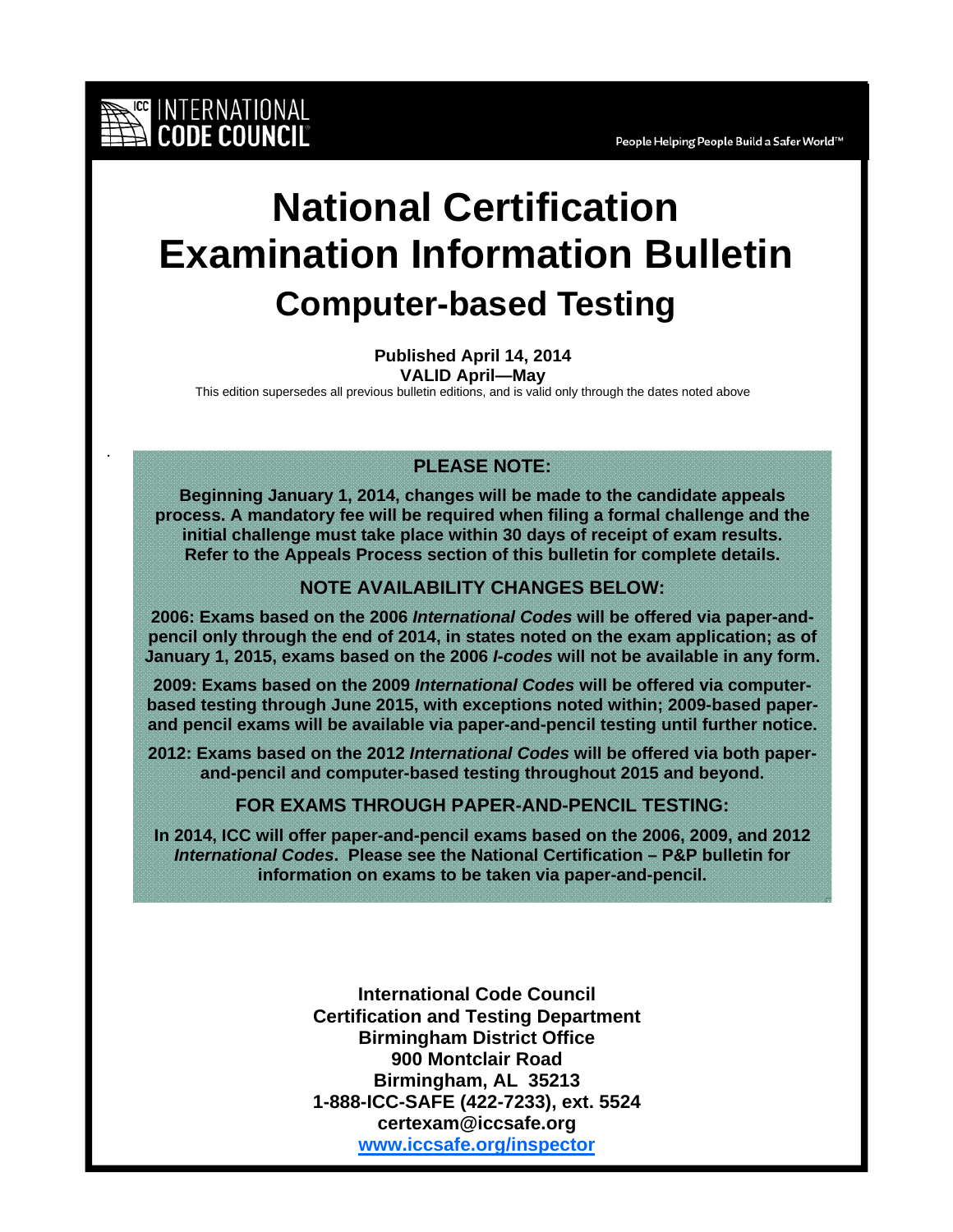| <b>SUMMARY OF BULLETIN CHANGES</b> |                                                                                      |                                                                                                                       |  |
|------------------------------------|--------------------------------------------------------------------------------------|-----------------------------------------------------------------------------------------------------------------------|--|
| Date of Change                     | <b>Section Affected</b>                                                              | <b>Revision</b>                                                                                                       |  |
| January 1, 2014                    | Front cover                                                                          | Revised valid-through date                                                                                            |  |
| January 1, 2014                    | <b>Test Site Regulations</b>                                                         | Added section on exam site comments                                                                                   |  |
| January 1, 2014                    | Code of Ethics                                                                       | Updated code of ethics                                                                                                |  |
| January 1, 2014                    | National Certification Examinations Based<br>on 2009/2012 International Codes        | Revised allocated examination time for 02<br>Technology                                                               |  |
| January 9, 2014                    | <b>National Certification Examinations Based</b><br>on 2009/2012 International Codes | Updated reference pricing on 84 exam                                                                                  |  |
| January 21, 2014                   | What Can I Expect at the Test Site                                                   | Updated security procedures; additional in-<br>formation about whiteboards; Pearson VUE<br>security video link added. |  |
| March 11, 2014                     | <b>National Certification Examinations Based</b><br>on 2009/2012 International Codes | Added note about edition change to A Budg-<br>eting Guide for Local Government                                        |  |
| April 1, 2014                      | National Certification Examinations Based<br>on 2009/2012 International Codes        | Added new exams for CA, CN, CR, CF, and<br><b>CP</b>                                                                  |  |
| April 1, 2014                      | <b>National Certification Examinations Based</b><br>on 2009/2012 International Codes | Updated exam prices                                                                                                   |  |
| April 1, 2014                      | <b>National Certification Examinations Based</b><br>on 2009/2012 International Codes | Updated 2012 I-Code reference pricing                                                                                 |  |
| April 14, 2014                     | <b>National Certification Examinations Based</b><br>on 2009/2012 International Codes | Updated information about FM exams                                                                                    |  |

## *This bulletin answers most questions raised by examination candidates. Please read it carefully. You will find it a useful reference throughout your registration and examination process.*

Use the checklists and information summaries in this bulletin to familiarize yourself with the testing process. Be sure to completely read this bulletin before scheduling your examination.

**You are responsible** for following all policies and regulations found in this document. Not reading this bulletin does not release your responsibility for following these procedures.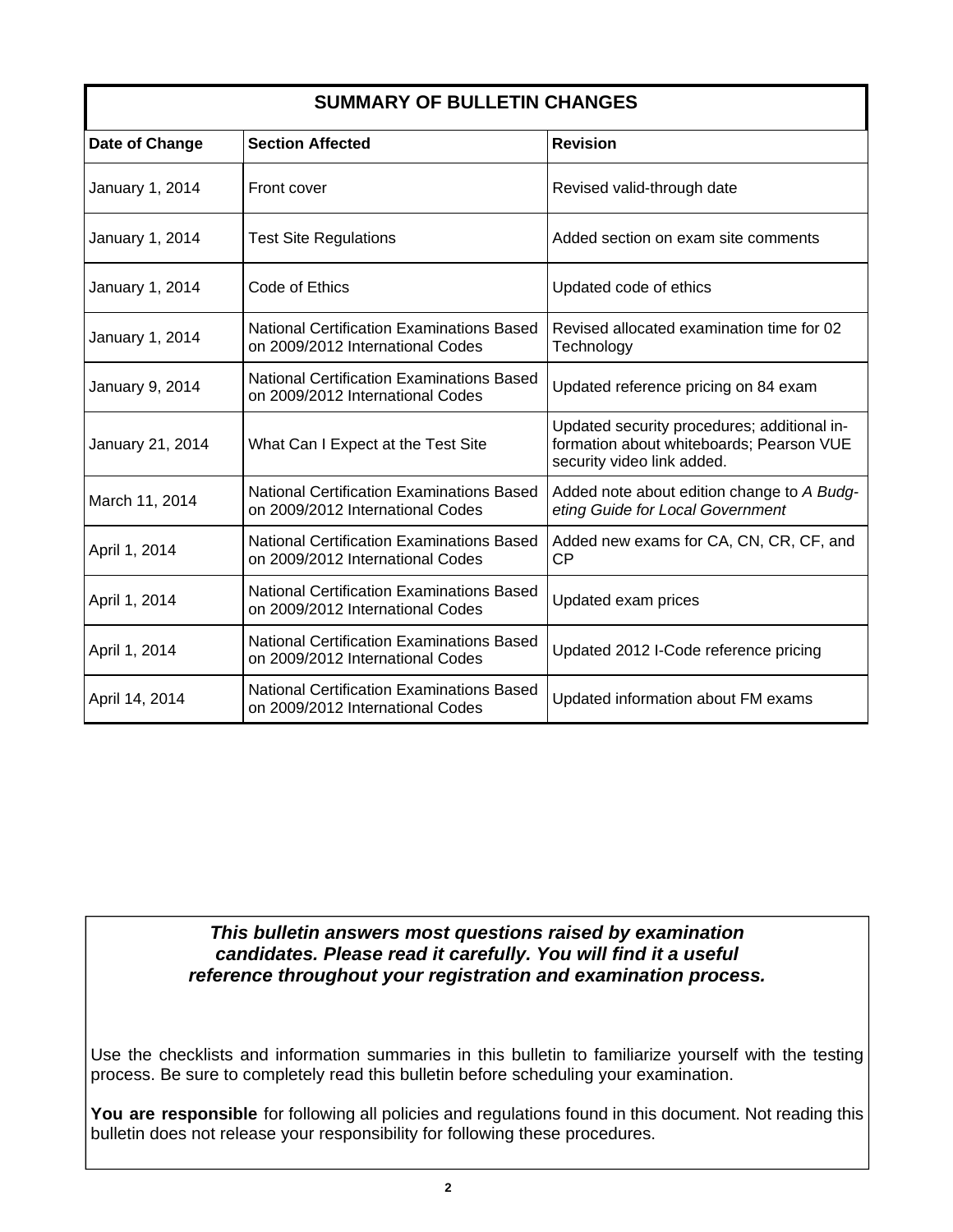# **How do I...**

| schedule an exam?                                         | Computer-based testing: visit www.pearsonvue.com/<br>icc or call Pearson VUE at 1-800-275-8301                                                                              |
|-----------------------------------------------------------|-----------------------------------------------------------------------------------------------------------------------------------------------------------------------------|
| change my name or address?                                | Fax or mail ICC a letter containing your name, old and<br>new addresses, contact phone number, and signa-<br>ture; ICC will advise if additional documentation is<br>needed |
| renew my certification?                                   | Visit www.iccsafe.org/renewals to enter CEUs and<br>complete the renewal process online                                                                                     |
| request a wall certificate (new)?                         | Visit www.iccsafe.org/inspector for a request applica-<br>tion                                                                                                              |
| request a duplicate wallet card or wall certifi-<br>cate? | Visit www.iccsafe.org/inspector for a request applica-<br>tion                                                                                                              |
| review an exam I failed?                                  | See page 15 for more information on the exam feed-<br>back and appeals process                                                                                              |
| request special testing accommodations?                   | Computer-based testing: call Pearson VUE at 1-800-<br>466-0450 and ask for special arrangements                                                                             |
| make comments about an exam I took?                       | See page 14 for more information on the exam feed-<br>back and appeals process                                                                                              |
| reschedule an exam?                                       | Computer-based testing: call Pearson VUE at 1-800-<br>275-8301 prior to your scheduled exam-see page 22<br>for deadlines                                                    |
| make comments about the testing environ-<br>ment?         | See page 14 for information on how to comment on<br>test site conditions, both favorable or unfavorable.                                                                    |
| cancel an exam?                                           | Computer-based testing: call Pearson VUE at 1-800-<br>275-8301 prior to your scheduled exam-see page 22<br>for deadlines                                                    |
| find my exam code (ID)?                                   | See pages 24-63 for the exam outline listings in this<br>bulletin                                                                                                           |
| know what I can take into the exam?                       | See page 17 for the Test Site Regulations section                                                                                                                           |
| obtain the books for my exam?                             | Most references can be purchased at<br>www.iccsafe.org/store; more information is found in<br>the exam outline listings starting on page 24                                 |
| access my certification information on ICC's<br>website?  | Log into <b>www.iccsafe.org</b> with your email address and<br>zip code currently on record with ICC-see page 13<br>for more details                                        |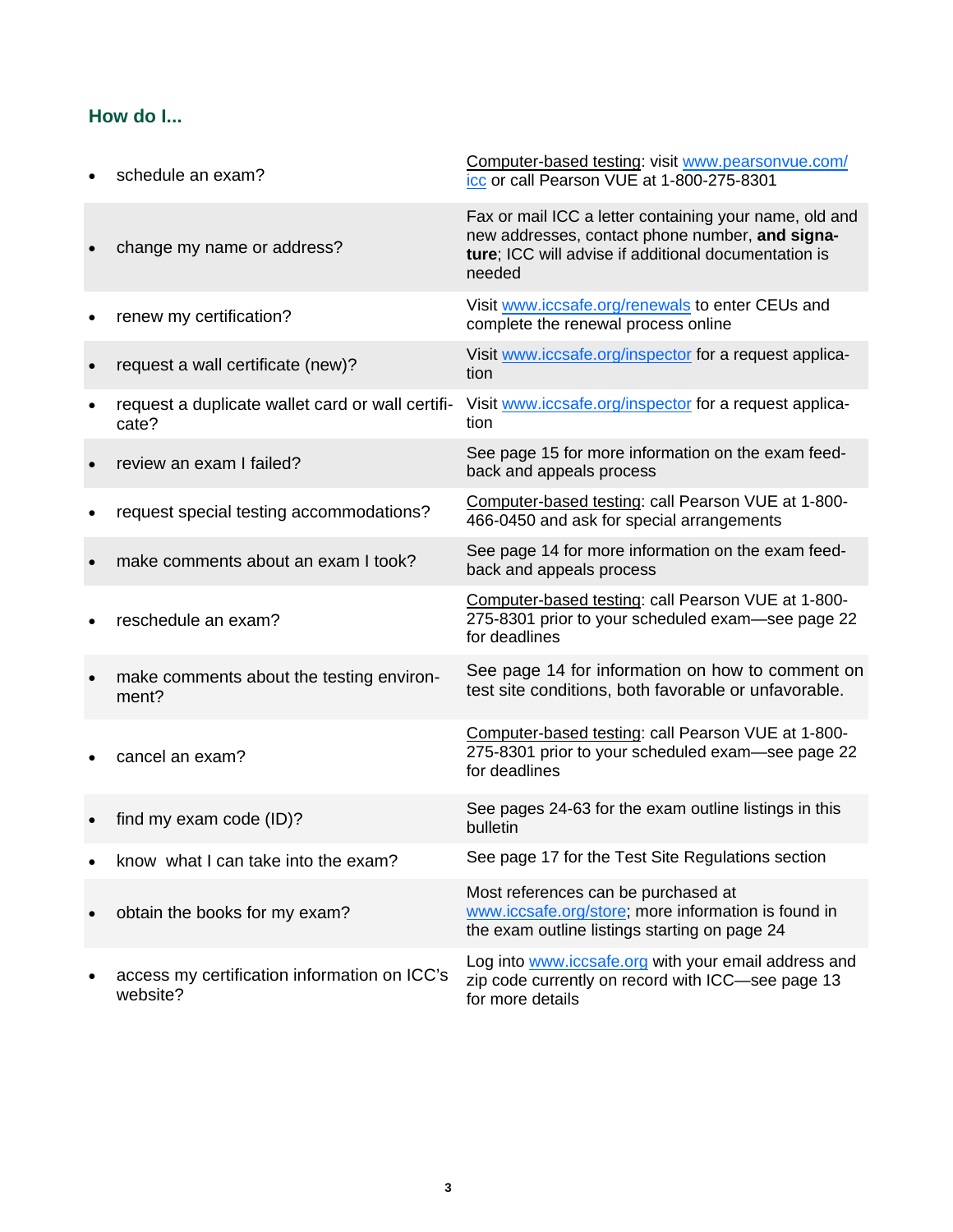# *Table of Contents*

| <b>Reference Source</b> |  |
|-------------------------|--|

**PLEASE NOTE: ICC National Certification examinations are based on the first printing of the**  *International Codes***, unless otherwise noted.** 

#### **International Code Council Vision**

Protecting the health, safety, and welfare of people by creating better buildings and safer communities.

#### **International Code Council Mission**

Providing the highest quality codes, standards, products, and services for all concerned with the safety and performance of the built environment.

#### **Information contained in this bulletin is deemed accurate as of the time of printing. Contents are subject to change at any time. For the most updated information, visit www.iccsafe.org/inspector.**

COPYRIGHT © 2014 by INTERNATIONAL CÓDE COUNCIL, INC.

ALL RIGHTS RESERVED. This International Code Council National Certification Examination Information Bulletin<sup>©</sup> is a copyrighted work owned by the International Code Council, Inc. Without advance permission from the copyright owner, no part of this book may be reproduced, distributed, or transmitted in any form or by any means, including, without limitation, electronic, optical, or mechanical means (by way of example and not limitation, photocopy or recording by or in an information storage retrieval system). For information on permission to copy material exceeding fair use, please contact: International Code Council, Publications, 4051 West Flossmoor Road, Country Club Hills, IL 60478. Phone: 1-888-ICC-SAFE (422-7233).

Trademarks: "International Code Council" and the "International Code Council" logo are trademarks of the International Code Council, Inc.

**Note:** Certification and examination requirements, including registration/scheduling, dates, locations, fees, and references are subject to change. Please make sure that you have the most current information before registering for/scheduling any examination. For up-to-date information on Code Council certification and examinations, go to www.iccsafe.org/inspector or call 1-888-ICC-SAFE (422-7233). For fastest service, for general questions, dial 0; for specific information on your certification, dial ext. 5524.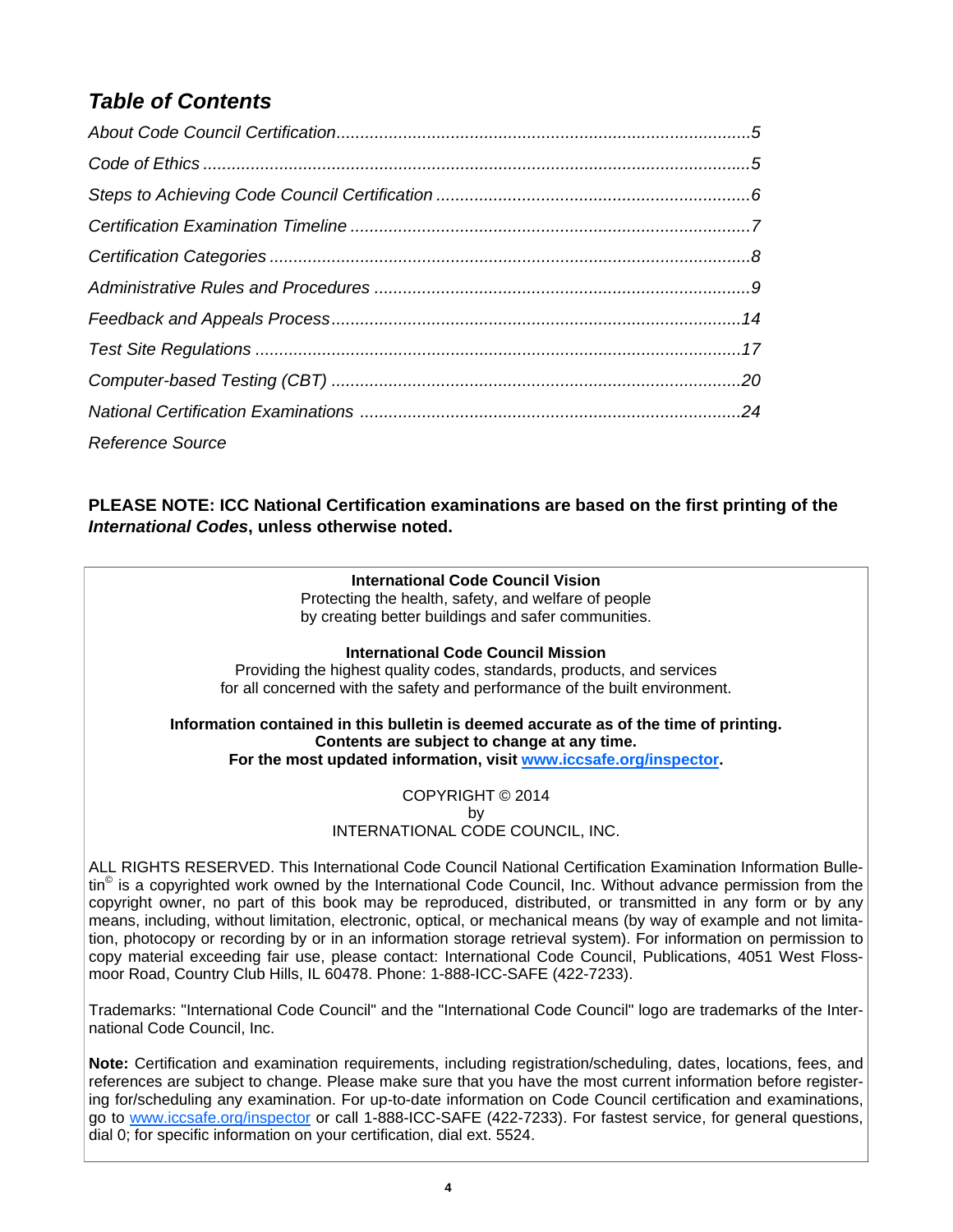# *About Code Council Certification*

The Code Council certification program is the oldest, largest, and most prestigious credentialing program for construction code administration and enforcement professionals in the United States. Code Council certification examinations are maintained to the highest standards and include continuous review by committees of experienced professionals.

Becoming Code Council-certified is a significant personal and professional accomplishment, and is a key step toward enhanced professional stature. Code Council certificate holders demonstrate a confirmed commitment to protect the public health, safety, and welfare.

Many building departments and state agencies that regulate code enforcement personnel recognize Code Council certification. However, the Code Council cannot guarantee that a specific governmental agency will accept or recognize a Code Council certification. You should first contact the applicable agency regarding specific licensing and employment requirements.

Certification and examination information, including registration/scheduling requirements, dates, locations, fees, and references, are subject to change. **Candidates should make sure they have the most current information before registering for/scheduling a Code Council examination by going to www.iccsafe.org/inspector.**

# *Code of Ethics*

It is the policy of the Board that each active certificate holder shall agree in writing to comply with the following Code of Ethics; and shall agree that failure to comply shall subject their certification to suspension or revocation by the Board:

The protection of the health, safety and welfare of the public by creating safe buildings and communities is the solemn responsibility of the International Code Council (Code Council) and all who participate in Code Council activities. Recognizing this, the Code Council advocates commitment to a standard of professional behavior that exemplifies the highest ideals and principles of ethical conduct. The governing concepts embodied in this philosophy are characterized herein, for the benefit and guidance of those so engaged, and for the enlightenment of the public so served.

Each individual participating in a Code Council activity shall:

- *Support the mission of the Code Council to provide the highest quality codes, standards, products and services for all concerned with the safety and performance of the built environment.*
- *At all times, act in an ethical manner, comply with the ethical rules and regulations related to his or her profession, and avoid conflicts of interest.*
- *Demonstrate integrity, honesty, and fairness while participating in Code Council activities.*
- *For Code Council certified individuals, maintain professional competence in all areas of employment responsibility and encourage the same for colleagues and associates.*
- *Act in accordance with the Bylaws and Policies of the International Code Council, including this Code of Ethics.*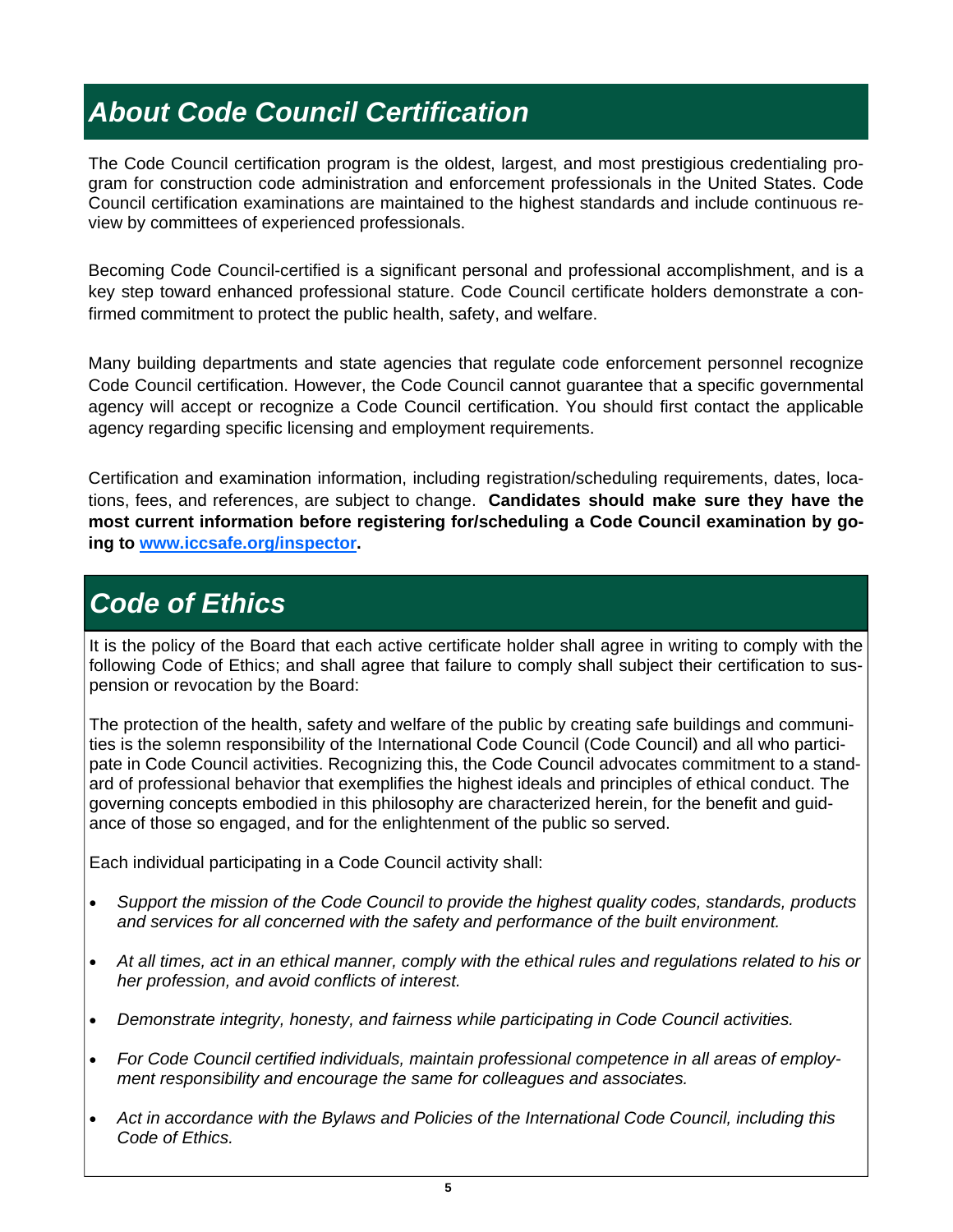# *Steps to Achieving Code Council Certification*



Some certification categories may have additional requirements that include, but are not limited to, passing multiple examinations, education/work experience, submitting affidavits, and/or additional fees. Please be sure to thoroughly read the detailed information on those examinations you elect to take. For the most up-to-date requirements and detailed information on Code Council certification examinations, go to www.iccsafe.org/exams.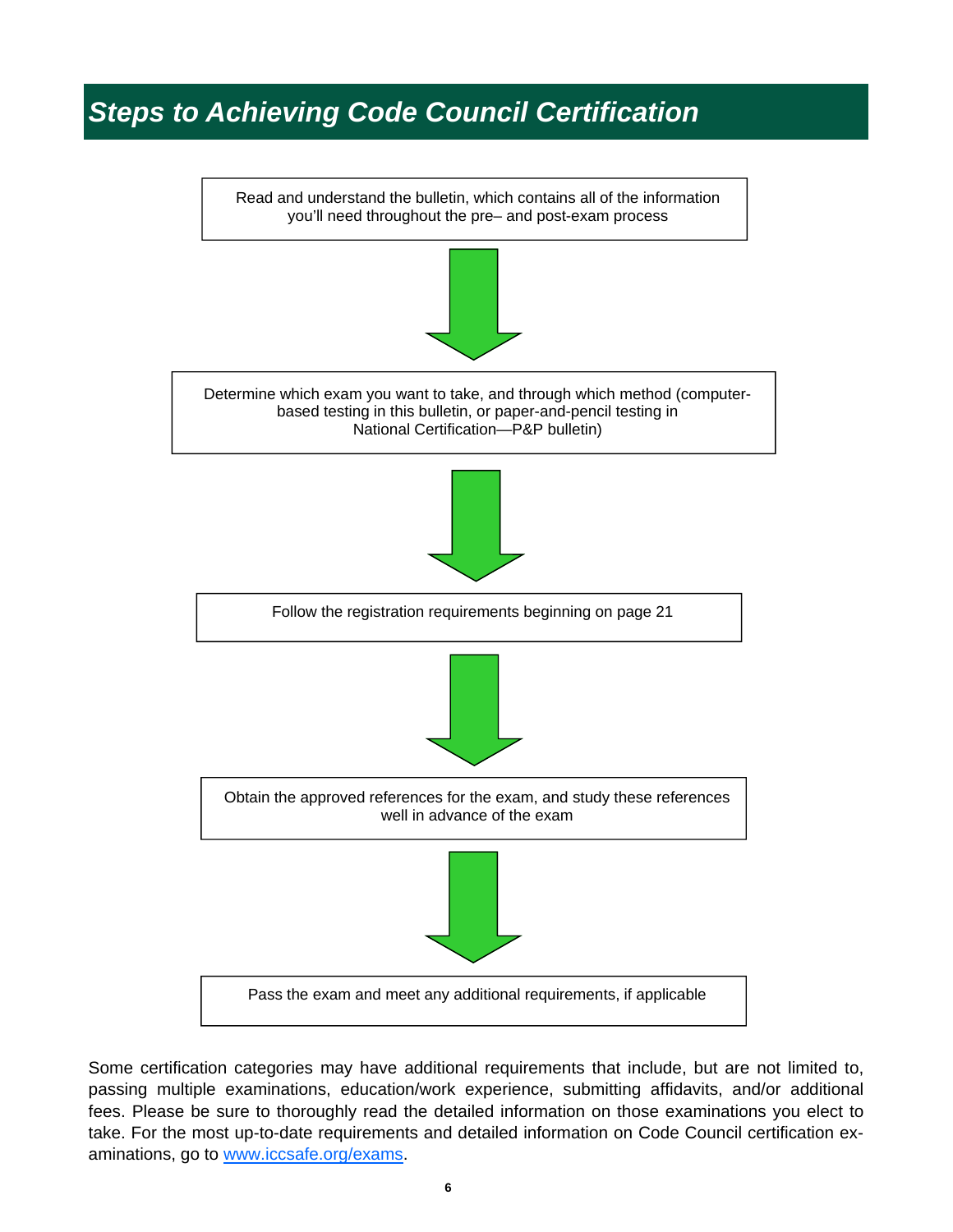# *Certification Examination Timeline*

The timeline below will give you a general idea of how long it will take to achieve certification in most categories. Please remember that your experience may be shorter or longer than that below, dependent on individual circumstances.

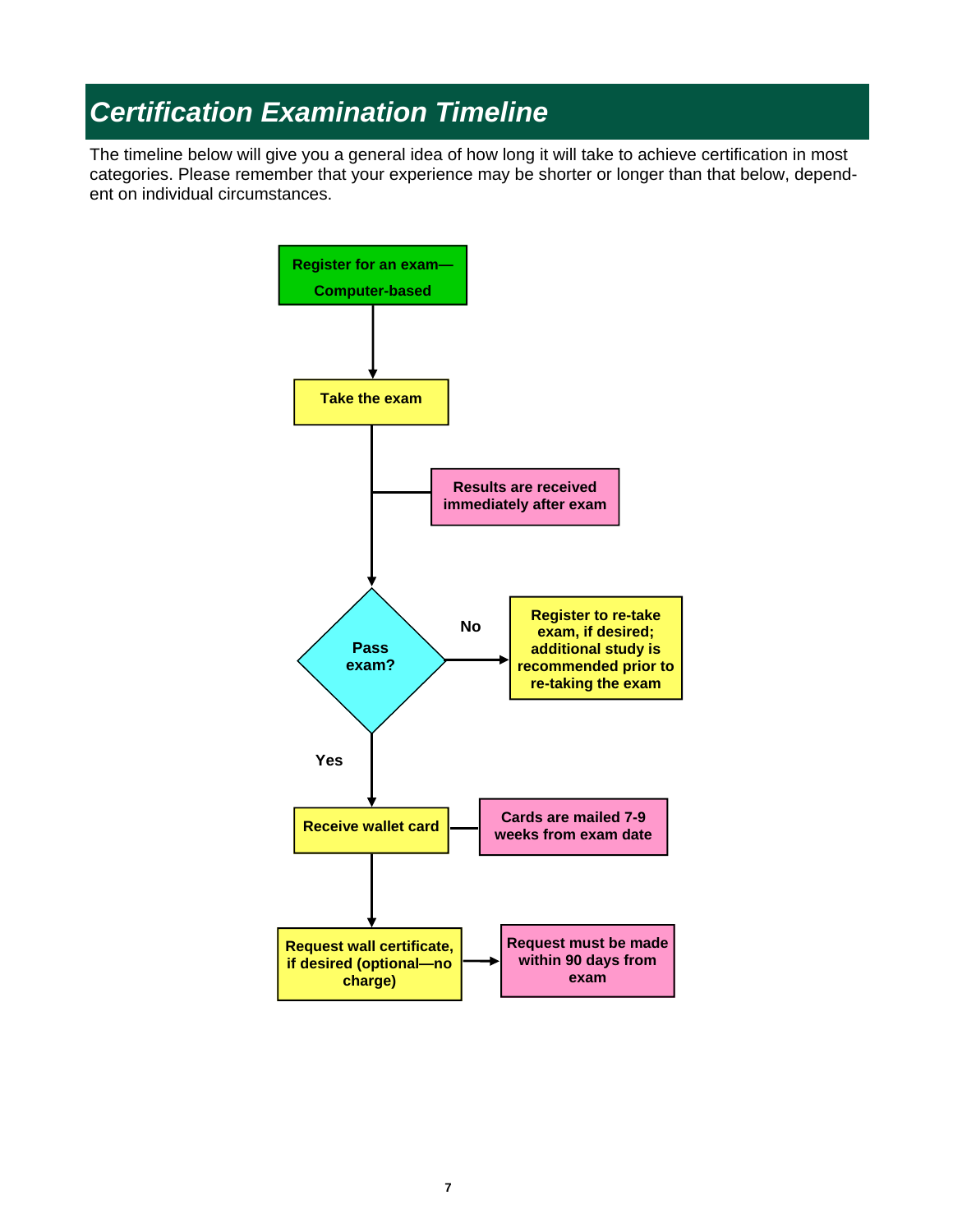# *Certification Categories*

Below are Code Council national certification categories currently available, required examinations, and corresponding exam IDs. Examination listings begin on page 24.

#### **Exam Certification/Examination**

**ID** 

#### *Residential Inspector*

- B1 Residential Building Inspector
- E1 Residential Electrical Inspector
- M1 Residential Mechanical Inspector
- P1 Residential Plumbing Inspector

#### *Commercial Inspector*

- B2 Commercial Building Inspector
- E2 Commercial Electrical Inspector
- M2 Commercial Mechanical Inspector
- P2 Commercial Plumbing Inspector

#### *General Plans Examiner*

- B3 Building Plans Examiner
- E3 Electrical Plans Examiner
- M3 Mechanical Plans Examiner
- P3 Plumbing Plans Examiner
- R3 Residential Plans Examiner
- RF Residential Fire Sprinkler Inspector/ Plans Examiner

### *Code Enforcement*

- 14 Permit Technician
- 75 Zoning Inspector
- 64 Property Maintenance and Housing Inspector
- C1 Coastal and Floodplain Construction Inspector \*\*\*
- 21 Accessibility Inspector/Plans Examiner
- DR Disaster Response Inspector \*\*\*

#### FG Fuel Gas Inspector

#### *Fire*

- 66 Fire Inspector I \*\*\*
- 67 Fire Inspector II \*\*\*
- F3 Fire Plans Examiner
- FM Certified Fire Marshal (CFM) \*\*\*
- CA Commercial Fire Alarm Inspector
- CN Commercial Fire Alarm Plans Examiner I
- CR Commercial Fire Alarm Plans Examiner II \*\*\*
- CF Commercial Fire Sprinkler Inspector
- CP Commercial Fire Sprinkler Plans Examiner

#### **Exam Certification/Examination ID**

## *Fire Extinguisher Technician*

- FE Certified Portable Fire Extinguisher Technician
- FK Pre-engineered Kitchen Fire Extinguishing System Technician
- FN Pre-engineered Industrial Fire Extinguishing System Technician

#### *Energy Conservation*

- 77 Commercial Energy Inspector
- 78 Commercial Energy Plans Examiner
- 79 Residential Energy Inspector/Plans Examiner
- EA Commercial Energy Inspector with ASHRAE 90.1
- EB Commercial Energy Plans Examiner with ASHRAE 90.1

#### *Green Building*

- G1 Green Building—Residential Examiner
- G2 IgCC Commercial Inspector
- G3 IgCC Commercial Inspector with ASHRAE 189.1
- G4 IgCC Plans Examiner
- G5 IgCC Plans Examiner with ASHRAE 189.1

## *Certified Building Official (CBO) \*\*\**

- 01 Legal/Management Module
- 02 Technology Module

#### *Special Inspector*

- 92 Prestressed Concrete Special Inspector \*\*\*
- 84 Structural Masonry Special Inspector
- 86 Spray-applied Fireproofing Special Inspector
- S1 Structural Steel and Bolting Special Inspector
- S2 Structural Welding Special Inspector \*\*\*
- EC Soils Special Inspector
- 47 Reinforced Concrete Special Inspector \*\*\*

\*\*\* This examination has prerequisites or additional requirements to achieve certification. Please refer to the Exam Description section of the bulletin starting on page 24.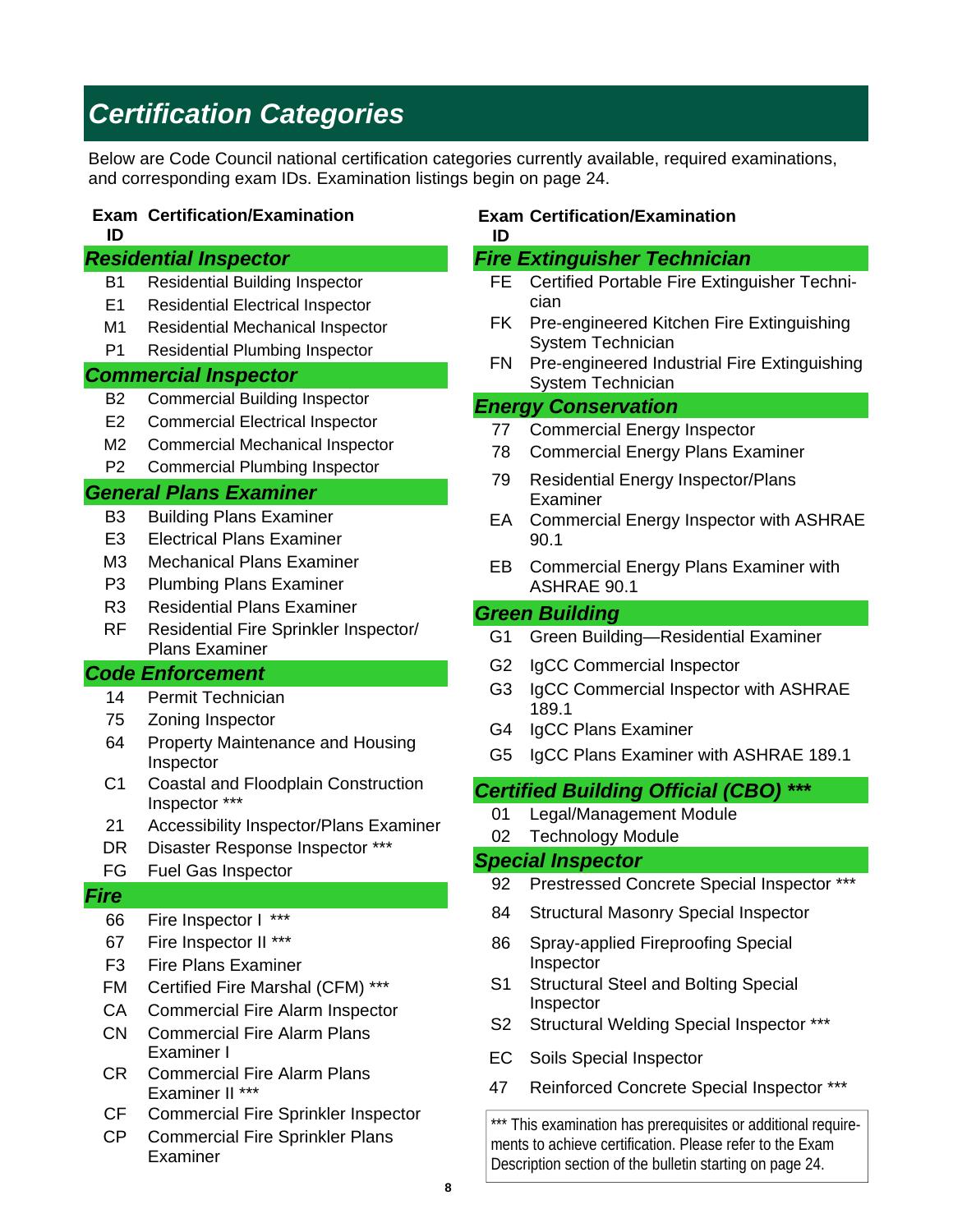# *Administrative Rules and Procedures*

### **How often can I take an exam?**

During any six (6) month period and for any one certification category, you may take the exam a total of two (2) times. You will be responsible for payment of the exam fee for every exam you take. For example, a candidate takes the Residential Building Inspector exam on January 1 and fails, then retests on March 1 and fails. The candidate cannot retake this exam until six months from January 1 (July 1).

Taking the examination in one category has no effect on testing for the six-month period for another category. For example, if you take the Residential Building Inspector examination and fail it, you would be allowed to take a Commercial Building Inspector or, for example, one of the Plumbing Inspector examinations, without regard to the six-month period for your Residential Building Inspector examination.

#### **How is my exam scored?**

**What is a passing score?** A passing score is the score set by the ICC and/or/with the Exam Development Committee (EDC) as the minimum score needed to pass the exam. This score is technically called a scale score and is set as 75 for the National Certification exams.

**How is a passing score set?** A passing score is set as part of the process at the Exam Development Committee. This part of the process involves setting item-level cut-scores, using the expert judgment of the Subject Matter Experts (SMEs) who are at the EDC. These experts determine what the minimum is that the candidate needs to know in order to obtain the certificate, and a passing score. If you'd like to participate as an SME, visit www.iccsafe.org/certification and click on "Exam Development Committees."

**What is a scale score?** A scaled score transforms a raw test score (the number of test questions answered correctly) into other measurement units, called a scale score. However, please know that a scale score is not the number of questions answered correctly, nor the percentage of questions answered correctly.

**Is the current test more or less difficult than prior tests, or future tests?** There are multiple forms of the ICC examinations. While these forms were developed from the same set of content specifications, the levels of difficulty of the forms will vary because different exam questions appear on different forms. Some of these questions by their nature (and designated in the cut-score) are more difficult than others, even though they pertain to the same section of the exam. It would be unfair to require a candidate taking a collection (form) of somewhat more difficult questions to answer as many questions correctly as a candidate who took an easier form. So, we use a statistical procedure known as scaling to correct for differences in test form difficulty.

Think of it this way. Let's say an elementary school hired the ICC to create an exam to test for knowledge of aspects of mathematics. Further, let's say the exam was called "Addition and Subtraction," and the Exam Information Bulletin states it is a 100-item exam.

Look at the first ten questions of two different exam forms, both of which measure the concept of "Addition and Subtraction":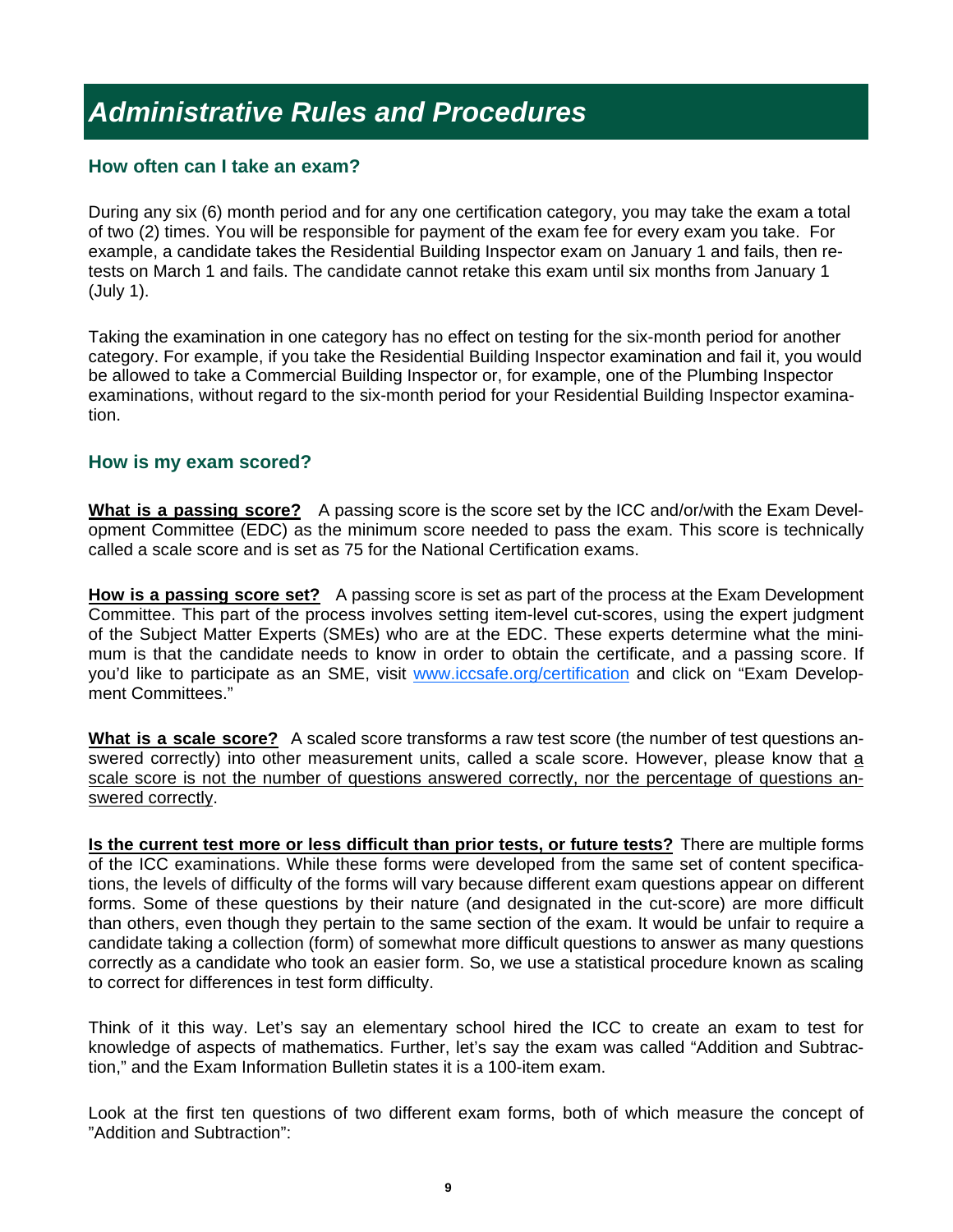| Question | <b>Exam Form 1</b> | Question       | <b>Exam Form 2</b> |
|----------|--------------------|----------------|--------------------|
| 1.       | $2 + 4 =$          | 1.             | $6 + 9 =$          |
| 2.       | $6 + 4 =$          | 2.             | $16 + 26 =$        |
| 3.       | $7 - 3 =$          | 3.             | $18 - 16 =$        |
| 4.       | $18 + 15 =$        | 4.             | $23 + 99 =$        |
| 5.       | $16 - 4 =$         | 5.             | $86 - 44 =$        |
| 6.       | $8 + 8 =$          | 6.             | $5 + 1 =$          |
| 7.       | $4 + 9 =$          | 7 <sub>1</sub> | $29 + 88 =$        |
| 9.       | $4 + 15 =$         | 9.             | $48 + 96 =$        |
| 10.      | $7 - 4 =$          | 10.            | $55 + 38 =$        |

As you can see, the questions on Form 2 are a bit harder than the questions on Form 1. If these were both 100-item exam forms with such a continuing mix of items, it would be unfair to require the students who were administered Exam Form 2 to answer the same number of questions correctly in order to pass.

**Why scale the scores?** If we simply reported the total number of questions answered correctly (the raw score), there would be a different passing score for each form of the test (because of those differences in difficulty). This would be confusing to candidates. So, we convert these raw scores to a constant scale such that, say, the designated 75 continues as the minimum score required to pass regardless of the form administered, knowing the number of correct answers needed to pass varies from form to form and from year to year.

**What is reported?** Scaled scores of 75 or above are reported as PASS. The ICC does not report the numeric score; the score report simply indicates a passing score by saying PASS. Those who fail the exam are provided the numeric scaled score, along with diagnostic information of their performance on major content areas. This information is for self-evaluation only.

# **Does the Code Council require a candidate to have a certain level of experience or education before taking an examination?**

No. Most Code Council examinations are open to all individuals with no prerequisite for experience or education. Code Council certification should be used as one of several measures of an individual's qualifications when screening applicants for a position. Inspectors should possess the right mix of technical knowledge, education, and related experience. Because proper weighting of the relative importance of these three qualifications is a subjective decision, determining the emphasis of Code Council certification is most appropriately performed at the local level by the building official. For this reason, the Code Council does not specify education or experience requirements for certification applicants for most categories. However, the Reinforced Concrete Special Inspector has additional requirements after passing the certification exam.

## **Which exam(s) should I take?**

As requirements for employment differ from jurisdiction to jurisdiction, the Code Council cannot recommend specific certifications to you. We strongly encourage you to contact the jurisdiction in which you wish to work for more information on their specific needs, and couple this information with the examspecific listings in this bulletin.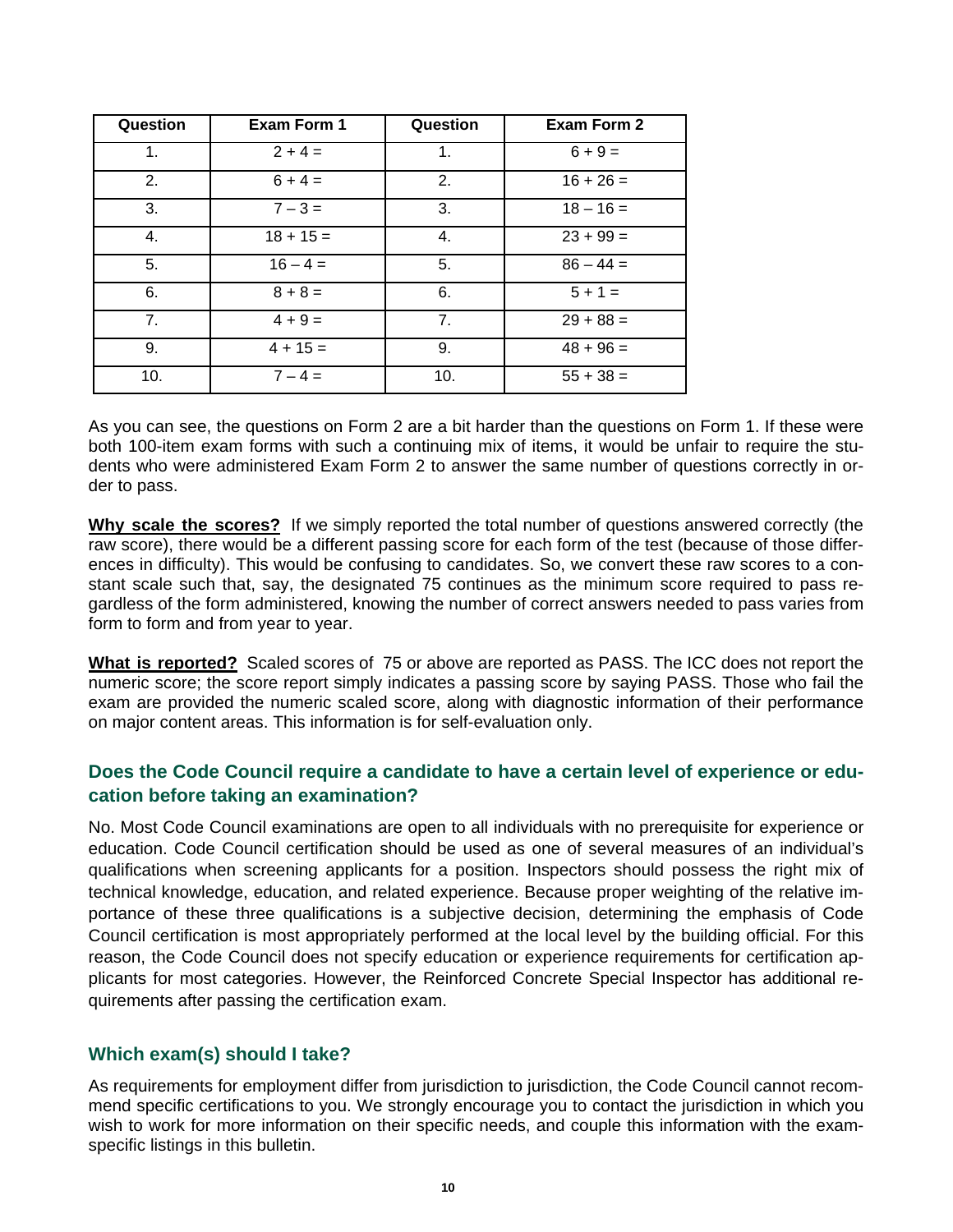### **Is a Code Council certification the same as a license?**

A license is a permit to work in a particular occupation, issued as a result of state or local legislation. Code Council certifications are voluntary certifications. Many jurisdictions require Code Council certification in their administrative regulations. Check with your state or local agency to find out if your state recognizes Code Council certifications.

#### **What is the best way to prepare for an examination?**

The best way to prepare for an examination is through the study of codes and standards. Code Council seminars, self-study workbooks, code commentaries, and textbooks may be helpful. Practice examinations for many categories are available for a fee from the Code Council at www.icccampus.org. These may be useful to those candidates who need to refresh their skills in taking exams. It is important to realize, though, that the difficulty level of the practice exams may not represent that of the actual Certification exam.

Sample questions are available for most exams at www.iccsafe.org/exams; these items are similar to those used on the exams, but will never appear on any exam form. However, nothing can substitute for studying the code and on-the-job experience of code use and application. You must devote the time needed to understand the code and master the ability to apply it.

#### **When can I test?**

Computer-testing is administered frequently at over 350 sites across the nation. To get the most updated information, go to www.pearsonvue.com/icc.

#### **How often can I test?**

There is no mandatory waiting period before retaking a failed exam. However, it is strongly recommended that you allow time to study the approved references before registering to test a second time.

#### **When will I receive my results?**

Results for examinations taken electronically are available immediately after completion of the examination.

For most certification categories, candidates will automatically receive a Code Council wallet card within seven to nine weeks after they pass the examination. Some categories have additional requirements prior to receiving the full certification. Wall certificates are available upon request.

#### **I didn't receive my pass letter or wallet card. Can I have another mailed to me?**

Yes, but the item must be requested within 90 days from the date of the passed examination to have another mailed without a fee. If a resend of a pass letter or wallet card is requested after 90 days from the exam, a fee will be charged. For fees and other optional services, go to www.iccsafe.org/inspector.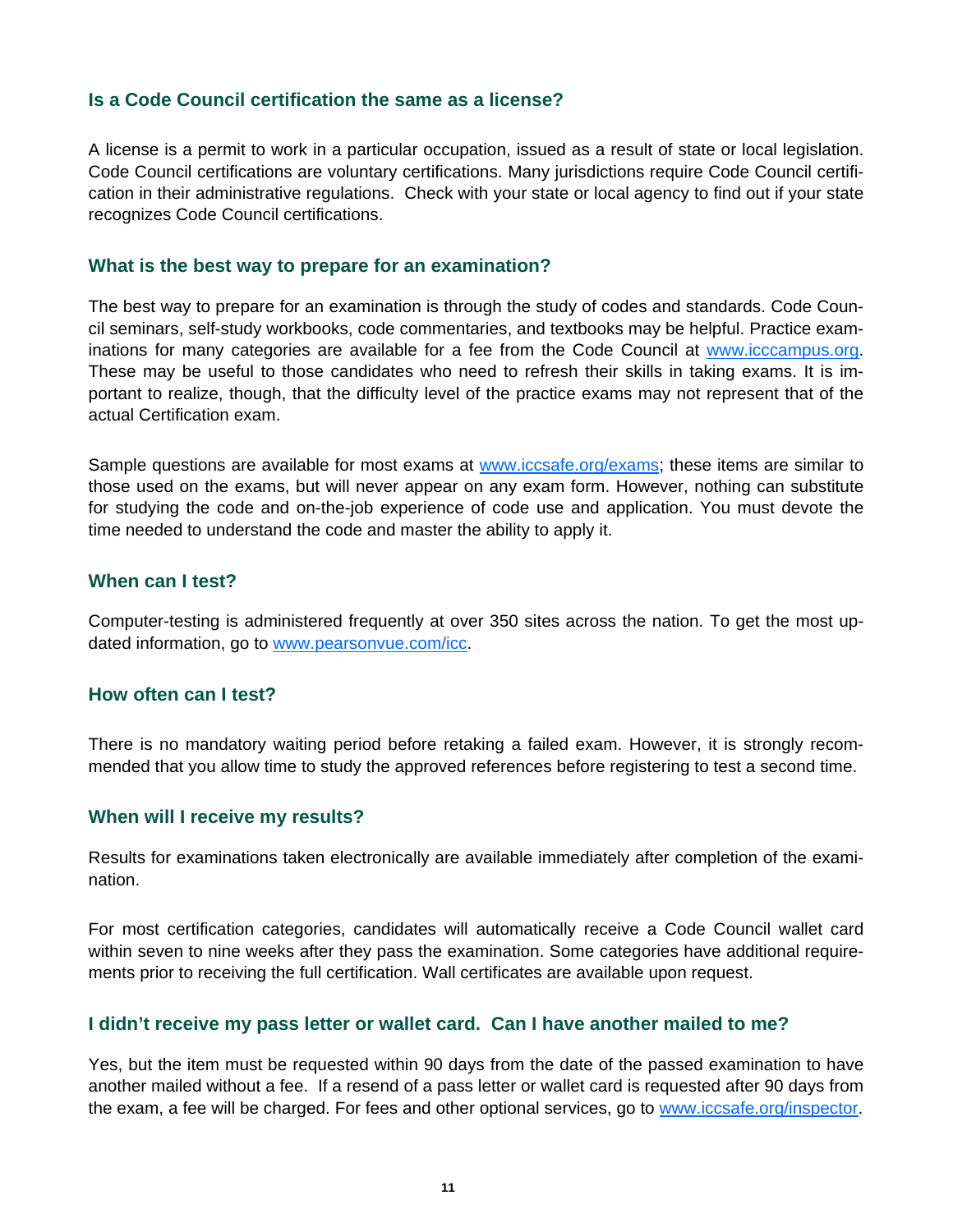### **What type of question format will be included in the examination?**

Test questions are in four-option, multiple-choice format, with one answer on each question scored as correct. Due to the rigorous psychometric processes used by the Code Council in exam development, questions do not follow patterns (e.g., "the most common answer is 'B'").

#### **Are the examinations open book?**

Yes, most exams are open book. To get the most updated information on examinations, go to www.iccsafe.org/exams.

#### **Can't I just look up all of the answers in the books?**

Because of the time constraints, you will not have time to look up all of the answers. For those answers you must look up, you must be VERY familiar with the references to avoid wasting time searching for information. First impressions are often the most accurate, but you may change your answers if time allows.

#### **How long are the examinations?**

The length and allowed time varies depending upon the subject matter. To get the most updated information on examinations, go to www.iccsafe.org/exams.

#### **How many examinations can I take at one administration?**

For computer-based exams, in most cases you may take two exams in one day, as long as each examination is only two hours in length.

#### **Should I guess if I don't know the answer to a question?**

There is no guessing penalty, so it is to your advantage to answer every question. Remember to base your answers on the listed references for each exam, not solely on long-time field practices.

#### **How do I renew my certification?**

In most cases, you will need to have a certain number of continuing education credits (CEUs) to renew your certification. For more information on keeping your certification current, go to www.iccsafe.org/renewals.

#### **If I pass one CBO examination but fail the other, do I need to retake both exams?**

A candidate who passes one exam has three years to pass the other without retaking the passed exam. After three years, the candidate would need to retake and pass both examinations.

#### **Can I use my VA Montgomery Bill benefits to pay the fees for taking the examinations?**

Many Code Council exams have been approved for VA reimbursement. To obtain more information on educational benefits for veterans, call 1-888-GIBILL1 (442-4551).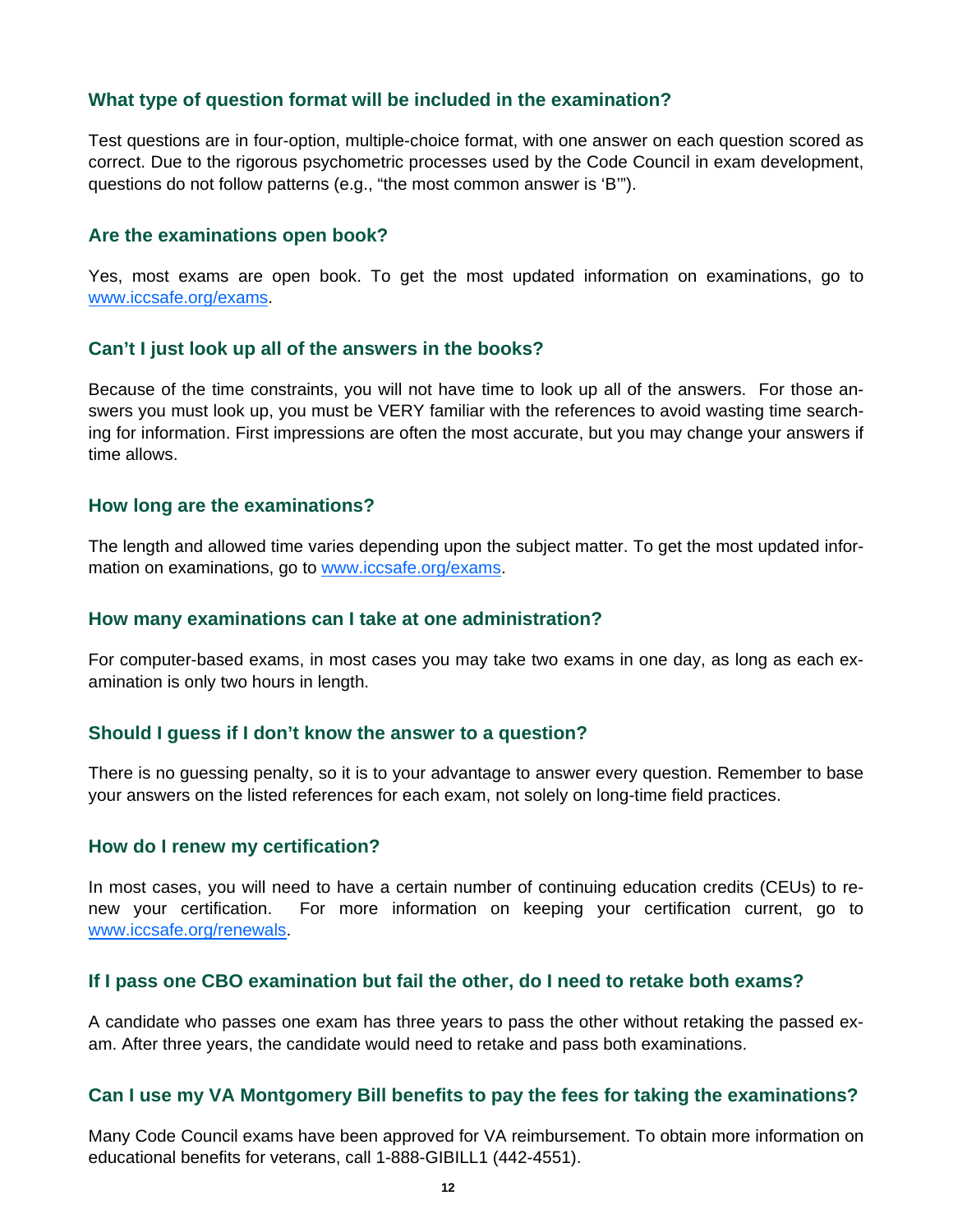### **How can I access my certification information on the ICC website?**

Log into www.iccsafe.org with your email address on record with ICC; your zip code on record is your password. Click on "My ICC" and then "My Certifications" on the navigation bar. Do not create a new account on the renewal site, as this new account will not link you to your existing information.

### **How do I get a ProBoard-stamped certificate for Fire Inspector I or II?**

If you pass an exam on or after January 1, 2013, you may order a wall certificate with the ProBoard stamp at no charge. Go to www.iccsafe.org/Accreditation and choose the Forms & Applications tab.

#### **When are exams updated to the newest codes?**

Examinations are updated to the latest edition of the *International Codes®* effective January 1 of the year following the date of publication to allow time for candidates to become familiar with the new code provisions.

#### **Who can see my candidate records?**

All Code Council certification examination candidates have certain rights in relation to their educational records. To view the complete Certification Records Policy, visit the Code Council website at www.iccsafe.org/inspector.

#### **Can my exam score be cancelled?**

The Code Council reserves the right to revoke or withhold any examination scores if, in its sole opinion, there is adequate reason to question their validity. Reasons are:

- Giving or receiving assistance with answers during testing
- Using unauthorized materials during testing
- Failing to abide by the rules presented or directions from the proctor(s)
- Attempting to, or removing examination materials or questions from the testing center.

In cases of examination irregularities which are suspected at testing centers, the scores of the individual(s) involved will not be released unless approved by the Code Council. Additional sanctions may be authorized by the Board, which may include restrictions on retesting for up to three (3) years.

Some scores may be rendered invalid because of circumstances beyond the examinee's control, such as faulty examination materials or mistiming. These situations will be investigated; when such occurrences result in cancellation of an examinee's scores, the Code Council will arrange for a makeup examination for the examinees concerned.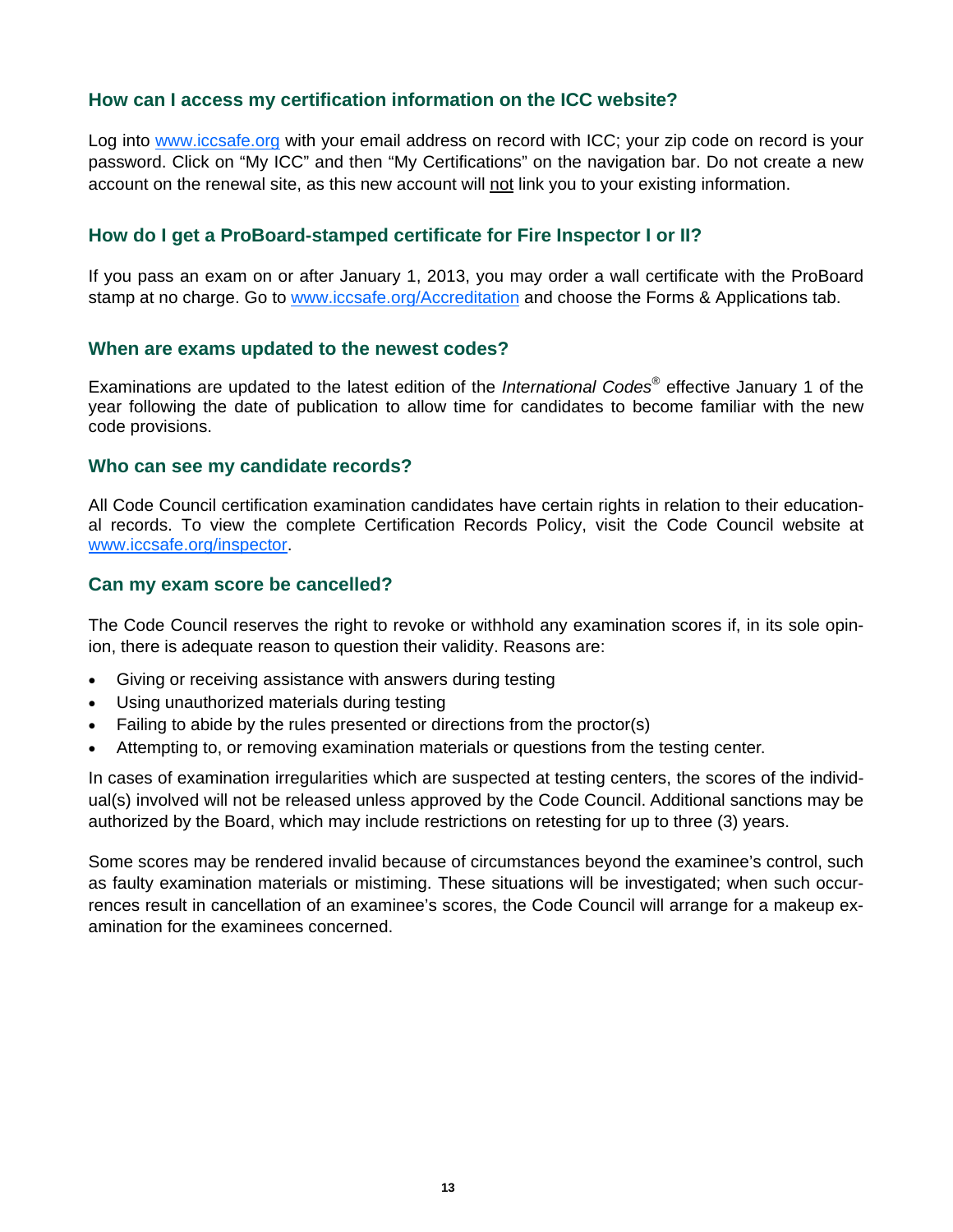# *Feedback and Appeals Process*

ICC has developed a three-step process for test-takers to comment on or challenge the results of their exam. These are:

- 1) ICC Certification & Testing staff review,
- 2) appeal to Exam Development Committee (EDC), and
- 3) appeal to the Board for International Professional Standards (BIPS).

The form for providing feedback and starting the appeals process is available at the conclusion of your exam at Pearson VUE (if testing via computer) or on the ICC website at www.iccsafe.org/inspector.

Submit completed forms, fees, etc. to: International Code Council ATTN: Candidate Services Coordinator 900 Montclair Road Birmingham, AL 35213 (205) 599-9884 (facsimile) (888) 422-7233, ext. 5552 (toll-free)

For questions or comments about the appeals process or your exam experience, please contact: candidateservices@iccsafe.org.

#### **Please note: If you re-take a failed exam on which you have submitted an appeal, you will forfeit your appeal opportunity for that exam.**

| Step 1:   | <b>ICC Certification &amp; Testing Staff Review</b>                                                                                                                                                                                                                                                                                                   |
|-----------|-------------------------------------------------------------------------------------------------------------------------------------------------------------------------------------------------------------------------------------------------------------------------------------------------------------------------------------------------------|
| Why:      | To have ICC Certification & Testing staff review comments or challenges on specific<br>exams or exam items                                                                                                                                                                                                                                            |
| How:      | You must submit a Comment / Challenge form to ICC with your signature (form<br>available at www.iccsafe.org/inspector or upon request after your exam at a<br>Pearson VUE test site). This form must contain a separate and complete statement of<br>each item upon which your comments are based, and must be submitted to the<br>following address: |
|           | <b>International Code Council</b><br><b>Candidate Services Coordinator</b><br>900 Montclair Road<br>Birmingham, AL 35213<br>205-599-9897 Fax                                                                                                                                                                                                          |
| Fee:      | \$100 (includes all additional steps of appeals process)                                                                                                                                                                                                                                                                                              |
| Deadline: | You must submit the above form to ICC within 30 days of receiving your exam results                                                                                                                                                                                                                                                                   |
| Response: | You will be mailed a response from ICC staff within 15 business days from receipt of<br>the form by ICC; a request for staff review is based solely upon the most recent<br>examination taken.                                                                                                                                                        |
|           |                                                                                                                                                                                                                                                                                                                                                       |

#### **Step 1 must be completed prior to Step 2.**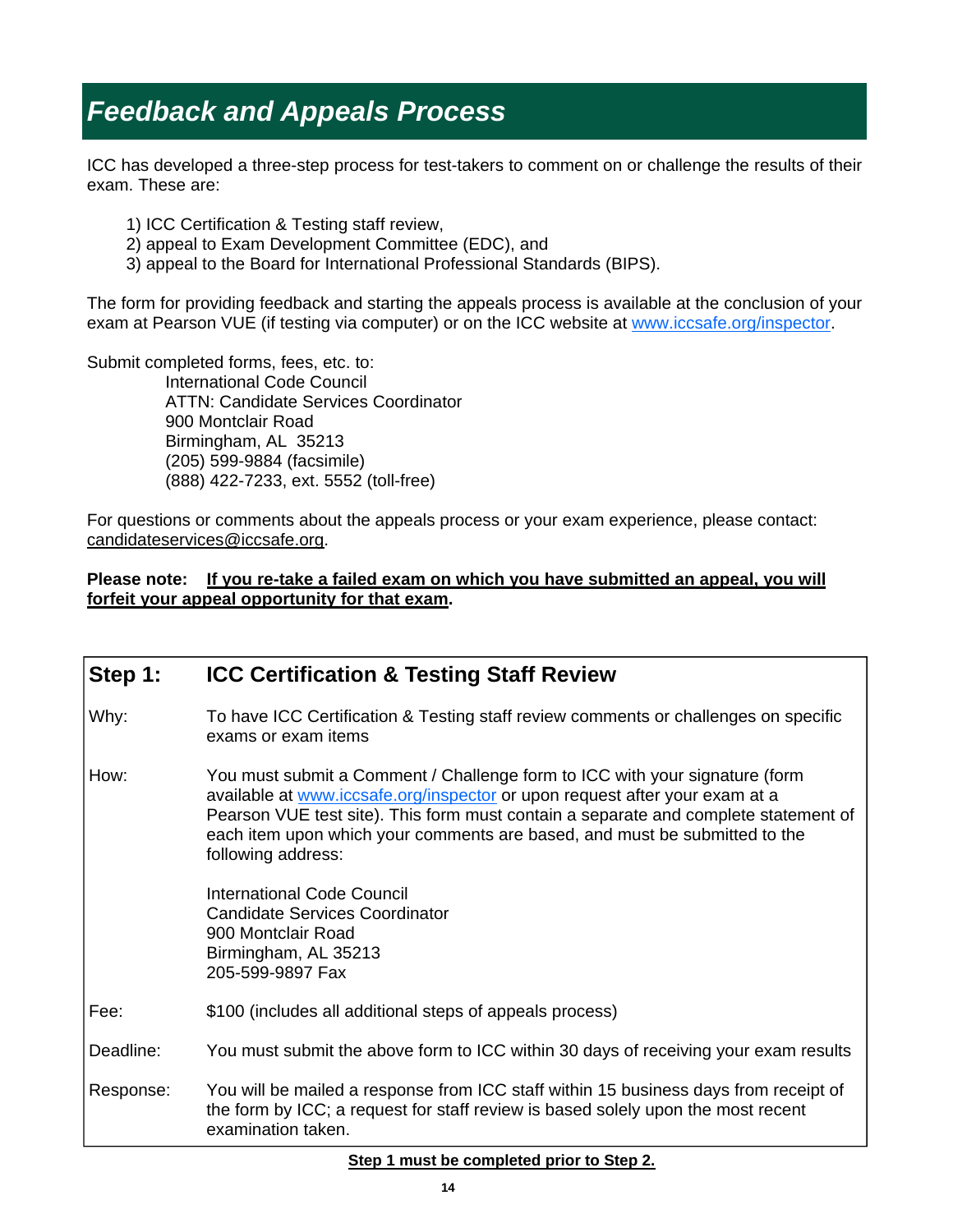# **Step 2: Appeal to Exam Development Committee (EDC)**

| Why:      | To appeal the results of the ICC Certification & Testing staff review to the EDC; you<br>can read more about the EDC and their function at<br>http://www.iccsafe.org/certificationPages/EDC.aspx      |
|-----------|-------------------------------------------------------------------------------------------------------------------------------------------------------------------------------------------------------|
| How:      | You must submit your request in writing to ICC, at the following address:<br>International Code Council<br><b>Candidate Services Coordinator</b><br>900 Montclair Road<br>Birmingham, AL 35213        |
| Fee:      | No additional fee. Included in initial appeals fee                                                                                                                                                    |
| Deadline: | You must submit your written request within 30 days of the date of the ICC staff denial<br>letter                                                                                                     |
| Response: | A response will be provided to you in writing after the next available EDC meeting,<br>which can take as long as 120 days; an appeal to EDC is based solely upon the most<br>recent examination taken |

### **Step 2 must be completed prior to Step 3.**

# **Step 3: Appeal to the Board for International Professional Standards (BIPS)**

BIPS serves as the oversight advisory board to the exam development committees; you can read more about BIPS and their function at http://www.iccsafe.org/Certification/Pages/default.aspx

Why: To provide you a final level of appeal

How: You must submit your request in writing to ICC, at the following address:

 International Code Council Candidate Services Coordinator 900 Montclair Road Birmingham, AL 35213

 The hearing will be held from 60 days to 6 months from your request, dependent on availability of BIPS members; you will receive a minimum 30 days written notice as to date, time, and place of hearing, and you can participate in person, at your expense, or at no charge via teleconference; you will have an opportunity to present documentary or oral evidence, or to provide witnesses in support of the appeal, by participating in the BIPS hearing

- Fee: No additional fee. Included in initial appeals fee
- Deadline: You must submit your written request within 30 days of the EDC challenge denial letter date

Response: You will be mailed results of the hearing within 15 days of the date of the hearing

#### **Important**: **BIPS is the final level of appeals**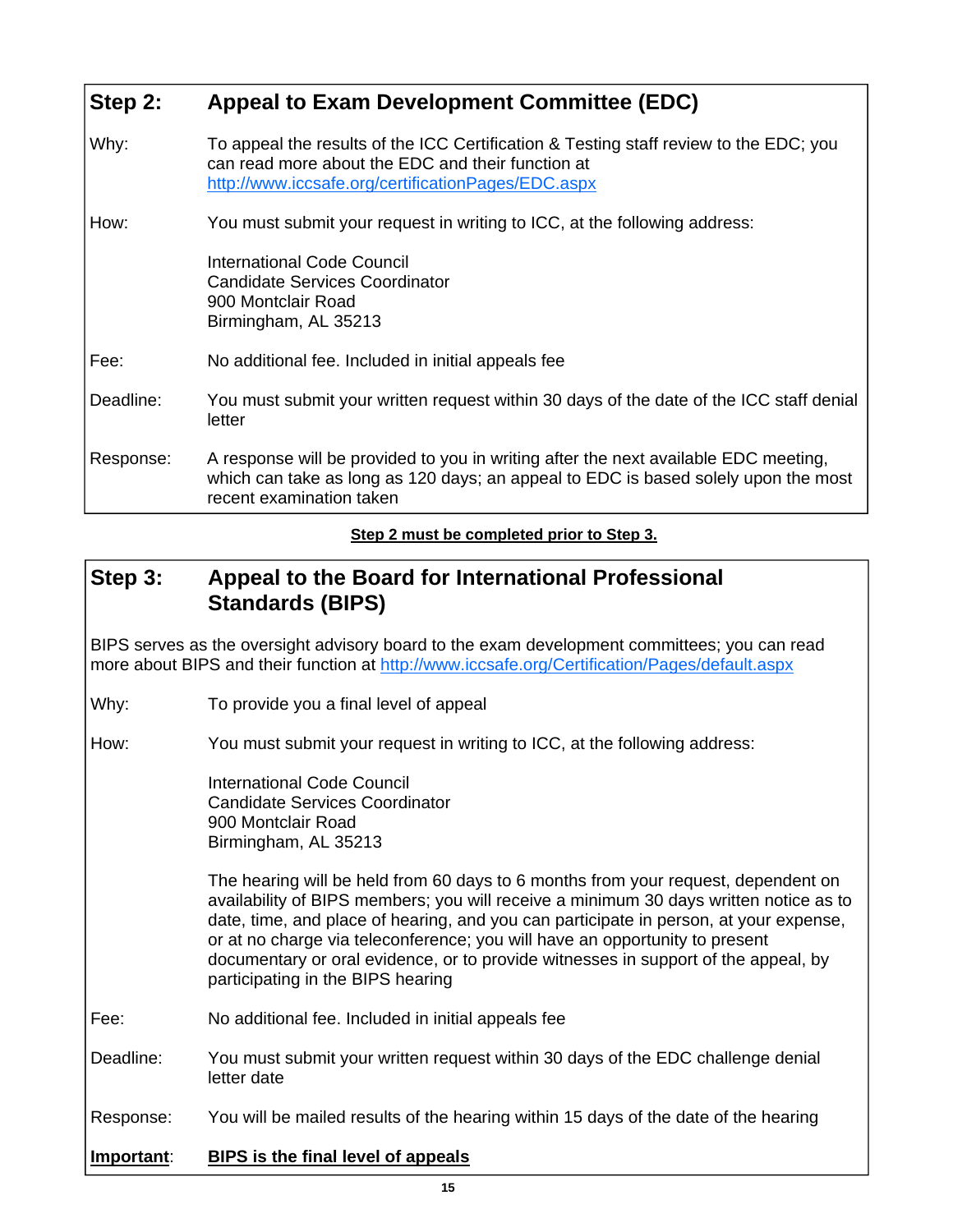| <b>Optional: Review Session</b> |  |
|---------------------------------|--|
|---------------------------------|--|

Why: To review missed test questions; you must be within **ten (10)** points of passing score. This is not an opportunity to change answers, ask questions, or see the correct answers, but only to review those items scored as incorrect, along with the answers you marked, for use in completing a formal challenge if you wish. A review session is based solely upon the most recent examination taken. How: You must contact Pearson VUE to set up a time for your review, and submit payment to Pearson VUE at time of registration Fee:  $$100.00$  (without a challenge) No Charge if a challenge is issued after the review session  **NOTE**: you do not need to complete a review session to challenge your exam. When: You must schedule your review session within 30 days from your exam Response: You will not receive a response based solely on the review session; instead, you will be provided a response to any items on which you submit comments during your review session

**Note:** Reviews are completed at a Pearson VUE test site. If you are eligible for a review session and wish to schedule one, call Pearson VUE at 1-800-275-8301.

Review sessions are limited to one half of the original examination time. For a two-part examination, reviews are limited to one half of the original time for the portion of the examination which was failed. Candidates may bring in any of the texts listed in the Examination Information Bulletin as required references for the examination review.

# **Optional: Hand Score**

Why: To verify the accuracy of the candidate's reported score; please be aware that ICC and Pearson VUE follow very careful scoring procedures to ensure accuracy prior to issuance of score reports

How: You must complete the Hand Score Request form (at www.iccsafe.org/inspector) and submit this form with original signature and copy of your score report to ICC

Fee: \$25.00

Deadline: You must request a hand score within 90 days from your exam

- Response: You will be mailed the results of the hand score within 15 days from receipt of your request
- Impact: Please know that it is very rare that a score will be changed based on a hand score, as the automated scoring systems are very accurate; a request for hand score is based solely upon the most recent examination taken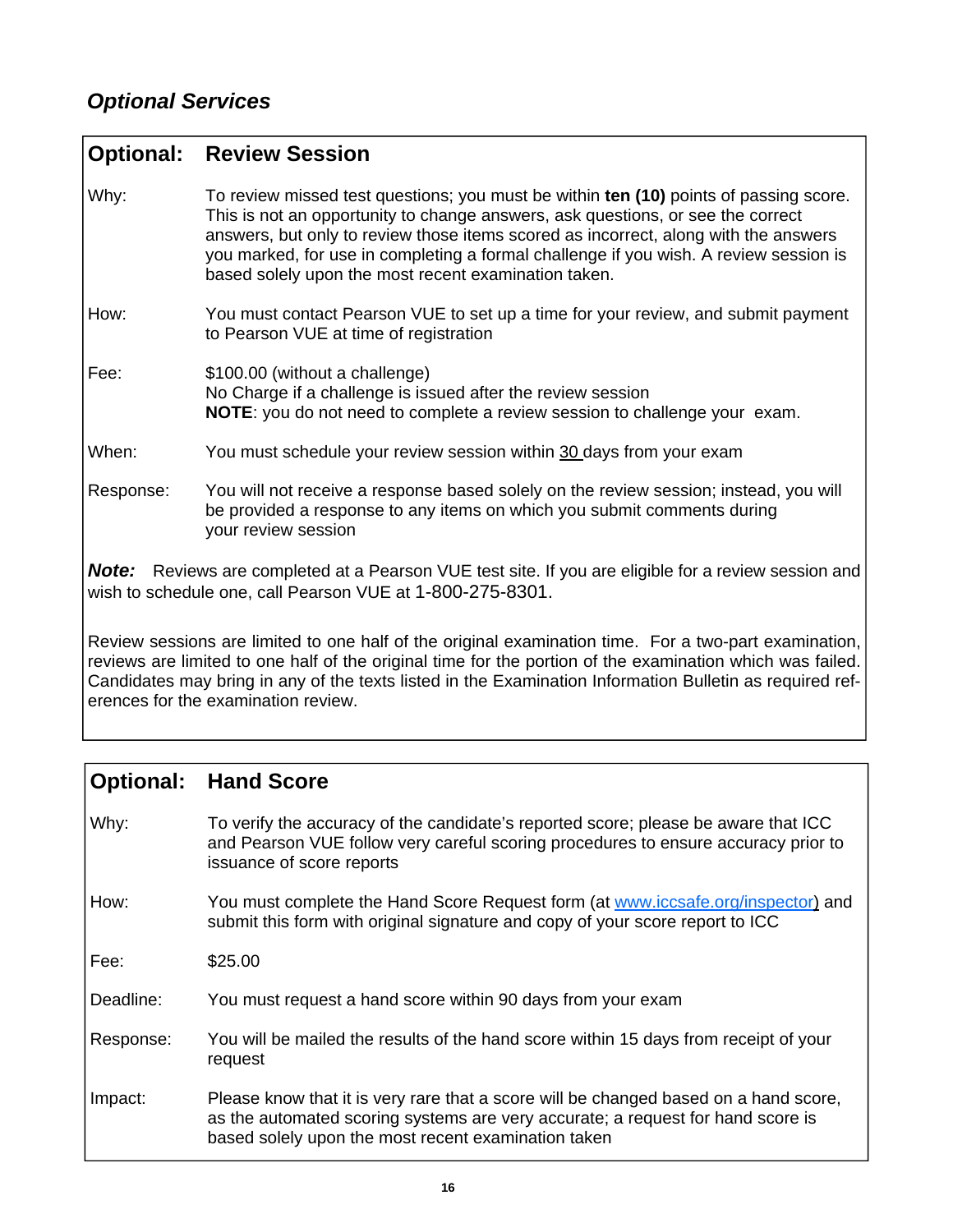# *Test Site Regulations*

The rules and procedures below are strictly enforced at all Code Council examinations. Following these rules guarantees the security of examination materials, provides reliable test results, and increases the public's trust of certified professionals.

#### **What should I bring to the test site?**

For electronic examinations, examinees must provide their testing confirmation number (that was provided by the Pearson VUE representative at the time of exam registration) at the testing site on the exam day in order to be admitted to take the exam.

For electronic examinations, **the name on the exam reservation must match the name on the ID provided. If it does not, you will not be allowed to test, and will forfeit your exam fee. Neither ICC nor Pearson VUE can make an exception to this policy.** If you are unable to present identification as required by the ICC and Pearson VUE, or have questions about what will be allowed, you must call Pearson VUE prior to your scheduled exam to make other arrangements.

Examinees may bring the following items to the examination:

- Reference(s) for the appropriate exam that are listed in this Examination Information Bulletin—**no other reference material will be allowed into the testing center**: Please make sure the reference(s):
	- Are bound (either original bound book, three-ring binder, or stapled). **Photocopies of copyrighted materials are not allowed**.
	- Have notes written in ink or highlighted in code sections only
	- Have permanently attached tabs (tabs that can't be removed without destroying the page).
- Magnifying glass
- Eyeglasses, if necessary
- Architects' scale or rule
- Battery-operated calculator that is:
	- Nonprogrammable
	- Not capable of storing examination information
	- No ribbon or paper printing capabilities
- Foreign language/English translation dictionaries, if needed

#### **What should I leave at home?**

- 1. Any kind of ink (ballpoint, felt-tip, gel, etc.) pens, colored pencils, highlighters, writing paper, or briefcases
- 2. Personal items such as purses, wallets, or watches—lockers are available at Pearson VUE for small items, but will not accommodate laptops, briefcases, or large purses or bags
- 3. Calculators with print capability and/or that store formulas
- 4. Copying, recording, or photo devices
- 5. Cell phones, beepers, radios, MP3 players, and/or PDAs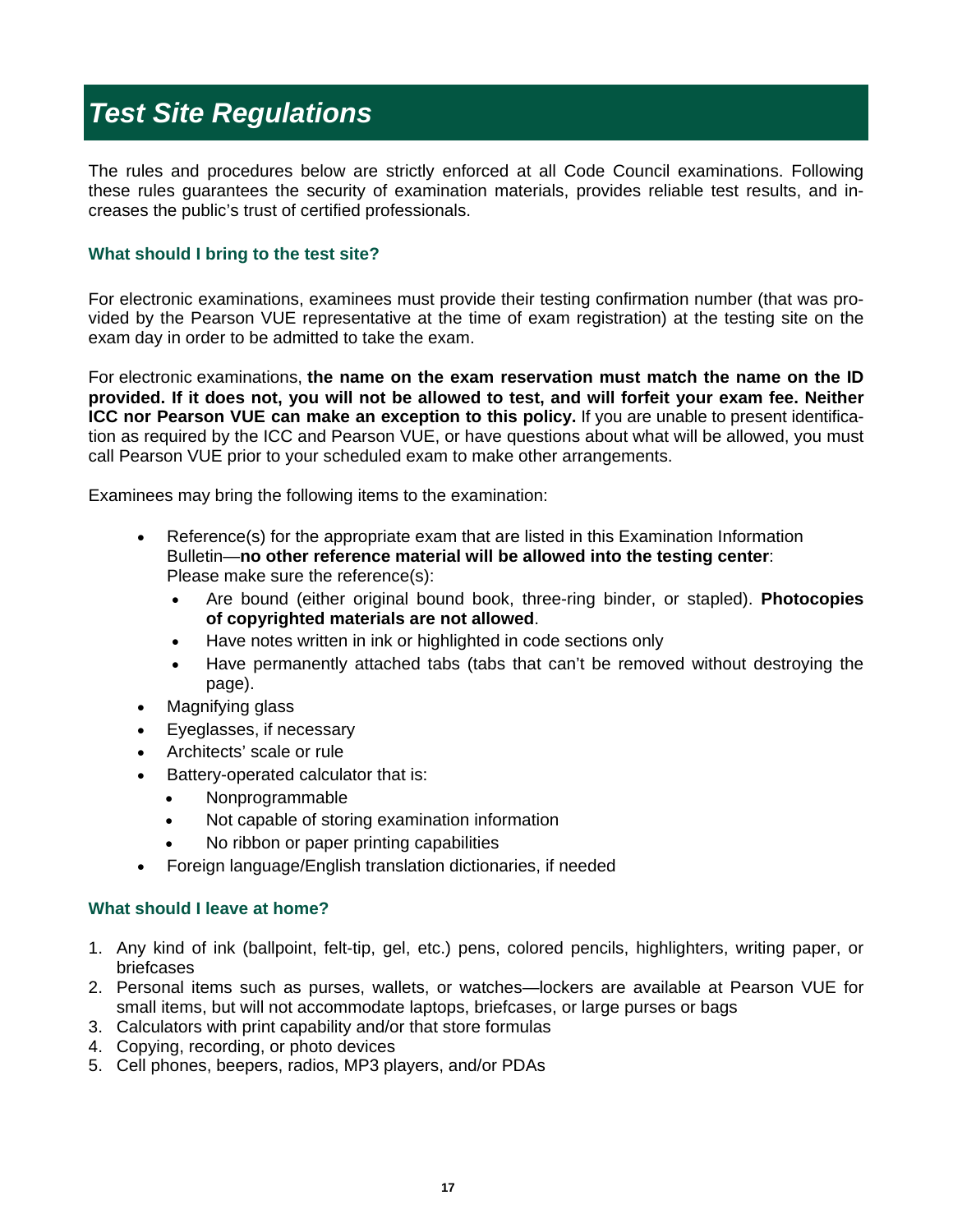#### **What are test proctors and what do they do?**

The test proctors have two main jobs: they give the examinations and make sure the exam materials at the test site are protected. Proctors are well-trained and treat candidates with respect, and in turn, expect the same level of respect from candidates. Threatening a proctor or interfering with the administration of an examination at *any* time may be considered a criminal offense and punishable by law. In addition, proctors cannot discuss contents of the exam or reference materials with a candidate.

Proctors have the right to remove a candidate's test and ask the individual to leave the building if the candidate:

- Gives or receives help during the examination
- Attempts to remove exam materials or notes from the room
- Creates a disturbance
- Copies or attempts to copy examination questions or answers
- Is found to have prohibited materials (cell phone, recorder, etc.) during the exam

If a candidate is asked to leave the test site for any reason, the candidate will not receive a refund, may jeopardize their right to take a Code Council examination in the future, and may face possible prosecution.

#### **What if I have problems at the examination site?**

Code Council testing procedures are designed to minimize negative conditions at the examination site such as bad lighting, excessive noise, or uncomfortable temperature conditions. In unlikely cases where such conditions may occur, the required passing score will not be changed. Should you feel your exam experience or conditions at the test site to be unfavorable, notify the proctor. If you would like to file a complaint, you must ensure that an Incident Report (IR) is created by the test personnel, and then follow up using the appeals process. In order for the Code Council to investigate and respond to your complaint, an IR must be filed before you leave the test site. Once the investigation is completed, you will receive a letter of determination from the Code Council.

General comments regarding the exam experience are encouraged. Please forward your comments to candidateservices@iccsafe.org.

Please note all comments will be read; however, you will not receive a written response.

#### **What does the Code Council expect of me?**

Examinees are responsible for arriving at the exam site on the proper date, at the proper time, and with proper identification. You should determine in advance the exact location of the test site, how to get there, and how much time it will take you to get to the site. Examinations will be given only on the date and time scheduled. Please note: if you are taking a computer-based exam, your Pearson VUE confirmation letter automatically adds 30 minutes to the actual exam time (as noted in this bulletin) for you to complete the tutorial and exit surveys.

Please arrive at the test site with required reference(s), if desired, for use during the exam. Required examination references are listed with the examination outlines found in this bulletin. References for examinations are not supplied by the Code Council or the testing center.

#### **Examinees must know, understand, and adhere to all of the regulations governing Code Council examinations as listed in this bulletin.**

Arrive at the exam site at least **30 minutes** before the examination is scheduled to begin. Remember, it is your responsibility to already be familiar with the regulations governing Code Council examinations.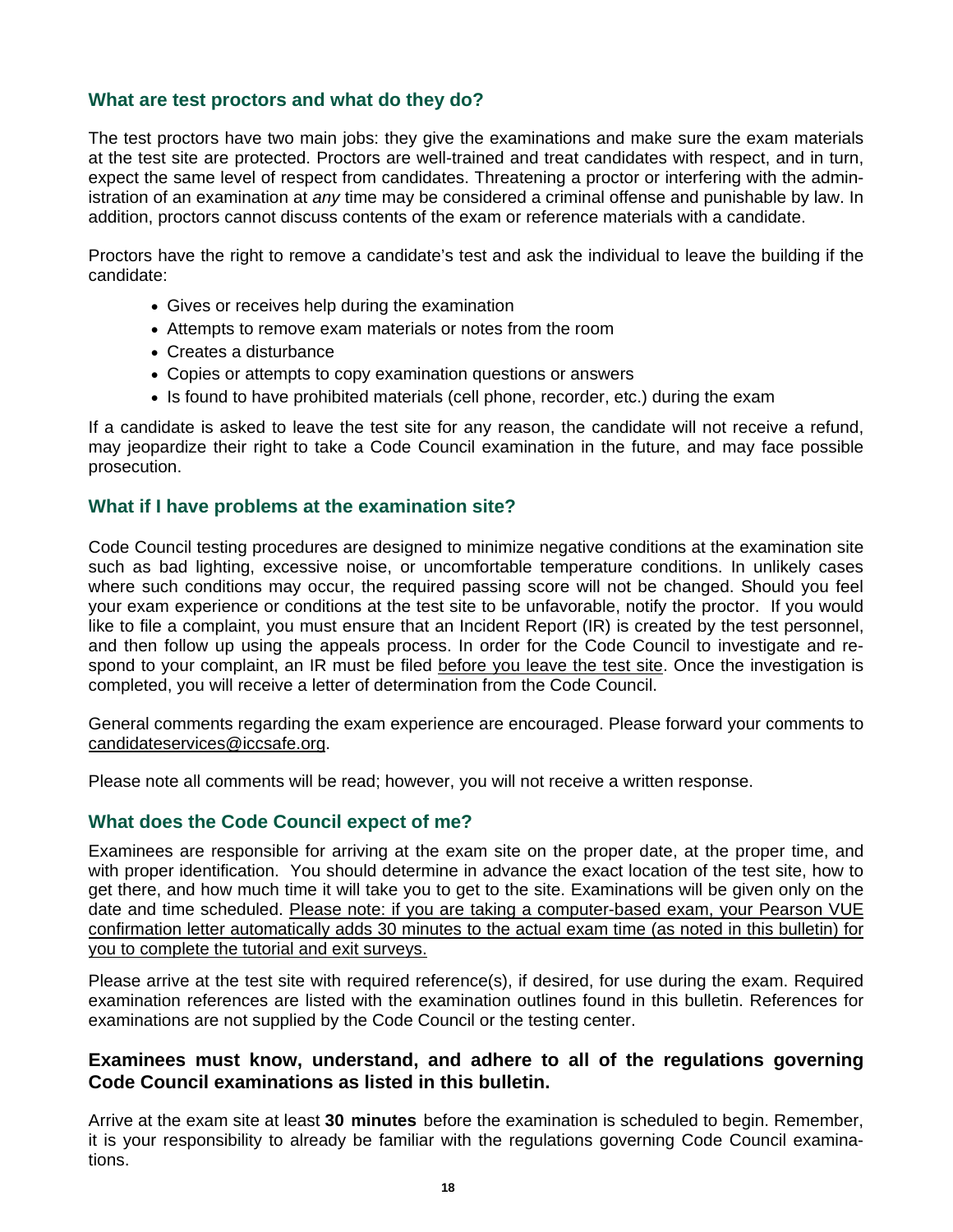### **What can I expect at the test site?**

Watch this short video What to expect in a Pearson VUE test center

**Before the Exam** 

The examination proctor will check your identification, have you sign in, and may assign you a seat. The examination proctor will explain the procedures for taking the examination; answer questions related to taking the exam and provide notification to begin the examination.

Metal detectors may be randomly used to search examinees entering and/or leaving the exam room. You will be asked to empty all of your pockets and place personal items in a locker. Proctors may inspect all materials an examinee carries into and from the exam room. If your reference materials do not meet test site regulations (relating to tabs, pencil notes, etc.), **you will not be allowed to take these references into the exam room**. You will still be allowed to test, but without these materials.

The Code Council randomly videotapes examination sessions.

You are not allowed to write or mark in or on your reference books during the examination. The proctor will give you a whiteboard and markers for use during the exam.

While the examination is being administered, you are not allowed to leave the building and return to the exam room. If you wish to leave the exam room for any reason, you must receive permission from the proctor and turn in all of your examination materials and references to the proctor. Only one examinee at a time is allowed outside the exam room, and you are not allowed additional test time for time spent outside the exam room. The exam countdown clock **will not stop** during any absence from your seat.

You are not allowed to communicate, verbally or nonverbally, with other candidates during the examination, and you may not share references.

It is **highly recommended** that if you are taking a computer-based exam, especially for the first time, you complete the tutorial available to you at the beginning of your exam. The time spent on the tutorial does not count against your exam time. You will receive important information about how to keep track of your time remaining, how to mark items for review, where to find the number of the question you are on, and more.

For electronically administered examinations, there is an optional clock on the computer that counts down to display the time remaining. (Information on turning on the clock is available in the tutorial prior to the exam.) When the time limit is up for the examination, the computer will end the test.



If you pass your examination, you cannot retake the examination you passed except as necessary for recertification. If you do not pass your examination and wish to comment on your experience, please see the section of this bulletin titled "Feedback and Appeals Process."

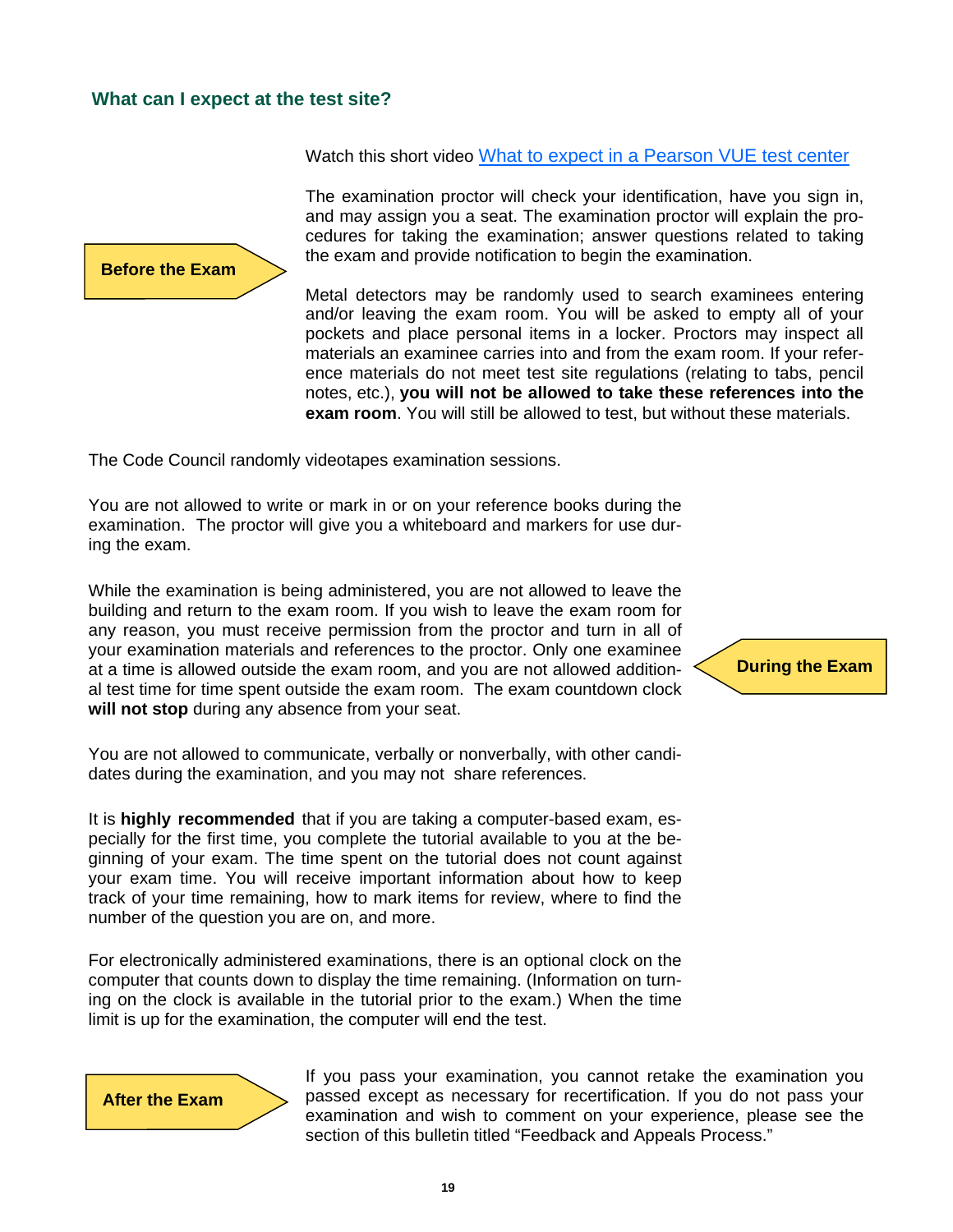# *Computer-based Testing*

### **How do I register for a computer-based test?**

Computer-based certification examinations are administered for the Code Council by Pearson VUE (formerly Promissor), a professional test administration company. **To register to take a Code Council computer-based certification exam, visit Pearson VUE's website at www.pearsonvue.com/ icc or call Pearson VUE at 1-800-275-8301 (only for non-DBPR candidates). You must provide the EXAM ID and EXAM TITLE, whether registering online or by telephone.** 

Online reservations are available 24 hours a day, 7 days a week. The Code Council encourages candidates to register online, for your convenience. You must provide an e-mail address to schedule an exam online, and Pearson VUE will e-mail you a confirmation letter containing the date and time of your exam, along with test day instructions. **It is your responsibility to check this confirmation letter to ensure the exam listed is the one you wish to take.**

Pearson VUE's customer care reservations and customer service lines are open Monday through Friday from 8:00 a.m. to 11:00 p.m. (Eastern Time), Saturday from 8:00 a.m. to 5:00 p.m., and Sunday from 10:00 a.m. to 4:00 p.m. When you call to make your examination reservation, a representative will help you select the optimal test date and location for your schedule, provide instructions and directions, and give your examination reporting time. Walk-in testing is not available.

You may make an exam reservation up to one business day prior to your desired exam date, depending on space availability at the test center.

### **You must have the following information available at the time you are registering for a Code Council computer-based certification examination:**

- 1. Exam ID and title. Exam IDs and titles can be found in this bulletin
- 2. Your full name, address, and home and work telephone numbers
- 3. Selected examination date and location of the area you desire to take the exam
- 4. Your score report, if you are retaking the examination (only for those candidates who originally tested through Pearson VUE)
- 5. Your credit card or payment information

Please make sure that the name you use to register for your exam exactly matches your chosen form of identification, i.e., your driver's license, if that is the identification you will use when you take the exam. You will not be allowed to take the exam if your exam registration and identification do not match.

#### **What if I need to register more than one person?**

If you need to schedule four or more individuals for exams, you can do so through group scheduling at Pearson VUE. Call Pearson VUE at 1-800-275-8301, and tell the call center representative at the beginning of the call how many candidates that need to be scheduled for exams. You must have the following when you call: candidate demographics (name, address, and home and work telephone numbers), exam ID and titles of the exams for which you're registering, and payment information. You may also email this information to **pvgroupreservations@pearson.com**.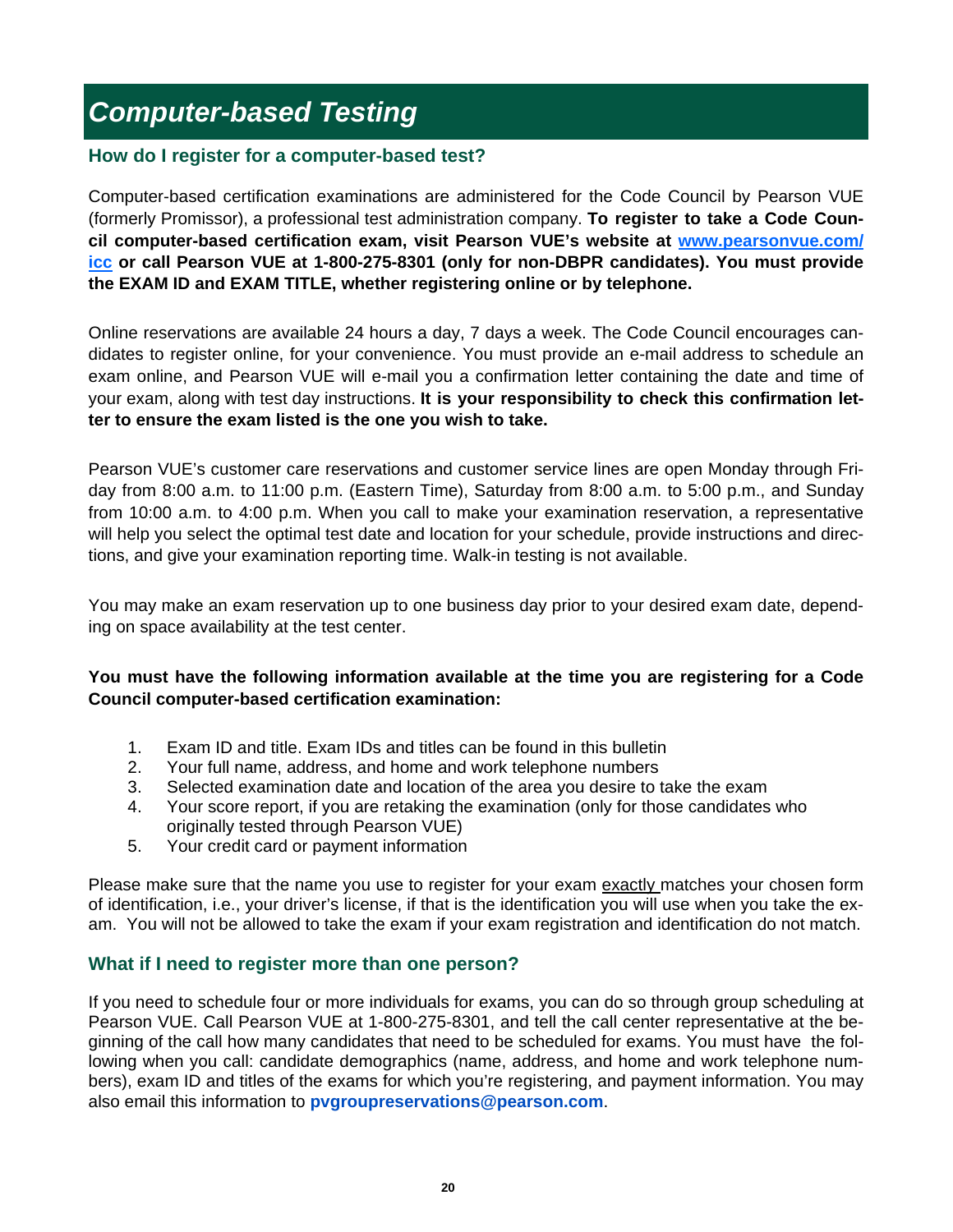#### **Where are the test sites?**

To locate test sites in your area, visit the Pearson VUE website at **www.pearsonvue.com/icc** for an updated listing of sites. Be aware that test sites are subject to change.

#### **How do I pay for my exam?**

Examination fees must be paid by credit card, debit card (issued through VISA or MasterCard) or electronic check at the time a reservation is made, NOT at the test center. Candidates who do not have or do not wish to use a credit card, debit card, or personal checking account may choose to prepay their examination fees using a voucher. Vouchers can be purchased online at www.pearsonvue.com/ vouchers/pricelist/icccert.asp by credit card, either singly or in volume. To redeem a voucher as payment when scheduling a test, simply indicate "voucher" as the payment method and provide the voucher number. **All vouchers are pre-paid, non-refundable, and non-returnable.** Vouchers expire twelve (12) months from the date they are issued, and voucher expiration dates cannot be extended. The exam must be taken by the expiration date printed on the voucher.

#### **Do I have to be a computer whiz?**

Examinations are administered on a personal computer (PC). Candidates are not required to have any computer knowledge to take the examination on the PC. Before you begin your test, you may take up to 15 minutes to practice with the sample questions. Timing of the examination does not begin until you look at the first question of the actual examination. You may change your answers, mark answers for review, go back to skipped questions and review your test, if you have time remaining.

#### **When are exams available?**

Code Council certification examinations are administered nationally, Tuesday through Saturday (exceptions noted below). Testing sessions are generally held at 8:00 a.m. and 1:00 p.m. Some test centers are open daily, while others are open on specific days of the week. In some locations, exams are administered on a monthly basis. Pearson VUE offices are closed in observance of the following holidays:

> New Year's Day Martin Luther King, Jr. Day Memorial Day Independence Day Labor Day Thanksgiving (including Friday following holiday) Christmas Day and the day after Christmas

#### **What if the weather's bad?**

Test administrations will be delayed or canceled only in emergencies. If severe weather or a natural disaster makes the test center inaccessible or unsafe, the test administration may be canceled. Call Pearson VUE at 1-800-274-2615 to check weather or other emergency delays.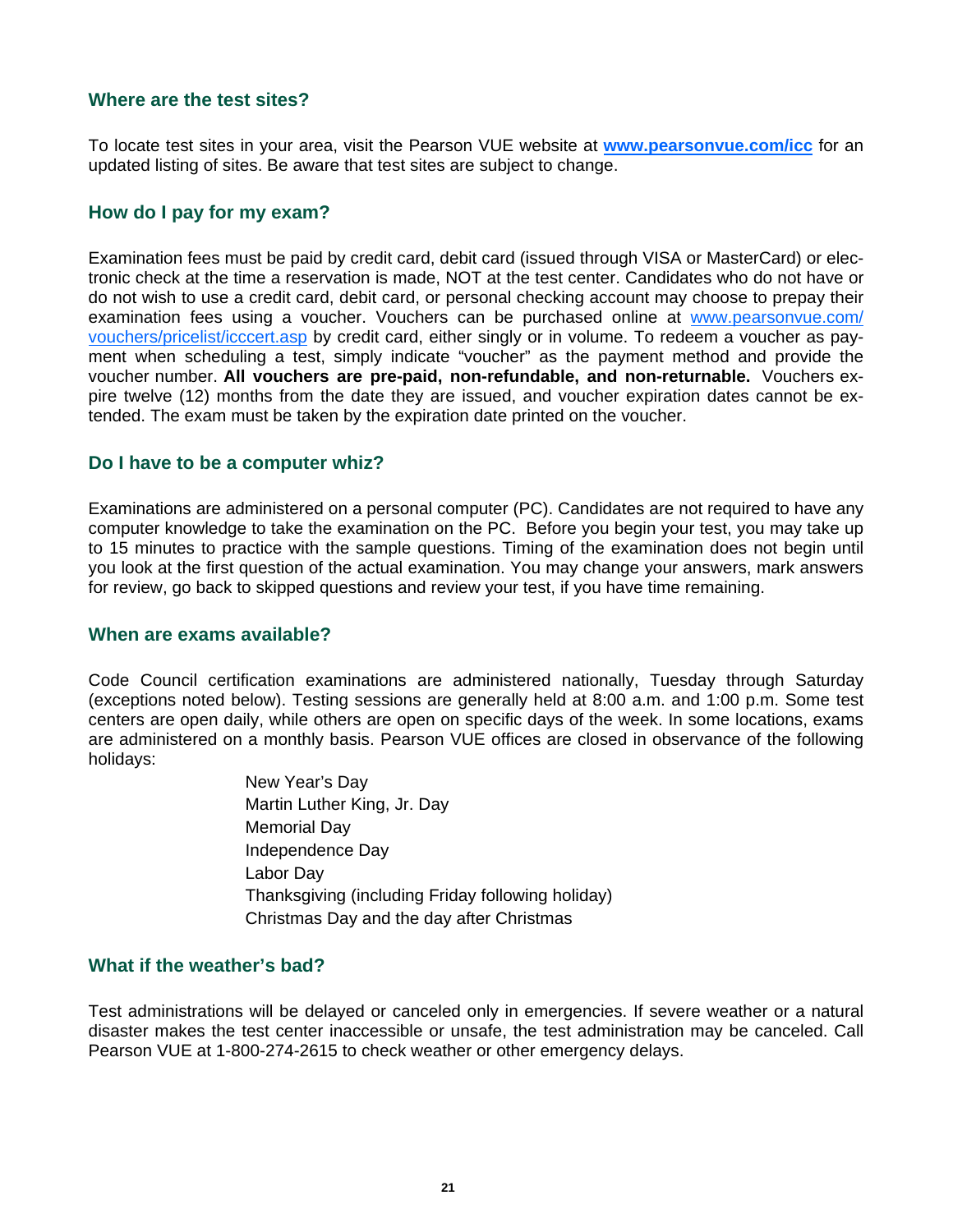#### **How do I cancel or reschedule my test?**

To change or cancel your reservation without monetary penalty, you must notify Pearson VUE two business days before the time and date of your scheduled examination. When this is done, the fee from your first appointment will be applied to your new test date. If you call Pearson VUE less than two business days before your scheduled examination, you will be charged the full examination fee. The fee from your first appointment will be owed in addition to the fee for the new test date.

#### **What if I can't make it to my test?**

There are no refunds for examinations not taken. All candidates seeking excused absences must submit written verification and supporting documentation of the situation to Pearson VUE within 14 days of the original examination date. Illness excuses must be written by the attending physician. Inclement weather is not acceptable as an excused absence. If, on the day you are scheduled to test, you are unable to attend the examination for which you were scheduled, you may be excused without monetary penalty for the following reasons:

- 1. Documented illness, either yourself or immediate family member;
- 2. Death in the immediate family;
- 3. Disabling traffic accident;
- 4. Court appearance or jury duty; or
- 5. Military duty.

Written verification and supporting documentation for excused absences must be submitted to the Pearson VUE Program Coordinator via fax or mail within fourteen (14) days of the original examination date.

Pearson VUE c/o Candidate Services P.O. Box 8588 Philadelphia, PA 19101 Fax: 888-204-6291

If you are absent from an examination that you were scheduled to attend, and you did not reschedule or cancel according to the policy, you will owe Pearson VUE the full examination fee for that missed examination.

#### **When do I get my test results?**

After completing the test, candidates will raise their hands and the assessment center manager will retrieve the unit for immediate scoring. Failing candidates will be provided with diagnostic information on their performance on major content areas of each examination taken. This information is not used to determine whether a candidate passes or fails; it is for self-evaluation only. Candidates who pass will be notified with the word "PASS." Refer to Examination Scoring on page 10.

#### **What if I have special needs?**

Pearson VUE certifies that it shall comply with the provisions of the Americans with Disabilities Act (ADA). If you need special arrangements for testing, please call 1-800-466-0450 to request special testing services. This telephone number is available for reservations Monday through Friday, 7:00 a.m. to 6:00 p.m. CST.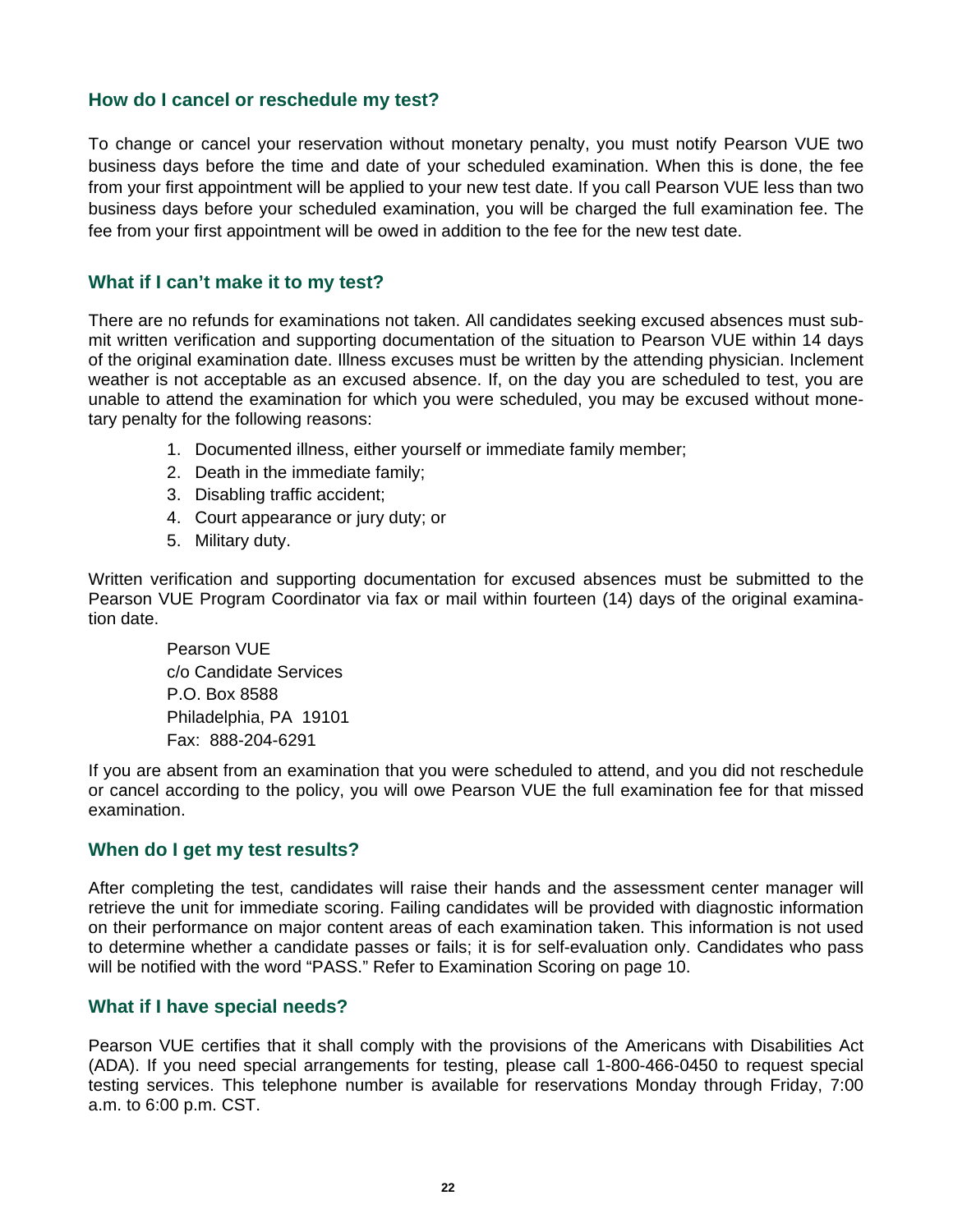All examination sites have access for candidates with disabilities. For complete information on Pearson VUE ADA accommodations, visit www.pearsonvue.com/accommodations. Select the test program (International Code Council) for complete instructions, including the Guidelines for Candidates and required documentation.

Pearson VUE will provide auxiliary aids and services, except where it may fundamentally alter the examination or results. It is recommended that you submit a written request for special test arrangements and services approximately two to three weeks in advance of your desired test date. In addition, candidates should indicate when registering for re-examination that special arrangements were made or services used for the prior test administration, and that these services will be needed again for the upcoming test date. Supporting documentation can be faxed to 610-617-9397.

Pearson VUE is equipped with TDD (Telecommunications Devices for the Deaf) to assist deaf and hearing-impaired candidates. TDD calling is available during standard business hours through a special Pearson VUE toll-free number, 1-800-274-2617. This phone number is for express use by candidates with compatible TDD equipment.

Pearson VUE will determine the time and place of specially arranged examinations and confirm these arrangements with the candidate directly. In some cases, there may be an additional fee for special arrangements.

In the event that an examination is offered only on Saturdays, candidates who cannot take the examination for religious reasons may request a non-Saturday test administration. Such a request must be put in writing on official stationery by your religious advisor and sent via fax machine, or mailed to Pearson VUE. Non-Saturday testing for this circumstance is done only on a prearranged basis.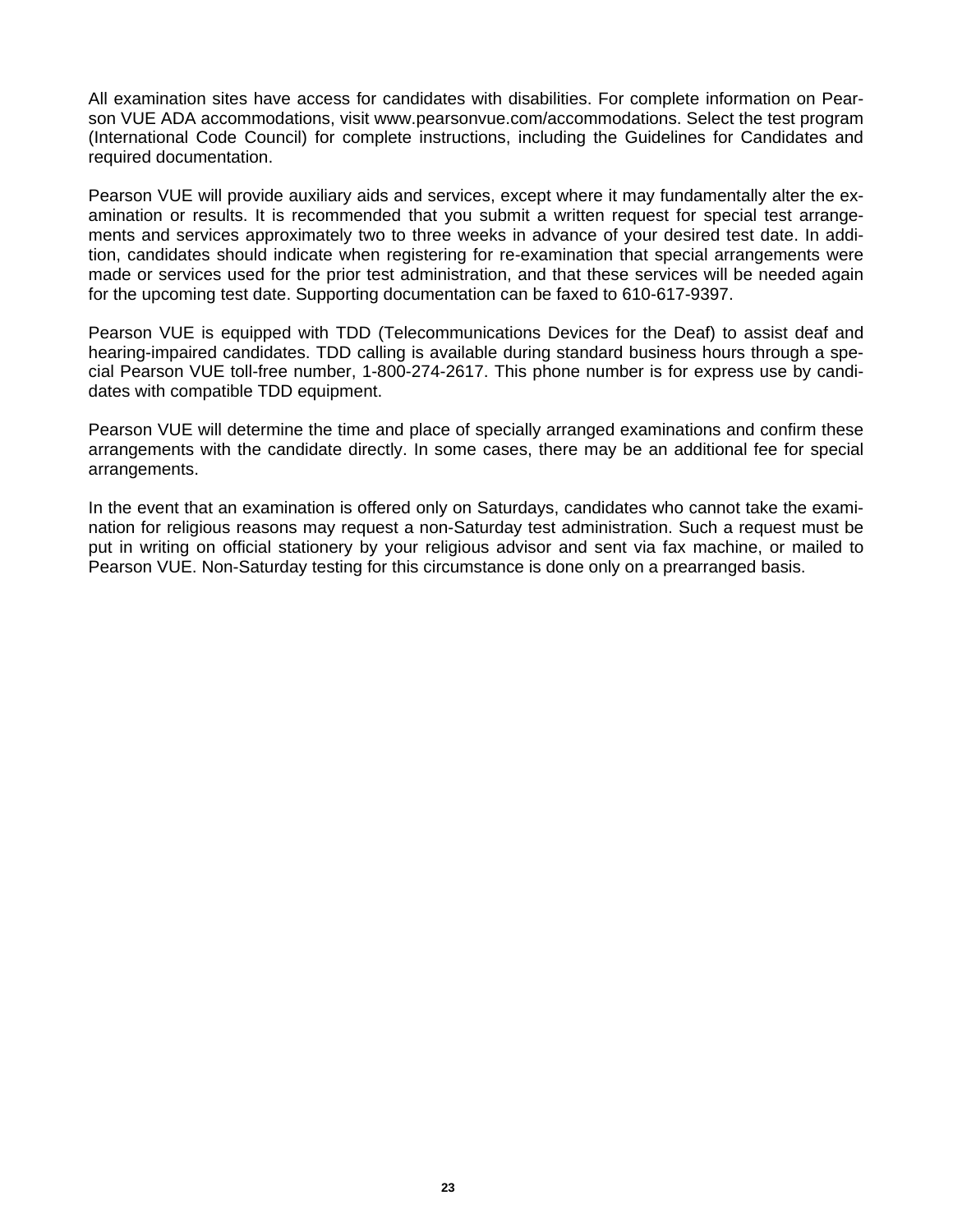## **FOR EXAMS THROUGH PAPER-AND-PENCIL TESTING: Please see the National Certification—P&P bulletin for information on exams to be taken via paper-and-pencil testing.**

**Exams based on the 2009** *International Codes* **and/or 2008** *National Electrical Code* **will appear with this color heading.** 

**Exams based on the 2012** *International Codes* **and/or 2011** *National Electrical Code* **will appear with this color heading.** 

#### *Residential Inspector Examinations*

| <b>B1 Residential Building Inspector</b> |            | 60 multiple-choice questions<br>Exam fee: \$168<br>Open book-2-hour time limit |
|------------------------------------------|------------|--------------------------------------------------------------------------------|
| <b>Content Area</b>                      | % of Total | Reference                                                                      |
| Code Administration                      | 4%         | 2009 International Residential Code®                                           |
| <b>Building Planning</b>                 | 8%         | Store ID (2009-soft-cover): 3100S09; (M) \$86 (N) \$114                        |
| Footings and Foundations                 | 16%        | Store ID (2009—loose-leaf): 3100L09; (M) \$101; (N) \$134                      |
| <b>Floor Construction</b>                | 14%        |                                                                                |
| Wall Construction and Coverings          | 27%        |                                                                                |
| Roof/Ceiling Construction                | 14%        |                                                                                |
| Public Safety and Special Construction   | 17%        |                                                                                |
| Total                                    | 100%       |                                                                                |

#### **B1 Residential Building Inspector** 60 multiple-choice questions

Exam fee: \$168 Open book—2-hour time limit

| <b>Content Area</b>                    | % of Total | Reference                                                   |
|----------------------------------------|------------|-------------------------------------------------------------|
| Code Administration                    | 4%         | 2012 International Residential Code®                        |
| <b>Building Planning</b>               | 8%         | Store ID (2009-soft-cover): 3100S09; (M) \$91.50; (N) \$122 |
| Footings and Foundations               | 16%        | Store ID (2009—loose-leaf): 3100L09; (M) \$107; (N) \$143   |
| <b>Floor Construction</b>              | 14%        |                                                             |
| Wall Construction and Coverings        | 27%        |                                                             |
| Roof/Ceiling Construction              | 14%        |                                                             |
| Public Safety and Special Construction | 17%        |                                                             |
| Total                                  | 100%       |                                                             |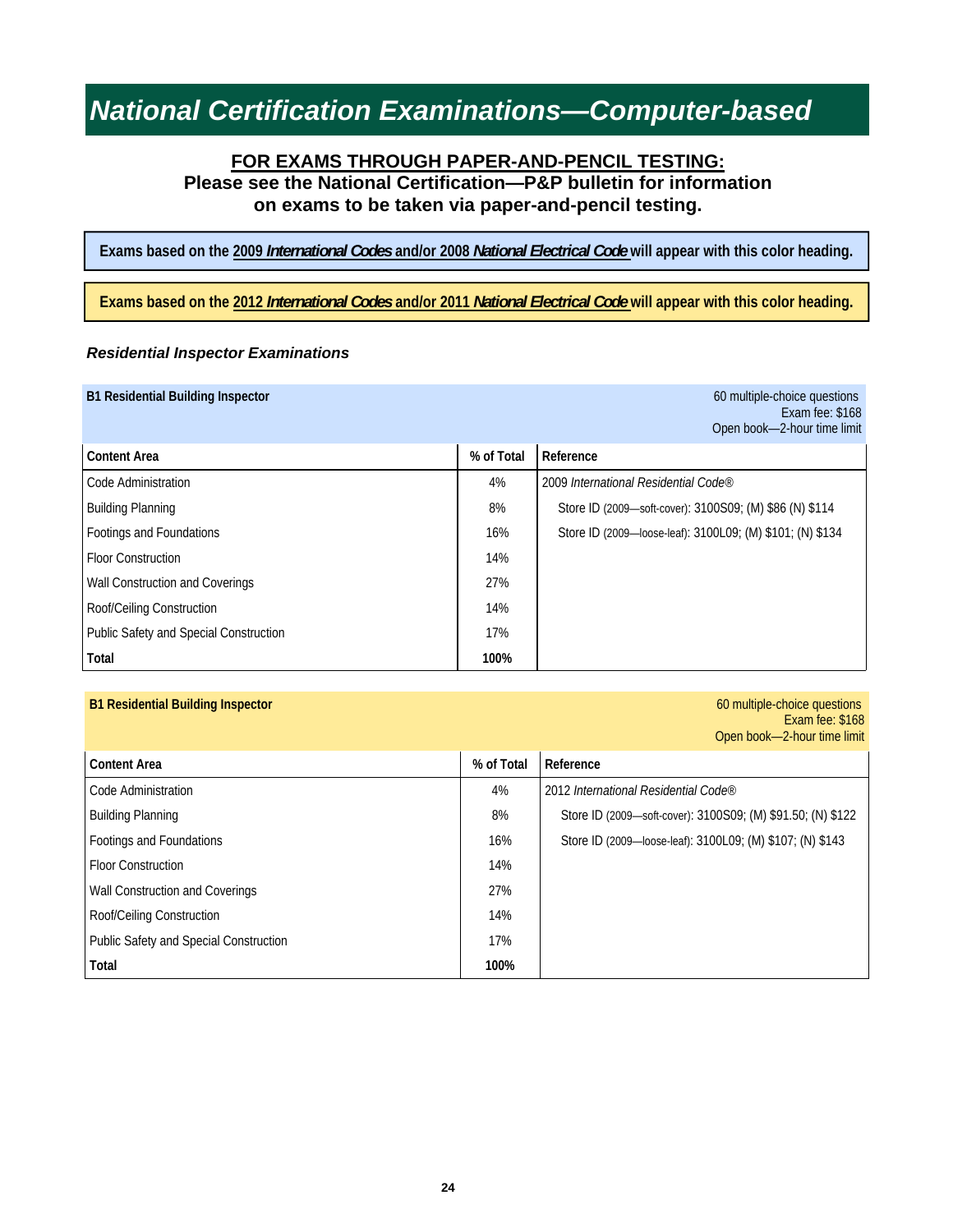**Exams based on the 2009** *International Codes* **and/or 2008** *National Electrical Code* **will appear with this color heading.** 

**Exams based on the 2012** *International Codes* **and/or 2011** *National Electrical Code* **will appear with this color heading.** 

#### **E1 Residential Electrical Inspector** 60 multiple-choice questions

# Exam fee: \$168 Open book—2-hour time limit

| <b>Content Area</b>                                | % of Total | References                                                      |
|----------------------------------------------------|------------|-----------------------------------------------------------------|
| <b>General Requirements</b>                        | 10%        | 1. 2009 International Residential Code®                         |
| Services                                           | 17%        | Store ID (2009—soft-cover): 3100S09; (M) \$86; (N) \$114        |
| <b>Branch Circuit and Feeder Requirements</b>      | 28%        | Store ID (2009—loose-leaf): 3100L09; (M) \$101; (N) \$134       |
| Wiring Methods and Power and Lighting Distribution | 21%        | 2. 2008 National Electrical Code (optional secondary reference) |
| Devices, Lighting Fixtures, and Appliances         | 19%        | Store ID: (soft-cover) 5000S08; (M) \$73.00; (N) \$65           |
| Swimming Pools and Similar Installations           | 5%         | Store ID: (loose-leaf) 5000L08; (M) \$69.95; (N) \$84.95        |
| Total                                              | 100%       |                                                                 |

#### **E1 Residential Electrical Inspector** 60 multiple-choice questions

Exam fee: \$168 Open book—2-hour time limit

| <b>Content Area</b>                                | % of Total | References                                                             |
|----------------------------------------------------|------------|------------------------------------------------------------------------|
| <b>General Requirements</b>                        | 10%        | 1. 2012 International Residential Code®                                |
| <b>Services</b>                                    | 17%        | Store ID: (soft-cover) 3100S12; (M) \$91.50; (N) \$122                 |
| <b>Branch Circuit and Feeder Requirements</b>      | 28%        | Store ID: (loose-leaf) 3100L12; (M) \$107; (N) \$143                   |
| Wiring Methods and Power and Lighting Distribution | 21%        | 2. 2011 <i>National Electrical Code</i> (optional secondary reference) |
| Devices, Lighting Fixtures, and Appliances         | 19%        | Store ID: (soft-cover) 5000S11; (M) \$69; (N) \$77                     |
| Swimming Pools and Similar Installations           | 5%         | Store ID: (loose-leaf) 5000L11; (M) \$85.95; (N) \$94.95               |
| Total                                              | 100%       |                                                                        |

**Sample questions are available for most examinations on our website:** To get an idea of the style and format (not content) of questions on the examinations, to go www.iccsafe.org/exams, choose the category and then examination you wish to retrieve information on, then click on "Sample."

**Please visit www.iccsafe.org/exams for expanded content outlines and the most up-to-date information. Outlines are subject to change.** 

**Most examination references listed in this bulletin are available from the ICC Store, unless noted otherwise. More information on references, including product IDs and pricing, can be found following the exam listings. Pricing listed is for ICC Members (M) and non-members (N), and is subject to change without notice. Call 1-800-786-4452 or go to www.iccsafe.org/store to order references.**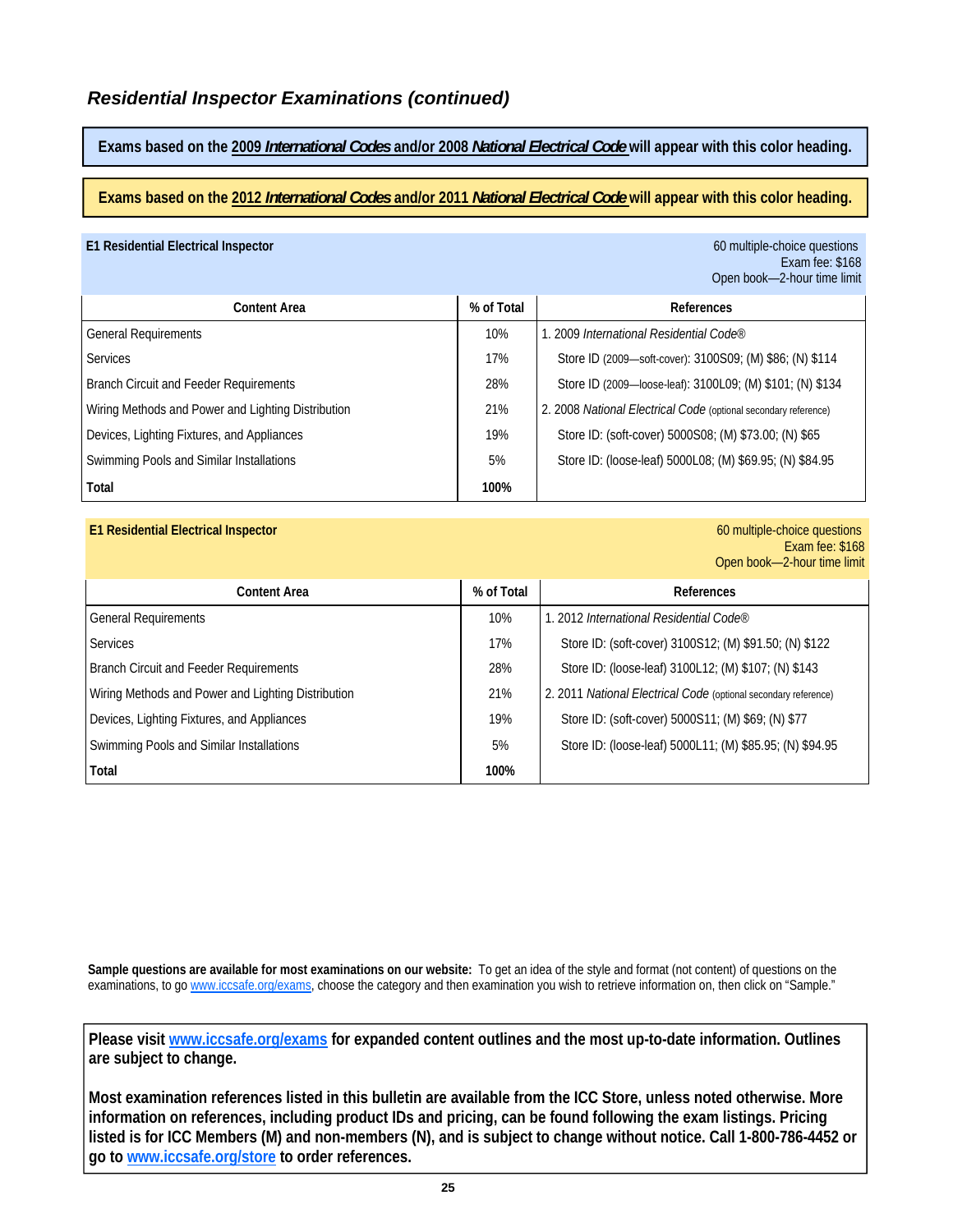**Exams based on the 2009** *International Codes* **and/or 2008** *National Electrical Code* **will appear with this color heading.** 

**Exams based on the 2012** *International Codes* **and/or 2011** *National Electrical Code* **will appear with this color heading.** 

#### **M1 Residential Mechanical Inspector** 60 multiple-choice questions

Exam fee: \$168 Open book—2-hour time limit

| <b>Content Area</b>                             | % of Total | Reference                                                 |
|-------------------------------------------------|------------|-----------------------------------------------------------|
| <b>General Administration</b>                   | 10%        | 1. 2009 International Residential Code®                   |
| Heating and Cooling Equipment and Water Heaters | 21%        | Store ID (2009—soft-cover): 3100S09; (M) \$86; (N) \$114  |
| <b>Exhaust Systems</b>                          | 9%         | Store ID (2009—loose-leaf): 3100L09; (M) \$101; (N) \$134 |
| Duct Systems                                    | 8%         |                                                           |
| <b>Combustion Air</b>                           | 19%        |                                                           |
| Chimneys and Vents                              | 18%        |                                                           |
| <b>Fuel Supply Systems</b>                      | 15%        |                                                           |
| Total                                           | 100%       |                                                           |

#### **M1 Residential Mechanical Inspector** 60 multiple-choice questions

Exam fee: \$168 Open book—2-hour time limit

| <b>Content Area</b>                             | % of Total | Reference                                              |
|-------------------------------------------------|------------|--------------------------------------------------------|
| <b>General Administration</b>                   | 10%        | l. 2012 International Residential Code®                |
| Heating and Cooling Equipment and Water Heaters | 21%        | Store ID: (soft-cover) 3100S12; (M) \$91.50; (N) \$122 |
| <b>Exhaust Systems</b>                          | 9%         | Store ID: (loose-leaf) 3100L12; (M) \$107; (N) \$143   |
| Duct Systems                                    | 8%         |                                                        |
| <b>Combustion Air</b>                           | 19%        |                                                        |
| Chimneys and Vents                              | 18%        |                                                        |
| <b>Fuel Supply Systems</b>                      | 15%        |                                                        |
| Total                                           | 100%       |                                                        |

| P1 Residential Plumbing Inspector |            | 60 multiple-choice questions<br>Exam fee: \$168<br>Open book-2-hour time limit |
|-----------------------------------|------------|--------------------------------------------------------------------------------|
| <b>Content Area</b>               | % of Total | Reference                                                                      |
| <b>General Requirements</b>       | 14%        | 1. 2009 International Residential Code®                                        |
| <b>Fixtures</b>                   | 8%         | Store ID (2009-soft-cover): 3100S09; (M) \$86; (N) \$114                       |
| <b>Water Heaters</b>              | 12%        | Store ID (2009—loose-leaf): 3100L09; (M) \$101; (N) \$134                      |
| Water Supply and Distribution     | 21%        |                                                                                |
| Sanitary Drainage                 | 23%        |                                                                                |
| Vents                             | 22%        |                                                                                |
| Total                             | 100%       |                                                                                |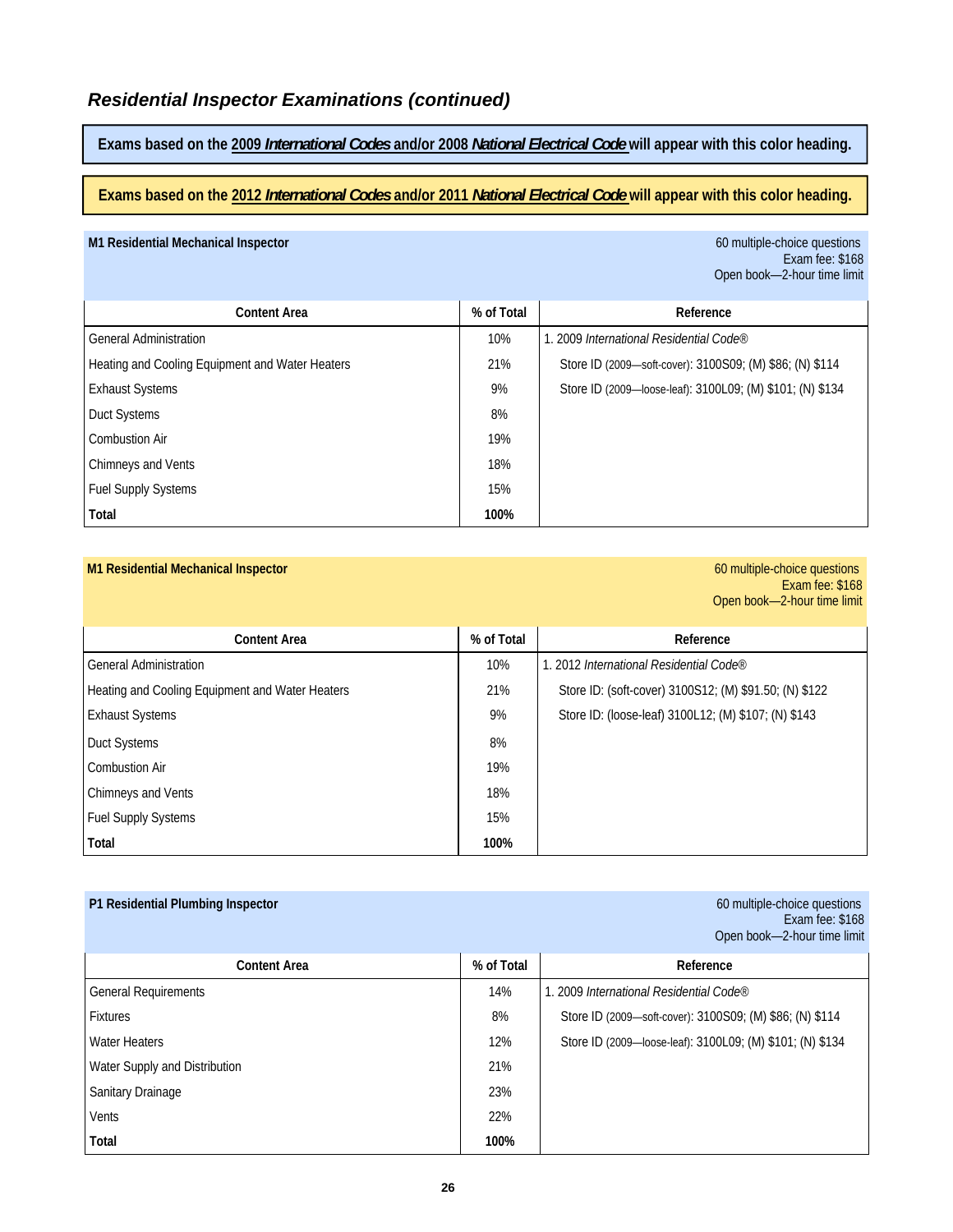# *Residential Inspector Examinations (continued)*

| P1 Residential Plumbing Inspector |            | 60 multiple-choice questions<br>Exam fee: \$168<br>Open book-2-hour time limit |
|-----------------------------------|------------|--------------------------------------------------------------------------------|
| <b>Content Area</b>               | % of Total | Reference                                                                      |
| <b>General Requirements</b>       | 14%        | 1. 2012 International Residential Code®                                        |
| <b>Fixtures</b>                   | 8%         | Store ID: (soft-cover) 3100S12; (M) \$91.50; (N) \$122                         |
| <b>Water Heaters</b>              | 12%        | Store ID: (loose-leaf) 3100L12; (M) \$107; (N) \$143                           |
| Water Supply and Distribution     | 21%        |                                                                                |
| <b>Sanitary Drainage</b>          | 23%        |                                                                                |
| Vents                             | 22%        |                                                                                |
| Total                             | 100%       |                                                                                |

# *Commercial Inspector Examinations*

# **B2 Commercial Building Inspector** 80 multiple-choice questions **80 multiple-choice questions** Exam fee: \$189 Open book—3-1/2-hour time limit **Content Area Content Area 1 % of Total <b>References** General Administration 6% 1. 2009 *International Building Code* Building Planning 20% Store ID: (soft-cover) 3000S09; (M) \$94; (N) \$125 Footings and Foundations **State ID: (loose-leaf) 3000L09;** (M) \$105; (N) \$141 Floor Construction 8% 2. *Building Code Requirements for Structural Concrete*  Wall Construction and Coverings 21% *and Commentary* (2008 or 2011 edition) **or** Roof/Ceiling Construction 6% Store ID: (soft-cover) 9021S08; (M) \$139.50; (N) \$174.50 Public Safety and Special Construction 31% **ICC** Concrete Manual® (2006, 2009, or 2012 edition) **Total 100%** Store ID: (2012) 9090S12; (M) \$69.50; (N) \$86.95

| <b>B2 Commercial Building Inspector</b> |            | 80 multiple-choice questions<br>Exam fee: \$189<br>Open book-3-1/2-hour time limit |
|-----------------------------------------|------------|------------------------------------------------------------------------------------|
| <b>Content Area</b>                     | % of Total | <b>References</b>                                                                  |
| <b>General Administration</b>           | 6%         | 1. 2012 International Building Code®                                               |
| <b>Building Planning</b>                | 20%        | Store ID: (soft-cover) 3000S12; (M) \$98; (N) \$131                                |
| Footings and Foundations                | 8%         | Store ID: (loose-leaf) 3000L12; (M) \$111; (N) \$148                               |
| <b>Floor Construction</b>               | 8%         | 2. Building Code Requirements for Structural Concrete                              |
| Wall Construction and Coverings         | 21%        | and Commentary (2008 or 2011 edition) OR                                           |
| Roof/Ceiling Construction               | 6%         | Store ID: (soft-cover) 9021S11; (M) \$154; (N) \$192.50                            |
| Public Safety and Special Construction  | 31%        | ICC Concrete Manual® (2006, 2009, or 2012 edition)                                 |
| Total                                   | 100%       | Store ID: (2012) 9090S12; (M) \$69.50; (N) \$86.95                                 |

**Please visit www.iccsafe.org/exams for expanded content outlines and the most up-to-date information. Outlines are subject to change.**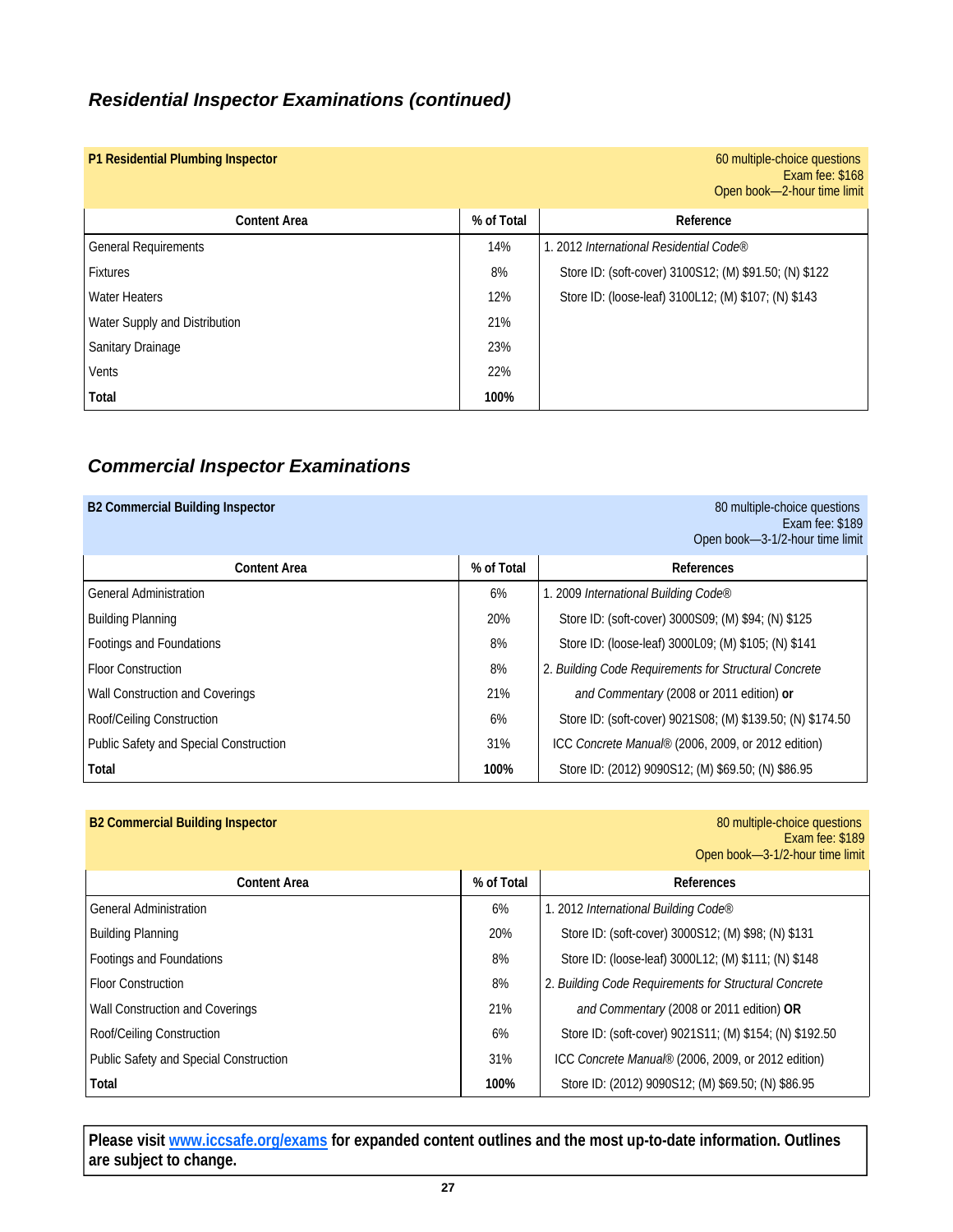# *Commercial Inspector Examinations (continued)*

**Exams based on the 2009** *International Codes* **and/or 2008** *National Electrical Code* **will appear with this color heading.** 

**Exams based on the 2012** *International Codes* **and/or 2011** *National Electrical Code* **will appear with this color heading.** 

#### **E2 Commercial Electrical Inspector** 80 multiple-choice questions

Exam fee: \$189 Open book—3-1/2-hour time limit

| <b>Content Area</b>                           | % of Total | Reference                                                |
|-----------------------------------------------|------------|----------------------------------------------------------|
| <b>General Requirements</b>                   | 10%        | 1. 2008 National Electrical Code                         |
| <b>Services</b>                               | 17%        | Store ID: (soft-cover) 5000S08; (M) \$73.00; (N) \$65    |
| <b>Branch Circuit and Feeder Requirements</b> | 19%        | Store ID: (loose-leaf) 5000L08; (M) \$69.95; (N) \$84.95 |
| Wiring Methods and Distribution Systems       | 19%        |                                                          |
| General Use Equipment                         | 12%        |                                                          |
| <b>Special Occupancies</b>                    | 9%         |                                                          |
| Special Equipment                             | 7%         |                                                          |
| <b>Special Systems</b>                        | 7%         |                                                          |
| Total                                         | 100%       |                                                          |

#### **E2 Commercial Electrical Inspector** 80 multiple-choice questions

Exam fee: \$189 Open book—3-1/2-hour time limit

| <b>Content Area</b>                           | % of Total | Reference                                                |
|-----------------------------------------------|------------|----------------------------------------------------------|
| <b>General Requirements</b>                   | 10%        | 1. 2011 National Electrical Code                         |
| <b>Services</b>                               | 17%        | Store ID: (soft-cover) 5000S11; (M) \$69; (N) \$77       |
| <b>Branch Circuit and Feeder Requirements</b> | 19%        | Store ID: (loose-leaf) 5000L11; (M) \$85.95; (N) \$94.95 |
| Wiring Methods and Distribution Systems       | 19%        |                                                          |
| General Use Equipment                         | 12%        |                                                          |
| <b>Special Occupancies</b>                    | 9%         |                                                          |
| <b>Special Equipment</b>                      | 7%         |                                                          |
| <b>Special Systems</b>                        | 7%         |                                                          |
| Total                                         | 100%       |                                                          |

| M2 Commercial Mechanical Inspector     |            | 50 multiple-choice questions<br>Exam fee: \$189<br>Open book-2-hour time limit |
|----------------------------------------|------------|--------------------------------------------------------------------------------|
| <b>Content Area</b>                    | % of Total | <b>References</b>                                                              |
| <b>General Administration</b>          | 15%        | 1. 2009 International Mechanical Code®                                         |
| Heating and Cooling and Water Heaters  | 15%        | Store ID: (soft-cover) 3300S09; (M) \$57; (N) \$76                             |
| <b>Exhaust and Ventilation Systems</b> | 20%        | Store ID: (loose-leaf) 3300L09; (M) \$66.50; (N) \$88.50                       |
| <b>Duct Systems</b>                    | 12%        | 2. 2009 International Fuel Gas Code®                                           |
| Combustion Air                         | 14%        | Store ID: (soft-cover) 3600S09; (M) \$57; (N) \$76                             |
| Chimneys and Vents                     | 14%        | Store ID: (loose-leaf) 3600L09; (M) \$66.50; (N) \$88.50                       |
| <b>Fuel Supply Systems</b>             | 10%        |                                                                                |
| Total                                  | 100%       |                                                                                |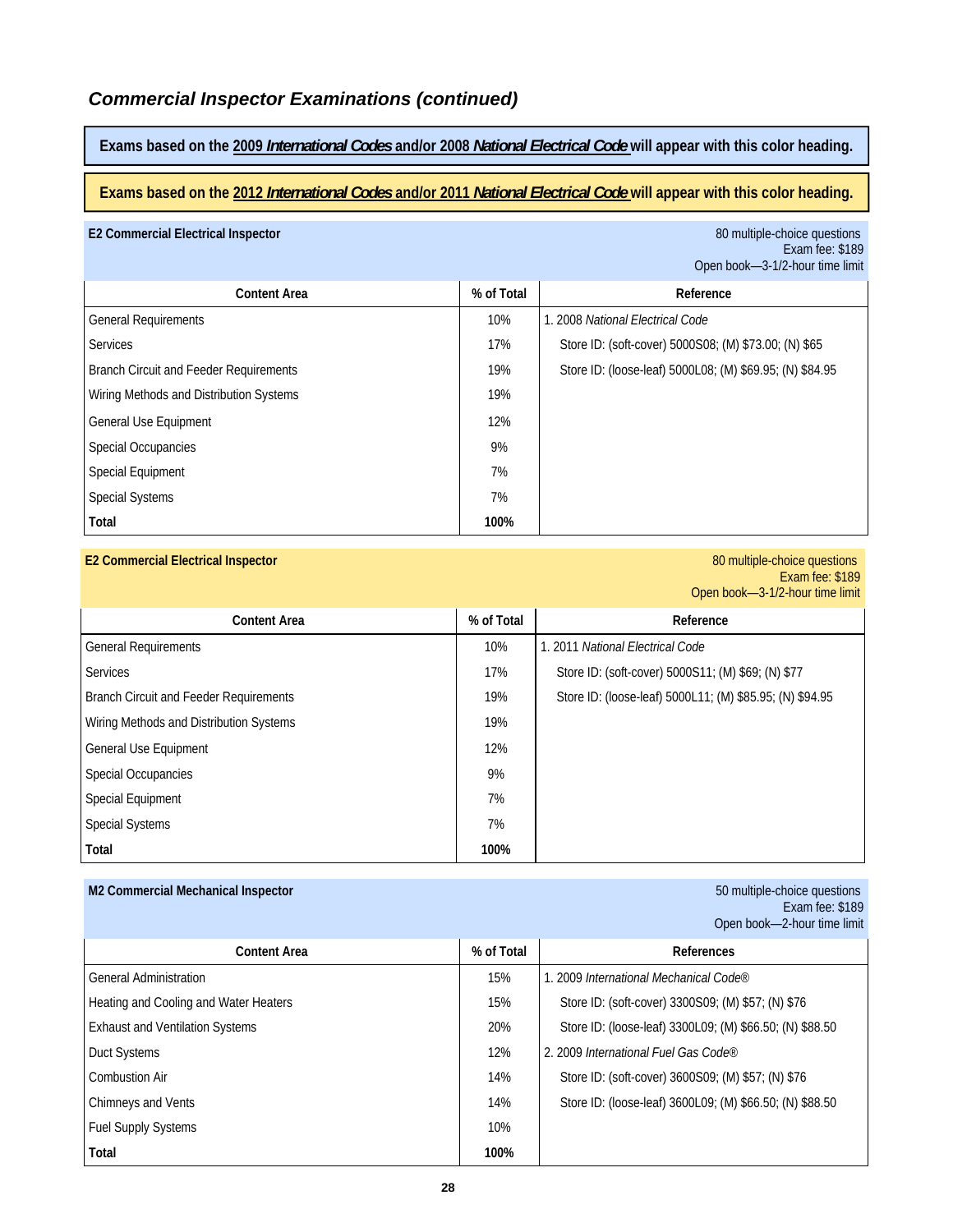# *Commercial Inspector Examinations (continued)*

**Exams based on the 2009** *International Codes* **and/or 2008** *National Electrical Code* **will appear with this color heading.** 

## **Exams based on the 2012** *International Codes* **and/or 2011** *National Electrical Code* **will appear with this color heading.**

| <b>M2 Commercial Mechanical Inspector</b> |            | 50 multiple-choice questions<br>Exam fee: \$189<br>Open book-2-hour time limit |
|-------------------------------------------|------------|--------------------------------------------------------------------------------|
| <b>Content Area</b>                       | % of Total | <b>References</b>                                                              |
| <b>General Administration</b>             | 15%        | 1. 2012 International Mechanical Code®                                         |
| Heating and Cooling and Water Heaters     | 15%        | Store ID: (soft-cover) 3300S12; (M) \$60; (N) \$80                             |
| <b>Exhaust and Ventilation Systems</b>    | 20%        | Store ID: (loose-leaf) 3300L12; (M) \$69.75; (N) \$93                          |
| Duct Systems                              | 12%        | 2. 2012 International Fuel Gas Code®                                           |
| <b>Combustion Air</b>                     | 14%        | Store ID: (soft-cover) 3600S12; (M) \$60; (N) \$80                             |
| Chimneys and Vents                        | 14%        | Store ID: (loose-leaf) 3600L12; (M) \$69.75; (N) \$93                          |
| <b>Fuel Supply Systems</b>                | 10%        |                                                                                |
| Total                                     | 100%       |                                                                                |

#### **P2 Commercial Plumbing Inspector** 50 multiple-choice questions

Exam fee: \$189 Open book—2-hour time limit

| <b>Content Area</b>                                                  | % of Total | References                                               |
|----------------------------------------------------------------------|------------|----------------------------------------------------------|
| <b>General Requirements</b>                                          | 10%        | 1. 2009 International Plumbing Code®                     |
| <b>Fixtures</b>                                                      | 12%        | Store ID: (soft-cover) 3200S09; (M) \$60; (N) \$80       |
| <b>Water Heaters</b>                                                 | 14%        | Store ID: (loose-leaf) 3200L09; (M) \$69.50; (N) \$92.95 |
| Water Supply and Distribution                                        | 14%        | 2. 2009 International Fuel Gas Code®                     |
| <b>Sanitary Drainage</b>                                             | 16%        | Store ID: (soft-cover) 3600S09; (M) \$57; (N) \$76       |
| Vents                                                                | 12%        | Store ID: (loose-leaf) 3600L09; (M) \$66.50; (N) \$88.50 |
| Traps, Interceptors, Separators, Special Piping, and Storage Systems | 10%        | 3. ICC/ANSI A117.1-2003 Standard on Accessible           |
| Storm Drainage                                                       | 6%         | and Usable Buildings and Facilities®                     |
| Health Care Plumbing                                                 | 6%         | Store ID: (soft-cover) 9033S03; (M) \$36.95; (N) \$46    |
| Total                                                                | 100%       |                                                          |

#### **P2 Commercial Plumbing Inspector** 50 multiple-choice questions

Exam fee: \$189 Open book—2-hour time limit

| <b>Content Area</b>                                                  | % of Total | References                                            |
|----------------------------------------------------------------------|------------|-------------------------------------------------------|
| <b>General Requirements</b>                                          | 10%        | 1. 2012 International Plumbing Code®                  |
| <b>Fixtures</b>                                                      | 12%        | Store ID: (soft-cover) 3200S12; (M) \$63; (N) \$84    |
| <b>Water Heaters</b>                                                 | 14%        | Store ID: (loose-leaf) 3200L12; (M) \$73.50; (N) \$98 |
| Water Supply and Distribution                                        | 14%        | 2. 2012 International Fuel Gas Code®                  |
| Sanitary Drainage                                                    | 16%        | Store ID: (soft-cover) 3600S12; (M) \$60; (N) \$80    |
| Vents                                                                | 12%        | Store ID: (loose-leaf) 3600L12; (M) \$69.75; (N) \$93 |
| Traps, Interceptors, Separators, Special Piping, and Storage Systems | 10%        | 3. ICC/ANSI A117.1-2009 Standard on Accessible        |
| Storm Drainage                                                       | 6%         | and Usable Buildings and Facilities®                  |
| <b>Health Care Plumbing</b>                                          | 6%         | Store ID: (soft-cover) 9033S09; (M) \$36.95; (N) \$46 |
| Total                                                                | 100%       |                                                       |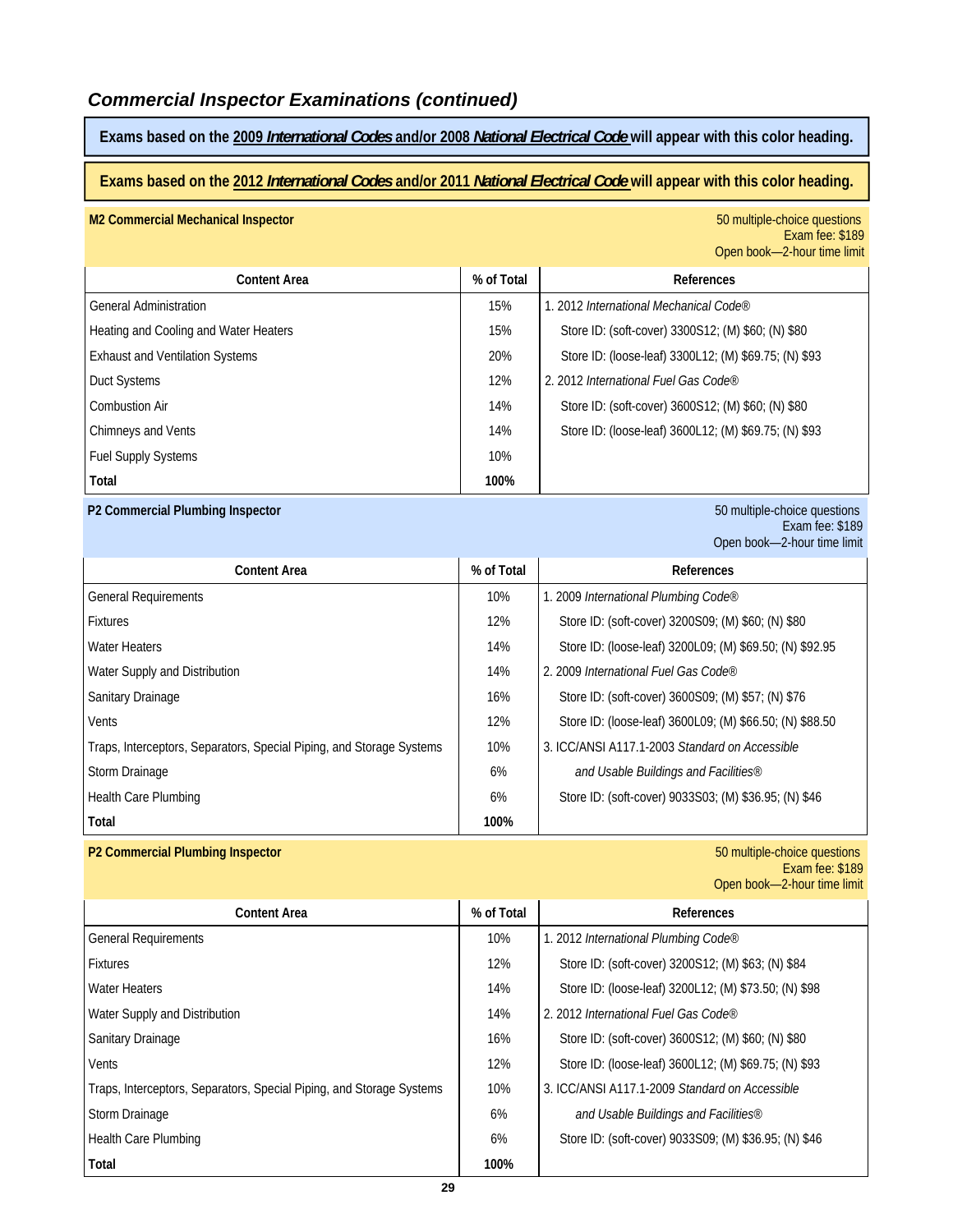**Exams based on the 2009** *International Codes* **and/or 2008** *National Electrical Code* **will appear with this color heading.** 

#### **Exams based on the 2012** *International Codes* **and/or 2011** *National Electrical Code* **will appear with this color heading.**

#### **B3 Building Plans Examiner Biographic Contract Contract Contract Contract Contract Contract Contract Contract Contract Contract Contract Contract Contract Contract Contract Contract Contract Contract Contract Contract C**

Exam fee: \$189 Open book—3-1/2-hour time limit

| <b>Content Area</b>                    | % of Total | References                                                 |
|----------------------------------------|------------|------------------------------------------------------------|
| <b>General Administration</b>          | 5%         | 1. 2009 International Building Code®                       |
| <b>Building Planning</b>               | 21%        | Store ID: (soft-cover) 3000S09; (M) \$94; (N) \$125 or     |
| Footings and Foundations               | 8%         | Store ID: (loose-leaf) 3000L09; (M) \$105; (N) \$141       |
| <b>Floor Construction</b>              | 4%         | 2. Building Code Requirements for Structural Concrete      |
| Wall Construction and Coverings        | 12%        | and Commentary (2008 or 2011 edition) OR                   |
| Roof/Ceiling Construction              | 4%         | Store ID: (soft-cover) 9021S08; (M) \$139.50; (N) \$174.50 |
| Public Safety and Special Construction | 46%        | ICC Concrete Manual® (2006, 2009, or 2012 edition)         |
| Total                                  | 100%       | Store ID: (2012) 9090S12; (M) \$69.50; (N) \$86.95         |

**B3 Building Plans Examiner** 80 multiple-choice questions and the state of the state of the state of the state of the state of the state of the state of the state of the state of the state of the state of the state of the Exam fee: \$189 Open book—3-1/2-hour time limit

| <b>Content Area</b>                    | % of Total | References                                              |
|----------------------------------------|------------|---------------------------------------------------------|
| <b>General Administration</b>          | 5%         | 1. 2012 International Building Code®                    |
| <b>Building Planning</b>               | 21%        | Store ID: (soft-cover) 3000S12; (M) \$98; (N) \$131     |
| Footings and Foundations               | 8%         | Store ID: (loose-leaf) 3000L12; (M) \$111; (N) \$148    |
| <b>Floor Construction</b>              | 4%         | 2. Building Code Requirements for Structural Concrete   |
| Wall Construction and Coverings        | 12%        | and Commentary (2008 or 2011 edition) OR                |
| Roof/Ceiling Construction              | 4%         | Store ID: (soft-cover) 9021S11; (M) \$154; (N) \$192.50 |
| Public Safety and Special Construction | 46%        | ICC Concrete Manual® (2006, 2009, or 2012 edition)      |
| Total                                  | 100%       | Store ID: (2012) 9090S12; (M) \$69.50; (N) \$86.95      |

**E3 Electrical Plans Examiner** 70 multiple-choice questions Exam fee: \$189 Open book—3-1/2-hour time limit

| <b>Content Area</b>                           | % of Total | References                                                    |
|-----------------------------------------------|------------|---------------------------------------------------------------|
| <b>General Administration</b>                 | 2%         | 1. 2009 <i>International Building Code®</i> , chapters 7 & 10 |
| <b>Services</b>                               | 24%        | Store ID: (soft-cover) 3000S09; (M) \$94; (N) \$125           |
| <b>Branch Circuit and Feeder Requirements</b> | 19%        | Store ID: (loose-leaf) 3000L09; (M) \$105; (N) \$141          |
| Wiring Methods and Distribution Systems       | 11%        | 2. 2008 National Electrical Code                              |
| <b>Equipment for General Use</b>              | 15%        | Store ID: (soft-cover) 5000S08; (M) \$65; (N) \$73            |
| <b>Special Occupancies</b>                    | 16%        | Store ID: (loose-leaf) 5000L08; (M) \$69.95; (N) \$84.95      |
| Special Equipment                             | 7%         | 3. 2011 Ugly's Electrical References                          |
| <b>Special Systems</b>                        | 6%         | Note: The above reference is available at www.uglys.net.      |
| Total                                         | 100%       |                                                               |

**Please visit www.iccsafe.org/exams for expanded content outlines and the most up-to-date information. Outlines are subject to change.**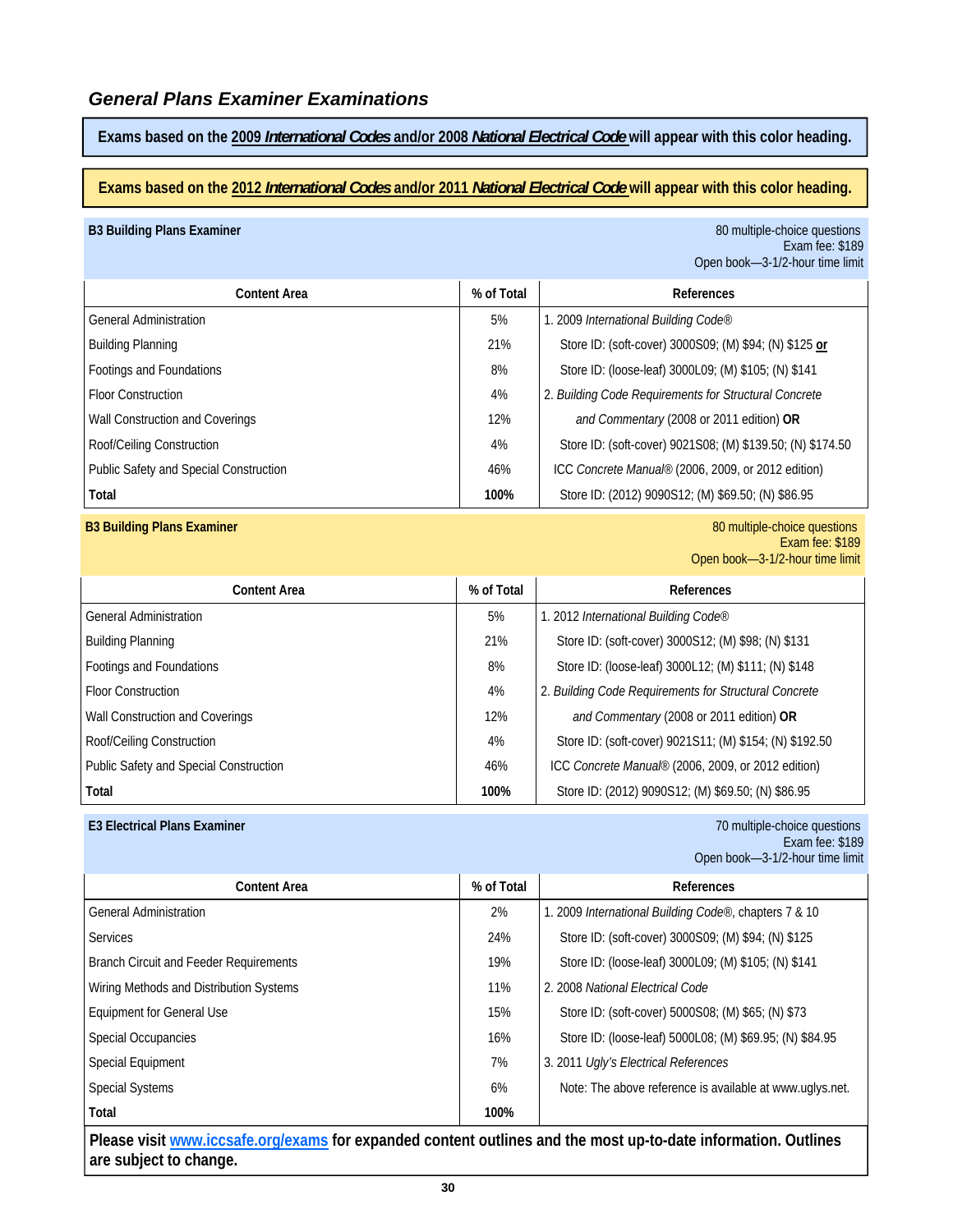# *General Plans Examiner Examinations (continued)*

| <b>E3 Electrical Plans Examiner</b>           |            | 70 multiple-choice questions<br>Exam fee: \$189          |
|-----------------------------------------------|------------|----------------------------------------------------------|
|                                               |            | Open book-3-1/2-hour time limit                          |
| <b>Content Area</b>                           | % of Total | References                                               |
| <b>General Administration</b>                 | 2%         | 1. 2012 International Building Code®                     |
| <b>Services</b>                               | 24%        | Store ID: (soft-cover) 3000S12; (M) \$98; (N) \$131      |
| <b>Branch Circuit and Feeder Requirements</b> | 19%        | Store ID: (loose-leaf) 3000L12; (M) \$111; (N) \$148     |
| Wiring Methods and Distribution Systems       | 11%        | 2. 2011 National Electrical Code                         |
| <b>Equipment for General Use</b>              | 15%        | Store ID: (soft-cover) 5000S11; (M) \$69; (N) \$77       |
| Special Occupancies                           | 16%        | Store ID: (loose-leaf) 5000L11; (M) \$85.95; (N) \$94.95 |
| Special Equipment                             | 7%         | 3. 2011 Ugly's Electrical References                     |
| <b>Special Systems</b>                        | 6%         | Note: The above reference is available at www.uglys.net. |
| Total                                         | 100%       |                                                          |

#### **M3 Mechanical Plans Examiner** 50 multiple-choice questions

Exam fee: \$189 Open book—2-hour time limit

| <b>Content Area</b>                    | % of Total | References                                               |
|----------------------------------------|------------|----------------------------------------------------------|
| <b>General Administration</b>          | 5%         | 1. 2009 International Mechanical Code®                   |
| Appliances and Equipment               | 15%        | Store ID: (soft-cover) 3300S09; (M) \$57; (N) \$76       |
| <b>Exhaust and Ventilation Systems</b> | 25%        | Store ID: (loose-leaf) 3300L09; (M) \$66.50; (N) \$88.50 |
| Duct Systems                           | 8%         | 2. 2009 International Fuel Gas Code®                     |
| Combustion Air                         | 21%        | Store ID: (soft-cover) 3600S09; (M) \$57; (N) \$76       |
| Chimneys and Vents                     | 17%        | Store ID: (loose-leaf) 3600L09; (M) \$66.50; (N) \$88.50 |
| <b>Fuel Supply Systems</b>             | 9%         |                                                          |
| Total                                  | 100%       |                                                          |

#### **M3 Mechanical Plans Examiner** 50 multiple-choice questions

Exam fee: \$189 Open book—2-hour time limit

| <b>Content Area</b>                    | % of Total | References                                            |
|----------------------------------------|------------|-------------------------------------------------------|
| <b>General Administration</b>          | 5%         | 1. 2012 International Mechanical Code®                |
| Appliances and Equipment               | 15%        | Store ID: (soft-cover) 3300S12; (M) \$60; (N) \$80    |
| <b>Exhaust and Ventilation Systems</b> | 25%        | Store ID: (loose-leaf) 3300L12; (M) \$69.75; (N) \$93 |
| <b>Duct Systems</b>                    | 8%         | 2. 2012 International Fuel Gas Code®                  |
| Combustion Air                         | 21%        | Store ID: (soft-cover) 3600S12; (M) \$60; (N) \$80    |
| Chimneys and Vents                     | 17%        | Store ID: (loose-leaf) 3600L12; (M) \$69.75; (N) \$93 |
| <b>Fuel Supply Systems</b>             | 9%         |                                                       |
| Total                                  | 100%       |                                                       |

**Most examination references listed in this bulletin are available from the ICC Store, unless noted otherwise. More information on references, including product IDs and pricing, can be found following the exam listings. Pricing listed is for ICC Members (M) and non-members (N), and is subject to change without notice. Call 1-800-786-4452 or go to www.iccsafe.org/store to order references.**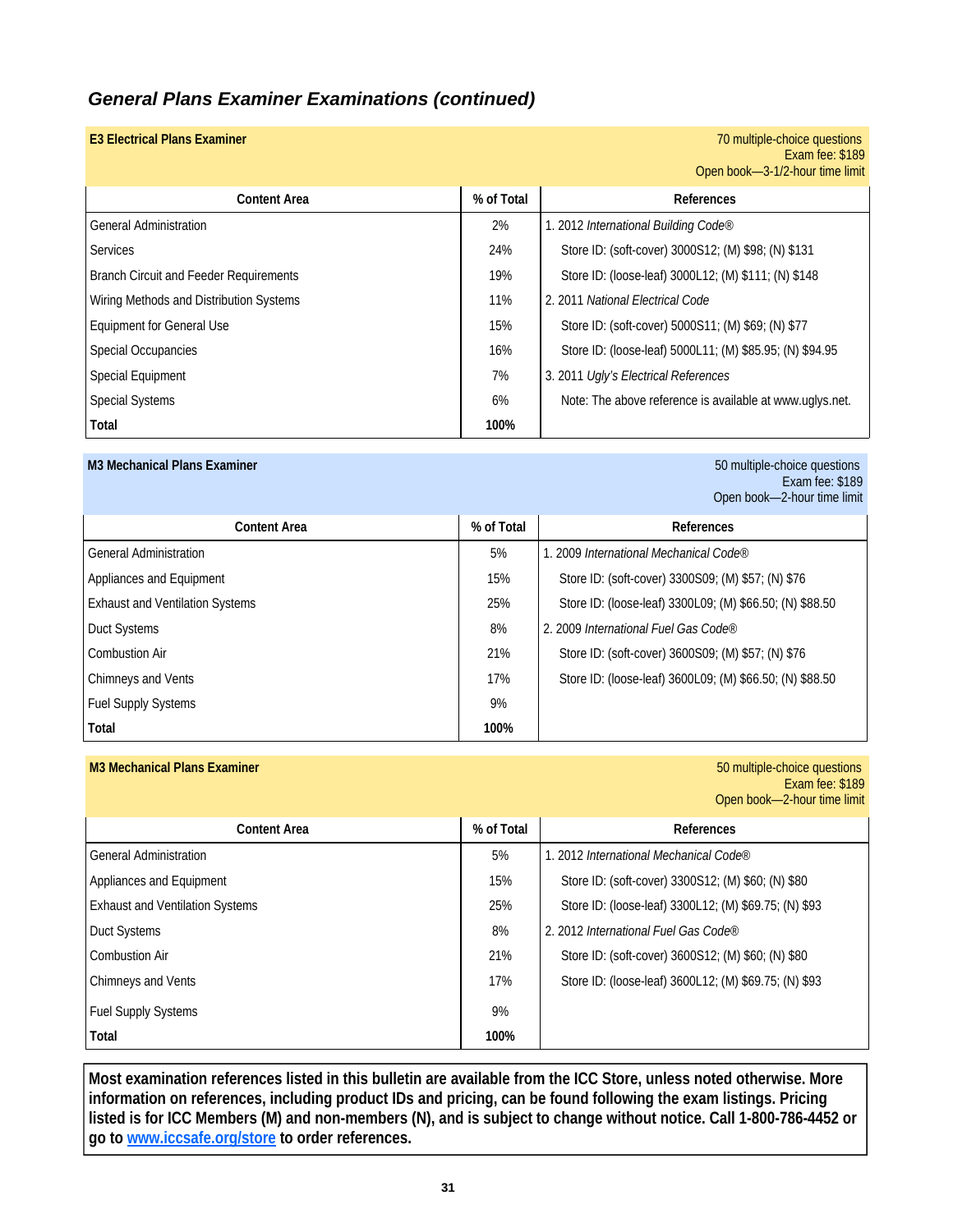# *General Plans Examiner Examinations (continued)*

**Please visit www.iccsafe.org/exams for expanded content outlines and the most up-to-date information. Outlines are subject to change.** 

#### **P3 Plumbing Plans Examiner** 50 multiple-choice questions

Exam fee: \$189 Open book—2-hour time limit

| <b>Content Area</b>                                                  | % of Total | References                                               |
|----------------------------------------------------------------------|------------|----------------------------------------------------------|
| <b>General Requirements</b>                                          | 6%         | 1. 2009 International Plumbing Code®                     |
| <b>Fixtures</b>                                                      | 12%        | Store ID: (soft-cover) 3200S09; (M) \$60; (N) \$80       |
| <b>Water Heaters</b>                                                 | 14%        | Store ID: (loose-leaf) 3200L09; (M) \$69.50; (N) \$92.95 |
| Water Supply and Distribution                                        | 16%        | 2.2009 International Fuel Gas Code®                      |
| Sanitary Drainage                                                    | 14%        | Store ID: (soft-cover) 3600S09; (M) \$57; (N) \$76       |
| Vents                                                                | 14%        | Store ID: (loose-leaf) 3600L09; (M) \$66.50; (N) \$88.50 |
| Traps, Interceptors, Separators, Special Piping, and Storage Systems | 10%        | 3. ICC/ANSLA117.1-2003 Standard on Accessible            |
| Storm Drainage                                                       | 8%         | and Usable Buildings and Facilities®                     |
| <b>Health Care Plumbing</b>                                          | 6%         | Store ID: (soft-cover) 9033S03; (M) \$36.95; (N) \$46    |
| Total                                                                | 100%       |                                                          |

#### **P3 Plumbing Plans Examiner** 50 multiple-choice questions

Exam fee: \$189 Open book—2-hour time limit

| <b>Content Area</b>                                                  | % of Total | References                                            |
|----------------------------------------------------------------------|------------|-------------------------------------------------------|
| <b>General Requirements</b>                                          | 6%         | 1. 2012 International Plumbing Code®                  |
| <b>Fixtures</b>                                                      | 12%        | Store ID: (soft-cover) 3200S12; (M) \$63; (N) \$84    |
| <b>Water Heaters</b>                                                 | 14%        | Store ID: (loose-leaf) 3200L12; (M) \$73.50; (N) \$98 |
| Water Supply and Distribution                                        | 16%        | 2. 2012 International Fuel Gas Code®                  |
| Sanitary Drainage                                                    | 14%        | Store ID: (soft-cover) 3600S12; (M) \$60; (N) \$80    |
| <b>Vents</b>                                                         | 14%        | Store ID: (loose-leaf) 3600L12; (M) \$69.75; (N) \$93 |
| Traps, Interceptors, Separators, Special Piping, and Storage Systems | 10%        | 3. ICC/ANSI A117.1-2009 Standard on Accessible        |
| Storm Drainage                                                       | 8%         | and Usable Buildings and Facilities®                  |
| <b>Health Care Plumbing</b>                                          | 6%         | Store ID: (soft-cover) 9033S09; (M) \$36.95; (N) \$46 |
| Total                                                                | 100%       |                                                       |

#### **R3 Residential Plans Examiner** 60 multiple-choice questions

Exam fee: \$189 Open book—2-hour time limit

| <b>Content Area</b>           | % of Total | Reference                                                 |
|-------------------------------|------------|-----------------------------------------------------------|
| Administrative                | 5%         | 1. 2009 International Residential Code®                   |
| Site                          | 10%        | Store ID (2009—soft-cover): 3100S09; (M) \$86; (N) \$114  |
| Architectural and Life Safety | 25%        | Store ID (2009—loose-leaf): 3100L09; (M) \$101; (N) \$134 |
| Structural                    | 25%        |                                                           |
| <b>Energy Efficiency</b>      | 5%         |                                                           |
| Mechanical                    | 10%        |                                                           |
| Plumbing                      | 10%        |                                                           |
| Electrical                    | 10%        |                                                           |
| Total                         | 100%       |                                                           |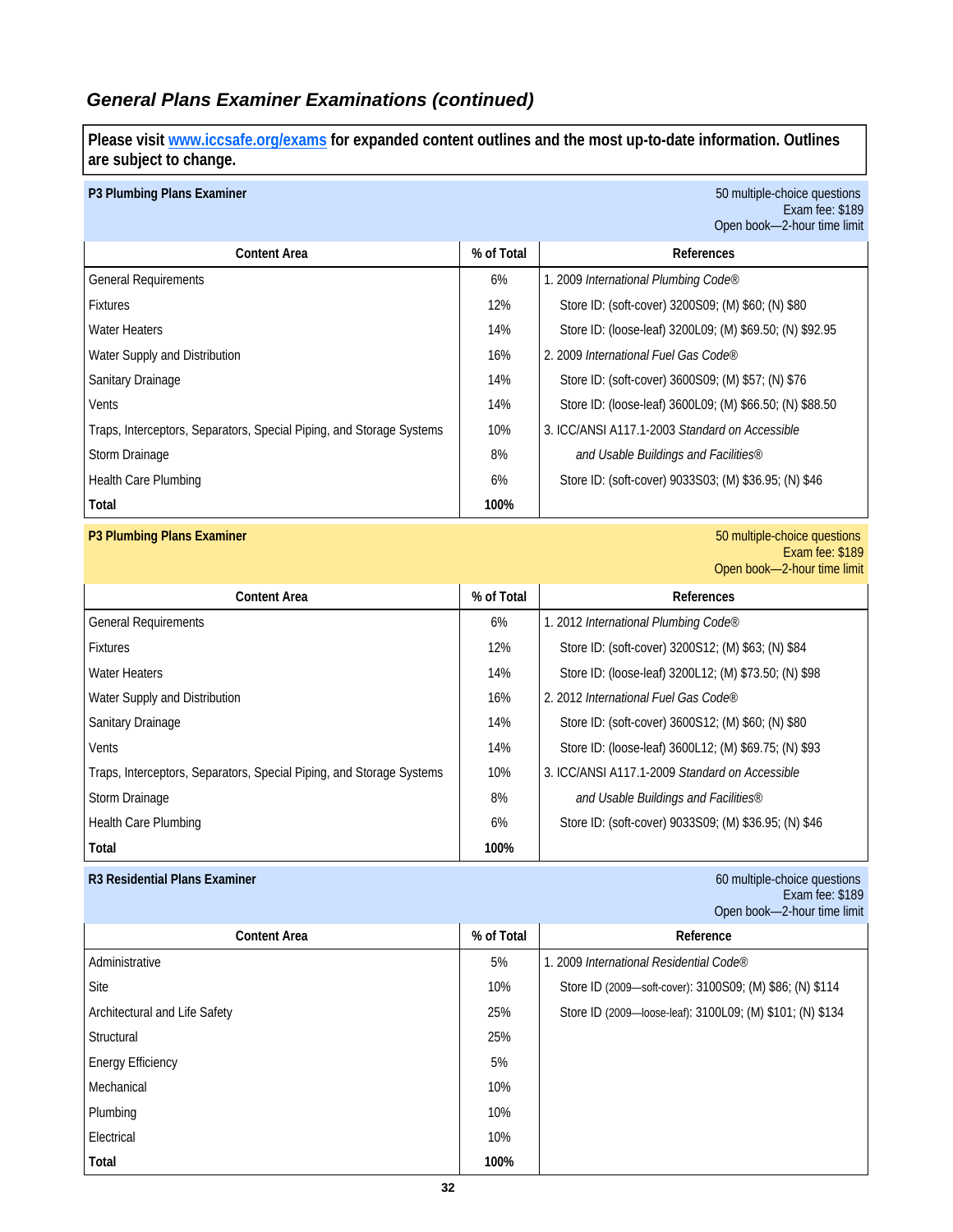# *General Plans Examiner Examinations (continued)*

| <b>R3 Residential Plans Examiner</b> |            | 60 multiple-choice questions<br>Exam fee: \$189<br>Open book-2-hour time limit |
|--------------------------------------|------------|--------------------------------------------------------------------------------|
| <b>Content Area</b>                  | % of Total | Reference                                                                      |
| Administrative                       | 5%         | 1. 2012 International Residential Code®                                        |
| Site                                 | 10%        | Store ID: (soft-cover) 3100S12; (M) \$91.50; (N) \$122                         |
| Architectural and Life Safety        | 25%        | Store ID: (loose-leaf) 3100L12; (M) \$107; (N) \$143                           |
| Structural                           | 25%        |                                                                                |
| <b>Energy Efficiency</b>             | 5%         |                                                                                |
| Mechanical                           | 10%        |                                                                                |
| Plumbing                             | 10%        |                                                                                |
| Electrical                           | 10%        |                                                                                |
| Total                                | 100%       |                                                                                |

| RF Residential Fire Sprinkler Inspector/Plans Examiner |            | 60 multiple-choice questions<br>Exam fee: \$189<br>Open book-2-hour time limit |
|--------------------------------------------------------|------------|--------------------------------------------------------------------------------|
| <b>Content Area</b>                                    | % of Total | References                                                                     |
| Sprinkler Components                                   | 5%         | 1. 2009 International Residential Code®                                        |
| <b>Piping Components</b>                               | 5%         | Store ID (2009—soft-cover): 3100S09; (M) \$86; (N) \$114                       |
| <b>Water Supply</b>                                    | 10%        | Store ID (2009—loose-leaf): 3100L09; (M) \$101; (N) \$134                      |
| <b>System Design</b>                                   | 37%        | 2. 2007 NFPA 13D, Standard for the Installation of Sprinkler                   |
| Installation                                           | 43%        | Systems in One- and Two-Family Dwellings and                                   |
| Total                                                  | 100%       | <b>Manufactured Homes</b>                                                      |
|                                                        |            | Store ID: (soft-cover) 9430S07; (M) \$37; (N) \$41                             |

| RF Residential Fire Sprinkler Inspector/Plans Examiner | 60 multiple-choice questions |
|--------------------------------------------------------|------------------------------|
|--------------------------------------------------------|------------------------------|

Exam fee: \$189

|                             |            | Open book-2-hour time limit                                  |
|-----------------------------|------------|--------------------------------------------------------------|
| <b>Content Area</b>         | % of Total | References                                                   |
| <b>Sprinkler Components</b> | 5%         | 1. 2012 International Residential Code®                      |
| Piping Components           | 5%         | Store ID: (soft-cover) 3100S12; (M) \$91.50; (N) \$122       |
| <b>Water Supply</b>         | 10%        | Store ID: (loose-leaf) 3100L12; (M) \$107; (N) \$143         |
| <b>System Design</b>        | 37%        | 2. 2010 NFPA 13D, Standard for the Installation of Sprinkler |
| Installation                | 43%        | Systems in One- and Two-Family Dwellings and                 |
| Total                       | 100%       | <b>Manufactured Homes</b>                                    |
|                             |            | Store ID: (soft-cover) 9430S10; (M) \$41; (N) \$45           |

**Please visit www.iccsafe.org/exams for expanded content outlines and the most up-to-date information. Outlines are subject to change.** 

**Most examination references listed in this bulletin are available from the ICC Store, unless noted otherwise. More information on references, including product IDs and pricing, can be found following the exam listings. Pricing listed is for ICC Members (M) and non-members (N), and is subject to change without notice. Call 1-800-786-4452 or go to www.iccsafe.org/store to order references.**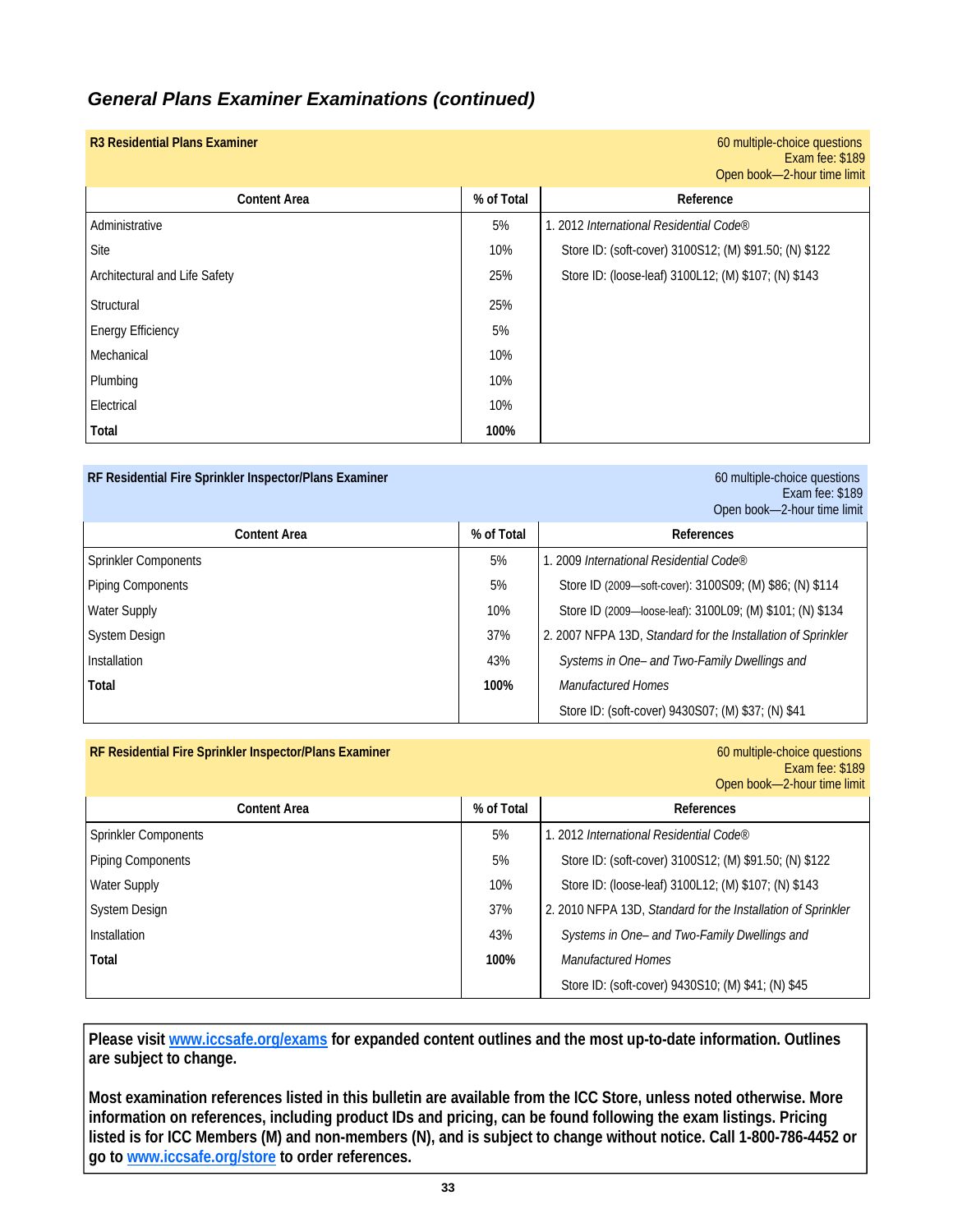**Exams based on the 2009** *International Codes* **and/or 2008** *National Electrical Code* **will appear with this color heading.** 

#### **Exams based on the 2012** *International Codes* **and/or 2011** *National Electrical Code* **will appear with this color heading.**

**14 Permit Technician** 60 multiple-choice questions Exam fee: \$189 Open book—2-hour time limit

| <b>Content Area</b>           | % of Total | References                                                                |
|-------------------------------|------------|---------------------------------------------------------------------------|
| <b>General Administration</b> | 39%        | 1. 2009 International Building Code®, chapters 1-3,                       |
| <b>Legal Aspects</b>          | 22%        | 6, 12, and 34                                                             |
| <b>Plans and Documents</b>    | 25%        | Store ID: (soft-cover) 3000S09; (M) \$94; (N) \$125                       |
| Zoning and Site Development   | 14%        | Store ID: (loose-leaf) 3000L09; (M) \$105; (N) \$141                      |
| Total                         | 100%       | 2. 2009 International Zoning Code®                                        |
|                               |            | Store ID: (soft-cover) 3900S09; (M) \$25.50; (N) \$34                     |
|                               |            | 3. 2002 Legal Aspects of Code Administration                              |
|                               |            | Store ID: (soft-cover) 1007S01; (M) \$30; (N) \$38                        |
|                               |            | 4. Basic Code Enforcement, Copyright 2008 or newer                        |
|                               |            | Store ID: (soft-cover) 1016S12; (M) \$30; (N) \$40, work-<br>book edition |

**14 Permit Technician** 60 multiple-choice questions Exam fee: \$189 Open book—2-hour time limit

| <b>Content Area</b>           | % of Total | References                                                      |
|-------------------------------|------------|-----------------------------------------------------------------|
| <b>General Administration</b> | 39%        | 1. 2012 International Building Code®, chapters 1-3, 6, 12, & 34 |
| Legal Aspects                 | 22%        | Store ID: (soft-cover) 3000S12; (M) \$98; (N) \$131             |
| Plans and Documents           | 25%        | Store ID: (loose-leaf) 3000L12; (M) \$111; (N) \$148            |
| Zoning and Site Development   | 14%        | 2. 2012 International Zoning Code®                              |
| Total                         | 100%       | Store ID: (soft-cover) 3900S12; (M) \$25.50; (N) \$34           |
|                               |            | 3. 2002 Legal Aspects of Code Administration                    |
|                               |            | Store ID: (soft-cover) 1007S01; (M) \$30; (N) \$38              |
|                               |            | 4. Basic Code Enforcement, Copyright 2008 or newer              |
|                               |            | Store ID: (soft-cover) 1016S12; (M) \$30; (N) \$40,             |
|                               |            | workbook edition                                                |

**75 Zoning Inspector** 50 multiple-choice questions Exam fee: \$189 Open book—2-hour time limit

| Content Area                                | % of Total | References                                            |
|---------------------------------------------|------------|-------------------------------------------------------|
| Legal Aspects of Zoning Inspection          | 28%        | 1. 2009 International Zoning Code®                    |
| Administrative Aspects of Zoning Inspection | 14%        | Store ID: (soft-cover) 3900S09; (M) \$25.50; (N) \$34 |
| Plan Zoning                                 | 16%        | 2. 2002 Legal Aspects of Code Administration          |
| Development Regulations                     | 22%        | Store ID: (soft-cover) 1007S01; (M) \$30; (N) \$38    |
| <b>Sign Regulations</b>                     | 20%        |                                                       |
| Total                                       | 100%       |                                                       |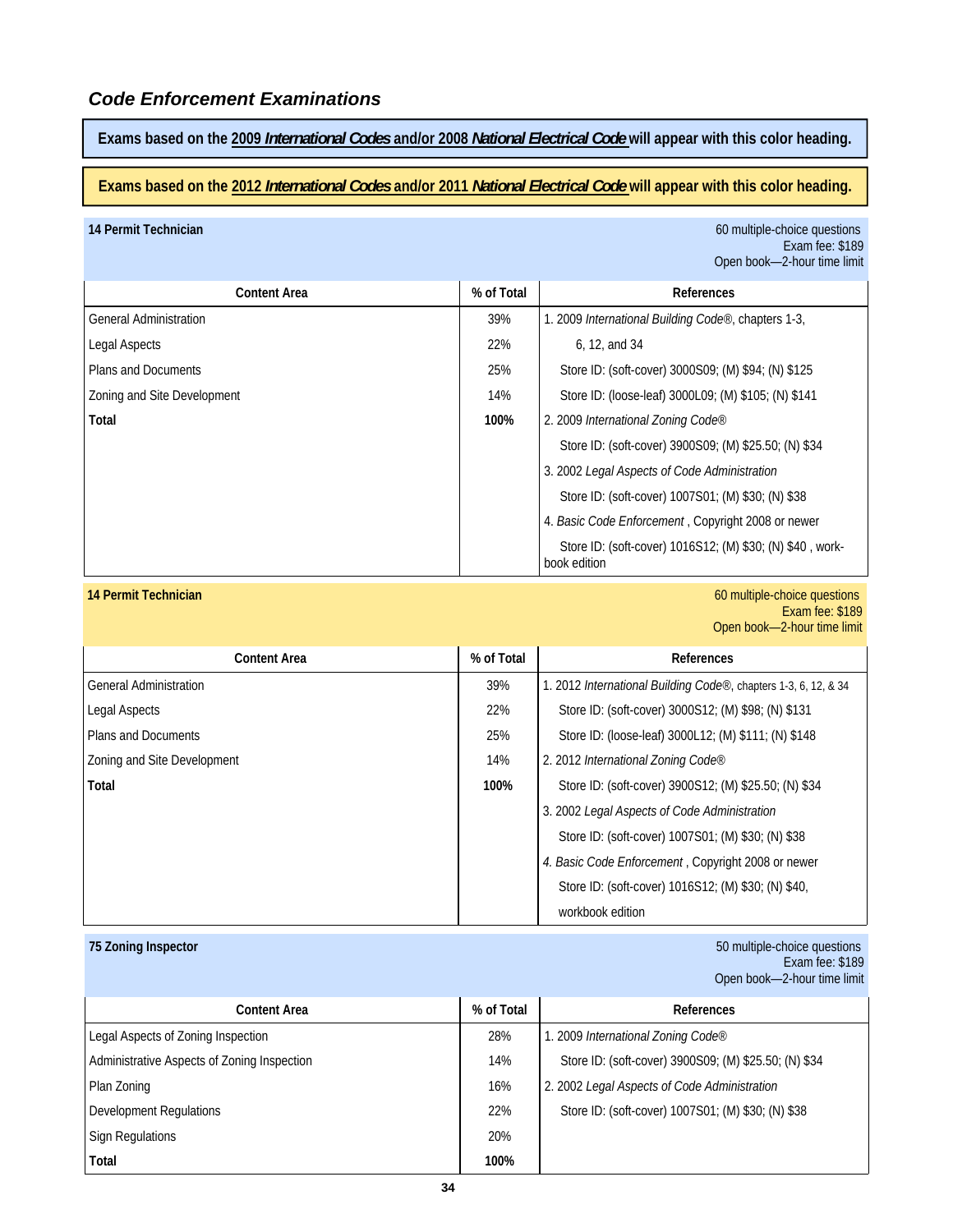# *Code Enforcement Examinations (continued)*

| 75 Zoning Inspector                         |            | 50 multiple-choice questions<br>Exam fee: \$189<br>Open book-2-hour time limit |
|---------------------------------------------|------------|--------------------------------------------------------------------------------|
| <b>Content Area</b>                         | % of Total | References                                                                     |
| Legal Aspects of Zoning Inspection          | 28%        | 1. 2012 International Zoning Code®                                             |
| Administrative Aspects of Zoning Inspection | 14%        | Store ID: (soft-cover) 3900S12; (M) \$25.50; (N) \$34                          |
| Plan Zoning                                 | 16%        | 2. 2002 Legal Aspects of Code Administration                                   |
| Development Regulations                     | 22%        | Store ID: (soft-cover) 1007S01; (M) \$30; (N) \$38                             |
| <b>Sign Regulations</b>                     | 20%        |                                                                                |
| Total                                       | 100%       |                                                                                |

#### **64 Property Maintenance and Housing Inspector** 50 multiple-choice questions

Exam fee: \$189 Open book—2-hour time limit

| <b>Content Area</b>               | % of Total | References                                                |
|-----------------------------------|------------|-----------------------------------------------------------|
| Administration and Legal          | 22%        | 1. 2009 International Residential Code®                   |
| Light, Ventilation, and Occupancy | 14%        | Store ID (2009—soft-cover): 3100S09; (M) \$86; (N) \$114  |
| Fire and Life Safety              | 14%        | Store ID (2009-loose-leaf): 3100L09; (M) \$101; (N) \$134 |
| Mechanical                        | 6%         | 2. 2009 International Property Maintenance Code®          |
| Plumbing                          | 10%        | Store ID: (soft-cover) 3500S09; (M) \$27; (N) \$36        |
| Electrical                        | 8%         | 3. 2002 Legal Aspects of Code Administration              |
| <b>Property Conditions</b>        | 26%        | Store ID: (soft-cover) 1007S01; (M) \$30; (N) \$38        |
| Total                             | 100%       |                                                           |

#### **64 Property Maintenance and Housing Inspector** 50 multiple-choice questions

## Exam fee: \$189 Open book—2-hour time limit

| <b>Content Area</b>               | % of Total | <b>References</b>                                      |
|-----------------------------------|------------|--------------------------------------------------------|
| Administration and Legal          | 22%        | 1. 2012 International Residential Code®                |
| Light, Ventilation, and Occupancy | 14%        | Store ID: (soft-cover) 3100S12; (M) \$91.50; (N) \$122 |
| Fire and Life Safety              | 14%        | Store ID: (loose-leaf) 3100L12; (M) \$107; (N) \$143   |
| Mechanical                        | 6%         | 2. 2012 International Property Maintenance Code®       |
| Plumbing                          | 10%        | Store ID: (soft-cover) 3500S12; (M) \$29.25; (N) \$39  |
| Electrical                        | 8%         | 3. 2002 Legal Aspects of Code Administration           |
| <b>Property Conditions</b>        | 26%        | Store ID: (soft-cover) 1007S01; (M) \$30; (N) \$38     |
| Total                             | 100%       |                                                        |

**Please visit www.iccsafe.org/exams for expanded content outlines and the most up-to-date information. Outlines are subject to change.** 

**Most examination references listed in this bulletin are available from the ICC Store, unless noted otherwise. More information on references, including product IDs and pricing, can be found following the exam listings. Pricing listed is for ICC Members (M) and non-members (N), and is subject to change without notice. Call 1-800-786-4452 or go to www.iccsafe.org/store to order references.**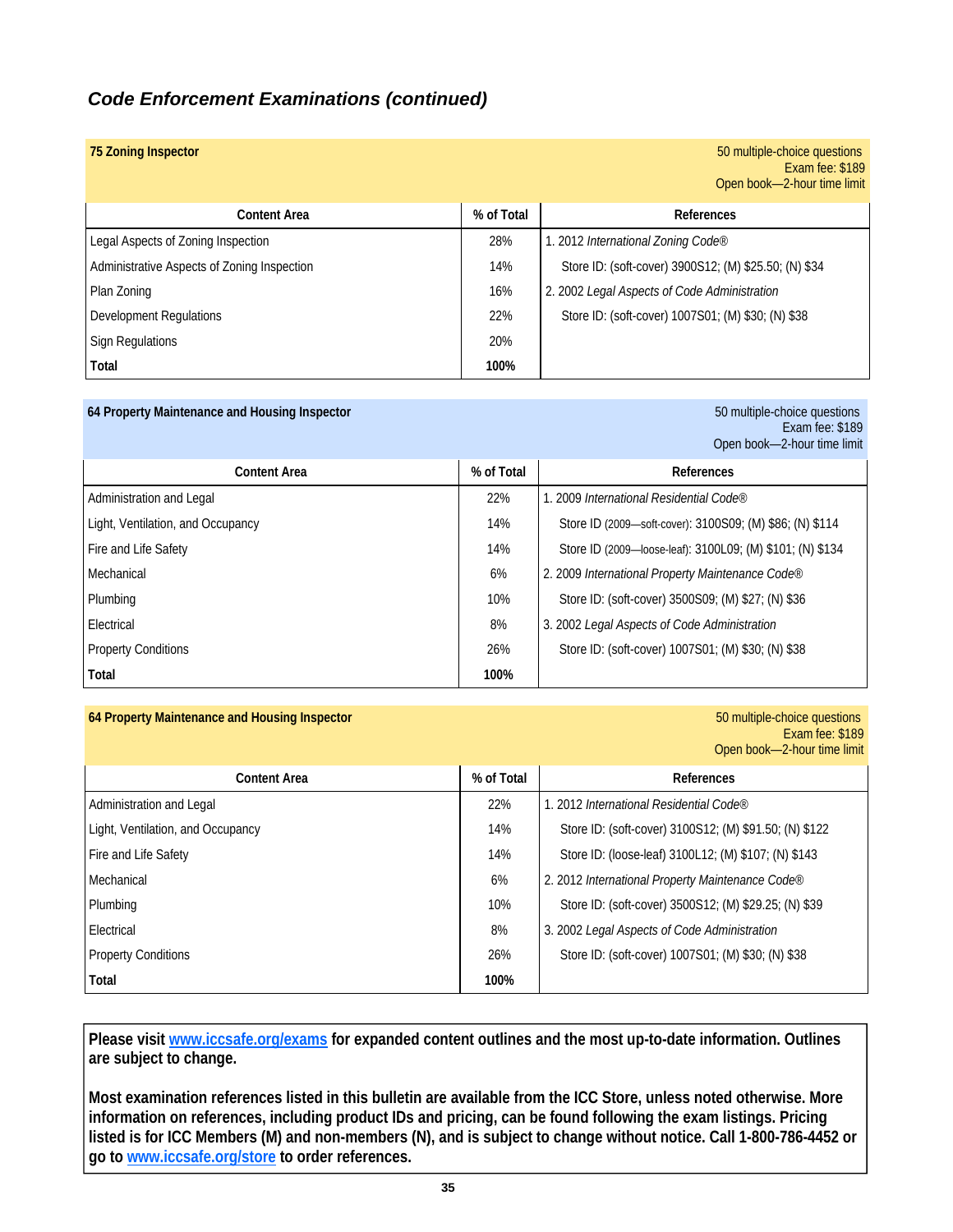Prerequisite Certifications: B1 and B2 (must be current)

**Exams based on the 2009** *International Codes* **and/or 2008** *National Electrical Code* **will appear with this color heading.** 

**Exams based on the 2012** *International Codes* **and/or 2011** *National Electrical Code* **will appear with this color heading.** 

**C1 Coastal and Floodplain Construction Inspector** 60 multiple-choice questions

|                                                       |            | Open book-2-hour time limit                               |
|-------------------------------------------------------|------------|-----------------------------------------------------------|
| <b>Content Area</b>                                   | % of Total | References                                                |
| <b>General Construction Provisions</b>                | 10%        | 1. 2009 International Building Code®                      |
| Special High Wind Provisions and Load Path Continuity | 35%        | Store ID: (soft-cover) 3000S09; (M) \$94; (N) \$125       |
| Special Flood Hazard Areas                            | 35%        | Store ID: (loose-leaf) 3000L09; (M) \$105; (N) \$141      |
| Detached and Attached Accessory Structures            | 10%        | 2. 2009 International Residential Code®                   |
| <b>Governmental Regulations</b>                       | 10%        | Store ID (2009—soft-cover): 3100S09; (M) \$86; (N) \$114  |
| Total                                                 | 100%       | Store ID (2009-loose-leaf): 3100L09; (M) \$101; (N) \$134 |
|                                                       |            | 3. SSTD 10-99 Standard for Hurricane Resistant            |
|                                                       |            | <b>Residential Construction</b>                           |
|                                                       |            | Store ID: (download) 8744P99; (M) \$27; (N) \$34          |
|                                                       |            | 4. 2001 Wood Frame Construction Manual for One- and       |
|                                                       |            | Two-Family Dwellings and Commentary to the WFCM           |
|                                                       |            | Store ID: (soft-cover) 9104s01; (M) \$54; (N) \$60        |
|                                                       |            | 5. FEMA 499 Home Builder's Guide to Coastal Construction  |
|                                                       |            | <b>Fact Sheets</b>                                        |
|                                                       |            | Store ID: (soft-cover) 1376S; (M) \$12; (N) \$15          |
|                                                       |            | 6. 2005 FEMA 55 Coastal Construction Manual               |
|                                                       |            | 7. ASCE/SEI 24-05 Flood Resistant Design and              |
|                                                       |            | Construction                                              |
|                                                       |            | Store ID: (soft-cover) 9020S05; (M) \$53; (N) \$59        |

**Sample questions are available for most examinations on our website:** To get an idea of the style and format (not content) of questions on the examinations, to go www.iccsafe.org/exams, choose the category and then examination you wish to retrieve information on, then click on "Sample."

**Please visit www.iccsafe.org/exams for expanded content outlines and the most up-to-date information. Outlines are subject to change.** 

**Most examination references listed in this bulletin are available from the ICC Store, unless noted otherwise. More information on references, including product IDs and pricing, can be found following the exam listings. Pricing listed is for ICC Members (M) and non-members (N), and is subject to change without notice. Call 1-800-786-4452 or go to www.iccsafe.org/store to order references.**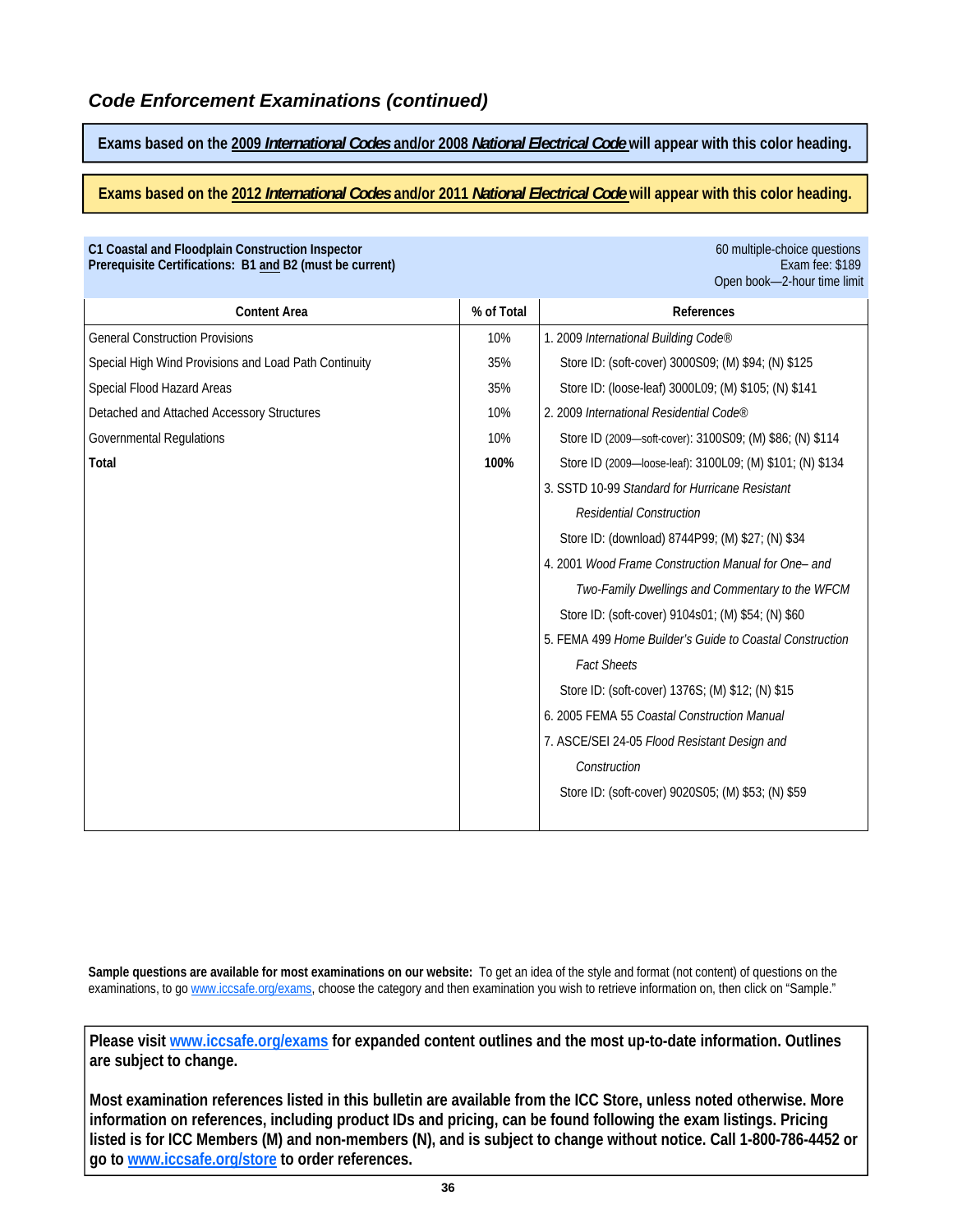| C1 Coastal and Floodplain Construction Inspector<br>Prerequisite Certifications: B1 and B2 (must be current) |            | 60 multiple-choice questions<br>Exam fee: \$189<br>Open book-2-hour time limit |
|--------------------------------------------------------------------------------------------------------------|------------|--------------------------------------------------------------------------------|
| <b>Content Area</b>                                                                                          | % of Total | References                                                                     |
| <b>General Construction Provisions</b>                                                                       | 10%        | 1. 2012 International Building Code®                                           |
| Special High Wind Provisions and Load Path Continuity                                                        | 35%        | Store ID: (soft-cover) 3000S12; (M) \$98; (N) \$131                            |
| Special Flood Hazard Areas                                                                                   | 35%        | Store ID: (loose-leaf) 3000L12; (M) \$111; (N) \$148                           |
| Detached and Attached Accessory Structures                                                                   | 10%        | 2. 2012 International Residential Code®                                        |
| <b>Governmental Regulations</b>                                                                              | 10%        | Store ID: (soft-cover) 3100S12; (M) \$91.50; (N) \$122                         |
| Total                                                                                                        | 100%       | Store ID: (loose-leaf) 3100L12; (M) \$107; (N) \$143                           |
|                                                                                                              |            | 3. SSTD 10-99 Standard for Hurricane Resistant                                 |
|                                                                                                              |            | <b>Residential Construction</b>                                                |
|                                                                                                              |            | Store ID: (download) 8744P99; (M) \$27; (N) \$34                               |
|                                                                                                              |            | 4. 2001 Wood Frame Construction Manual for One- and                            |
|                                                                                                              |            | Two-Family Dwellings and Commentary to the WFCM                                |
|                                                                                                              |            | Store ID: (soft-cover) 9104s01; (M) \$54; (N) \$60                             |
|                                                                                                              |            | 5. FEMA 499 Home Builder's Guide to Coastal Construction                       |
|                                                                                                              |            | <b>Fact Sheets</b>                                                             |
|                                                                                                              |            | Store ID: (soft-cover) 1376S; (M) \$12; (N) \$15                               |
|                                                                                                              |            | 6. 2005 FEMA 55 Coastal Construction Manual                                    |
|                                                                                                              |            | 7. ASCE/SEI 24-05 Flood Resistant Design and                                   |
|                                                                                                              |            | Construction                                                                   |
|                                                                                                              |            | Store ID: (soft-cover) 9020S05; (M) \$53; (N) \$59                             |
|                                                                                                              |            |                                                                                |

| 21 Accessibility Inspector/Plans Examiner     |            | 80 multiple-choice questions<br>Exam fee: \$189<br>Open book-2-1/2-hour time limit |
|-----------------------------------------------|------------|------------------------------------------------------------------------------------|
| <b>Content Area</b>                           | % of Total | References                                                                         |
| General Administrative and Scoping Provisions | 8%         | 1. 2009 International Building Code®, including Appendix E                         |
| <b>Building Blocks</b>                        | 13%        | Store ID: (soft-cover) 3000S09; (M) \$94; (N) \$125                                |
| <b>Accessible Routes</b>                      | 27%        | Store ID: (loose-leaf) 3000L09; (M) \$105; (N) \$141                               |
| General Site and Building Elements            | 9%         | 2. ICC/ANSI A117.1-2003 Standard on Accessible and Usable                          |
| <b>Plumbing Elements and Facilities</b>       | 15%        | Buildings and Facilities®                                                          |
| <b>Communications Elements and Features</b>   | 6%         | Store ID: (soft-cover) 9033S03; (M) \$36.95; (N) \$46                              |
| Special Occupancies, Rooms, and Spaces        | 7%         |                                                                                    |
| <b>Built-in Furnishings and Equipment</b>     | 6%         |                                                                                    |
| Dwelling and Sleeping Units                   | 9%         |                                                                                    |
| Total                                         | 100%       |                                                                                    |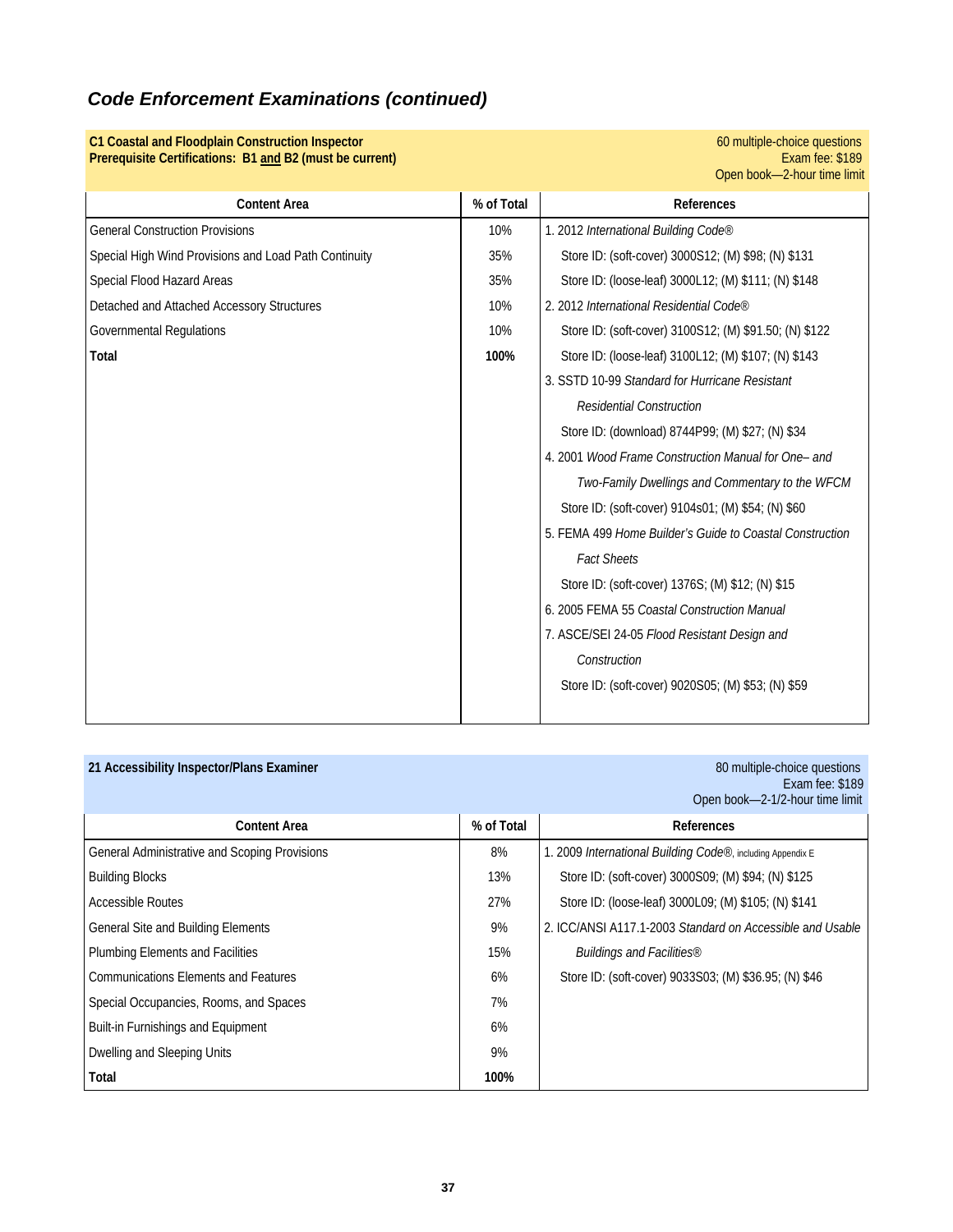### **21 Accessibility Inspector/Plans Examiner**

### Exam fee: \$189 Open book 2-1/2-hour time limit

|                                               |            | <b>ONCH DOOR Z-1/Z-HOUL HILIC IIIIIII</b>                  |
|-----------------------------------------------|------------|------------------------------------------------------------|
| <b>Content Area</b>                           | % of Total | <b>References</b>                                          |
| General Administrative and Scoping Provisions | 8%         | 1. 2012 International Building Code®, including Appendix E |
| <b>Building Blocks</b>                        | 11%        | Store ID: (soft-cover) 3000S12; (M) \$98; (N) \$131 or     |
| <b>Accessible Routes</b>                      | 28%        | Store ID: (loose-leaf) 3000L12; (M) \$111; (N) \$148       |
| General Site and Building Elements            | 9%         | 2. ICC/ANSI A117.1-2009 Standard on Accessible             |
| Plumbing Elements and Facilities              | 10%        | and Usable Buildings and Facilities®                       |
| <b>Communications Elements and Features</b>   | 6%         | Store ID: (soft-cover) 9033S09; (M) \$36.95; (N) \$46      |
| Special Occupancies, Rooms, and Spaces        | 7%         |                                                            |
| Built-in Furnishings and Equipment            | 5%         |                                                            |
| Dwelling and Sleeping Units                   | 6%         |                                                            |
| <b>Recreational Facilities</b>                | 10%        |                                                            |
| Total                                         | 100%       |                                                            |

### **DR Disaster Response Inspector** 50 multiple-choice questions

### **Prerequisite Certifications: See note below** Exam fee: \$189

|                                                                                                                 |            | Open book-2-hour time limit                                        |
|-----------------------------------------------------------------------------------------------------------------|------------|--------------------------------------------------------------------|
| <b>Content Area</b>                                                                                             | % of Total | <b>References</b>                                                  |
| Administration                                                                                                  | 30%        | 1. 2009 International Building Code®                               |
| Inspection                                                                                                      | 70%        | Store ID: (soft-cover) 3000S09; (M) \$94; (N) \$125                |
| Total                                                                                                           | 100%       | Store ID: (loose-leaf) 3000L09; (M) \$105; (N) \$141               |
|                                                                                                                 |            | 2. 2009 International Residential Code®                            |
|                                                                                                                 |            | Store ID: (soft-cover) 3100S12; (M) \$91.50; (N) \$122             |
| Please note: Candidates are required to have at least one of the fol-                                           |            | Store ID: (loose-leaf) 3100L12; (M) \$107; (N) \$143               |
| lowing current certifications:<br>Residential Inspector, Commercial Inspector, or Plans Examiner                |            | 3. 2009 International Existing Building Code®                      |
| certification in either building, plumbing, mechanical, or electrical;                                          |            | Store ID: (soft-cover) 3550S09; (M) \$50.95; (N) \$67.95           |
| Fire Inspector I, Fire Plans Examiner, OR Certified Building Offi-<br>$\bullet$<br>cial:                        |            | Store ID: (loose-leaf) 3550L09; (M) \$57.95; (N) \$77              |
| OR be a state-licensed architect or state-licensed engineer.                                                    |            | 4. 2008 National Electrical Code                                   |
|                                                                                                                 |            | Store ID: (soft-cover) 5000S08; (M) \$65; (N) \$73                 |
|                                                                                                                 |            | Store ID: (loose-leaf) 5000L08; (M) \$69.95; (N) \$84.95           |
| * Information on the National Incident Management System (NIMS) is<br>available at www.fema.gov/emergency/nims. |            | 5. National Incident Management System* (This is a Federal program |
|                                                                                                                 |            | that candidates should be familiar with. It is not a publication.) |
|                                                                                                                 |            | 6. Applied Technology Council (ATC) references:                    |
|                                                                                                                 |            | - ATC-20 Procedures for Postearthquake Safety Evaluation of        |
|                                                                                                                 |            | Buildings, 1989                                                    |
|                                                                                                                 |            | - ATC-20-1 Field Manual: Postearthquake Safety Evaluation of       |
|                                                                                                                 |            | Buildings, 2nd edition, 2005                                       |
|                                                                                                                 |            | - ATC-20-2 Addendum to the ATC-20 Postearthquake                   |
|                                                                                                                 |            | <b>Building Safety Evaluation Procedures, 1995</b>                 |
|                                                                                                                 |            | - ATC-45 Field Manual: Safety Evaluation of Buildings After        |
|                                                                                                                 |            | Wind Storms and Floods, 2004                                       |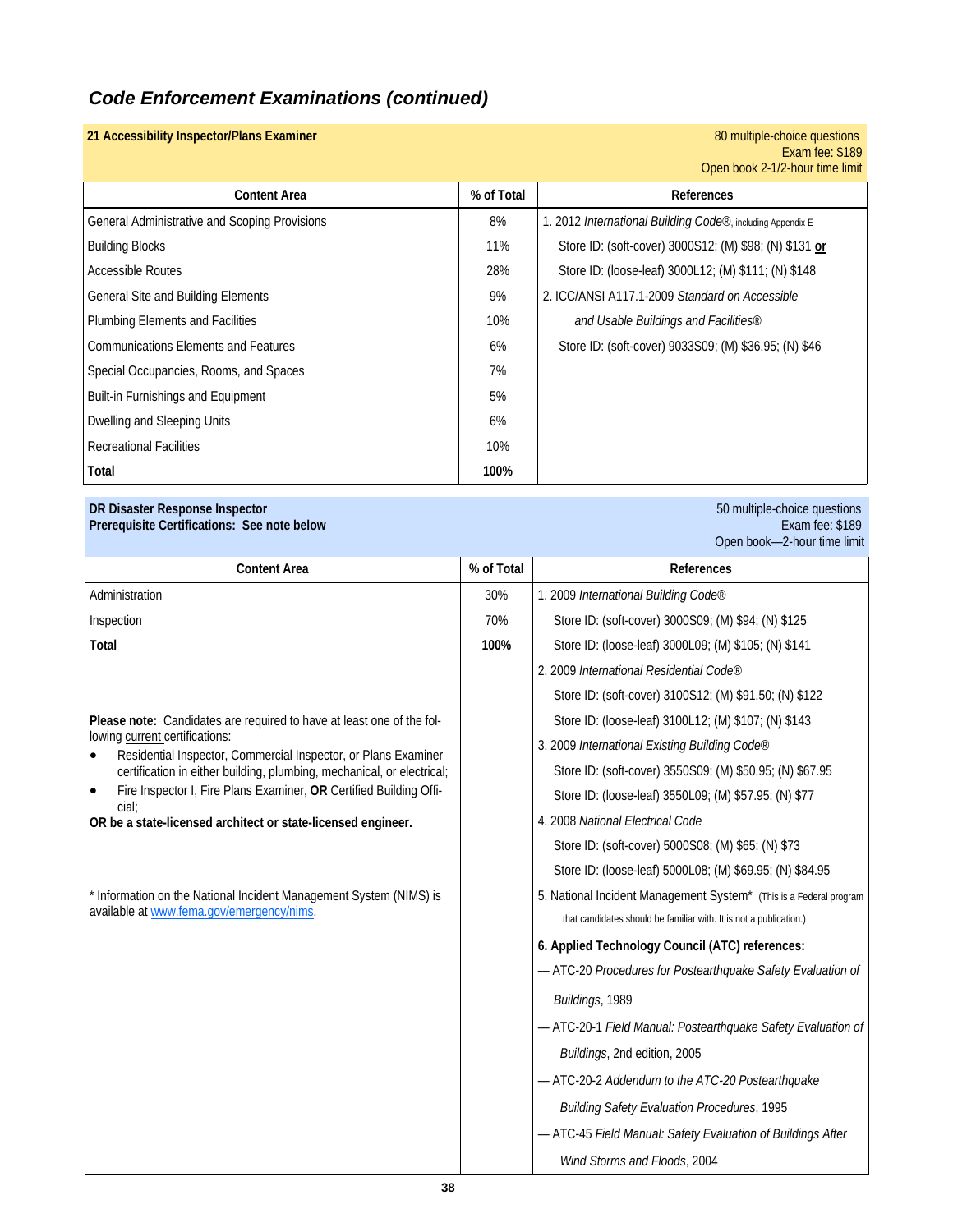| <b>DR Disaster Response Inspector</b><br>Prerequisite Certifications: See note below                          |            | 60 multiple-choice questions<br>Exam fee: \$189<br>Open book-2-hour time limit |
|---------------------------------------------------------------------------------------------------------------|------------|--------------------------------------------------------------------------------|
| <b>Content Area</b>                                                                                           | % of Total | References                                                                     |
| Administration                                                                                                | 30%        | 1. 2012 International Building Code®                                           |
| Inspection                                                                                                    | 70%        | Store ID: (soft-cover) 3000S12; (M) \$98; (N) \$131                            |
| Total                                                                                                         | 100%       | Store ID: (loose-leaf) 3000L12; (M) \$111; (N) \$148                           |
|                                                                                                               |            | 2. 2012 International Residential Code®                                        |
| Please note: Candidates are required to have at least one of the fol-                                         |            | Store ID: (soft-cover) 3100S12; (M) \$91.50; (N) \$122                         |
| lowing current certifications:<br>Residential Inspector, Commercial Inspector, or Plans Examiner              |            | Store ID: (loose-leaf) 3100L12; (M) \$107; (N) \$143                           |
| certification in either building, plumbing, mechanical, or electrical;                                        |            | 3. 2012 International Existing Building Code®                                  |
| Fire Inspector I, Fire Plans Examiner, OR Certified Building Offi-<br>$\bullet$<br>cial:                      |            | Store ID: (soft-cover) 3550S12; (M) \$53.25; (N) \$71                          |
| OR be a state-licensed architect or state-licensed engineer.                                                  |            | Store ID: (loose-leaf) 33550L12; (M) \$60.75; (N) \$81                         |
|                                                                                                               |            | 4. 2011 National Electrical Code                                               |
| Information on the National Incident Management System (NIMS) is<br>available at www.fema.gov/emergency/nims. |            | Store ID: (soft-cover) 5000S11; (M) \$69; (N) \$77                             |
|                                                                                                               |            | Store ID: (loose-leaf) 5000L11; (M) \$85.95; (N) \$94.95                       |
|                                                                                                               |            | 5. National Incident Management System 100, 200, and 700A*                     |
|                                                                                                               |            | (These are part of a Federal program, not a publication.)                      |
|                                                                                                               |            | 6. Applied Technology Council (ATC) references:                                |
|                                                                                                               |            | - ATC-20 Procedures for Postearthquake Safety Evaluation of                    |
|                                                                                                               |            | Buildings, 1989                                                                |
|                                                                                                               |            | - ATC-20-1 Field Manual: Postearthquake Safety Evaluation of                   |
|                                                                                                               |            | Buildings, 2nd edition, 2005                                                   |
|                                                                                                               |            | - ATC-20-2 Addendum to the ATC-20 Postearthquake                               |
|                                                                                                               |            | <b>Building Safety Evaluation Procedures, 1995</b>                             |
|                                                                                                               |            | - ATC-45 Field Manual: Safety Evaluation of Buildings After                    |
|                                                                                                               |            | Wind Storms and Floods, 2004                                                   |

| <b>FG Fuel Gas Inspector</b>                       |            | 60 multiple-choice questions<br>Exam fee: \$189<br>Open book-2-hour time limit |
|----------------------------------------------------|------------|--------------------------------------------------------------------------------|
| <b>Content Area</b>                                | % of Total | Reference                                                                      |
| General Requirements and Administration            | 27%        | 1. 2009 International Fuel Gas Code®                                           |
| Inspection and Testing                             | 7%         | Store ID: (soft-cover) 3600S09; (M) \$57; (N) \$76                             |
| Venting-Materials, Installation, and Sizing        | 17%        | Store ID: (loose-leaf) 3600L09; (M) \$66.50; (N) \$88.50                       |
| Piping Systems—Materials, Installation, and Sizing | 22%        |                                                                                |
| <b>Combustion Air</b>                              | 20%        |                                                                                |
| Types of Gas and Specialty Gas Systems             | 7%         |                                                                                |
| Total                                              | 100%       |                                                                                |

**39**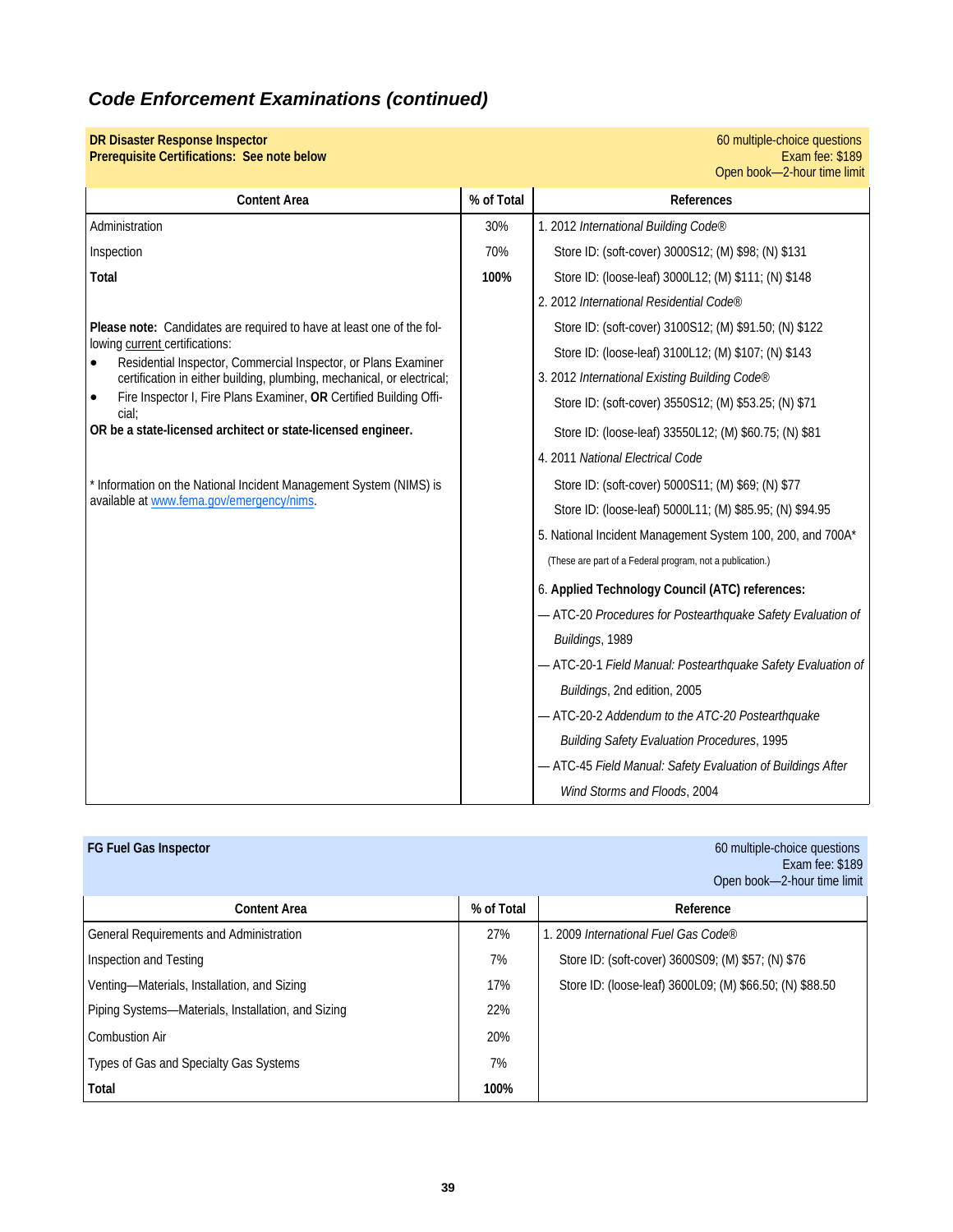| <b>FG Fuel Gas Inspector</b>                       |            | 60 multiple-choice questions<br>Exam fee: \$189<br>Open book-2-hour time limit |
|----------------------------------------------------|------------|--------------------------------------------------------------------------------|
| <b>Content Area</b>                                | % of Total | Reference                                                                      |
| General Requirements and Administration            | 27%        | 1. 2012 International Fuel Gas Code®                                           |
| Inspection and Testing                             | 7%         | Store ID: (soft-cover) 3600S12; (M) \$60; (N) \$80                             |
| Venting-Materials, Installation, and Sizing        | 17%        | Store ID: (loose-leaf) 3600L12; (M) \$69.75; (N) \$93                          |
| Piping Systems-Materials, Installation, and Sizing | 22%        |                                                                                |
| <b>Combustion Air</b>                              | 20%        |                                                                                |
| Types of Gas and Specialty Gas Systems             | 7%         |                                                                                |
| Total                                              | 100%       |                                                                                |

## *Fire Examinations*

### **66 Fire Inspector I 60 multiple-choice questions 60 multiple-choice questions** Exam fee: \$194 Open book—2-hour time limit

| <b>Content Area</b>                                              | % of Total | References                                               |  |
|------------------------------------------------------------------|------------|----------------------------------------------------------|--|
| General Inspection Administration                                | 18%        | 1. 2009 International Fire Code®                         |  |
| <b>General Provisions for Fire Safety</b>                        | 47%        | Store ID: (soft-cover) 3400S09; (M) \$76.50; (N) \$102   |  |
| Occupancies                                                      | 17%        | Store ID: (loose-leaf) 3400L09; (M) \$84.95; (N) \$113   |  |
| Regulated Materials and Processes                                | 17%        | 2. 2009 International Building Code®, chapters 1-10      |  |
| Total                                                            | 100%       | Store ID: (soft-cover) 3000S09; (M) \$94; (N) \$125      |  |
|                                                                  |            | Store ID: (loose-leaf) 3000L09; (M) \$105; (N) \$141     |  |
| NOTE: Only the IFC and IBC are allowed to be used while testing. |            | 3. Fire Inspection and Code Enforcement*                 |  |
| The IFSTA reference may be used for study purposes only.         |            | * Reference available from IFSTA by calling 800-654-4055 |  |

NOTE: Successful candidates for the Fire Inspector I certification must provide a signed affidavit and documentation of completion of a training course compliant with NFPA 472 HazMat Awareness. The affidavit can be found at www.iccsafe.org/Certification (Forms & Applications tab).

**Sample questions are available for most examinations on our website:** To get an idea of the style and format (not content) of questions on the examinations, to go www.iccsafe.org/exams, choose the category and then examination you wish to retrieve information on, then click on "Sample."

**Please visit www.iccsafe.org/exams for expanded content outlines and the most up-to-date information. Outlines are subject to change.** 

**Most examination references listed in this bulletin are available from the ICC Store, unless noted otherwise. More information on references, including product IDs and pricing, can be found following the exam listings. Pricing listed is for ICC Members (M) and non-members (N), and is subject to change without notice. Call 1-800-786-4452 or go to www.iccsafe.org/store to order references.**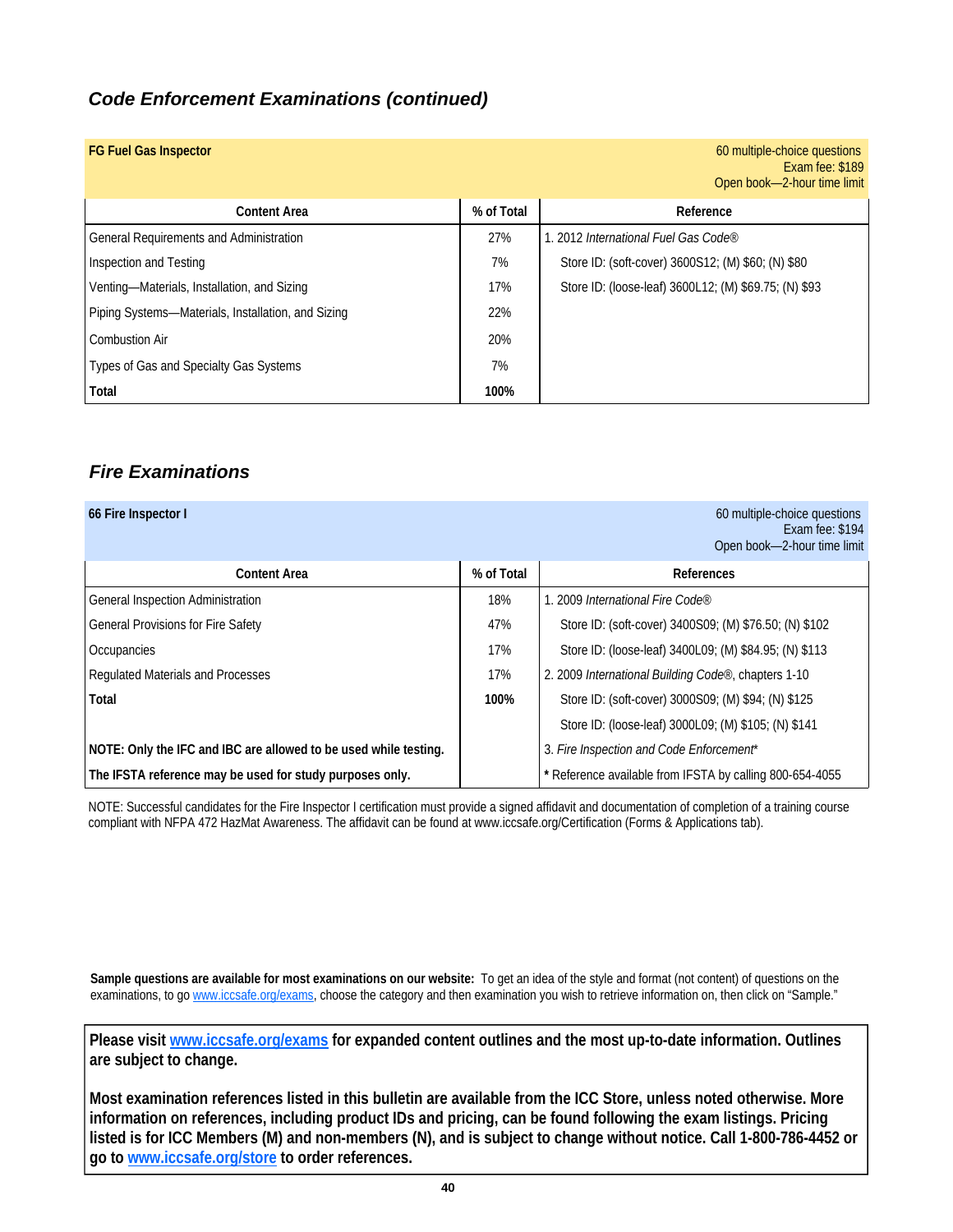### *Fire Examinations*

| 66 Fire Inspector I                                              |            | 60 multiple-choice questions<br>Exam fee: \$194<br>Open book-2-hour time limit |
|------------------------------------------------------------------|------------|--------------------------------------------------------------------------------|
| <b>Content Area</b>                                              | % of Total | References                                                                     |
| General Inspection Administration                                | 18%        | 1. 2012 International Fire Code®                                               |
| <b>General Provisions for Fire Safety</b>                        | 47%        | Store ID: (soft-cover) 3400S12; (M) \$80.25; (N) \$107                         |
| Occupancies                                                      | 17%        | Store ID: (loose-leaf) 3400L12; (M) \$89.25; (N) \$119                         |
| Regulated Materials and Processes                                | 17%        | 2. 2012 International Building Code®, chapters 1-10                            |
| Total                                                            | 100%       | Store ID: (soft-cover) 3000S12; (M) \$98; (N) \$131                            |
|                                                                  |            | Store ID: (loose-leaf) 3000L12; (M) \$111; (N) \$148                           |
| NOTE: Only the IFC and IBC are allowed to be used while testing. |            | 3. Fire Inspection and Code Enforcement*                                       |

NOTE: Successful candidates for the Fire Inspector I certification must provide a signed affidavit and documentation of completion of a training course compliant with NFPA 472 HazMat Awareness. The affidavit can be found at www.iccsafe.org/Certification (Forms & Applications tab).

**The IFSTA reference may be used for study purposes only. The Reference available from IFSTA by calling 800-654-4055** 

| 67 Fire Inspector II<br><b>Prerequisite Certification:</b><br>Fire Inspector I (issued by ICC or agency accredited by ProBoard for Fire Inspector I; must be current) | 50 multiple-choice questions<br>Exam fee: \$194<br>Open book-2-hour time limit |                                                          |  |
|-----------------------------------------------------------------------------------------------------------------------------------------------------------------------|--------------------------------------------------------------------------------|----------------------------------------------------------|--|
| <b>Content Area</b>                                                                                                                                                   | % of Total                                                                     | References                                               |  |
| General Inspection Administration                                                                                                                                     | 20%                                                                            | 1. 2009 International Fire Code®, including Appendix B   |  |
| <b>General Provisions for Fire Safety</b>                                                                                                                             | 36%                                                                            | Store ID: (soft-cover) 3400S09; (M) \$76.50; (N) \$102   |  |
| Occupancies                                                                                                                                                           | 22%                                                                            | Store ID: (loose-leaf) 3400L09; (M) \$84.95; (N) \$113   |  |
| Regulated Materials and Processes                                                                                                                                     | 22%                                                                            | 2. 2009 International Building Code®, chapters 1-10      |  |
| Total                                                                                                                                                                 | 100%                                                                           | Store ID: (soft-cover) 3000S09; (M) \$94; (N) \$125      |  |
|                                                                                                                                                                       |                                                                                | Store ID: (loose-leaf) 3000L09; (M) \$105; (N) \$141     |  |
| NOTE: Only the IFC and IBC are allowed to be used while testing.                                                                                                      |                                                                                | 3. Fire Inspection and Code Enforcement*                 |  |
| The IFSTA reference may be used for study purposes only.                                                                                                              |                                                                                | * Reference available from IFSTA by calling 800-654-4055 |  |

| 67 Fire Inspector II<br><b>Prerequisite Certification:</b><br>Fire Inspector I (issued by ICC or agency accredited by ProBoard for Fire Inspector I; must be current) |      | 50 multiple-choice questions<br>Exam fee: \$194<br>Open book-2-hour time limit |  |
|-----------------------------------------------------------------------------------------------------------------------------------------------------------------------|------|--------------------------------------------------------------------------------|--|
| % of Total<br><b>Content Area</b>                                                                                                                                     |      | <b>References</b>                                                              |  |
| General Inspection Administration                                                                                                                                     | 20%  | 1. 2012 <i>International Fire Code</i> <sup>®</sup> Including Appendix B       |  |
| <b>General Provisions for Fire Safety</b>                                                                                                                             | 36%  | Store ID: (soft-cover) 3400S12; (M) \$80.25; (N) \$107                         |  |
| Occupancies                                                                                                                                                           | 22%  | Store ID: (loose-leaf) 3400L12; (M) \$89.25; (N) \$119                         |  |
| Regulated Materials and Processes                                                                                                                                     | 22%  | 2. 2012 International Building Code®, chapters 1-10                            |  |
| Total                                                                                                                                                                 | 100% | Store ID: (soft-cover) 3000S12; (M) \$98; (N) \$131                            |  |
|                                                                                                                                                                       |      | Store ID: (loose-leaf) 3000L12; (M) \$111; (N) \$148                           |  |
| NOTE: Only the IFC and IBC are allowed to be used while testing.                                                                                                      |      | 3. Fire Inspection and Code Enforcement*                                       |  |
| The IFSTA reference may be used for study purposes only.                                                                                                              |      | * Reference available from IFSTA by calling 800-654-4055                       |  |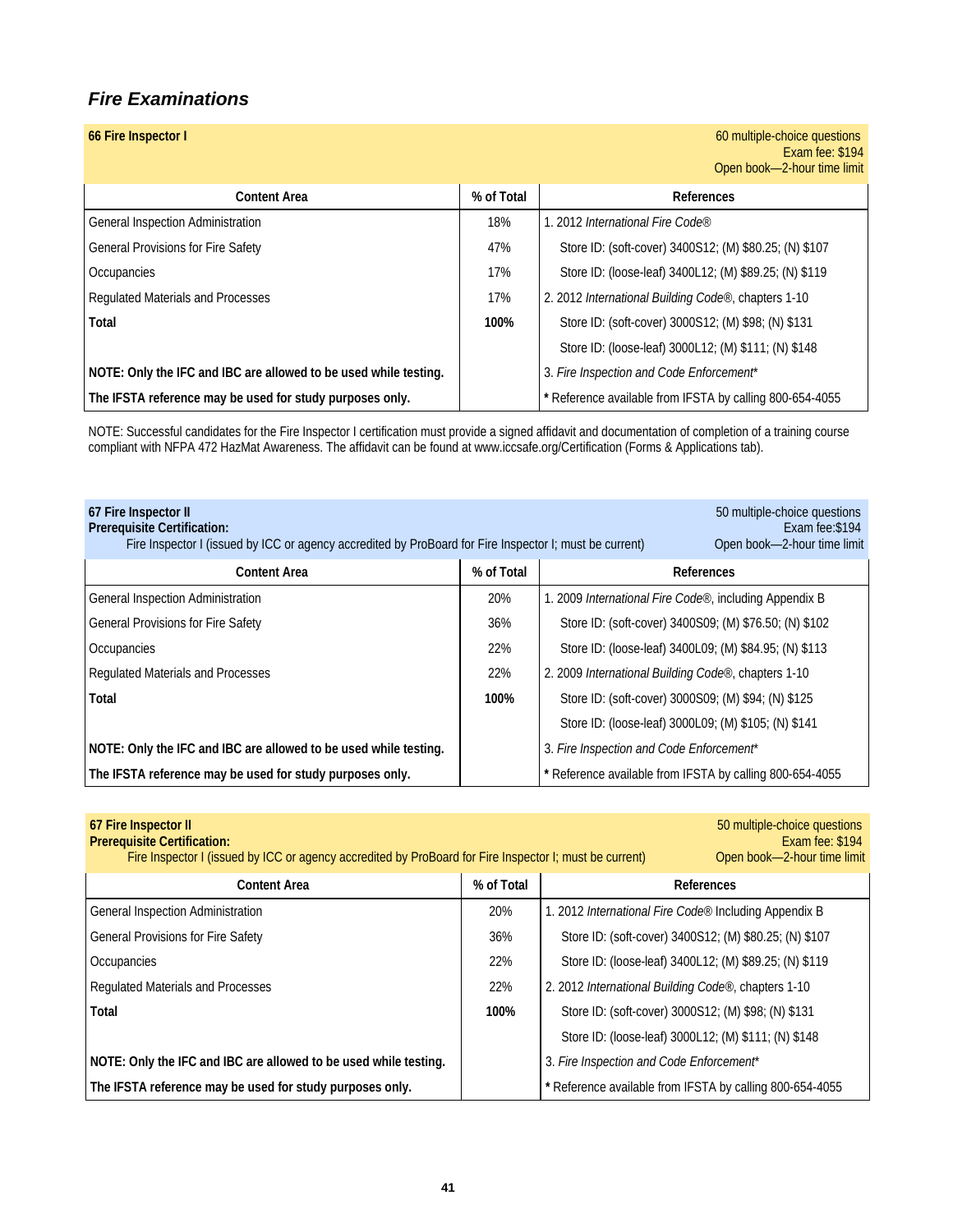| F3 Fire Plans Examiner     |            | 60 multiple-choice questions<br>Exam fee: $$189$<br>Open book-3-1/2-hour time limit |
|----------------------------|------------|-------------------------------------------------------------------------------------|
| <b>Content Area</b>        | % of Total | References                                                                          |
| Administration             | 5%         | 1. 2009 <i>International Fire Code®</i> , including Appendix B                      |
| Occupancies                | 15%        | Store ID: (soft-cover) 3400S09; (M) \$76.50; (N) \$102                              |
| <b>Hazardous Materials</b> | 20%        | Store ID: (loose-leaf) 3400L09; (M) \$84.95; (N) \$113                              |
| Fire Protection            | 35%        | 2. 2009 International Building Code®, chapters 1-10                                 |
| <b>Egress and Safety</b>   | 25%        | Store ID: (soft-cover) 3000S09; (M) \$94; (N) \$125                                 |
| Total                      | 100%       | Store ID: (loose-leaf) 3000L09; (M) \$105; (N) \$141                                |
|                            |            | 3. 2007 NFPA 13 Installation of Sprinkler Systems                                   |
|                            |            | 4. 2007 NFPA 72 National Fire Alarm Code                                            |
|                            |            | Store ID: (soft-cover) 9435S07; (M) \$77.50; (N) \$86                               |

| <b>F3 Fire Plans Examiner</b> |            | 60 multiple-choice questions<br>Exam fee: \$189<br>Open book-3-1/2-hour time limit |
|-------------------------------|------------|------------------------------------------------------------------------------------|
| <b>Content Area</b>           | % of Total | References                                                                         |
| Administration                | 5%         | 1. 2012 International Fire Code® Including Appendix B                              |
| Occupancies                   | 15%        | Store ID: (soft-cover) 3400S12; (M) \$80.25; (N) \$107                             |
| Hazardous Materials           | 20%        | Store ID: (loose-leaf) 3400L12; (M) \$89.25; (N) \$119                             |
| <b>Fire Protection</b>        | 35%        | 2. 2012 International Building Code®, chapters 1-10                                |
| <b>Egress and Safety</b>      | 25%        | Store ID: (soft-cover) 3000S12; (M) \$98; (N) \$131                                |
| Total                         | 100%       | Store ID: (loose-leaf) 3000L12; (M) \$111; (N) \$148                               |
|                               |            | 3. 2010 NFPA 13 Installation of Sprinkler Systems                                  |
|                               |            | Store ID: (soft-cover) 9406S10; (M) \$77.50; (N) \$86                              |
|                               |            | 4. 2010 NFPA 72 National Fire Alarm and Signaling Code                             |
|                               |            | Store ID: (soft-cover) 9435S10; (M) \$77.50; (N) \$86                              |

**Please visit www.iccsafe.org/exams for expanded content outlines and the most up-to-date information. Outlines are subject to change.** 

**Most examination references listed in this bulletin are available from the ICC Store, unless noted otherwise. More information on references, including product IDs and pricing, can be found following the exam listings. Pricing listed is for ICC Members (M) and non-members (N), and is subject to change without notice. Call 1-800-786-4452 or go to www.iccsafe.org/store to order references.**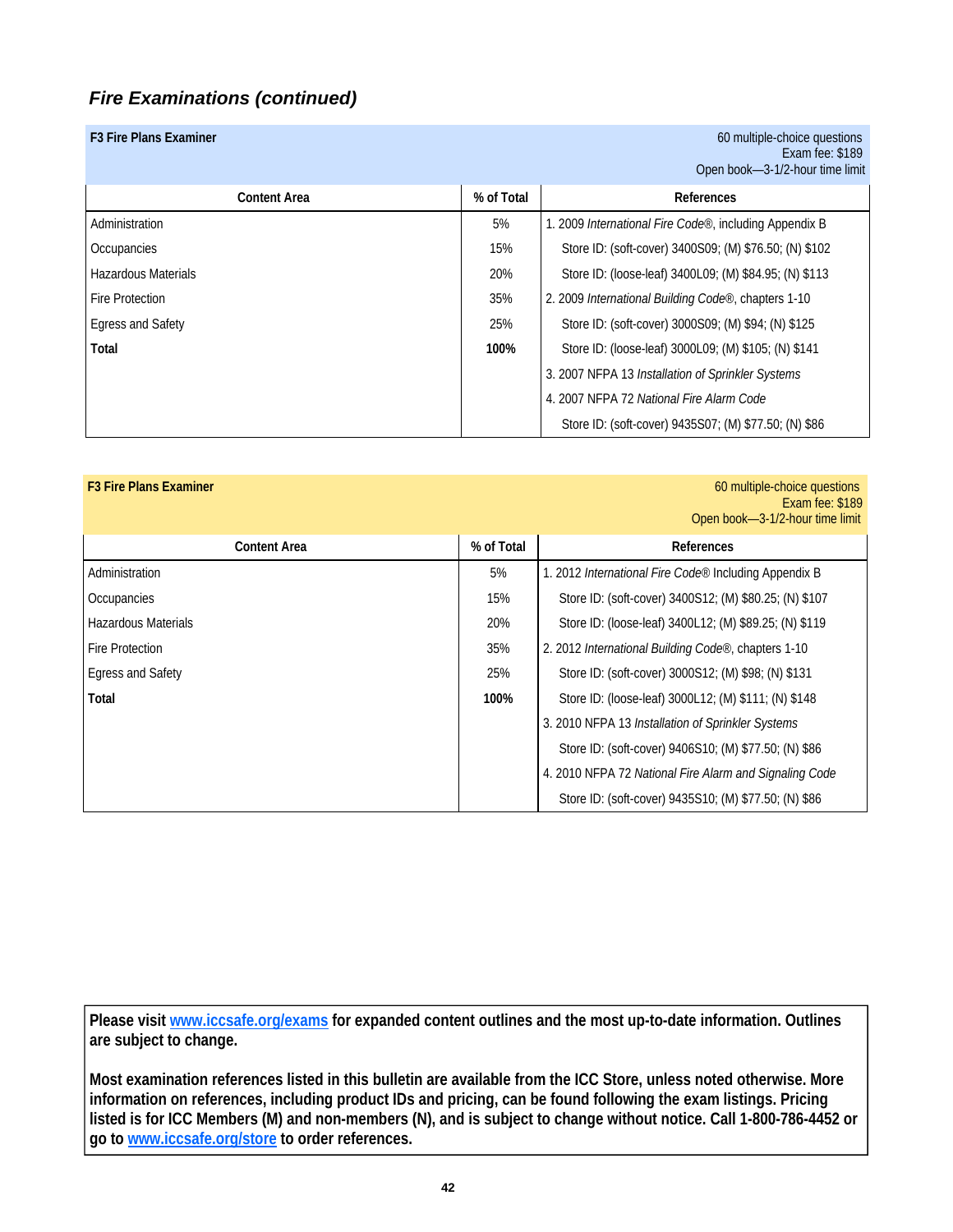|  | <b>FM Certified Fire Marshal</b> |  |  |  |
|--|----------------------------------|--|--|--|
|--|----------------------------------|--|--|--|

**Prerequisite Examinations—Current certifications for:**<br>Fire Inspector II

 **Fire Plans Examiner** 

 **Legal/Management Module Technology Module**

**60 multiple-choice questions**<br>**Exam fee: \$189** Open book-2-hour time limit

| 1001110101911110000101                                             |            |                                                                                                              |
|--------------------------------------------------------------------|------------|--------------------------------------------------------------------------------------------------------------|
| <b>Content Area</b>                                                | % of Total | References                                                                                                   |
| Public Information and Media Relations                             | 5%         | 1. 2008 NFPA 921 Guide for Fire and Explosion Investigations                                                 |
| Development of Lesson Plans, Fire Material, and Education Programs | 12%        | 2. Fire and Life Safety Educator, 2nd edition (IFSTA)*                                                       |
| Data Analysis                                                      | 5%         |                                                                                                              |
| Fire Play, Fire Setter, and Arson Prevention                       | 7%         |                                                                                                              |
| <b>Public Relations</b>                                            | 5%         | *Reference available from OurDesigns at<br>www.ourdesigns.com Item # IFS35002 or by calling 800-382-<br>5252 |
| Fire Investigation                                                 | 10%        |                                                                                                              |
| Due Process, Local Statutes, 4th and 14th Amendments               | 6%         |                                                                                                              |
| Fire Origin Determinations                                         | 12%        |                                                                                                              |
| Fire Cause Determination                                           | 7%         |                                                                                                              |
| Fire Scene Documentation                                           | 6%         |                                                                                                              |
| Evidence Retrieval and Chain of Custody                            | 6%         |                                                                                                              |
| Interview Techniques and Suspect Questioning                       | 9%         |                                                                                                              |
| Criminology                                                        | 10%        |                                                                                                              |
| Total                                                              | 100%       |                                                                                                              |

**Prerequisite Examinations—Current certifications for:**<br>Fire Inspector II  **Fire Plans Examiner Legal/Management Module Technology Module**

**FM Certified Fire Marshal** 60 multiple-choice questions Open book-2-hour time limit

| <b>Content Area</b>                                                | % of Total | References                                                                                                   |
|--------------------------------------------------------------------|------------|--------------------------------------------------------------------------------------------------------------|
| Public Information and Media Relations                             | 5%         | 1. 2011 NFPA 921 Guide for Fire and Explosion Investigations                                                 |
| Development of Lesson Plans, Fire Material, and Education Programs | 12%        | 2. Fire and Life Safety Educator, 2nd edition (IFSTA)*                                                       |
| Data Analysis                                                      | 5%         |                                                                                                              |
| Fire Play, Fire Setter, and Arson Prevention                       | 7%         |                                                                                                              |
| <b>Public Relations</b>                                            | 5%         | *Reference available from OurDesigns at<br>www.ourdesigns.com Item # IFS35002 or by calling 800-382-<br>5252 |
| Fire Investigation                                                 | 10%        |                                                                                                              |
| Due Process, Local Statutes, 4th and 14th Amendments               | 6%         |                                                                                                              |
| Fire Origin Determinations                                         | 12%        |                                                                                                              |
| Fire Cause Determination                                           | 7%         |                                                                                                              |
| Fire Scene Documentation                                           | 6%         |                                                                                                              |
| Evidence Retrieval and Chain of Custody                            | 6%         |                                                                                                              |
| Interview Techniques and Suspect Questioning                       | 9%         |                                                                                                              |
| Criminology                                                        | 10%        |                                                                                                              |
| Total                                                              | 100%       |                                                                                                              |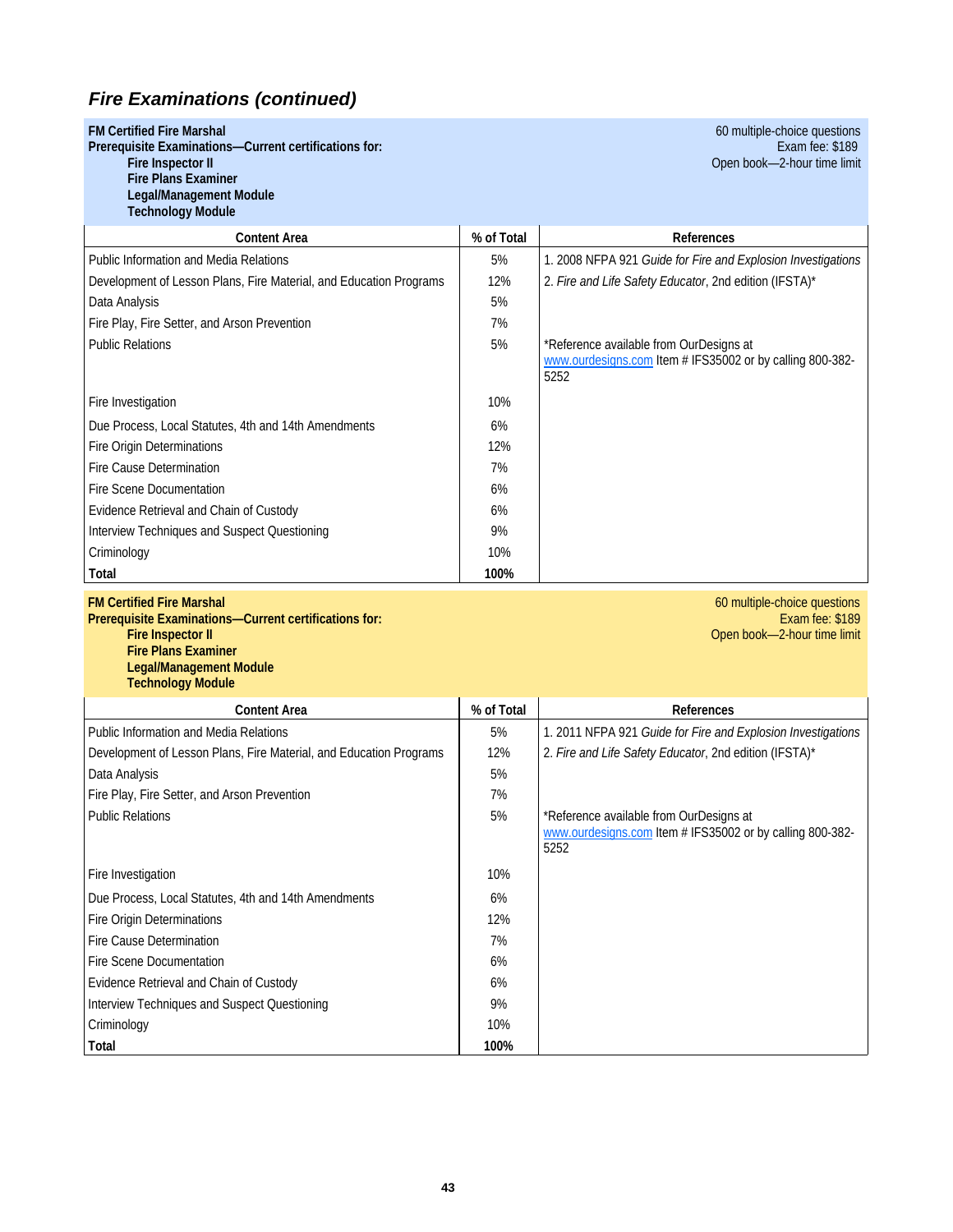**Beginning July 1, 2014, the following exams will be available: Commercial Fire Alarm Inspector; Commercial Fire Alarm Plans Examiner I; Commercial Fire Alarm Plans Examiner II; Commercial Fire Sprinkler Inspector; and Commercial Fire Sprinkler Plan Examiner. Please note that the requirements and references have been added below.** 

| <b>CA Commercial Fire Alarm Inspector</b><br>(Available July 1, 2014) |            | 60 multiple-choice questions<br>Exam fee: \$189<br>Open book-2-hour time limit      |
|-----------------------------------------------------------------------|------------|-------------------------------------------------------------------------------------|
| <b>Content Area</b>                                                   | % of Total | References                                                                          |
| <b>Customer Service and Communication</b>                             | 10%        | 1. 2012 International Fire Code®                                                    |
| Documentation                                                         | 5%         | Store ID: (soft-cover) 3400S12; (M) \$80.25; (N) \$107                              |
| Ability to Read Plans                                                 | 13%        | Store ID: (loose-leaf) 3400L12; (M) \$89.25; (N) \$119                              |
| Wiring, Circuits, and Pathways                                        | 5%         | 2. 2012 International Building Code®                                                |
| <b>Initiating Devices</b>                                             | 17%        | Store ID: (soft-cover) 3000S12; (M) \$98; (N) \$131                                 |
| <b>Notification Appliances</b>                                        | 20%        | Store ID: (loose-leaf) 3000L12; (M) \$111; (N) \$148                                |
| Control and Communication Equipment                                   | 15%        | 3. 2010 NFPA 72 National Fire Alarm and Signaling Code                              |
| Inspecting and Testing Requirements                                   | 5%         | Store ID: (soft-cover) 9435S10; (M) \$77.50; (N) \$86                               |
| <b>Functional Control Interfaces</b>                                  | 10%        | 4. 2011 NFPA 70 National Electrical Code Handbook                                   |
|                                                                       |            | Store ID: (soft-cover) 5003S11 (M) \$149; (N) \$165.50                              |
|                                                                       |            | 5. 2010 Fire Alarm Signaling System, 4th ed.                                        |
|                                                                       |            | 6. 2010 NFPA Pocket Guide to Fire Alarm and Signaling<br><b>System Installation</b> |
|                                                                       |            | 7. Inspector Skills                                                                 |
|                                                                       |            | Store ID: (soft-cover) 7104S (M) \$19.95; (N) \$24.95                               |
| Total                                                                 | 100%       |                                                                                     |

### **CN Commercial Fire Alarm Plans Examiner I** (Available July 1, 2014) **60 multiple-choice questions**<br>Exam fee: \$189 Exam fee: \$189 Open book—2-hour time limit

| <b>Content Area</b>                       | % of Total | <b>References</b>                                                            |
|-------------------------------------------|------------|------------------------------------------------------------------------------|
| <b>Customer Service and Communication</b> | 10%        | 1. 2012 International Fire Code®                                             |
| Documentation/Plan Reading                | 31%        | Store ID: (soft-cover) 3400S12; (M) \$80.25; (N) \$107                       |
| Control Panel, Wiring, and Equipment      | 25%        | Store ID: (loose-leaf) 3400L12; (M) \$89.25; (N) \$119                       |
| Calculations                              | 19%        | 2. 2012 International Building Code®                                         |
| <b>Notification Appliances</b>            | 5%         | Store ID: (soft-cover) 3000S12; (M) \$98; (N) \$131                          |
| <b>Initiating Devices</b>                 | 5%         | Store ID: (loose-leaf) 3000L12; (M) \$111; (N) \$148                         |
| <b>Functional Control Interfaces</b>      | 5%         | 3. 2010 NFPA 72 National Fire Alarm and Signaling Code                       |
|                                           |            | Store ID: (soft-cover) 9435S10; (M) \$77.50; (N) \$86                        |
|                                           |            | 4. 2011 NFPA 70 National Electrical Code Handbook                            |
|                                           |            | Store ID: (soft-cover) 5003S11 (M) \$149; (N) \$165.50                       |
|                                           |            | 5. 2010 Fire Alarm Signaling System, 4th ed.                                 |
|                                           |            | 6. 2010 NFPA Pocket Guide to Fire Alarm and Signaling<br>System Installation |
|                                           |            | 7. . Inspector Skills                                                        |
|                                           |            | Store ID: (soft-cover) 7104S (M) \$19.95; (N) \$24.95                        |
| Total                                     | 100%       |                                                                              |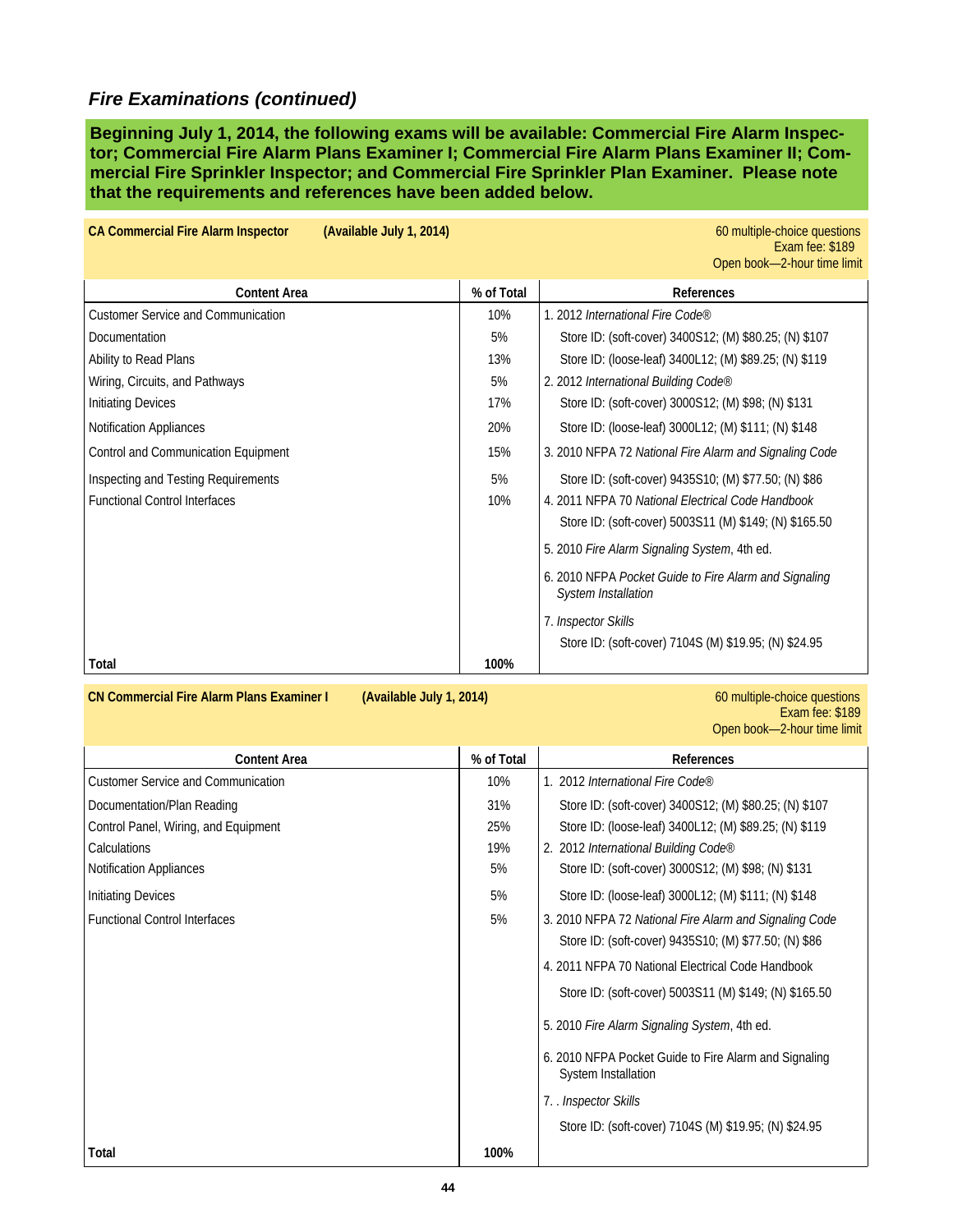## **CR Commercial Fire Alarm Plans Examiner II (Available July 1, 2014) 11. Commercial Fire Alarm Plans Examiner I**<br>Prerequisite Examinations—Current certifications for: Exam fee: \$189 **Prerequisite Examinations—Current certifications for:**<br>CN Fire Inspector II

Open book-2 1/2-hour time limit

| <b>Content Area</b>                  | % of Total | References                                                                          |
|--------------------------------------|------------|-------------------------------------------------------------------------------------|
| Documentation/Plan Reading           | 37%        | 1. 2012 International Fire Code®                                                    |
| Control Panel, Wiring, and Equipment | 30%        | Store ID: (soft-cover) 3400S12; (M) \$80.25; (N) \$107                              |
| Calculations                         | 8%         | Store ID: (loose-leaf) 3400L12; (M) \$89.25; (N) \$119                              |
| <b>Notification Appliances</b>       | 9%         | 2. 2012 International Building Code®                                                |
| <b>Initiating Devices</b>            | 8%         | Store ID: (soft-cover) 3000S12; (M) \$98; (N) \$131                                 |
| <b>Functional Control Interfaces</b> | 8%         | Store ID: (loose-leaf) 3000L12; (M) \$111; (N) \$148                                |
|                                      |            | 3. 2010 NFPA 72 National Fire Alarm and Signaling Code                              |
|                                      |            | Store ID: (soft-cover) 9435S10; (M) \$77.50; (N) \$86                               |
|                                      |            | 4. 2011 NFPA 70 National Electrical Code Handbook                                   |
|                                      |            | Store ID: (soft-cover) 5003S11 (M) \$149; (N) \$165.50                              |
|                                      |            | 5. 2010 Fire Alarm Signaling System, 4th ed.                                        |
|                                      |            | 6. 2010 NFPA Pocket Guide to Fire Alarm and Signaling<br><b>System Installation</b> |
|                                      |            | 7. Inspector Skills                                                                 |
|                                      |            | Store ID: (soft-cover) 7104S (M) \$19.95; (N) \$24.95                               |
| Total                                | 100%       |                                                                                     |

### **CF Commercial Fire Sprinkler Inspector (Available July 1, 2014)** 75 multiple-choice questions

**Exam fee: \$189** Open book—21/2-hour time limit

| <b>Content Area</b>                                                     | % of Total | <b>References</b>                                                                                    |
|-------------------------------------------------------------------------|------------|------------------------------------------------------------------------------------------------------|
| <b>Customer Service and Communication</b>                               | 5%         | 1. 2012 International Fire Code®                                                                     |
| Ability to Read Plans / Materials                                       | 7%         | Store ID: (soft-cover) 3400S12; (M) \$80.25; (N) \$107                                               |
| Standpipes                                                              | 8%         | Store ID: (loose-leaf) 3400L12; (M) \$89.25; (N) \$119                                               |
| Fire Pumps                                                              | 9%         | 2. 2013 NFPA 13 Standard for the Installation of Sprinkler<br>Systems                                |
| <b>Fire Sprinklers</b>                                                  | 8%         | 2013 NFPA 13R Standard for the Installation of Sprinkler<br>3.<br>Systems in Residential Occupancies |
| Commodities / Hazard Class                                              | 11%        | 4. 2013 NFPA 14                                                                                      |
| <b>Water Source</b>                                                     | 13%        | 5. 2013 NFPA 20                                                                                      |
| System and Installation Requirements                                    | 20%        | 6. 2013 NFPA 22                                                                                      |
| <b>Fire Department Connections</b>                                      | 6%         | 7. 2013 NFPA 24                                                                                      |
| Acceptance Testing of New Systems and Inspection of Existing<br>Systems | 13%        | 8. 2014 NFPA 25                                                                                      |
|                                                                         |            | <b>Inspector Skills</b><br>9.                                                                        |
|                                                                         |            | Store ID: (soft-cover) 7104S (M) \$19.95; (N) \$24.95                                                |
| Total                                                                   | 100%       |                                                                                                      |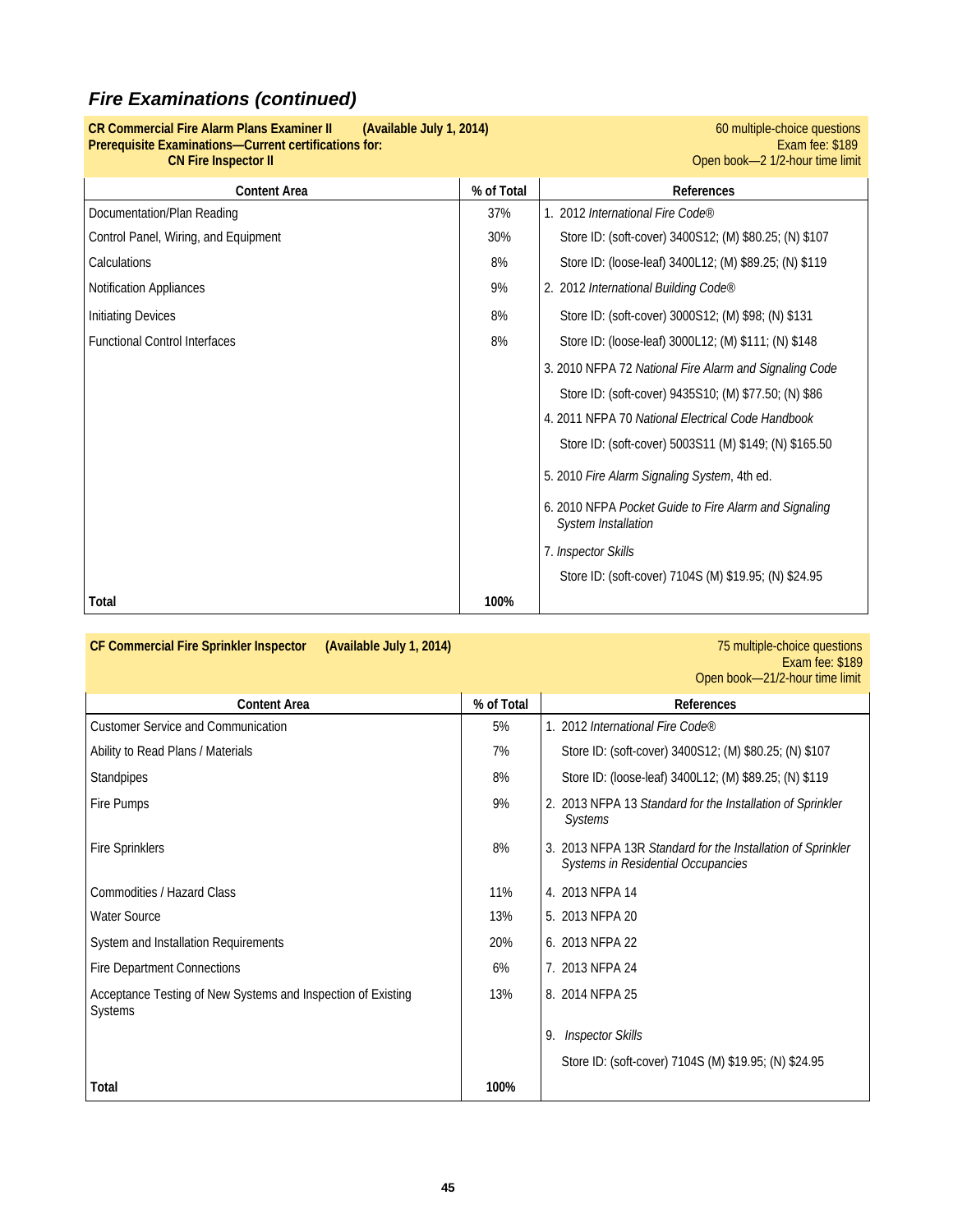|                                                       |            | Exam fee: \$189<br>Open book-2 1/2-hour time limit                                                       |
|-------------------------------------------------------|------------|----------------------------------------------------------------------------------------------------------|
| <b>Content Area</b>                                   | % of Total | References                                                                                               |
| <b>Customer Service and Communication</b>             | 6%         | 1. 2012 International Fire Code®                                                                         |
| Use Group / Construction Type / Hazard Classification | 9%         | Store ID: (soft-cover) 3400S12; (M) \$80.25; (N) \$107                                                   |
| Seismic and Freeze Protection                         | 4%         | Store ID: (loose-leaf) 3400L12; (M) \$89.25; (N) \$119                                                   |
| <b>Hydraulic Calculations and Water Supply</b>        | 26%        | 2. 2013 NFPA 13 Standard for the Installation of Sprinkler<br><b>Systems</b>                             |
| Standpipes                                            | 8%         | 3. 2013 NFPA 13R Standard for the Installation of Sprinkler<br><b>Systems in Residential Occupancies</b> |
| Fire Pumps                                            | 12%        | 4. 2013 NFPA 14                                                                                          |
| Commodities / Storage                                 | 9%         | 5. 2013 NFPA 20                                                                                          |
| <b>Fire Department Connections</b>                    | 6%         | 6. 2013 NFPA 22                                                                                          |
| <b>Materials</b>                                      | 11%        | 7. 2013 NFPA 24                                                                                          |
| Ability to Read Plans                                 | 9%         | 8. Inspector Skills                                                                                      |
|                                                       |            | Store ID: (soft-cover) 7104S (M) \$19.95; (N) \$24.95                                                    |
| Total                                                 | 100%       |                                                                                                          |

**CP Commercial Fire Sprinkler Plans Examiner (Available July 1, 2014)** *CP Commercial Fire Sprinkler Plans Examiner (Available July 1, 2014)**75 multiple-choice questions*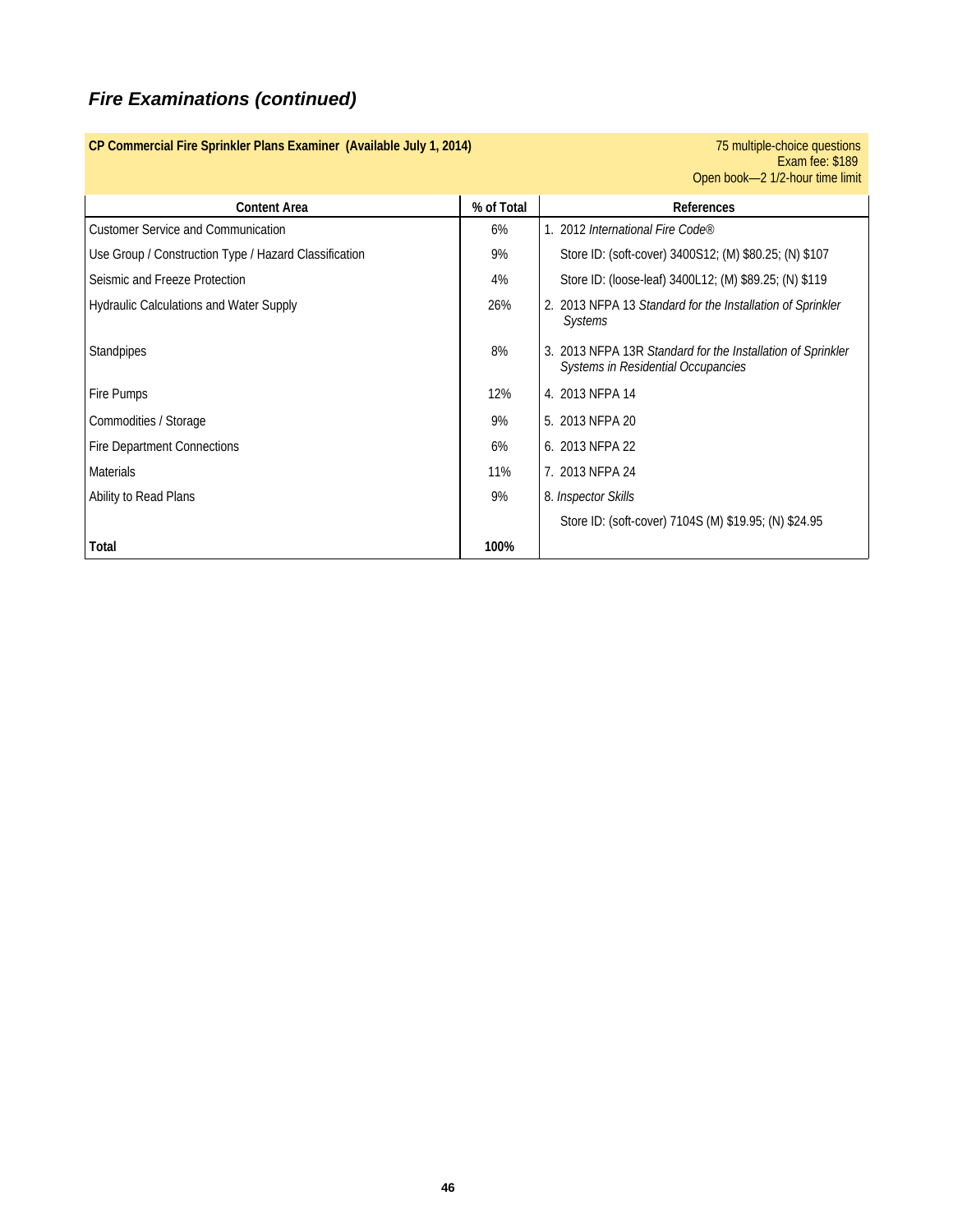

## *ICC/NAFED Fire Extinguisher Technician Examinations*

AFFILIATE

### **FE Certified Portable Fire Extinguisher Technician** 100 multiple-choice questions

Exam fee: \$189 Open book—2-hour time limit

| <b>Content Area</b>                    | % of Total | Reference                                                    |
|----------------------------------------|------------|--------------------------------------------------------------|
| Inspection                             | 4%         | 1. 2007 NFPA 10-Standard for Portable Fire Extinguishers     |
| Annual Maintenance                     | 20%        | 2. 2009 International Fire Code®                             |
| 6-Year and Internal Maintenance        | 10%        | Store ID: (soft-cover) 3400S09; (M) \$76.50; (N) \$102       |
| <b>Hydrostatic Testing</b>             | 10%        | Store ID: (loose-leaf) 3400L09; (M) \$84.95; (N) \$113       |
| Recharging                             | 20%        | 3. CFR 29 Part 1910 Subpart I (www.osha.gov)                 |
| Selection, Placement, and Installation | 20%        | 4. CGA C-1 Methods of Hydrostatic Testing of Compressed      |
| Safety                                 | 4%         | Gas Cylinders                                                |
| Recordkeeping and Documentation        | 12%        | The CGA reference above can be obtained by contacting CGA at |
| Total                                  | 100%       | 703-788-2700 or by email at customerservice@cganet.com.      |

### FK Pre-engineered Kitchen Fire Extinguishing System Technician

80 multiple-choice questions<br>Exam fee: \$189 Open book—2-hour time limit

| <b>Content Area</b>                    | % of Total | Reference                                                 |
|----------------------------------------|------------|-----------------------------------------------------------|
| Occupancies and Hazards Identification | 12%        | 1. 2009 International Fire Code®                          |
| <b>General Component Requirements</b>  | 20%        | Store ID: (soft-cover) 3400S09; (M) \$74.25; (N) \$99     |
| Hoods and Exhaust Systems              | 10%        | Store ID: (loose-leaf) 3400L09; (M) \$82.50; (N) \$110    |
| Administration and Records             | 6%         | 2. 2009 International Mechanical Code®                    |
| <b>Installations</b>                   | 24%        | Store ID: (soft-cover) 3300S09; (M) \$55.50; (N) \$74     |
| Inspection                             | 4%         | Store ID: (loose-leaf) 3300L09; (M) \$64.50; (N) \$86     |
| Maintenance and Recharge               | 24%        | 3. 2009 NFPA 17A-Standard for Wet Chemical Extinguishing  |
| Total                                  | 100%       | <b>Systems</b>                                            |
|                                        |            | 4. 2008 NFPA 96-Standard for Ventilation Control and Fire |
|                                        |            | <b>Protection of Commercial Cooking Operations</b>        |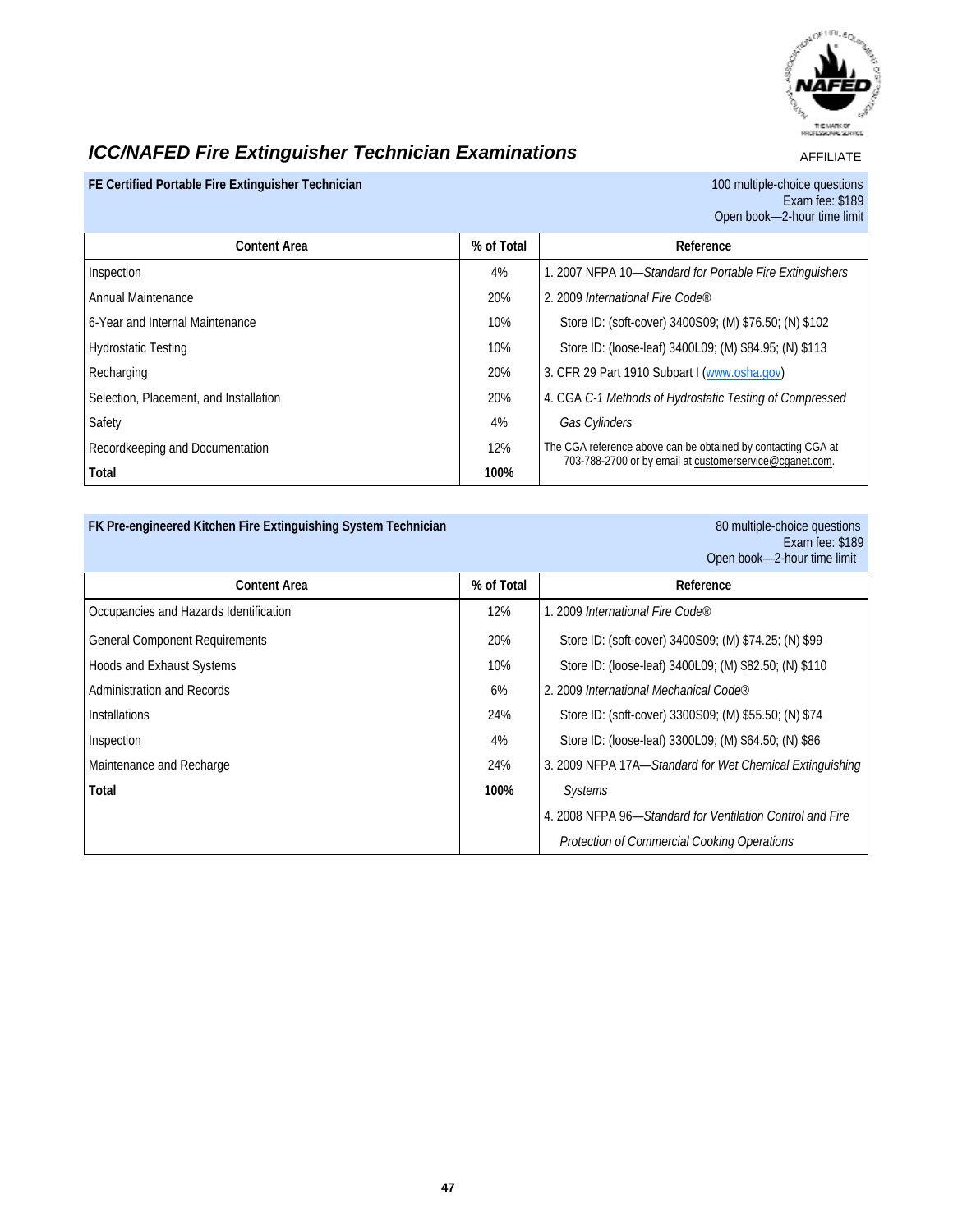

## *ICC/NAFED Fire Extinguisher Technician Examinations (continued)* **AFFILIATE**

# 80 multiple-choice questions<br>Exam fee: \$189

|                                        |            | Open book-2-hour time limit                                             |
|----------------------------------------|------------|-------------------------------------------------------------------------|
| <b>Content Area</b>                    | % of Total | References                                                              |
| Occupancies and Hazards Identification | 12%        | 1. 2012 International Fire Code®                                        |
| <b>General Component Requirements</b>  | 20%        | Store ID: (soft-cover) 3400S12; (M) \$80.25; (N) \$107                  |
| <b>Hoods and Exhaust Systems</b>       | 10%        | Store ID: (loose-leaf) 3400L12; (M) \$89.25; (N) \$119                  |
| Administration and Records             | 6%         | 2. 2012 International Mechanical Code®                                  |
| <b>Installations</b>                   | 24%        | Store ID: (soft-cover) 3300S12; (M) \$69.75; (N) \$93                   |
| Inspection                             | 4%         | Store ID: (loose-leaf) 3300L12; (M) \$60; (N) \$80                      |
| Maintenance and Recharge               | 24%        | 2009 NFPA 17A-Standard for Wet Chemical<br><b>Extinguishing Systems</b> |
|                                        |            | 2008 NFPA 96-Standard for Ventilation Control and Fire                  |
|                                        |            | Protection of Commercial Cooking Operations                             |
| Total                                  | 100%       |                                                                         |

### **FN Pre-engineered Industrial Fire Extinguishing System Technician 30 multiple-choice questions** 80 multiple-choice questions

FK Pre-engineered Kitchen Fire Extinguishing System Technician

Exam fee: \$189 Open book—2-hour time limit

| <b>Content Area</b>                     | % of Total | Reference                                               |
|-----------------------------------------|------------|---------------------------------------------------------|
| Occupancies and Hazards Identification  | 18%        | 1. 2009 International Fire Code®                        |
| <b>General Component Requirements</b>   | 20%        | Store ID: (soft-cover) 3400S09; (M) \$74.25; (N) \$99   |
| Hoods, Ventilation, and Exhaust Systems | 10%        | Store ID: (loose-leaf) 3400L09; (M) \$82.50; (N) \$110  |
| Administration and Records              | 6%         | 2. 2009 International Mechanical Code®                  |
| <b>Installations</b>                    | 24%        | Store ID: (soft-cover) 3300S09; (M) \$55.50; (N) \$74   |
| Inspection                              | 2%         | Store ID: (loose-leaf) 3300L09; (M) \$64.50; (N) \$86   |
| Maintenance and Recharge                | 20%        | 3. 2009 NFPA 17-Standard for Dry Chemical Extinguishing |
| Total                                   | 100%       | <b>Systems</b>                                          |
|                                         |            | 4. 2004 NFPA 2001-Standard on Clean Agent Fire          |
|                                         |            | <b>Extinguishing Systems</b>                            |
|                                         |            | 5. 2007 NFPA 33—Standard for Spray Application using    |
|                                         |            | Flammable or Combustible Materials                      |
|                                         |            | 6. 2007 NFPA 34-Standard for Dipping and Coating        |
|                                         |            | Processes Using Flammable or Combustible Materials      |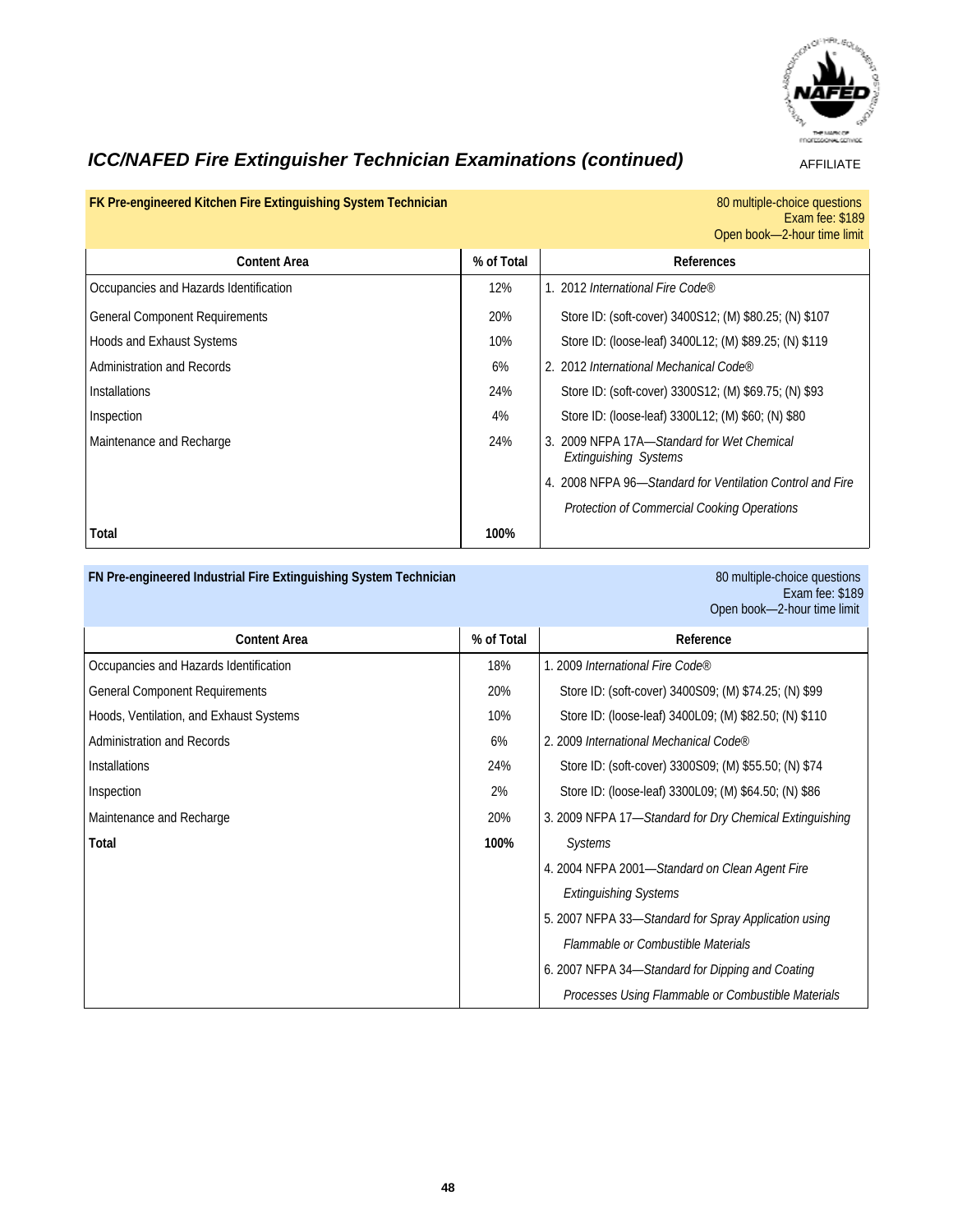

## *ICC/NAFED Fire Extinguisher Technician Examinations (continued)* **AFFILIATE**

**FN Pre-engineered Industrial Fire Extinguishing System Technician** 

80 multiple-choice questions<br>Exam fee: \$189 Open book—2-hour time limit

| <b>Content Area</b>                     | % of Total | References                                              |
|-----------------------------------------|------------|---------------------------------------------------------|
| Occupancies and Hazards Identification  | 18%        | 1. 2012 International Fire Code®                        |
| <b>General Component Requirements</b>   | 20%        | Store ID: (soft-cover) 3400S12; (M) \$80.25; (N) \$107  |
| Hoods, Ventilation, and Exhaust Systems | 10%        | Store ID: (loose-leaf) 3400L12; (M) \$89.25; (N) \$119  |
| <b>Administration and Records</b>       | 6%         | 2. 2012 International Mechanical Code®                  |
| <b>Installations</b>                    | 24%        | Store ID: (soft-cover) 3300S12; (M) \$69.75; (N) \$93   |
| Inspection                              | 2%         | Store ID: (loose-leaf) 3300L12; (M) \$60; (N) \$80      |
| Maintenance and Recharge                | 20%        | 3. 2009 NFPA 17-Standard for Dry Chemical Extinguishing |
| Total                                   | 100%       | <b>Systems</b>                                          |
|                                         |            | 4. 2008 NFPA 2001-Standard on Clean Agent Fire          |
|                                         |            | <b>Extinguishing Systems</b>                            |
|                                         |            | 5. 2011 NFPA 33-Standard for Spray Application          |
|                                         |            | Using Flammable or Combustible Materials                |
|                                         |            | 6. 2011 NFPA 34-Standard for Dipping and Coating        |
|                                         |            | Processes Using Flammable or Combustible Materials      |

## *Energy Conservation Examinations*

| 77 Commercial Energy Inspector                       |            | 50 multiple-choice questions<br>Exam fee: \$189<br>Open book-2-hour time limit |
|------------------------------------------------------|------------|--------------------------------------------------------------------------------|
| <b>Content Area</b>                                  | % of Total | Reference                                                                      |
| <b>General Plan Review Issues</b>                    | 7%         | 2009 International Energy Conservation Code®                                   |
| <b>Building Envelope</b>                             | 38%        | Store ID: (soft-cover) 3800S09; (M) \$33; (N) \$44                             |
| <b>Mechanical Systems</b>                            | 25%        |                                                                                |
| Electrical Power and Lighting Systems                | 26%        |                                                                                |
| Building Service Water Heating Systems and Equipment | 4%         |                                                                                |
| Total                                                | 100%       |                                                                                |

### **77 Commercial Energy Inspector**

Exam fee: \$189 Open book—2-hour time limit

| Content Area                                         | % of Total | Reference                                          |
|------------------------------------------------------|------------|----------------------------------------------------|
| General Plan Review Issues                           | 7%         | 2012 International Energy Conservation Code®       |
| <b>Building Envelope</b>                             | 38%        | Store ID: (soft-cover) 3800S12; (M) \$33; (N) \$44 |
| Mechanical Systems                                   | 25%        |                                                    |
| <b>Electrical Power and Lighting Systems</b>         | 26%        |                                                    |
| Building Service Water Heating Systems and Equipment | 4%         |                                                    |
| Total                                                | 100%       |                                                    |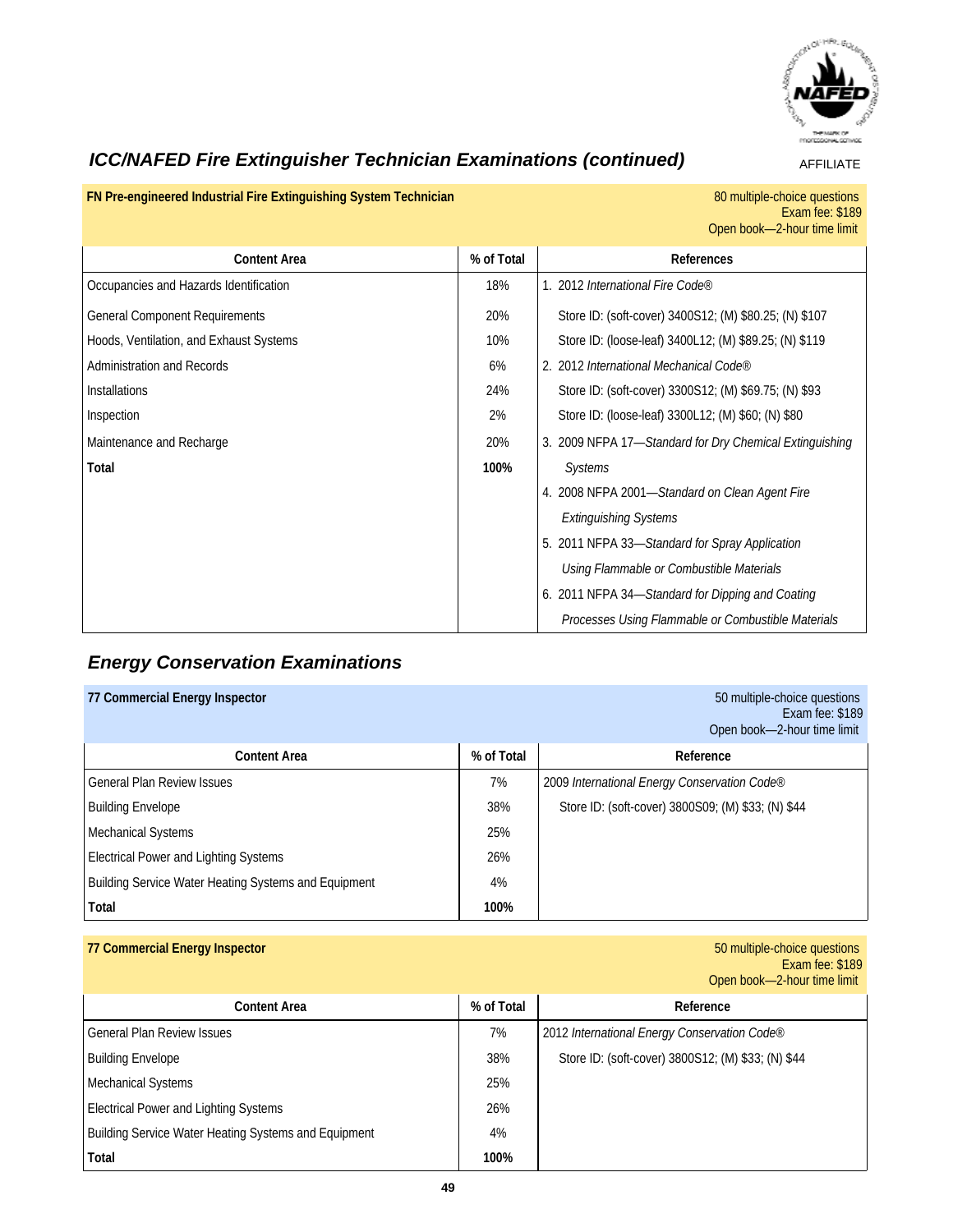### *Energy Conservation Examinations (continued)*

| 78 Commercial Energy Plans Examiner                  |            | 70 multiple-choice questions<br>Exam fee: \$189<br>Open book-3-1/2-hour time limit |
|------------------------------------------------------|------------|------------------------------------------------------------------------------------|
| <b>Content Area</b>                                  | % of Total | Reference                                                                          |
| General Plan Review Issues                           | 16%        | 2009 International Energy Conservation Code®                                       |
| <b>Building Envelope</b>                             | 27%        | Store ID: (soft-cover) 3800S09; (M) \$31; (N) \$41                                 |
| <b>Mechanical Systems</b>                            | 26%        |                                                                                    |
| <b>Electrical Power and Lighting Systems</b>         | 27%        |                                                                                    |
| Building Service Water Heating Systems and Equipment | 4%         |                                                                                    |
| Total                                                | 100%       |                                                                                    |

### **78 Commercial Energy Plans Examiner** 70 multiple-choice questions

Exam fee: \$189 Open book—3-1/2-hour time limit

| Content Area                                         | % of Total | Reference                                          |
|------------------------------------------------------|------------|----------------------------------------------------|
| <b>General Plan Review Issues</b>                    | 16%        | 2012 International Energy Conservation Code®       |
| <b>Building Envelope</b>                             | 27%        | Store ID: (soft-cover) 3800S12; (M) \$33; (N) \$44 |
| Mechanical Systems                                   | 26%        |                                                    |
| <b>Electrical Power and Lighting Systems</b>         | 27%        |                                                    |
| Building Service Water Heating Systems and Equipment | 4%         |                                                    |
| Total                                                | 100%       |                                                    |

| 79 Residential Energy Inspector/Plans Examiner         |            | 50 multiple-choice questions<br>Exam fee: \$189<br>Open book-2-hour time limit |
|--------------------------------------------------------|------------|--------------------------------------------------------------------------------|
| <b>Content Area</b>                                    | % of Total | Reference                                                                      |
| General Plans and Inspection                           | 28%        | 2009 International Energy Conservation Code®                                   |
| Alterations, Additions, and Change of Use or Occupancy | 16%        | Store ID: (soft-cover) 3800S09; (M) \$31; (N) \$41                             |
| <b>Building Envelope</b>                               | 46%        |                                                                                |
| <b>Mechanical Systems</b>                              | 10%        |                                                                                |
| Total                                                  | 100%       |                                                                                |

## **79 Residential Energy Inspector/Plans Examiner** 6 and the state of the state of the state of the state of the state of the state of the state of the state of the state of the state of the state of the state of the state o

Exam fee: \$189 Open book—2-hour time limit

| Content Area                                           | % of Total | Reference                                          |
|--------------------------------------------------------|------------|----------------------------------------------------|
| General Plans and Inspection                           | 28%        | 2012 International Energy Conservation Code®       |
| Alterations, Additions, and Change of Use or Occupancy | 16%        | Store ID: (soft-cover) 3800S12; (M) \$33; (N) \$44 |
| <b>Building Envelope</b>                               | 46%        |                                                    |
| Mechanical Systems                                     | 10%        |                                                    |
| Total                                                  | 100%       |                                                    |

**Sample questions are available for most examinations on our website:** To get an idea of the style and format (not content) of questions on the examinations, to go www.iccsafe.org/exams, choose the category and then examination you wish to retrieve information on, then click on "Sample."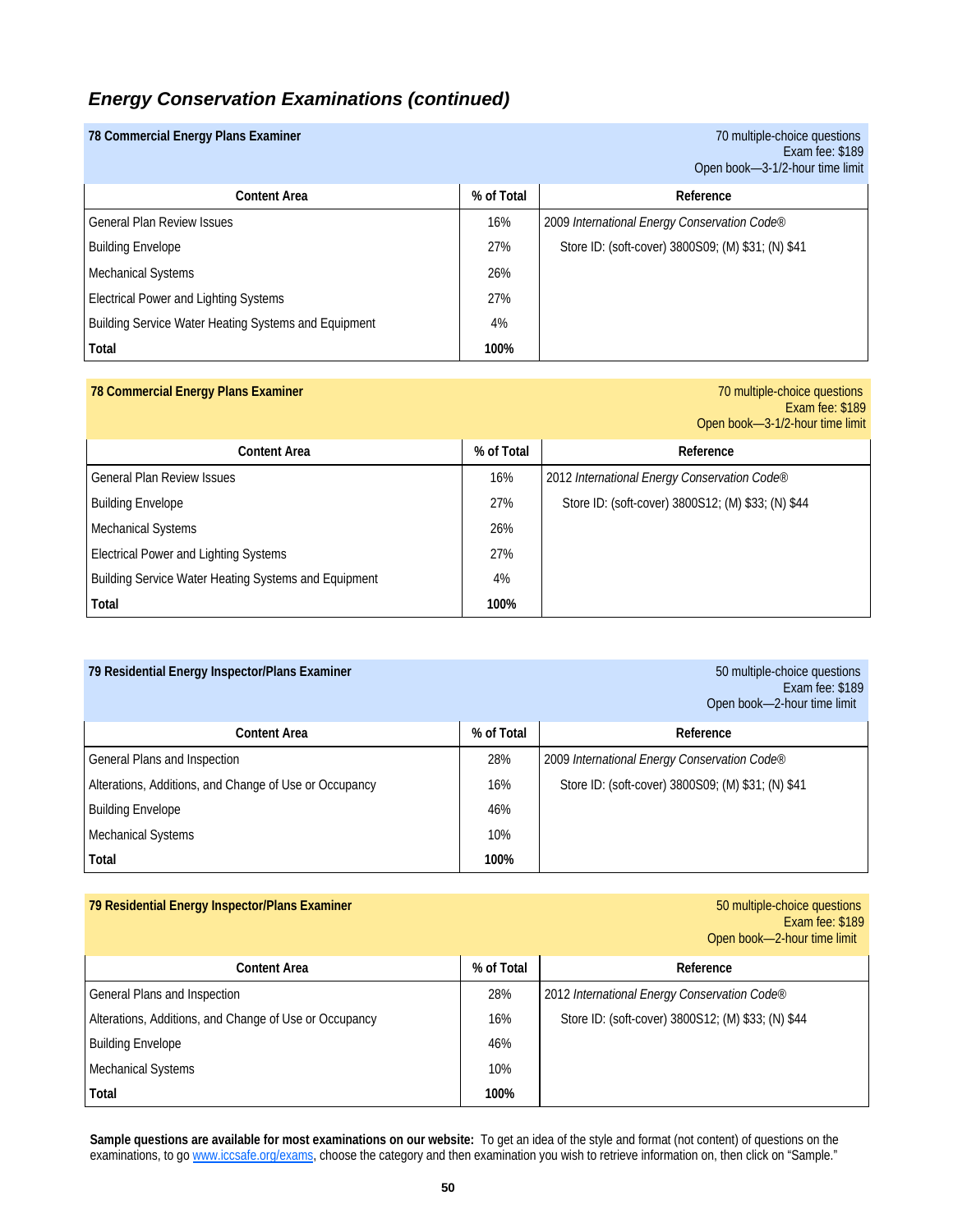## *Energy Conservation Examinations (continued)*

| EA Commercial Energy Inspector with ASHRAE 90.1 |            | 50 multiple-choice questions<br>Exam fee: \$189<br>Open book-2-hour time limit |
|-------------------------------------------------|------------|--------------------------------------------------------------------------------|
| <b>Content Area</b>                             | % of Total | Reference                                                                      |
| <b>General Plan Review</b>                      | 8%         | 2012 International Energy Conservation Code®                                   |
| <b>Building Envelope</b>                        | 40%        | Store ID: (soft-cover) 3800S12; (M) \$33; (N) \$44                             |
| Mechanical Systems                              | 22%        | 2010 ANSI/ASHRAE/IES Standard 90.1                                             |
| <b>Electrical Power and Lighting Systems</b>    | 26%        | Store ID: (soft-cover) 9568S10; (M) \$112; (N) \$125                           |
| <b>Building Service Water Heating</b>           | 8%         |                                                                                |
| Total                                           | 100%       |                                                                                |

| EB Commercial Energy Plans Examiner with ASHRAE 90.1 |            | 70 multiple-choice questions<br>Exam fee: \$189<br>Open book-3-1/2-hour time limit |
|------------------------------------------------------|------------|------------------------------------------------------------------------------------|
| <b>Content Area</b>                                  | % of Total | Reference                                                                          |
| <b>General Plan Review Issues</b>                    | 16%        | 2012 International Energy Conservation Code®                                       |
| <b>Building Envelope</b>                             | 27%        | Store ID: (soft-cover) 3800S12; (M) \$33; (N) \$44                                 |
| <b>Mechanical Systems</b>                            | 26%        | 2010 ANSI/ASHRAE/IES Standard 90.1                                                 |
| <b>Electrical Power and Lighting Systems</b>         | 27%        | Store ID: (soft-cover) 9568S10; (M) \$112; (N) \$125                               |
| Building Service Water Heating Systems and Equipment | 4%         |                                                                                    |
| Total                                                | 100%       |                                                                                    |

## *Green Building Examinations*

| G1 Green Building-Residential Examiner  |            | 50 multiple-choice questions<br>Exam fee: \$189<br>Open book-2-hour time limit |
|-----------------------------------------|------------|--------------------------------------------------------------------------------|
| <b>Content Area</b>                     | % of Total | References                                                                     |
| <b>Green Building Introduction</b>      | 20%        | 2012 International Energy Conservation Code®                                   |
| <b>General Plans and Inspections</b>    | 15%        | Store ID: (soft-cover) 3800S12; (M) \$33; (N) \$44                             |
| Site Selection, Layout, and Development | 15%        | 2012 ICC 700 National Green Building Standard                                  |
| <b>Building Design and Systems</b>      | 20%        | Store ID: (soft-cover) 9551S12 (M) \$32; (N) \$36                              |
| Resource Efficiency                     | 15%        | 2012 International Green Construction Code®                                    |
| <b>Indoor Air Quality</b>               | 15%        | Store ID: (soft-cover) 3750S12; (M) \$107; (N) \$142                           |
| Total                                   | 100%       |                                                                                |

**Please visit www.iccsafe.org/exams for expanded content outlines and the most up-to-date information. Outlines are subject to change.** 

**Most examination references listed in this bulletin are available from the ICC Store, unless noted otherwise. More information on references, including product IDs and pricing, can be found following the exam listings. Pricing listed is for ICC Members (M) and non-members (N), and is subject to change without notice. Call 1-800-786-4452 or go to www.iccsafe.org/store to order references.**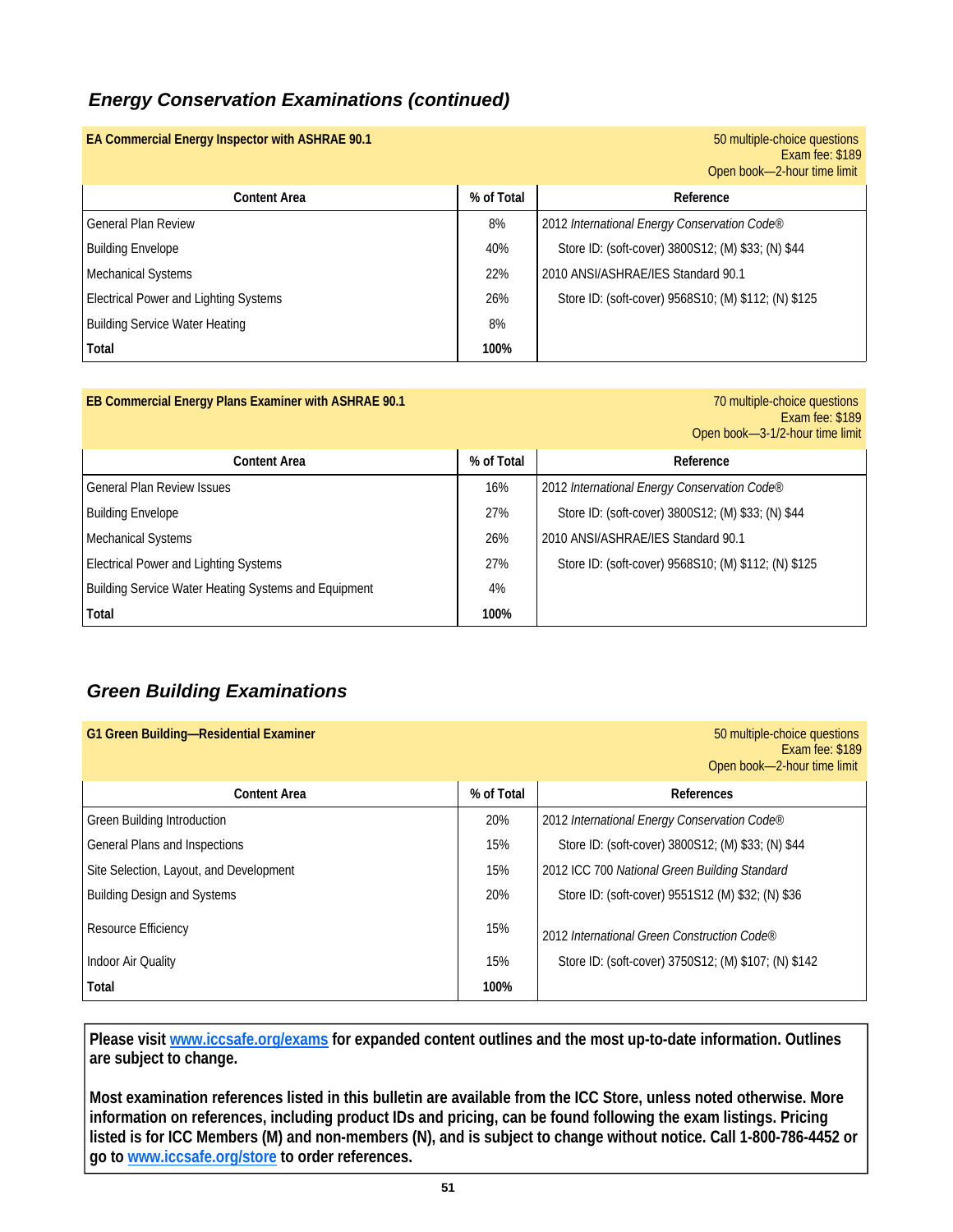## *Green Building Examinations—continued*

| <b>G2 IgCC Commercial Inspector</b>            |            | 60 multiple-choice questions<br>Exam fee: \$189<br>Open book-2-hour time limit |
|------------------------------------------------|------------|--------------------------------------------------------------------------------|
| <b>Content Area</b>                            | % of Total | Reference                                                                      |
| Administration                                 | 10%        | 2012 International Green Construction Code®                                    |
| Land and Site Planning                         | 20%        | Store ID: (soft-cover) 3750S12; (M) \$110; (N) \$142                           |
| Conservation and Efficiency of Materials       | 35%        |                                                                                |
| Indoor Air Quality                             | 25%        |                                                                                |
| <b>Existing Buildings and Site Development</b> | 10%        |                                                                                |
| Total                                          | 100%       |                                                                                |

| G3 IgCC Commercial Inspector with ASHRAE 189.1 |            | 60 multiple-choice questions<br>Exam fee: \$189<br>Open book-2-hour time limit |
|------------------------------------------------|------------|--------------------------------------------------------------------------------|
| <b>Content Area</b>                            | % of Total | <b>References</b>                                                              |
| Administration                                 | 10%        | 2012 International Green Construction Code®                                    |
| Land and Site Planning                         | 25%        | Store ID: (soft-cover) 3750S12; (M) \$110; (N) \$142                           |
| Conservation and Efficiency of Materials       | 40%        | [includes ASHRAE Standard 189.1-2011]                                          |
| Indoor Air Quality                             | 25%        |                                                                                |
| Total                                          | 100%       |                                                                                |

| <b>G4 IgCC Plans Examiner</b>                  |            | 60 multiple-choice questions<br>Exam fee: \$189<br>Open book-2-hour time limit |
|------------------------------------------------|------------|--------------------------------------------------------------------------------|
| <b>Content Area</b>                            | % of Total | Reference                                                                      |
| Administration                                 | 10%        | 2012 International Green Construction Code®                                    |
| Land and Site Planning                         | 20%        | Store ID: (soft-cover) 3750S12; (M) \$110; (N) \$142                           |
| Conservation and Efficiency of Materials       | 35%        |                                                                                |
| Indoor Air Quality                             | 25%        |                                                                                |
| <b>Existing Buildings and Site Development</b> | 10%        |                                                                                |
| Total                                          | 100%       |                                                                                |

## **G5 IgCC Plans Examiner with ASHRAE 189.1**

60 multiple-choice questions<br>Exam fee: \$189 Open book—2-hour time limit

| <b>Content Area</b>                      | % of Total | References                                           |
|------------------------------------------|------------|------------------------------------------------------|
| Administration                           | 10%        | 2012 International Green Construction Code®          |
| Land and Site Planning                   | 25%        | Store ID: (soft-cover) 3750S12; (M) \$110; (N) \$142 |
| Conservation and Efficiency of Materials | 40%        | [includes ASHRAE Standard 189.1-2011]                |
| Indoor Air Quality                       | 25%        |                                                      |
| Total                                    | 100%       |                                                      |
|                                          |            |                                                      |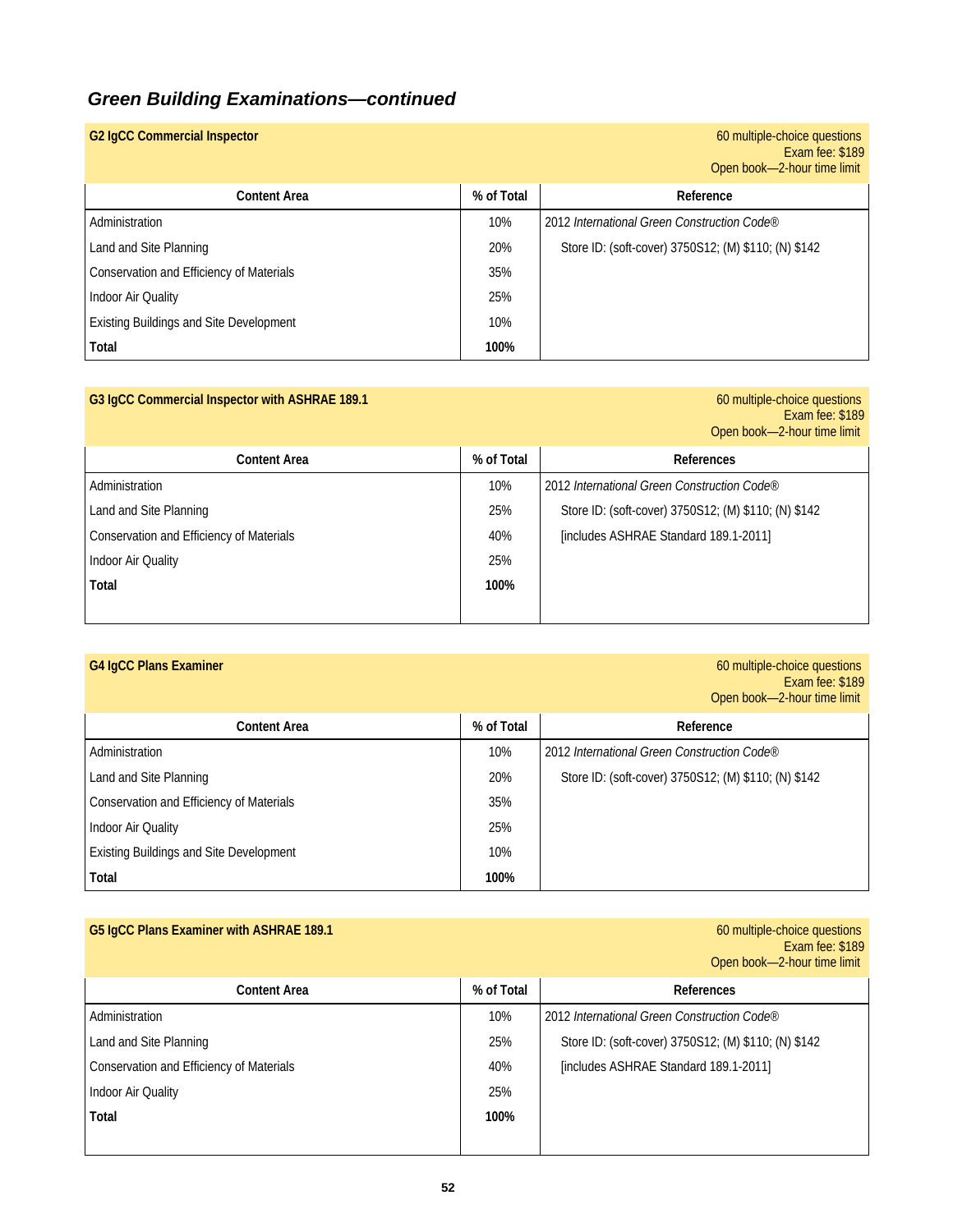**Exams based on the 2009** *International Codes* **and/or 2008** *National Electrical Code* **will appear with this color heading.** 

**Exams based on the 2012** *International Codes* **and/or 2011** *National Electrical Code* **will appear with this color heading.** 

### **NOTE: Beginning July 1, 2014, the reference** *A Budgeting Guide for Local Government*  **will update to allow either the 2nd OR 3rd edition.**

|  |  |  | 01 Legal/Management Module |
|--|--|--|----------------------------|
|--|--|--|----------------------------|

100 multiple-choice questions Exam fee: \$116 Open book—2-hour time limit

| <b>Content Area</b>                                                                                                                     | % of Total | References                                                |
|-----------------------------------------------------------------------------------------------------------------------------------------|------------|-----------------------------------------------------------|
| <b>Financial Management</b>                                                                                                             | 9%         | 1. 2009 International Building Code®                      |
| Records Management                                                                                                                      | 11%        | Store ID: (soft-cover) 3000S09; (M) \$94; (N) \$125       |
| Personnel Management                                                                                                                    | 30%        | Store ID: (loose-leaf) 3000L09; (M) \$105; (N) \$141      |
| Interagency, Legislative, and Public Communication                                                                                      | 16%        | 2. 2009 International Fire Code®                          |
| Code Enforcement                                                                                                                        | 34%        | Store ID: (soft-cover) 3400S09; (M) \$76.50; (N) \$102    |
| Total                                                                                                                                   | 100%       | Store ID: (loose-leaf) 3400L09; (M) \$84.95; (N) \$113    |
|                                                                                                                                         |            | 3. 2009 International Property Maintenance Code®          |
| Please note: Individuals currently certified as either ICC Combination                                                                  |            | Store ID: (soft-cover) 3500S09; (M) \$27; (N) \$36        |
| Inspector or ICC Combination Plans Examiner are not required to<br>pass the technology examination to obtain the ICC CBO certification. |            | 4. 2009 International Residential Code®                   |
| Candidates that complete one of the two examinations (Technology or                                                                     |            | Store ID (2009—soft-cover): 3100S09; (M) \$86; (N) \$114  |
| Legal/ Management Modules) have three years to complete certifica-<br>tion.                                                             |            | Store ID (2009-loose-leaf): 3100L09; (M) \$101; (N) \$134 |
|                                                                                                                                         |            | 5. 2002 Legal Aspects of Code Administration              |
|                                                                                                                                         |            | Store ID: (soft-cover) 1007S01; (M) \$30; (N) \$38        |
|                                                                                                                                         |            | 6. 2007 or 2012 Building Department Administration        |
|                                                                                                                                         |            | Store ID: (hard-cover) 1013S4; (M) \$89.95; (N) \$112     |
|                                                                                                                                         |            | 7. Basic Code Enforcement (2002 or newer edition)         |
|                                                                                                                                         |            | Store ID: (soft-cover) 1016S02; (M) \$30; (N) \$40        |
|                                                                                                                                         |            | 8. Human Resource Management: An Essential Guide, 3rd Ed. |
|                                                                                                                                         |            | Store ID: (hard-cover) 9623S3; (M) \$83; (N) \$92         |
|                                                                                                                                         |            | 9. A Budgeting Guide for Local Government, 2nd Ed.        |
|                                                                                                                                         |            |                                                           |

**Please visit www.iccsafe.org/exams for expanded content outlines and the most up-to-date information. Outlines are subject to change.** 

**Most examination references listed in this bulletin are available from the ICC Store, unless noted otherwise. More information on references, including product IDs and pricing, can be found following the exam listings. Pricing listed is for ICC Members (M) and non-members (N), and is subject to change without notice. Call 1-800-786-4452 or go to www.iccsafe.org/store to order references.**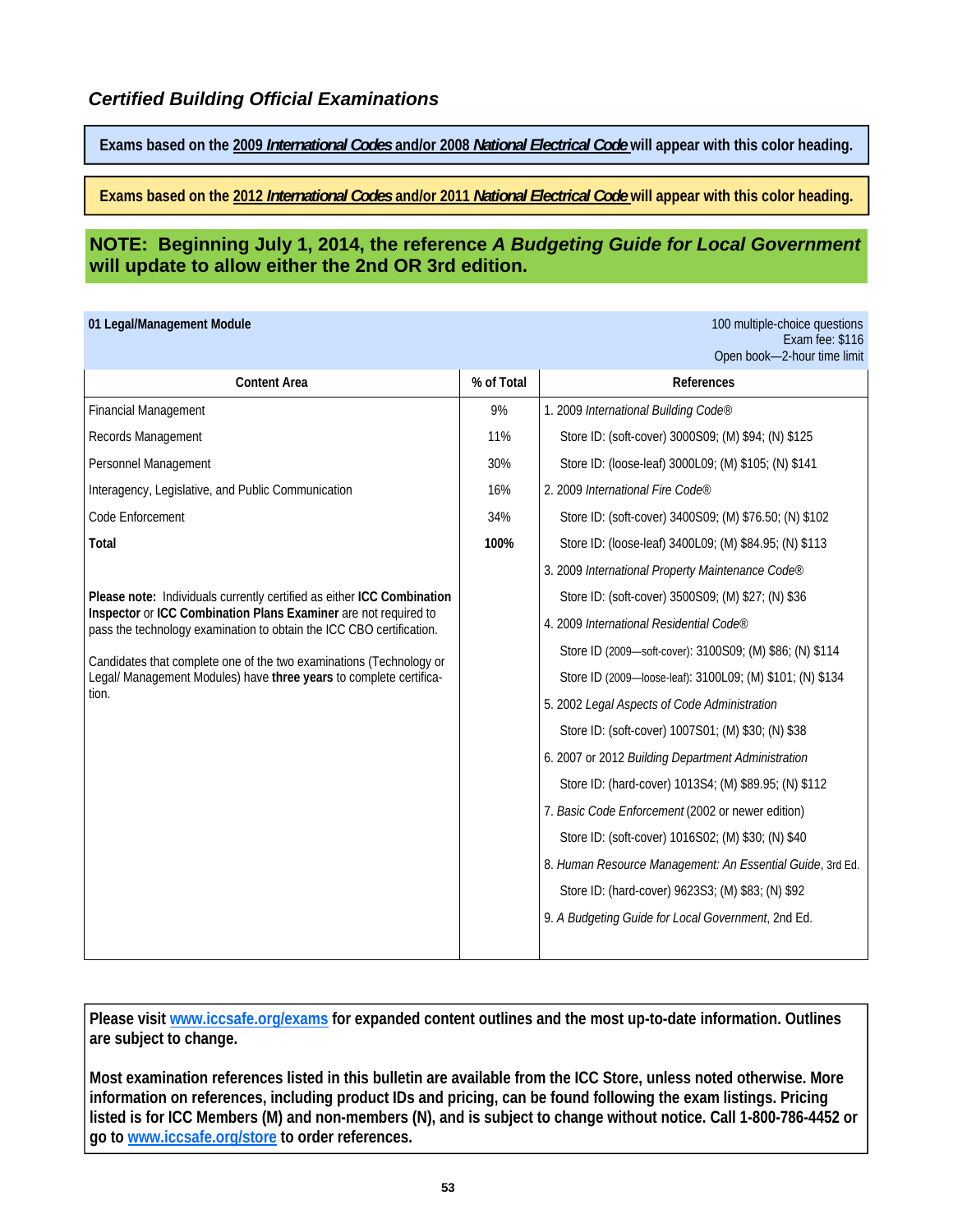## *Certified Building Official Examinations (continued)*

### **NOTE: Beginning July 1, 2014, the reference** *A Budgeting Guide for Local Government*  **will update to allow either the 2nd OR 3rd edition.**

| 01 Legal/Management Module                                                                                                                                                                                                                                                                                                                                                                                                                                                                                                              |                                        | 100 multiple-choice questions<br>Exam fee: \$116                                                                                                                                                                                                                                                                                                                                                                                                                                                                                                                                                                                                                                                                                                                                                                                                                                                                                                     |
|-----------------------------------------------------------------------------------------------------------------------------------------------------------------------------------------------------------------------------------------------------------------------------------------------------------------------------------------------------------------------------------------------------------------------------------------------------------------------------------------------------------------------------------------|----------------------------------------|------------------------------------------------------------------------------------------------------------------------------------------------------------------------------------------------------------------------------------------------------------------------------------------------------------------------------------------------------------------------------------------------------------------------------------------------------------------------------------------------------------------------------------------------------------------------------------------------------------------------------------------------------------------------------------------------------------------------------------------------------------------------------------------------------------------------------------------------------------------------------------------------------------------------------------------------------|
| <b>Content Area</b>                                                                                                                                                                                                                                                                                                                                                                                                                                                                                                                     | % of Total                             | References                                                                                                                                                                                                                                                                                                                                                                                                                                                                                                                                                                                                                                                                                                                                                                                                                                                                                                                                           |
| <b>Financial Management</b><br>Records Management<br>Personnel Management<br>Interagency, Legislative, and Public Communication<br>Code Enforcement<br>Total<br>Please note: Individuals currently certified as either ICC Combination<br>Inspector or ICC Combination Plans Examiner are not required to<br>pass the technology examination to obtain the ICC CBO certification.<br>Candidates that complete one of the two examinations (Technology or<br>Legal/ Management Modules) have three years to complete certifica-<br>tion. | 9%<br>11%<br>30%<br>16%<br>34%<br>100% | Open book-2-hour time limit<br>1. 2012 International Building Code®<br>Store ID: (soft-cover) 3000S12; (M) \$98; (N) \$131<br>Store ID: (loose-leaf) 3000L12; (M) \$111; (N) \$148<br>2. 2012 International Fire Code®<br>Store ID: (soft-cover) 3400S12; (M) \$80.25; (N) \$107<br>Store ID: (loose-leaf) 3400L12; (M) \$89.25; (N) \$119<br>3. 2012 International Property Maintenance Code®<br>Store ID: (soft-cover) 3500S12; (M) \$29.25; (N) \$39<br>4. 2012 International Residential Code®<br>Store ID: (soft-cover) 3100S12; (M) \$91.50; (N) \$122<br>Store ID: (loose-leaf) 3100L12; (M) \$107; (N) \$143<br>5. 2002 Legal Aspects of Code Administration<br>Store ID: (soft-cover) 1007S01; (M) \$30; (N) \$38<br>6. 2007 or 2012 Building Department Administration<br>Store ID: (hard-cover) 1013S4; (M) \$89.95; (N) \$112<br>7. Basic Code Enforcement (2002 or newer edition)<br>Store ID: (soft-cover) 1016S02; (M) \$30; (N) \$40 |
|                                                                                                                                                                                                                                                                                                                                                                                                                                                                                                                                         |                                        | 8. Human Resource Management: An Essential Guide, 3rd Ed.<br>Store ID: (hard-cover) 9623S3; (M) \$83; (N) \$92<br>9. A Budgeting Guide for Local Government, 2nd Ed.                                                                                                                                                                                                                                                                                                                                                                                                                                                                                                                                                                                                                                                                                                                                                                                 |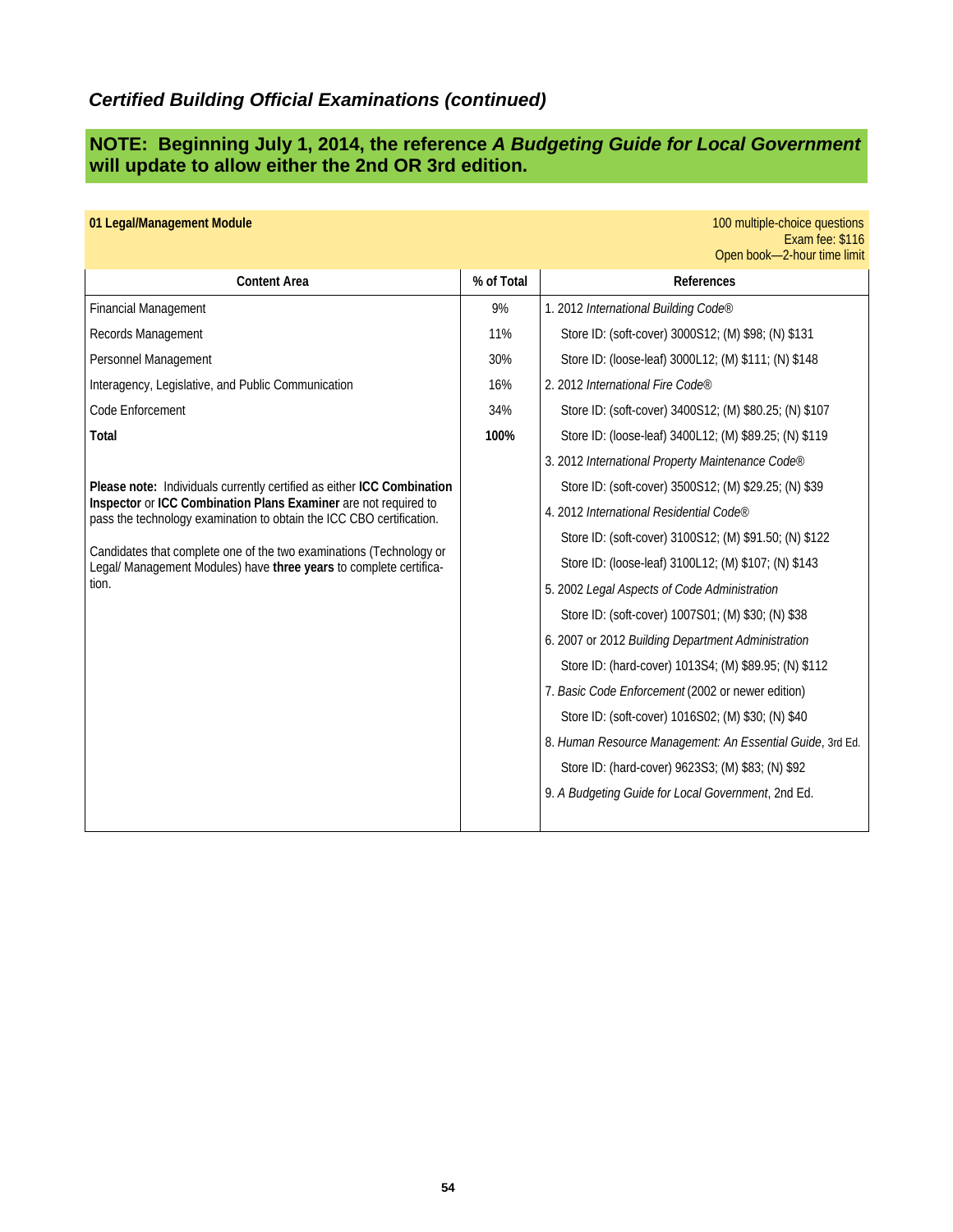**Exams based on the 2009** *International Codes* **and/or 2008** *National Electrical Code* **will appear with this color heading.** 

**Exams based on the 2012** *International Codes* **and/or 2011** *National Electrical Code* **will appear with this color heading.** 

**02 Technology Module** 75 multiple-choice questions Exam fee: \$116 Open book—2-hour time limit

| 35%  | 1. 2009 International Building Code®                     |
|------|----------------------------------------------------------|
| 12%  | Store ID: (soft-cover) 3000S09; (M) \$94; (N) \$125      |
| 18%  | Store ID: (loose-leaf) 3000L09; (M) \$105; (N) \$141     |
| 35%  | 2. 2009 International Fire Code®                         |
| 100% | Store ID: (soft-cover) 3400S09; (M) \$76.50; (N) \$102   |
|      | Store ID: (loose-leaf) 3400L09; (M) \$84.95; (N) \$113   |
|      | 3. 2009 International Fuel Gas Code®                     |
|      | Store ID: (soft-cover) 3600S09; (M) \$57; (N) \$76       |
|      | Store ID: (loose-leaf) 3600L09; (M) \$66.50; (N) \$88.50 |
|      | 4. 2009 International Mechanical Code®                   |
|      | Store ID: (soft-cover) 3300S09; (M) \$57; (N) \$76       |
|      | Store ID: (loose-leaf) 3300L09; (M) \$66.50; (N) \$88.50 |
|      | 5. 2009 International Plumbing Code®                     |
|      | Store ID: (soft-cover) 3200S09; (M) \$60; (N) \$80       |
|      | Store ID: (loose-leaf) 3200L09; (M) \$69.50; (N) \$92.95 |
|      | 6. 2009 International Energy Conservation Code®          |
|      | Store ID: (soft-cover) 3800S09; (M) \$31; (N) \$41       |
|      | 7. 2009 International Residential Code®                  |
|      | Store ID: (soft-cover) 3100S09; (M) \$86; (N) \$114      |
|      | Store ID: (loose-leaf) 3100L09; (M) \$101; (N) \$134     |
|      | 8. ICC/ANSI A117.1-2003 Standard on Accessible           |
|      | and Usable Buildings and Facilities®                     |
|      | Store ID: (soft-cover) 9033S03; (M) \$36.95; (N) \$46    |
|      | 9. ASCE/SEI 24-05 Flood Resistant Design and             |
|      | Construction                                             |
|      | Store ID: (soft-cover) 9020S05; (M) \$53; (N) \$59       |
|      | 10. 2008 National Electrical Code                        |
|      | Store ID: (soft-cover) 5000S08; (M) \$65; (N) \$73       |
|      | Store ID: (loose-leaf) 5000L08; (M) \$69.95; (N) \$84.95 |
|      |                                                          |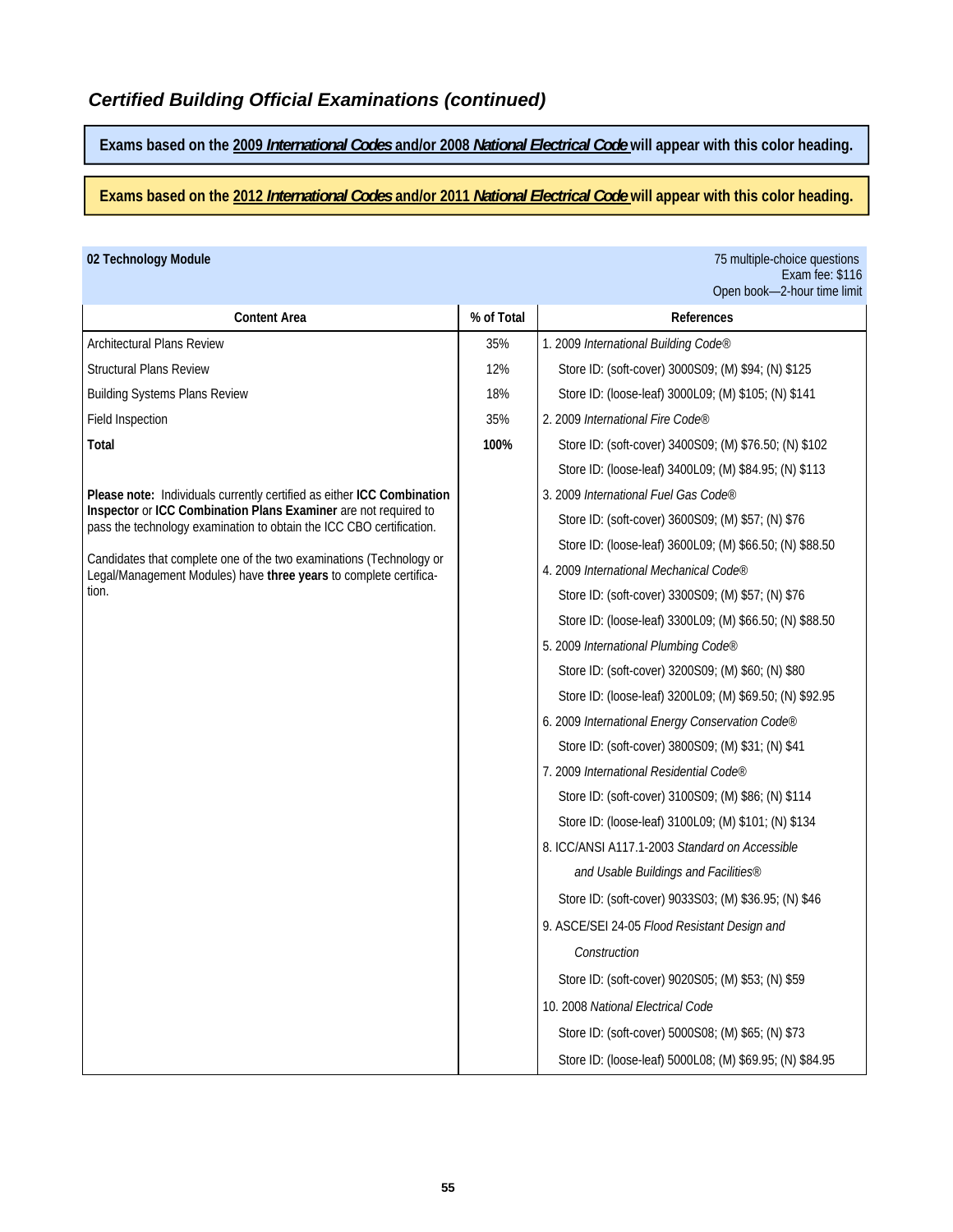## *Certified Building Official Examinations (continued)*

| 02 Technology Module                                                                                                                     |            | 75 multiple-choice questions<br>Exam fee: \$116<br>Open book-2-hour 10-min. time limit |
|------------------------------------------------------------------------------------------------------------------------------------------|------------|----------------------------------------------------------------------------------------|
| <b>Content Area</b>                                                                                                                      | % of Total | References                                                                             |
| <b>Architectural Plans Review</b>                                                                                                        | 35%        | 1. 2012 International Building Code®                                                   |
| <b>Structural Plans Review</b>                                                                                                           | 12%        | Store ID: (soft-cover) 3000S12; (M) \$98; (N) \$131                                    |
| <b>Building Systems Plans Review</b>                                                                                                     | 18%        | Store ID: (loose-leaf) 3000L12; (M) \$111; (N) \$148                                   |
| Field Inspection                                                                                                                         | 35%        | 2. 2012 International Fire Code®                                                       |
| <b>Total</b>                                                                                                                             | 100%       | Store ID: (soft-cover) 3400S12; (M) \$80.25; (N) \$107                                 |
|                                                                                                                                          |            | Store ID: (loose-leaf) 3400L12; (M) \$89.25; (N) \$119                                 |
| Please note: Individuals currently certified as either ICC Combination                                                                   |            | 3. 2012 International Fuel Gas Code®                                                   |
| Inspector or ICC Combination Plans Examiner are not required to<br>pass the technology examination to obtain the ICC CBO certification.  |            | Store ID: (soft-cover) 3600S12; (M) \$60; (N) \$80                                     |
|                                                                                                                                          |            | Store ID: (loose-leaf) 3600L12; (M) \$69.75; (N) \$93                                  |
| Candidates that complete one of the two examinations (Technology or<br>Legal/Management Modules) have three years to complete certifica- |            | 4. 2012 International Mechanical Code®                                                 |
| tion.                                                                                                                                    |            | Store ID: (soft-cover) 3300S12; (M) \$60; (N) \$80                                     |
|                                                                                                                                          |            | Store ID: (loose-leaf) 3300L12; (M) \$69.75; (N) \$93                                  |
|                                                                                                                                          |            | 5. 2012 International Plumbing Code®                                                   |
|                                                                                                                                          |            | Store ID: (soft-cover) 3200S12; (M) \$63; (N) \$84                                     |
|                                                                                                                                          |            | Store ID: (loose-leaf) 3200L12; (M) \$73.50; (N) \$98                                  |
|                                                                                                                                          |            | 6. 2012 International Energy Conservation Code®                                        |
|                                                                                                                                          |            | Store ID: (soft-cover) 3800S12; (M) \$33; (N) \$44                                     |
|                                                                                                                                          |            | 7. 2012 International Residential Code®                                                |
|                                                                                                                                          |            | Store ID: (soft-cover) 3100S12; (M) \$91.50; (N) \$122                                 |
|                                                                                                                                          |            | Store ID: (loose-leaf) 3100L12; (M) \$107; (N) \$143                                   |
|                                                                                                                                          |            | 8. ICC/ANSI A117.1-2009 Standard on Accessible                                         |
|                                                                                                                                          |            | and Usable Buildings and Facilities®                                                   |
|                                                                                                                                          |            | Store ID: (soft-cover) 9033S09; (M) \$36.95; (N) \$46                                  |
|                                                                                                                                          |            | 9. ASCE/SEI 24-05 Flood Resistant Design and                                           |
|                                                                                                                                          |            | Construction                                                                           |
|                                                                                                                                          |            | Store ID: (soft-cover) 9020S05; (M) \$53; (N) \$59                                     |
|                                                                                                                                          |            | 10. 2011 National Electrical Code                                                      |
|                                                                                                                                          |            | Store ID: (soft-cover) 5000S11; (M) \$65; (N) \$73                                     |
|                                                                                                                                          |            | Store ID: (loose-leaf) 5000L11; (M) \$69.95; (N) \$84.95                               |
|                                                                                                                                          |            |                                                                                        |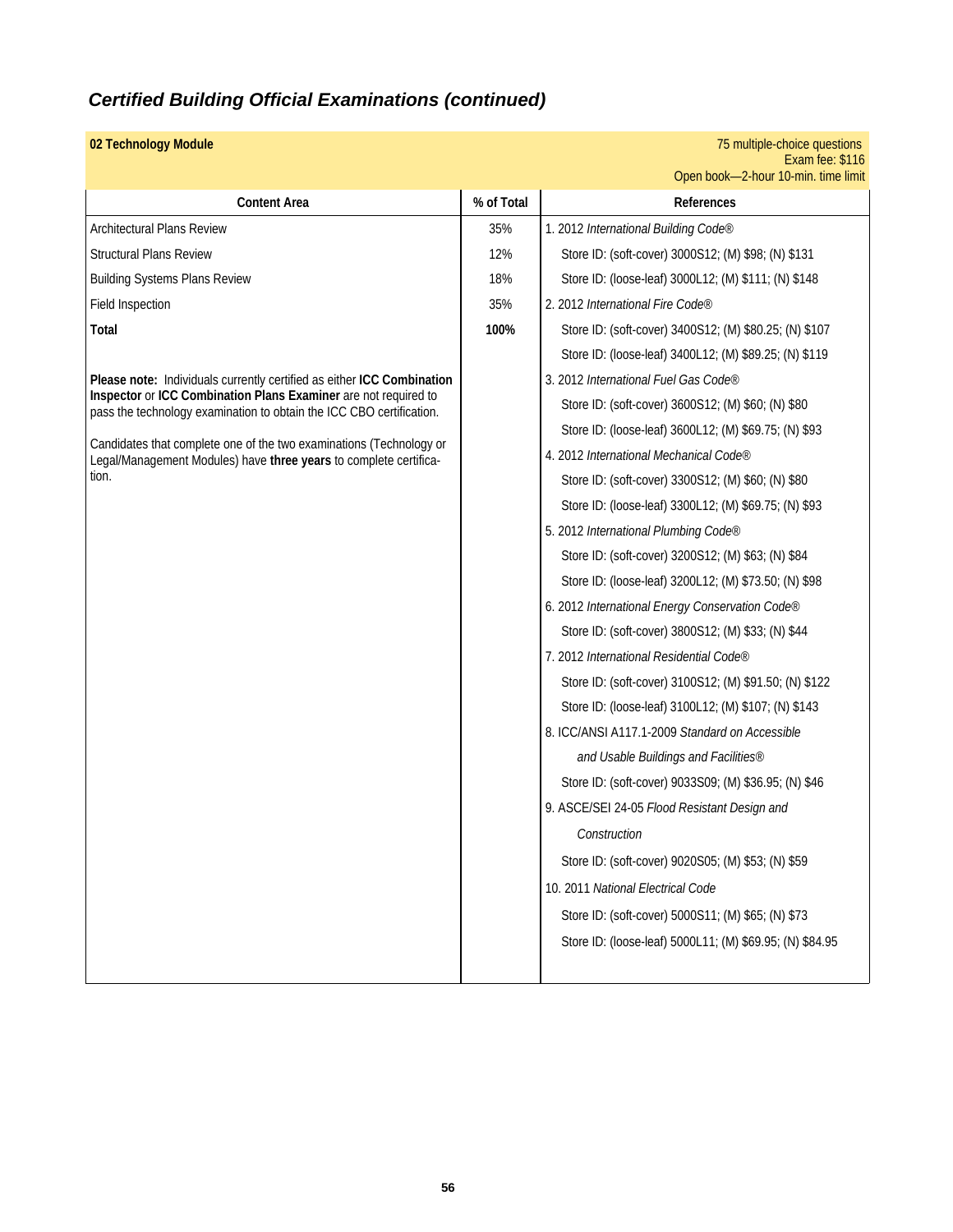**Exams based on the 2009** *International Codes* **and/or 2008** *National Electrical Code* **will appear with this color heading.** 

**Exams based on the 2012** *International Codes* **and/or 2011** *National Electrical Code* **will appear with this color heading.** 

| 92 Prestressed Concrete Special Inspector<br>Prerequisite Certification:<br>Reinforced Concrete Special Inspector (must meet all requirements for exam ID 47)                 |            | 90 multiple-choice questions<br>Exam fee: \$210<br>Open book-3-1/2-hour time limit |
|-------------------------------------------------------------------------------------------------------------------------------------------------------------------------------|------------|------------------------------------------------------------------------------------|
| Two-part examination; passing score on both parts is required.                                                                                                                |            |                                                                                    |
| <b>Content Area</b>                                                                                                                                                           | % of Total | References                                                                         |
| <b>General Requirements</b>                                                                                                                                                   | 3%         | 1. 2009 International Building Code®                                               |
| <b>Concrete Quality</b>                                                                                                                                                       | 5%         | Store ID: (soft-cover) 3000S09; (M) \$94; (N) \$125                                |
| Reinforcement                                                                                                                                                                 | 48%        | Store ID: (loose-leaf) 3000L09; (M) \$105; (N) \$141                               |
| Prestressing and Grouting                                                                                                                                                     | 35%        | 2. ACI 318-08 Building Code Requirements for Structural                            |
| Formwork, Joints, and Embeds                                                                                                                                                  | 4%         | Concrete and Commentary                                                            |
| Concrete Placement, Protection, and Curing                                                                                                                                    | 5%         | Store ID: (soft-cover) 9021S08; (M) \$139.50; (N) \$174.50                         |
| <b>Total Code and Plan Reading</b>                                                                                                                                            | 100%       | 3. MNL 116 Manual for Quality Control for Plants and Produc-                       |
|                                                                                                                                                                               |            | of Structural Precast Concrete Products, 4th edition                               |
| Please note: Part 1 of the exam has 60 questions that refer to the                                                                                                            |            | Store ID: (soft-cover) 9133S00; (M) \$76; (N) \$85                                 |
| codes and is open book. Part 2 has 30 questions that refer to plans. Be<br>sure you have the plans before starting the exam. YOU MUST DECIDE                                  |            | 4. ASTM Standards A 416/A 416 M-06 and A 421/A 421M-02                             |
| HOW TO MANAGE YOUR TIME FOR THE TWO PARTS OF THE                                                                                                                              |            | 5. Post Tensioning 3-Part Set:                                                     |
| EXAM. Once you leave Part 1, you CANNOT go back to it. You will<br>have the remaining time for Part 2. As a guide to you, the exam is de-                                     |            | - 2000 Field Procedures Manual for Unbonded Single Strand                          |
| signed to require approximately 1-1/2 hours for the plan reading part.                                                                                                        |            | Tendons, 3rd edition                                                               |
|                                                                                                                                                                               |            | - 2000 Specifications for Unbonded Single Strand Tendons,                          |
|                                                                                                                                                                               |            | 2nd edition                                                                        |
|                                                                                                                                                                               |            | - Recommendations for Prestressed Rock and Soil Anchors,                           |
| Listed ASTM Standards may be found in ASTM Standards: As Referenced in the 2009 IBC,<br>ACI Publication SP-71, or at www.astm.org. ASTM Standards are those referenced in the |            | 4th edition                                                                        |
| 2009 IBC. Test items are based on the year of issue indicated.                                                                                                                |            | Store ID: (soft-cover) 9137S00; (M) \$108; (N) \$120                               |
|                                                                                                                                                                               |            | 6. Model Program for Special Inspection®                                           |
|                                                                                                                                                                               |            | Store ID: (soft-cover) 1035S12; (M) \$17.75; (N) \$22                              |
|                                                                                                                                                                               |            |                                                                                    |
|                                                                                                                                                                               |            |                                                                                    |
|                                                                                                                                                                               |            |                                                                                    |
|                                                                                                                                                                               |            |                                                                                    |

**Sample questions are available for most examinations on our website:** To get an idea of the style and format (not content) of questions on the examinations, to go www.iccsafe.org/exams, choose the category and then examination you wish to retrieve information on, then click on "Sample."

**Please visit www.iccsafe.org/exams for expanded content outlines and the most up-to-date information. Outlines are subject to change.** 

**Most examination references listed in this bulletin are available from the ICC Store, unless noted otherwise. More information on references, including product IDs and pricing, can be found following the exam listings. Pricing listed is for ICC Members (M) and non-members (N), and is subject to change without notice. Call 1-800-786-4452 or go to www.iccsafe.org/store to order references.**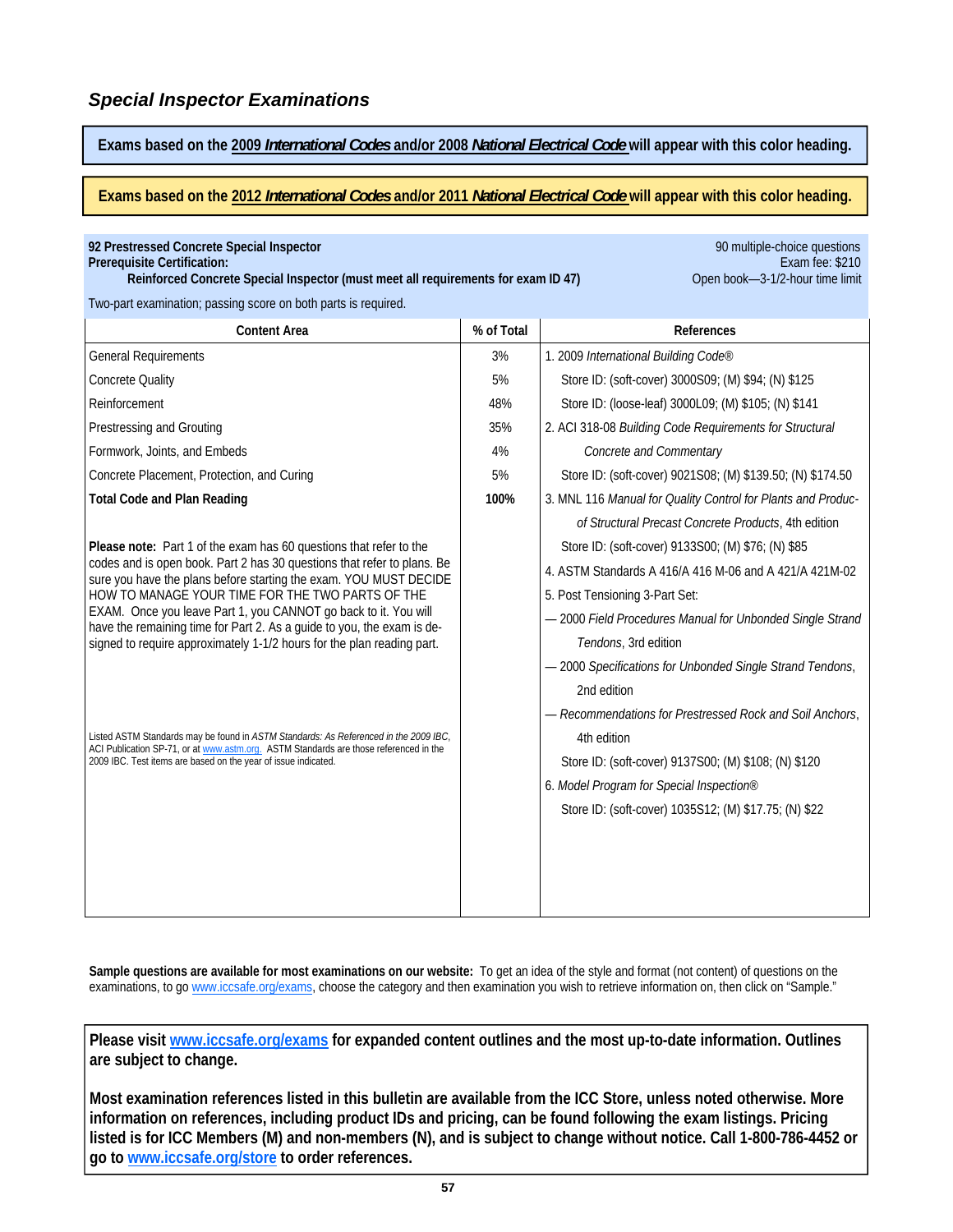## **92 Prestressed Concrete Special Inspector Prerequisite Certification:**

**Reinforced Concrete Special Inspector (must meet all requirements for exam ID 47)** 

**PO multiple-choice questions**<br>**Exam fee: \$210**<br>Open book-3-1/2-hour time limit

|  |  | Two-part examination; passing score on both parts is required. |
|--|--|----------------------------------------------------------------|
|  |  |                                                                |

| <b>Content Area</b>                                                                                                                                                           | % of Total | References                                                   |
|-------------------------------------------------------------------------------------------------------------------------------------------------------------------------------|------------|--------------------------------------------------------------|
| <b>General Requirements</b>                                                                                                                                                   | 3%         | 1. 2012 International Building Code®                         |
| <b>Concrete Quality</b>                                                                                                                                                       | 5%         | Store ID: (soft-cover) 3000S12; (M) \$98; (N) \$131          |
| Reinforcement                                                                                                                                                                 | 48%        | Store ID: (loose-leaf) 3000L12; (M) \$111; (N) \$148         |
| Prestressing and Grouting                                                                                                                                                     | 35%        | 2. ACI 318-11 Building Code Requirements for Structural      |
| Formwork, Joints, and Embeds                                                                                                                                                  | 4%         | Concrete and Commentary                                      |
| Concrete Placement, Protection, and Curing                                                                                                                                    | 5%         | Store ID: (soft-cover) 9021S11; (M) \$154; (N) \$192.50      |
| <b>Total Code and Plan Reading</b>                                                                                                                                            | 100%       | 3. MNL 116 Manual for Quality Control for Plants and Produc- |
|                                                                                                                                                                               |            | of Structural Precast Concrete Products, 4th edition         |
| Please note: Part 1 of the exam has 60 questions that refer to the                                                                                                            |            | Store ID: (soft-cover) 9133S00; (M) \$76; (N) \$85           |
| codes and is open book. Part 2 has 30 questions that refer to plans. Be<br>sure you have the plans before starting the exam. YOU MUST DECIDE                                  |            | 4. ASTM Standards A 416/A 416 M-06 and A 421/A 421M-02       |
| HOW TO MANAGE YOUR TIME FOR THE TWO PARTS OF THE                                                                                                                              |            | 5. Post Tensioning 3-Part Set:                               |
| EXAM. Once you leave Part 1, you CANNOT go back to it. You will<br>have the remaining time for Part 2. As a guide to you, the exam is de-                                     |            | - 2000 Field Procedures Manual for Unbonded Single Strand    |
| signed to require approximately 1-1/2 hours for the plan reading part.                                                                                                        |            | Tendons, 3rd edition                                         |
|                                                                                                                                                                               |            | - 2000 Specifications for Unbonded Single Strand Tendons,    |
|                                                                                                                                                                               |            | 2nd edition                                                  |
|                                                                                                                                                                               |            | - Recommendations for Prestressed Rock and Soil Anchors,     |
| Listed ASTM Standards may be found in ASTM Standards: As Referenced in the 2009 IBC,<br>ACI Publication SP-71, or at www.astm.org. ASTM Standards are those referenced in the |            | 4th edition                                                  |
| 2012 IBC. Test items are based on the year of issue indicated.                                                                                                                |            | Store ID: (soft-cover) 9137S00; (M) \$108; (N) \$120         |
|                                                                                                                                                                               |            | 6. Model Program for Special Inspection®                     |
|                                                                                                                                                                               |            | Store ID: (soft-cover) 1035S12; (M) \$17.75; (N) \$22        |
|                                                                                                                                                                               |            |                                                              |
|                                                                                                                                                                               |            |                                                              |
|                                                                                                                                                                               |            |                                                              |
|                                                                                                                                                                               |            |                                                              |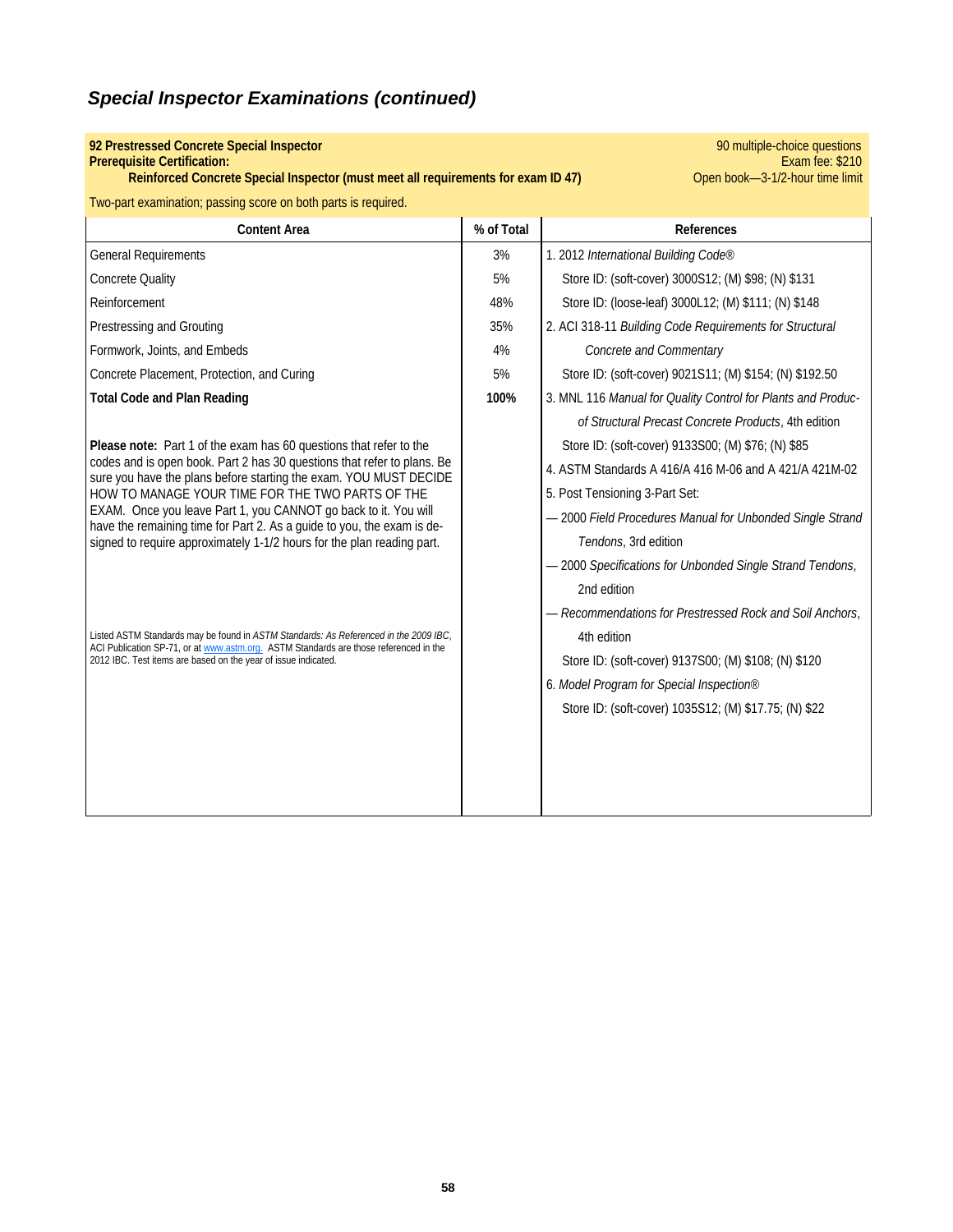### **84 Structural Masonry Special Inspector** 90 multiple-choice questions

Two-part examination; passing score on both parts is required.

| <b>Content Area</b>                                                                                                                                                           | % of Total | References                                                          |
|-------------------------------------------------------------------------------------------------------------------------------------------------------------------------------|------------|---------------------------------------------------------------------|
| <b>General Requirements</b>                                                                                                                                                   | 9%         | 1. 2009 International Building Code®                                |
| <b>Materials</b>                                                                                                                                                              | 16%        | Store ID: (soft-cover) 3000S09; (M) \$94; (N) \$125                 |
| Masonry Placement                                                                                                                                                             | 21%        | Store ID: (loose-leaf) 3000L09; (M) \$105; (N) \$141                |
| Reinforcement and Connector Placement                                                                                                                                         | 30%        | 2. ASTM Standards A 615 A/615M-04, A 951-02, C 476-02,              |
| <b>Grout Placement</b>                                                                                                                                                        | 24%        | C 1019-05, C 1314-07, C 216-07, C 270-07, C 62-05,                  |
| <b>Total Code and Plan Reading</b>                                                                                                                                            | 100%       | C 90-06b, and C 140-07                                              |
|                                                                                                                                                                               |            | 3. TMS 402-08/ACI 530-08/ASCE 5-08 and TMS 602-08/                  |
| Please note: Part 1 of the exam has 60 questions that refer to the                                                                                                            |            | ACI 530.1-08/ASCE 6-08 Building Code Requirements                   |
| codes and is open book. Part 2 has 30 questions that refer to plans. Be<br>sure you have the plans before starting the exam. YOU MUST DECIDE                                  |            | for Masonry Structures/Specification for Masonry                    |
| HOW TO MANAGE YOUR TIME FOR THE TWO PARTS OF THE                                                                                                                              |            | <b>Structures</b>                                                   |
| EXAM. Once you leave Part 1, you CANNOT go back to it. You will<br>have the remaining time for Part 2. As a guide to you, the exam is de-                                     |            | Store ID: (soft-cover) 9026S08; (M) \$99; (N) \$100                 |
| signed to require approximately 1-1/2 hours for the plan reading part.                                                                                                        |            | 4. Reinforced Grouted Brick Masonry, 14th or 15th edition           |
|                                                                                                                                                                               |            | Store ID: (soft-cover) 9028S15; (M) \$31.50; (N) \$35.95            |
|                                                                                                                                                                               |            | 5. Reinforced Concrete Masonry Construction Inspector's             |
| Listed ASTM Standards may be found in ASTM Standards: As Referenced in the 2009 IBC,<br>ACI Publication SP-71, or at www.astm.org. ASTM Standards are those referenced in the |            | Handbook, 6th or 7th edition                                        |
| 2009 IBC. Test items are based on the year of issue indicated.                                                                                                                |            | Store ID: (soft-cover) 9086S7; (M) \$35.95; (N) \$39.95             |
|                                                                                                                                                                               |            | 6. Model Program for Special Inspection®                            |
| For more information on the 2009 Masonry Codes and Specification Compilation, visit<br>www.iccsafe.org/store.                                                                 |            | Store ID: (soft-cover) 1035S12; (M) \$17.75; (N) \$22               |
|                                                                                                                                                                               |            | 2009 Masonry Codes and Specifications Compilation**                 |
|                                                                                                                                                                               |            | ** This reference consists only of key portions of the 2009 IBC and |
|                                                                                                                                                                               |            | 2009 IRC; TMS 402 and TMS 602 in their entirety; and Model          |
|                                                                                                                                                                               |            | Program for Special Inspection. This compilation may be used in     |
|                                                                                                                                                                               |            | lieu of these specifically noted individual references.             |
|                                                                                                                                                                               |            | Store ID: (soft-cover) 9620S09; (M) \$143; (N) \$159                |

Note: The Masonry Society (TMS) co-sponsors the Structural Masonry Special Inspector exam with the Code Council, as a national certification for masonry inspection.

**Please visit www.iccsafe.org/exams for expanded content outlines and the most up-to-date information. Outlines are subject to change.** 

**Most examination references listed in this bulletin are available from the ICC Store, unless noted otherwise; product IDs are listed with the references. Pricing listed is for ICC Members (M) and non-members (N). Call 1-800-786- 4452 or go to www.iccsafe.org and click on Store to order references. Pricing is subject to change without notice.**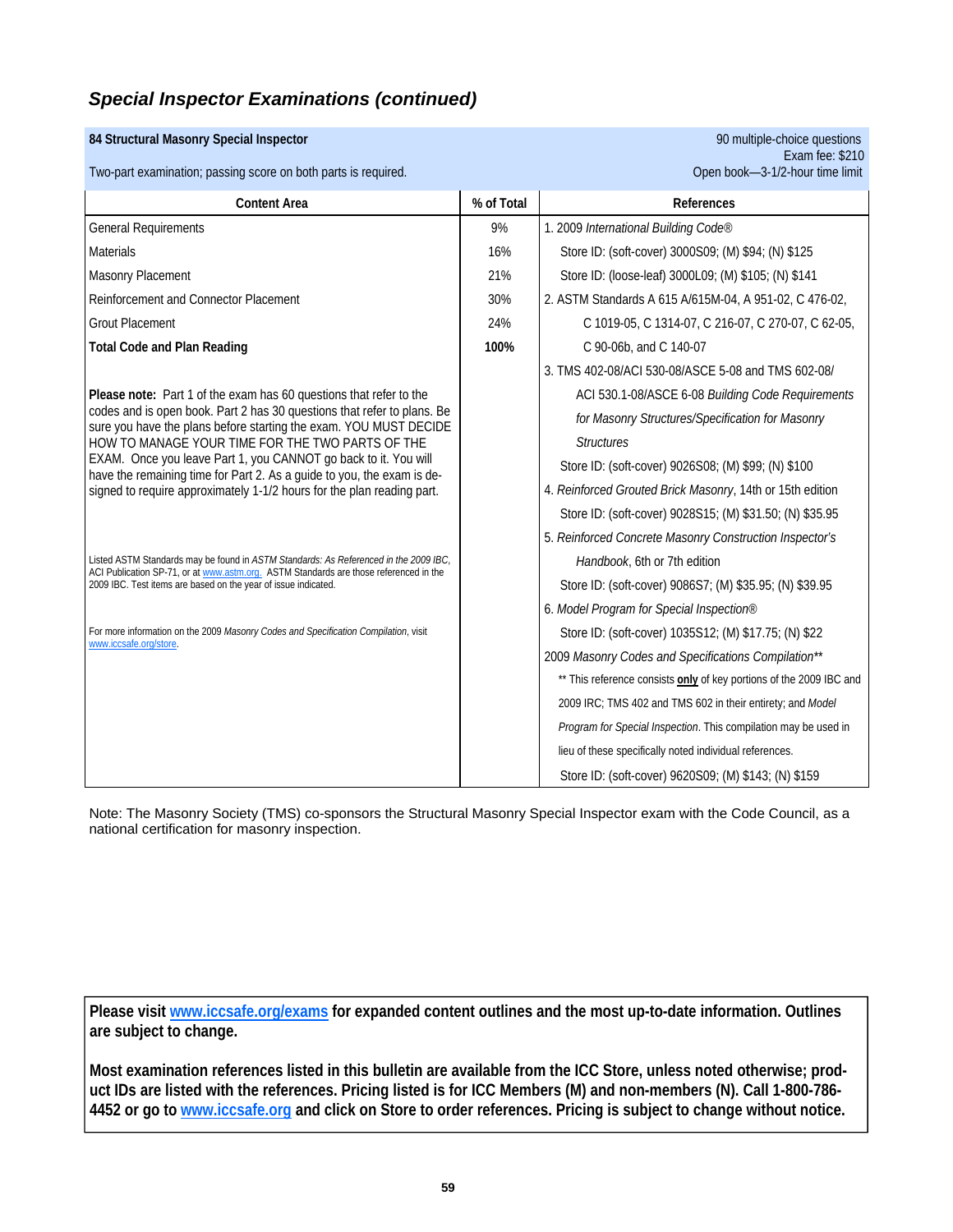| 84 Structural Masonry Special Inspector                                                                                                                                                                                                         |            | 90 multiple-choice questions<br>Exam fee: \$210                     |
|-------------------------------------------------------------------------------------------------------------------------------------------------------------------------------------------------------------------------------------------------|------------|---------------------------------------------------------------------|
| Two-part examination; passing score on both parts is required.                                                                                                                                                                                  |            | Open book-3-1/2-hour time limit                                     |
| <b>Content Area</b>                                                                                                                                                                                                                             | % of Total | References                                                          |
| <b>General Requirements</b>                                                                                                                                                                                                                     | 9%         | 1. 2012 International Building Code®                                |
| <b>Materials</b>                                                                                                                                                                                                                                | 16%        | Store ID: (soft-cover) 3000S12; (M) \$98; (N) \$131                 |
| Masonry Placement                                                                                                                                                                                                                               | 21%        | Store ID: (loose-leaf) 3000L12; (M) \$111; (N) \$148                |
| Reinforcement and Connector Placement                                                                                                                                                                                                           | 30%        | 2. ASTM Standards A 615 A/615M-09, A 951-06, C 476-10,              |
| <b>Grout Placement</b>                                                                                                                                                                                                                          | 24%        | C 1019-09, C 1314-07, C 216-07a, C 270-08a,                         |
| <b>Total Code and Plan Reading</b>                                                                                                                                                                                                              | 100%       | C 90-08, C62-08, and C 140-08a                                      |
|                                                                                                                                                                                                                                                 |            | 3. TMS 402-11/ACI 530-11/ASCE 5-11 and TMS 602-11/                  |
| Please note: Part 1 of the exam has 60 questions that refer to the                                                                                                                                                                              |            | ACI 530.1-11/ASCE 6-11 Building Code Requirements                   |
| codes and is open book. Part 2 has 30 questions that refer to plans. Be<br>sure you have the plans before starting the exam. YOU MUST DECIDE                                                                                                    |            | for Masonry Structures/Specification for Masonry                    |
| HOW TO MANAGE YOUR TIME FOR THE TWO PARTS OF THE                                                                                                                                                                                                |            | <b>Structures</b>                                                   |
| EXAM. Once you leave Part 1, you CANNOT go back to it. You will<br>have the remaining time for Part 2. As a guide to you, the exam is de-<br>signed to require approximately 1-1/2 hours for the plan reading part.                             |            | Store ID: (soft-cover) 9026S08; (M) \$90; (N) \$100                 |
|                                                                                                                                                                                                                                                 |            | 4. Reinforced Grouted Brick Masonry, 15th edition, 2011             |
|                                                                                                                                                                                                                                                 |            | Store ID: (soft-cover) 9028S15; (M) \$31.50; (N) \$35.95            |
|                                                                                                                                                                                                                                                 |            | 5. Reinforced Concrete Masonry Construction Inspector's             |
| Listed ASTM Standards may be found in ASTM Standards: As Referenced in the 2012 IBC,<br>ACI Publication SP-71, or at www.astm.org. ASTM Standards are those referenced in the<br>2009 IBC. Test items are based on the year of issue indicated. |            | Handbook, 7th edition, 2010                                         |
|                                                                                                                                                                                                                                                 |            | Store ID: (soft-cover) 9086S7; (M) \$35.95; (N) \$39.95             |
|                                                                                                                                                                                                                                                 |            | 6. Model Program for Special Inspection®                            |
| For more information on the 2009 Masonry Codes and Specification Compilation, visit<br>www.iccsafe.org/store.                                                                                                                                   |            | Store ID: (soft-cover) 1035S12; (M) \$17.75; (N) \$22               |
|                                                                                                                                                                                                                                                 |            | 2009 Masonry Codes and Specifications Compilation**                 |
|                                                                                                                                                                                                                                                 |            | ** This reference consists only of key portions of the 2009 IBC and |
|                                                                                                                                                                                                                                                 |            | 2009 IRC; TMS 402 and TMS 602 in their entirety; and Model          |
|                                                                                                                                                                                                                                                 |            | Program for Special Inspection. This compilation may be used in     |
|                                                                                                                                                                                                                                                 |            | lieu of these specifically noted individual references.             |
|                                                                                                                                                                                                                                                 |            | Store ID: (soft-cover) 9620S09; (M) \$143; (N) \$159                |

Note: The Masonry Society (TMS) co-sponsors the Structural Masonry Special Inspector exam with the Code Council, as a national certification for masonry inspection.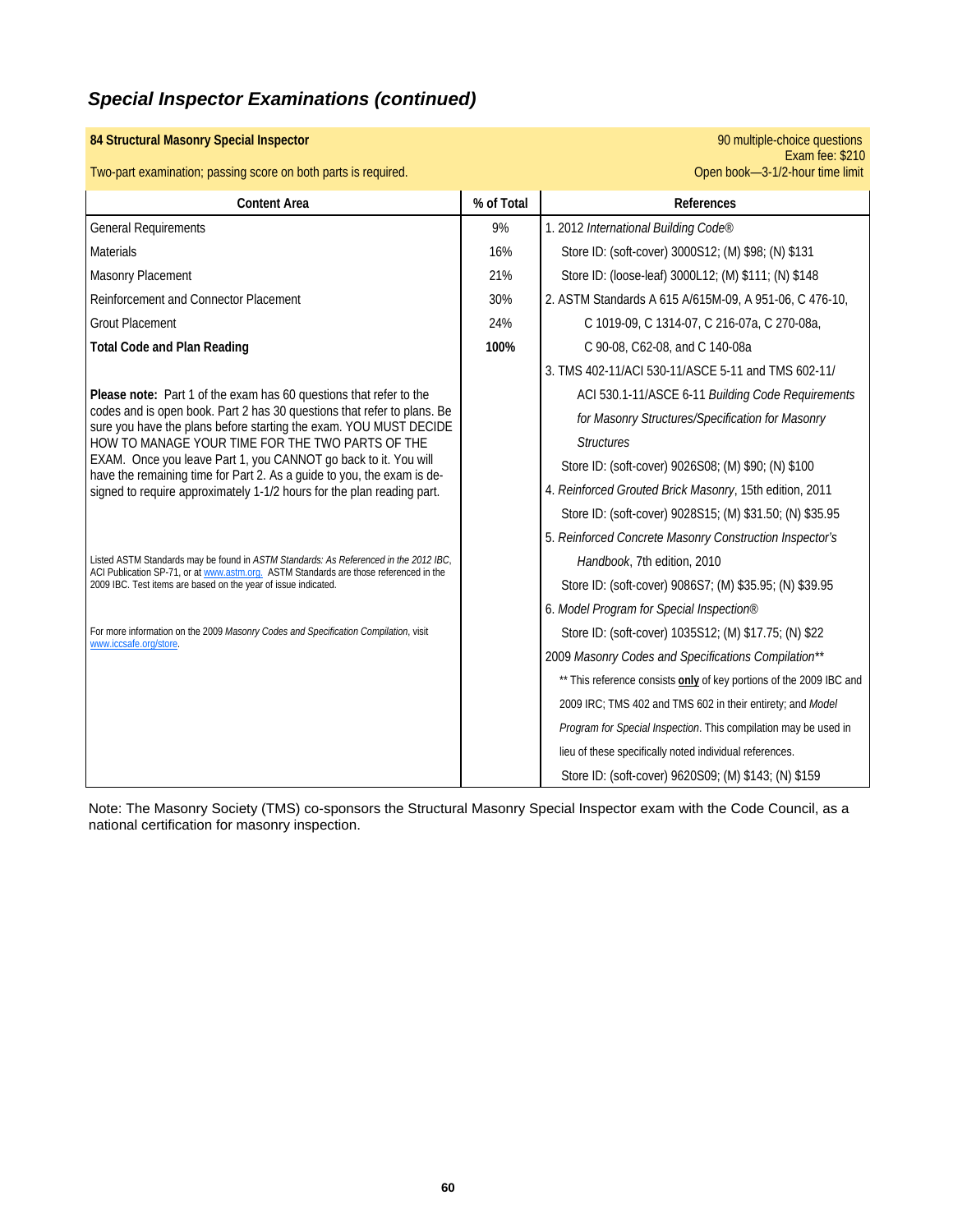### **86 Spray-applied Fireproofing Special Inspector** 40 multiple-choice questions

Exam fee: \$179 Open book—1-1/2-hour time limit

| <b>Content Area</b>                                                                                                           | % of Total | <b>References</b>                                           |
|-------------------------------------------------------------------------------------------------------------------------------|------------|-------------------------------------------------------------|
| <b>General Requirements</b>                                                                                                   | 20%        | 1. 2009 International Building Code®                        |
| Materials, Preparation, Application, and Testing                                                                              | 80%        | Store ID: (soft-cover) 3000S09; (M) \$94; (N) \$125         |
| Total                                                                                                                         | 100%       | Store ID: (loose-leaf) 3000L09; (M) \$105; (N) \$141        |
|                                                                                                                               |            | 2. Technical Manual 12-A Standard Practice for the Testing  |
|                                                                                                                               |            | and Inspection of Field Applied Sprayed Fire-resistive      |
| <b>Please note:</b> This exam contains questions that refer to plans. Be sure you<br>have the plans before starting the exam. |            | <i>Materials, an Annotated Guide, 3rd edition</i>           |
|                                                                                                                               |            | Store ID: (soft-cover) 9034S97; (M) \$12; (N) \$15          |
|                                                                                                                               |            | 3. Technical Manual 12-B Standard Practice for the Testing  |
|                                                                                                                               |            | and Inspection of Field Applied Thin Film Intumescent Fire- |
|                                                                                                                               |            | resistive Materials, an Annotated Guide, 2nd edition        |
|                                                                                                                               |            | Store ID: (soft-cover) 9276S; (M) \$12; (N) \$15            |
|                                                                                                                               |            | 4. Model Program for Special Inspection®                    |
|                                                                                                                               |            | Store ID: (soft-cover) 1035S12; (M) \$17.75; (N) \$22       |

### **86 Spray-applied Fireproofing Special Inspector** 40 multiple-choice questions

Exam fee: \$179 Open book—1-1/2-hour time limit

| <b>Content Area</b>                                                                                                           | % of Total | <b>References</b>                                           |
|-------------------------------------------------------------------------------------------------------------------------------|------------|-------------------------------------------------------------|
| <b>General Requirements</b>                                                                                                   | 20%        | 1. 2012 International Building Code®                        |
| Materials, Preparation, Application, and Testing                                                                              | 80%        | Store ID: (soft-cover) 3000S12; (M) \$98; (N) \$131         |
| Total                                                                                                                         | 100%       | Store ID: (loose-leaf) 3000L12; (M) \$111; (N) \$148        |
|                                                                                                                               |            | 2. Technical Manual 12-A Standard Practice for the Testing  |
|                                                                                                                               |            | and Inspection of Field Applied Sprayed Fire-resistive      |
| <b>Please note:</b> This exam contains questions that refer to plans. Be sure you<br>have the plans before starting the exam. |            | Materials, an Annotated Guide, 3rd edition                  |
|                                                                                                                               |            | Store ID: (soft-cover) 9034S97; (M) \$12; (N) \$15          |
|                                                                                                                               |            | 3. Technical Manual 12-B Standard Practice for the Testing  |
|                                                                                                                               |            | and Inspection of Field Applied Thin Film Intumescent Fire- |
|                                                                                                                               |            | resistive Materials, an Annotated Guide, 2nd edition        |
|                                                                                                                               |            | Store ID: (soft-cover) 9276S; (M) \$12; (N) \$15            |
|                                                                                                                               |            | 4. Model Program for Special Inspection®                    |
|                                                                                                                               |            | Store ID: (soft-cover) 1035S12; (M) \$17.75; (N) \$22       |

**Please visit www.iccsafe.org/exams for expanded content outlines and the most up-to-date information. Outlines are subject to change.** 

**Most examination references listed in this bulletin are available from the ICC Store, unless noted otherwise; product IDs are listed with the references. Pricing listed is for ICC Members (M) and non-members (N). Call 1-800-786- 4452 or go to www.iccsafe.org and click on Store to order references. Pricing is subject to change without notice.**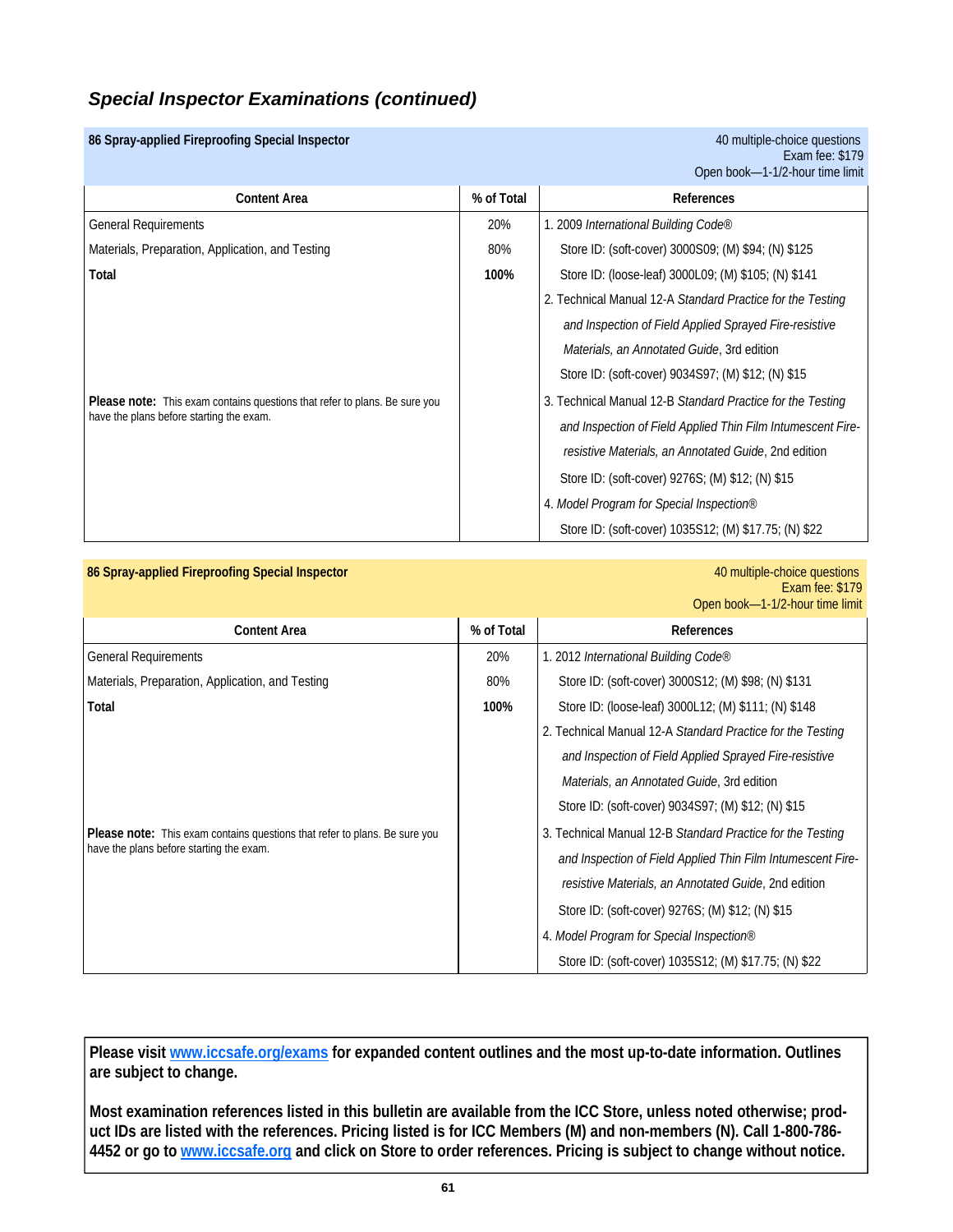| S1 Structural Steel and Bolting Special Inspector                                                                                                     |            | 90 multiple-choice questions<br>Exam fee: \$210         |
|-------------------------------------------------------------------------------------------------------------------------------------------------------|------------|---------------------------------------------------------|
| Two-part examination; passing score on both parts is required                                                                                         |            | Open book-3-1/2-hour time limit                         |
| <b>Content Area</b>                                                                                                                                   | % of Total | References                                              |
| <b>General Requirements</b>                                                                                                                           | 11%        | 1. 2009 International Building Code®                    |
| Material Sampling, Testing, and Verification                                                                                                          | 18%        | Store ID: (soft-cover) 3000S09; (M) \$94; (N) \$125     |
| High-strength Bolting                                                                                                                                 | 44%        | Store ID: (loose-leaf) 3000L09; (M) \$105; (N) \$141    |
| Steel Framing Observation                                                                                                                             | 27%        | 2. Model Program for Special Inspection®                |
| <b>Total Code and Plan Reading</b>                                                                                                                    | 100%       | Store ID: (soft-cover) 1035S12; (M) \$17.75; (N) \$22   |
|                                                                                                                                                       |            | 3. AISC Steel Construction Manual, 13th or 14th edition |
| <b>Please note:</b> Part 1 of the exam has 60 questions that refer to the codes and                                                                   |            | Specification for Structural Joints Using ASTM A325     |
| is open book. Part 2 has 30 questions that refer to plans. Be sure you have the<br>plans before starting the exam. YOU MUST DECIDE HOW TO MANAGE YOUR |            | or A490 Bolts (by RCSC, found in Part 16)               |
| TIME FOR THE TWO PARTS OF THE EXAM. Once you leave Part 1, you<br>CANNOT go back to it. You will have the remaining time for Part 2. As a quide to    |            | Store ID: (soft-cover) 9206S14; (M) \$175; (N) \$350    |
| you, the exam is designed to require approximately 1-1/2 hours for the plan<br>reading part.                                                          |            |                                                         |

### **S1 Structural Steel and Bolting Special Inspector 1999** multiple-choice questions **90 multiple-choice questions**

# Exam fee: \$210<br>Exam fee: \$210

| Two-part examination; passing score on both parts is required                                                                                                                                                                                                                                                  |            | Open book-3-1/2-hour time limit                         |  |
|----------------------------------------------------------------------------------------------------------------------------------------------------------------------------------------------------------------------------------------------------------------------------------------------------------------|------------|---------------------------------------------------------|--|
| <b>Content Area</b>                                                                                                                                                                                                                                                                                            | % of Total | References                                              |  |
| <b>General Requirements</b>                                                                                                                                                                                                                                                                                    | 11%        | 1. 2012 International Building Code®                    |  |
| Material Sampling, Testing, and Verification                                                                                                                                                                                                                                                                   | 18%        | Store ID: (soft-cover) 3000S12; (M) \$98; (N) \$131     |  |
| High-strength Bolting                                                                                                                                                                                                                                                                                          | 44%        | Store ID: (loose-leaf) 3000L12; (M) \$111; (N) \$148    |  |
| Steel Framing Observation                                                                                                                                                                                                                                                                                      | 27%        | 2. Model Program for Special Inspection®                |  |
| <b>Total Code and Plan Reading</b>                                                                                                                                                                                                                                                                             | 100%       | Store ID: (soft-cover) 1035S12; (M) \$17.75; (N) \$22   |  |
|                                                                                                                                                                                                                                                                                                                |            | 3. AISC Steel Construction Manual, 13th or 14th edition |  |
| <b>Please note:</b> Part 1 of the exam has 60 questions that refer to the codes and<br>is open book. Part 2 has 30 questions that refer to plans. Be sure you have the<br>plans before starting the exam. YOU MUST DECIDE HOW TO MANAGE YOUR<br>TIME FOR THE TWO PARTS OF THE EXAM. Once you leave Part 1, you |            | Specification for Structural Joints Using ASTM A325     |  |
|                                                                                                                                                                                                                                                                                                                |            | or A490 Bolts (by RCSC, found in Part 16)               |  |
|                                                                                                                                                                                                                                                                                                                |            | Store ID: (soft-cover) 9206S14; (M) \$175; (N) \$350    |  |
| CANNOT go back to it. You will have the remaining time for Part 2. As a guide to<br>you, the exam is designed to require approximately 1-1/2 hours for the plan                                                                                                                                                |            |                                                         |  |
| reading part.                                                                                                                                                                                                                                                                                                  |            |                                                         |  |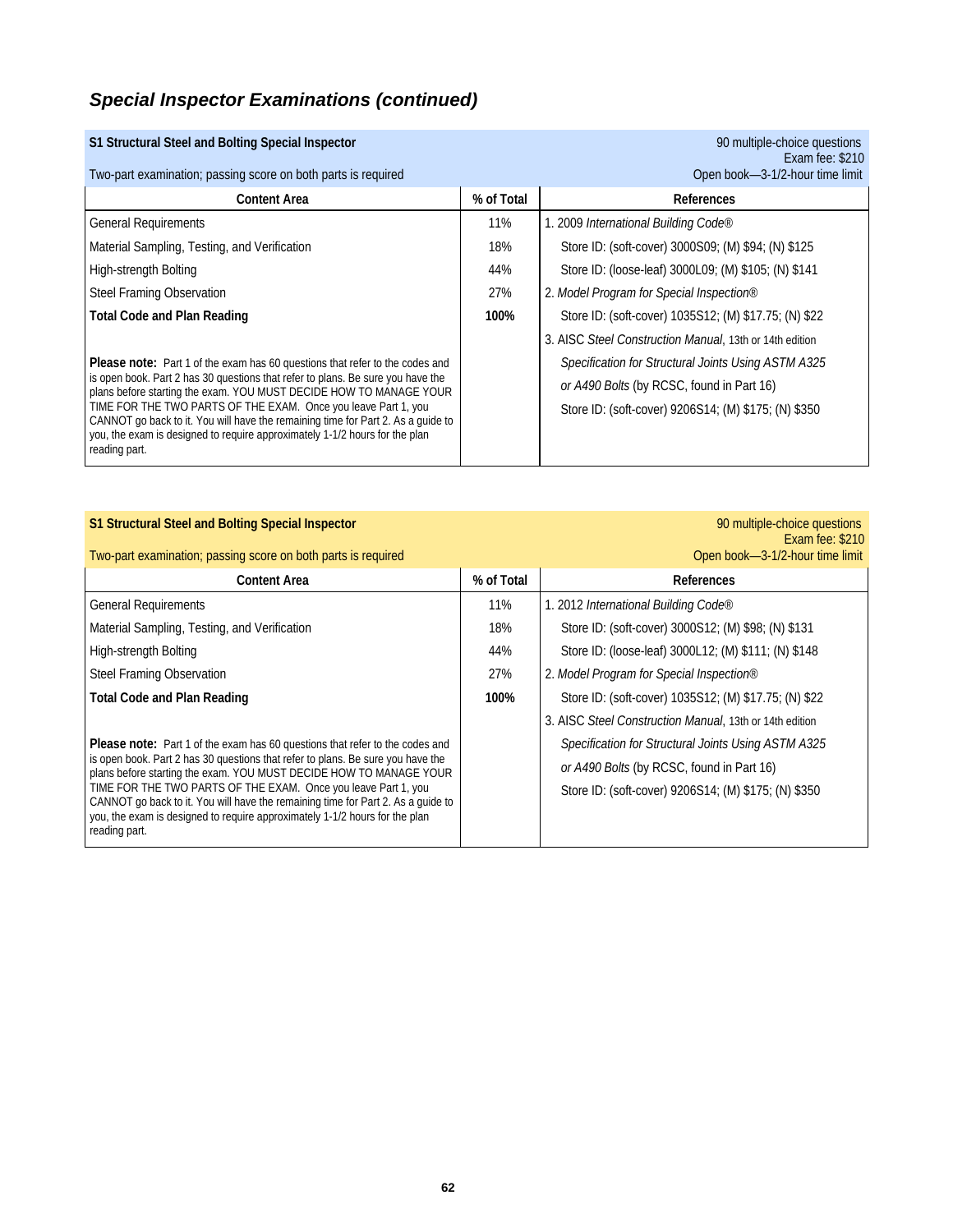### **S2 Structural Welding Special Inspector** 90 multiple-choice questions

### **S1 Structural Steel and Bolting Special Inspector (must be current)** Open Dook—3-1/2-hour time limit

Two-part examination; passing score on both parts is required.

**Prerequisite Certification:** Exam fee: \$210

| <b>Content Area</b>                                                                                                                                                                                                                          | % of Total | References                                               |
|----------------------------------------------------------------------------------------------------------------------------------------------------------------------------------------------------------------------------------------------|------------|----------------------------------------------------------|
| <b>General Requirements</b>                                                                                                                                                                                                                  | 8%         | 1. 2009 International Building Code®                     |
| Material Sampling, Testing, and Verification                                                                                                                                                                                                 | 22%        | Store ID: (soft-cover) 3000S09; (M) \$94; (N) \$125      |
| Structural, Reinforcing, and Sheet Steel Welding                                                                                                                                                                                             | 70%        | Store ID: (loose-leaf) 3000L09; (M) \$105; (N) \$141     |
| Total                                                                                                                                                                                                                                        | 100%       | 2. Model Program for Special Inspection®                 |
|                                                                                                                                                                                                                                              |            | Store ID: (soft-cover) 1035S12; (M) \$17.75; (N) \$22    |
| <b>Please note:</b> Part 1 of the exam has 60 questions that refer to the codes and<br>is open book. Part 2 has 30 questions that refer to plans. Be sure you have the<br>plans before starting the exam. YOU MUST DECIDE HOW TO MANAGE YOUR |            | 3. AWS Structural Welding Code:                          |
|                                                                                                                                                                                                                                              |            | $-$ D1.1 (2006 or 2008) - Steel                          |
| TIME FOR THE TWO PARTS OF THE EXAM. Once you leave Part 1, you                                                                                                                                                                               |            | Store ID: (soft-cover) 9054S08; (M) \$392; (N) \$435     |
| CANNOT go back to it. You will have the remaining time for Part 2. As a quide to<br>you, the exam is designed to require approximately 1-1/2 hours for the plan                                                                              |            | - D1.3 (1998 or 2008) - Sheet Steel                      |
| reading part.                                                                                                                                                                                                                                |            | Store ID: (soft-cover) 9052S07; (M) \$114; (N) \$127     |
|                                                                                                                                                                                                                                              |            | - D1.4 (1998 or 2005) - Reinforcing Steel                |
|                                                                                                                                                                                                                                              |            | Store ID: (soft-cover) 9053S05; (M) \$87; (N) \$97       |
|                                                                                                                                                                                                                                              |            | 4. ANSI/AWS A2.4-98 or A2.4-2007 Standard Symbols for    |
|                                                                                                                                                                                                                                              |            | Welding, Brazing, and Nondestructive Examination         |
|                                                                                                                                                                                                                                              |            | Store ID: (soft-cover) 9099S07; (M) \$144; (N) \$160     |
|                                                                                                                                                                                                                                              |            | 5. Steel Construction Manual, 14th Edition (AISC 325-11) |
|                                                                                                                                                                                                                                              |            | Store ID: (hard-cover) 9206S14; (M) \$175; (N) \$350     |

## **S2 Structural Welding Special Inspector** 90 multiple-choice questions

**S1 Structural Steel and Bolting Special Inspector (must be current)** 

**Prerequisite Certification:** Exam fee: \$210

Two-part examination; passing score on both parts is required.

| <b>Content Area</b>                                                                                                                                                                                                                                                                                                                                                                                         | % of Total | References                                               |
|-------------------------------------------------------------------------------------------------------------------------------------------------------------------------------------------------------------------------------------------------------------------------------------------------------------------------------------------------------------------------------------------------------------|------------|----------------------------------------------------------|
| <b>General Requirements</b>                                                                                                                                                                                                                                                                                                                                                                                 | 8%         | 1. 2012 International Building Code®                     |
| Material Sampling, Testing, and Verification                                                                                                                                                                                                                                                                                                                                                                | 22%        | Store ID: (soft-cover) 3000S12; (M) \$98; (N) \$131      |
| Structural, Reinforcing, and Sheet Steel Welding                                                                                                                                                                                                                                                                                                                                                            | 70%        | Store ID: (loose-leaf) 3000L12; (M) \$111; (N) \$148     |
| Total                                                                                                                                                                                                                                                                                                                                                                                                       | 100%       | 2. Model Program for Special Inspection®                 |
|                                                                                                                                                                                                                                                                                                                                                                                                             |            | Store ID: (soft-cover) 1035S12; (M) \$17.75; (N) \$22    |
| <b>Please note:</b> Part 1 of the exam has 60 questions that refer to the codes and                                                                                                                                                                                                                                                                                                                         |            | 3. AWS Structural Welding Code:                          |
| is open book. Part 2 has 30 questions that refer to plans. Be sure you have the<br>plans before starting the exam. YOU MUST DECIDE HOW TO MANAGE YOUR<br>TIME FOR THE TWO PARTS OF THE EXAM. Once you leave Part 1, you<br>CANNOT go back to it. You will have the remaining time for Part 2. As a guide to<br>you, the exam is designed to require approximately 1-1/2 hours for the plan<br>reading part. |            | $-$ D1.1 (2006 or 2008) - Steel                          |
|                                                                                                                                                                                                                                                                                                                                                                                                             |            | Store ID: (soft-cover) 9054S08; (M) \$392; (N) \$435     |
|                                                                                                                                                                                                                                                                                                                                                                                                             |            | - D1.3 (1998 or 2008) - Sheet Steel                      |
|                                                                                                                                                                                                                                                                                                                                                                                                             |            | Store ID: (soft-cover) 9052S07; (M) \$114; (N) \$127     |
|                                                                                                                                                                                                                                                                                                                                                                                                             |            | $-$ D1.4 (1998 or 2005) - Reinforcing Steel              |
|                                                                                                                                                                                                                                                                                                                                                                                                             |            | Store ID: (soft-cover) 9053S05; (M) \$87; (N) \$97       |
|                                                                                                                                                                                                                                                                                                                                                                                                             |            | 4. ANSI/AWS A2.4-98 or A2.4-2007 Standard Symbols for    |
|                                                                                                                                                                                                                                                                                                                                                                                                             |            | Welding, Brazing, and Nondestructive Examination         |
|                                                                                                                                                                                                                                                                                                                                                                                                             |            | Store ID: (soft-cover) 9099S07; (M) \$144; (N) \$160     |
|                                                                                                                                                                                                                                                                                                                                                                                                             |            | 5. Steel Construction Manual, 14th Edition (AISC 325-11) |
|                                                                                                                                                                                                                                                                                                                                                                                                             |            | Store ID: (hard-cover) 9206S14; (M) \$175; (N) \$350     |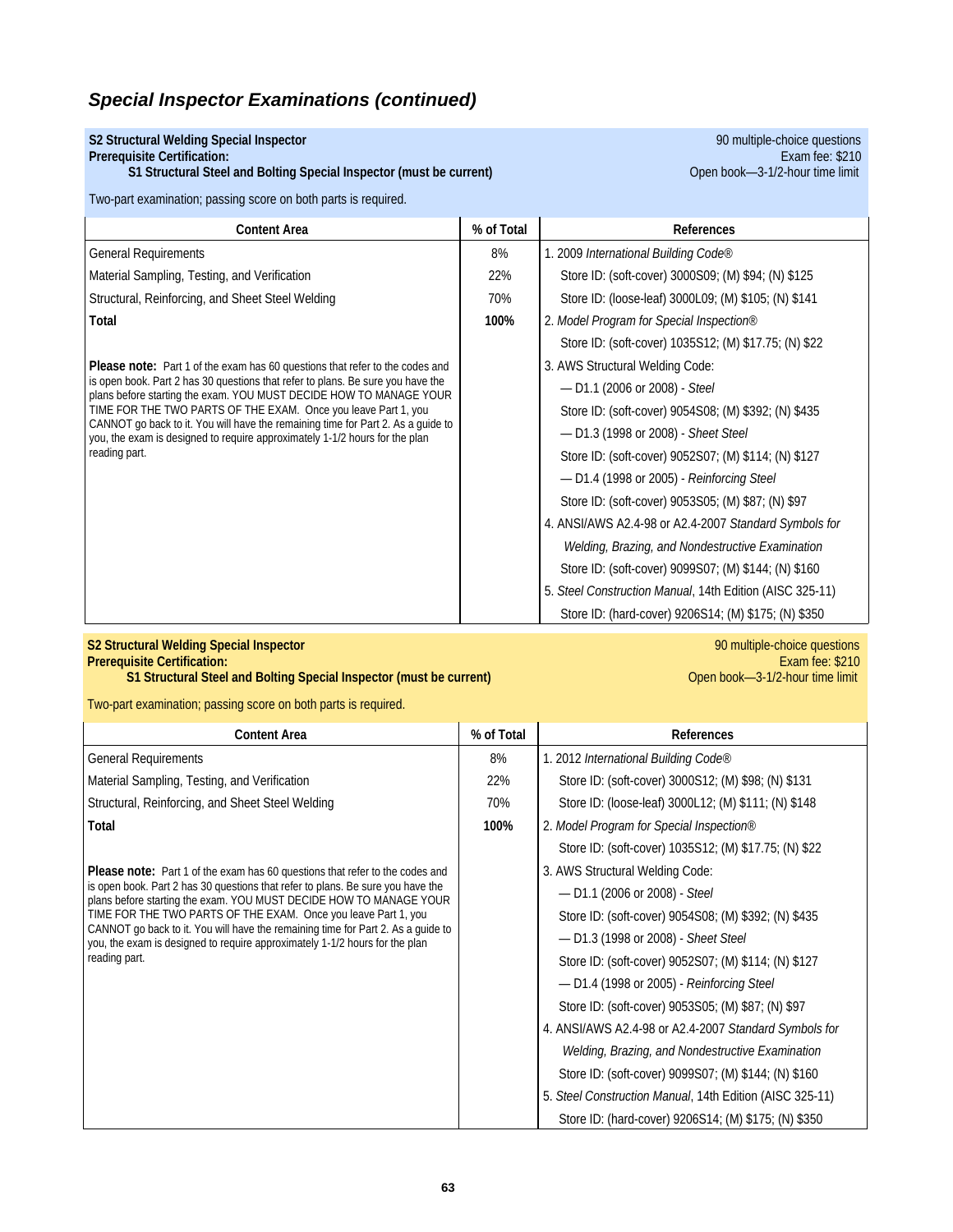## **EC Soils Special Inspector** 90 multiple-choice questions

| One-part examination                                                                                                                         |            | Exam fee: \$210<br>Open book-3-1/2-hour time limit          |
|----------------------------------------------------------------------------------------------------------------------------------------------|------------|-------------------------------------------------------------|
| <b>Content Area</b>                                                                                                                          | % of Total | <b>References</b>                                           |
| <b>General Requirements</b>                                                                                                                  | 18%        | 1. 2009 International Building Code®                        |
| Sampling, Classification, and Laboratory Test Results                                                                                        | 19%        | Store ID: (soft-cover) 3000S09; (M) \$94; (N) \$125         |
| Grading Plans and Site Preparation                                                                                                           | 33%        | Store ID: (loose-leaf) 3000L09; (M) \$105; (N) \$141        |
| Fill Monitoring and Testing                                                                                                                  | 30%        | 2. ASTM Standards:                                          |
| Total                                                                                                                                        | 100%       | ASTM D 422-63 (2002); ASTM D 698-00; ASTM D 1556-00;        |
|                                                                                                                                              |            | ASTM D 1557-02; ASTM D 2487-00 (USCS);                      |
| Please note: This exam consists of one part with a time limit of 3-1/2                                                                       |            | ASTM D 2488-00; ASTM D 4318-05; ASTM D 4718-87;             |
| hours and a total of 90 questions. This exam contains questions that<br>refer to plans. Be sure you have the plans before starting the exam. |            | ASTM D 6938-06e1; ASTM D 75-03; ASTM D 4959                 |
|                                                                                                                                              |            | 3. Geotechnical Testing, Observation, and Documentation,    |
| Listed ASTM Standards may be found at www.astm.org. Test items are based on the year<br>of issue indicated.                                  |            | Tim Davis, ASCE Press, 2nd edition                          |
|                                                                                                                                              |            | Store ID: (soft-cover) 9554S2; (M) \$58.50; (N) \$65        |
|                                                                                                                                              |            | 4. Model Program for Special Inspection®                    |
|                                                                                                                                              |            | Store ID: (soft-cover) 1035S12; (M) \$17.75; (N) \$22       |
|                                                                                                                                              |            | 5. Soils, Earthwork, and Foundations: A Practical Approach; |
|                                                                                                                                              |            | Based on 2012 IRC and IBC                                   |
|                                                                                                                                              |            | Store ID: (soft-cover) 4036S12; (M) \$44.95; (N) \$56.95    |

| One-part examination                                                                                                                         |            | LAGIII IUU. VL IU<br>Open book-3-1/2-hour time limit       |
|----------------------------------------------------------------------------------------------------------------------------------------------|------------|------------------------------------------------------------|
| <b>Content Area</b>                                                                                                                          | % of Total | References                                                 |
| <b>General Requirements</b>                                                                                                                  | 18%        | 1. 2012 International Building Code®                       |
| Sampling, Classification, and Laboratory Test Results                                                                                        | 19%        | Store ID: (soft-cover) 3000S12; (M) \$98; (N) \$131        |
| Grading Plans and Site Preparation                                                                                                           | 33%        | Store ID: (loose-leaf) 3000L12; (M) \$111; (N) \$148       |
| Fill Monitoring and Testing                                                                                                                  | 30%        | 2. ASTM Standards:                                         |
| Total                                                                                                                                        | 100%       | ASTM D 422-63 (2002); ASTM D 698-00; ASTM D 1556-00;       |
|                                                                                                                                              |            | ASTM D 1557-02; ASTM D 2487-00 (USCS);                     |
| Please note: This exam consists of one part with a time limit of 3-1/2                                                                       |            | ASTM D 2488-00; ASTM D 4318-05; ASTM D 4718-87;            |
| hours and a total of 90 questions. This exam contains questions that<br>refer to plans. Be sure you have the plans before starting the exam. |            | ASTM D 6938-06e1; ASTM D 75-03; ASTM D 4959                |
|                                                                                                                                              |            | 3. Geotechnical Testing, Observation, and Documentation,   |
| Listed ASTM Standards may be found at www.astm.org. Test items are based on the year<br>of issue indicated.                                  |            | Tim Davis, ASCE Press, 2nd edition                         |
|                                                                                                                                              |            | Store ID: (soft-cover) 9554S2; (M) \$58.50; (N) \$65       |
|                                                                                                                                              |            | 4. Model Program for Special Inspection®                   |
|                                                                                                                                              |            | Store ID: (soft-cover) 1035S12; (M) \$17.75; (N) \$22      |
|                                                                                                                                              |            | 5. Soils, Earthwork, and Foundations: A Practical Approach |
|                                                                                                                                              |            | Based on 2012 IRC and IBC                                  |
|                                                                                                                                              |            | Store ID: (soft-cover) 4036S12; (M) \$44.95; (N) \$56.95   |

**EC Soils Special Inspector** 90 multiple-choice questions Exam fee: \$210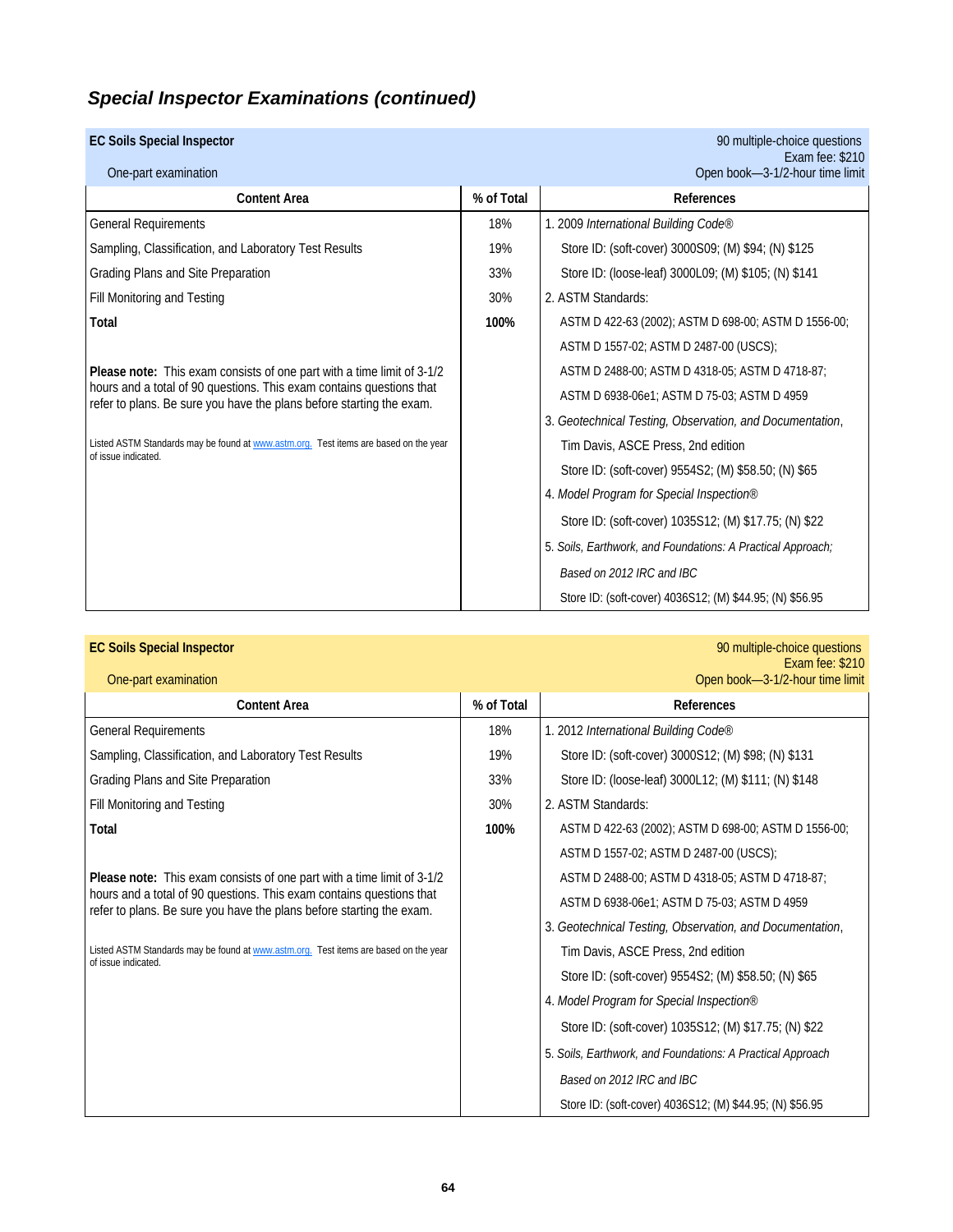### **47 Reinforced Concrete Special Inspector** 90 multiple-choice questions

Two-part examination; passing score on both parts is required

| <b>Content Area</b>                                                                                                                                                                                                                                                                                                                                                                                                     | % of Total | References                                                                                                                                                                                                                                       |
|-------------------------------------------------------------------------------------------------------------------------------------------------------------------------------------------------------------------------------------------------------------------------------------------------------------------------------------------------------------------------------------------------------------------------|------------|--------------------------------------------------------------------------------------------------------------------------------------------------------------------------------------------------------------------------------------------------|
| <b>General Requirements</b>                                                                                                                                                                                                                                                                                                                                                                                             | 10%        | 1. 2009 International Building Code®                                                                                                                                                                                                             |
| <b>Concrete Quality</b>                                                                                                                                                                                                                                                                                                                                                                                                 | 20%        | Store ID: (soft-cover) 3000S09; (M) \$94; (N) \$125                                                                                                                                                                                              |
| Reinforcement                                                                                                                                                                                                                                                                                                                                                                                                           | 40%        | Store ID: (loose-leaf) 3000L09; (M) \$105; (N) \$141                                                                                                                                                                                             |
| Formwork, Joints, and Embeds                                                                                                                                                                                                                                                                                                                                                                                            | 15%        | 2. ACI 318-08 Building Code Requirements for Structural                                                                                                                                                                                          |
| Concrete Placement, Protection, and Curing                                                                                                                                                                                                                                                                                                                                                                              | 15%        | Concrete and Commentary                                                                                                                                                                                                                          |
| Total                                                                                                                                                                                                                                                                                                                                                                                                                   | 100%       | Store ID: (soft-cover) 9021S08; (M) \$139.50; (N) \$174.50                                                                                                                                                                                       |
|                                                                                                                                                                                                                                                                                                                                                                                                                         |            | 3. ASTM Standards A 615/A615M-04a, A 706/A 706M-05a,                                                                                                                                                                                             |
|                                                                                                                                                                                                                                                                                                                                                                                                                         |            | A 775/A 775M-04, C 31/C 31M-06, C 33/C 33M-03,                                                                                                                                                                                                   |
| Please note: Part 1 of the exam has 60 questions that refer to the                                                                                                                                                                                                                                                                                                                                                      |            | C 94/C 94M-07, C 143/C 143M-08, C 150/C 150M-07,                                                                                                                                                                                                 |
| codes and is open book. Part 2 has 30 questions that refer to plans. Be<br>sure you have the plans before starting the exam. YOU MUST DECIDE<br>HOW TO MANAGE YOUR TIME FOR THE TWO PARTS OF THE<br>EXAM. Once you leave Part 1, you CANNOT go back to it. You will<br>have the remaining time for Part 2. As a guide to you, the exam is de-<br>signed to require approximately 1-1/2 hours for the plan reading part. |            | C 172-04, C 231-08c, C 685/C 685M-07                                                                                                                                                                                                             |
|                                                                                                                                                                                                                                                                                                                                                                                                                         |            | 4. Model Program for Special Inspection®                                                                                                                                                                                                         |
|                                                                                                                                                                                                                                                                                                                                                                                                                         |            | Store ID: (soft-cover) 1035S12; (M) \$17.75; (N) \$22                                                                                                                                                                                            |
|                                                                                                                                                                                                                                                                                                                                                                                                                         |            | 5. ICC Concrete Manual® (2006, 2009, or 2012 edition)                                                                                                                                                                                            |
|                                                                                                                                                                                                                                                                                                                                                                                                                         |            | Store ID: (2012) 9090S12; (M) \$69.50; (N) \$86.95                                                                                                                                                                                               |
|                                                                                                                                                                                                                                                                                                                                                                                                                         |            |                                                                                                                                                                                                                                                  |
|                                                                                                                                                                                                                                                                                                                                                                                                                         |            | Above ASTM Standards may be found in ASTM Standards: As Referenced in<br>the 2009 IBC, ACI Publication SP-71, or at www.astm.org ASTM Standards<br>are those referenced in the 2009 IBC. Test items are based on the year of issue<br>indicated. |

**NOTE: Passing the exam for the Reinforced Concrete Special Inspector does NOT certify you as a Reinforced Concrete Special Inspector. For information on additional requirements, see the information at :**

http://www.iccsafe.org/Certification/Documents/Reinforced\_Concrete\_Information.pdf

**Sample questions are available for most examinations on our website:** To get an idea of the style and format (not content) of questions on the examinations, to go www.iccsafe.org/exams, choose the category and then examination you wish to retrieve information on, then click on "Sample."

**Please visit www.iccsafe.org/exams for expanded content outlines and the most up-to-date information. Outlines are subject to change.** 

**Most examination references listed in this bulletin are available from the ICC Store, unless noted otherwise; product IDs are listed with the references. Pricing listed is for ICC Members (M) and non-members (N). Call 1-800-786- 4452 or go to www.iccsafe.org and click on Store to order references. Pricing is subject to change without notice.**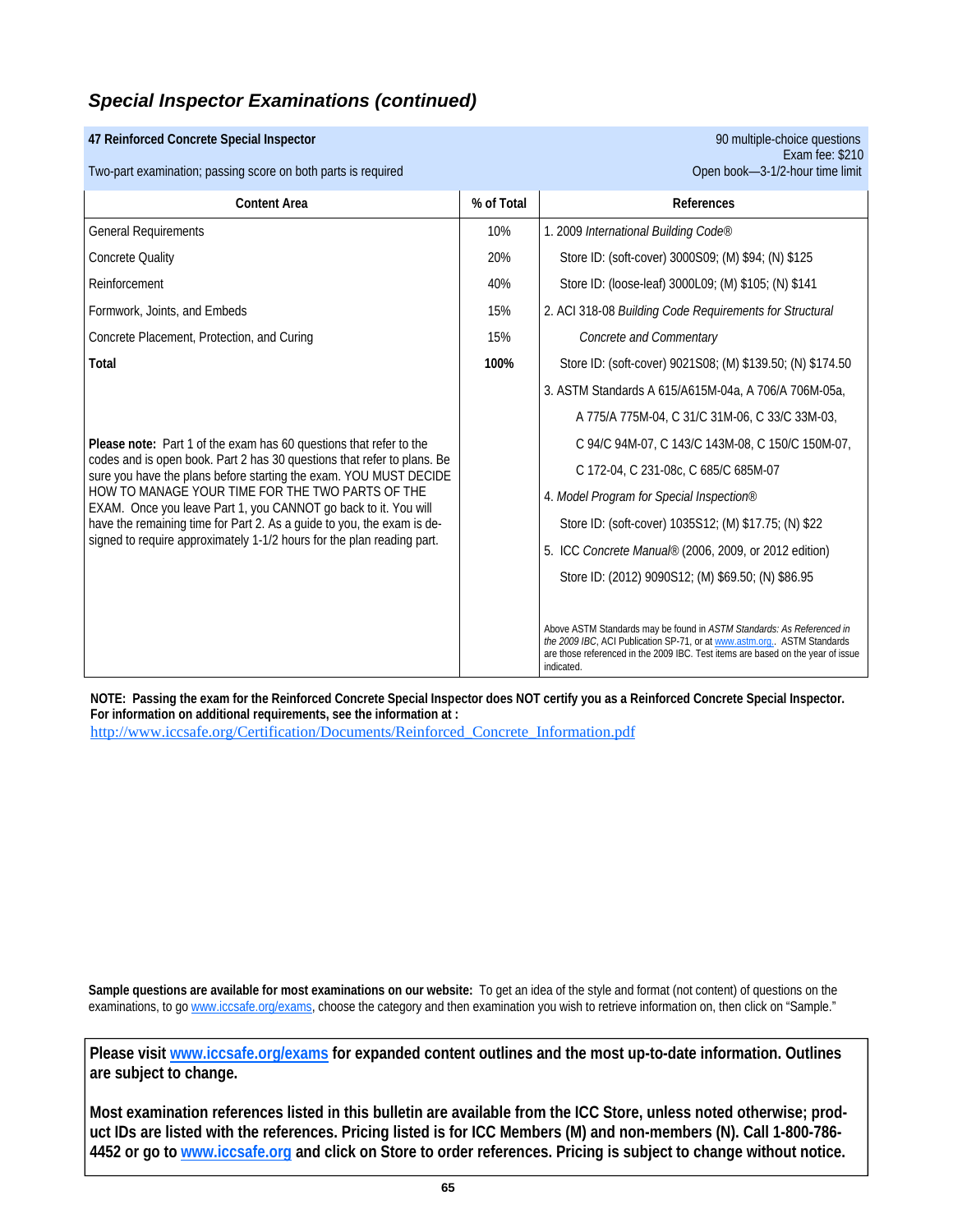### Exam fee: \$210 Two-part examination; passing score on both parts is required Open book—3-1/2-hour time limit **Content Area Content Area 1** % of Total **References** General Requirements 10% 1. 2012 *International Building Code®*  Concrete Quality 20% Store ID: (soft-cover) 3000S12; (M) \$98; (N) \$131 Formwork, Joints, and Embeds 15% Concrete Placement, Protection, and Curing 15% *Concrete and Commentary* **Total 100% | 100% | Store ID: (soft-cover) 9021S11; (M) \$154; (N) \$192.50** 3. ASTM Standards A 615/A615M-04a, A 706/A 706M-05a, A 775/A 775M-04, C 31/C 31M-06, C 33/C 33M-03, **Please note:** Part 1 of the exam has 60 questions that refer to the codes and is open book. Part 2 has 30 questions that refer to plans. Be sure you have the plans before starting the exam. YOU MUST DECIDE HOW TO MANAGE YOUR TIME FOR THE TWO PARTS OF THE EXAM. Once you leave Part 1, you CANNOT go back to it. You will have the remaining time for Part 2. As a guide to you, the exam is designed to require approximately 1-1/2 hours for the plan reading part. C 94/C 94M-07, C 143/C 143M-08, C 150/C 150M-07, C 172-04, C 231-08c, C 685/C 685M-07 4. *Model Program for Special Inspection®* Store ID: (soft-cover) 1035S12; (M) \$17.75; (N) \$22 5. ICC *Concrete Manual®* (2006, 2009, or 2012 edition) Store ID: (2012) 9090S12; (M) \$69.50; (N) \$86.95 Above ASTM Standards may be found in *ASTM Standards: As Referenced in the 2009 IBC*, ACI Publication SP-71, or at www.astm.org.. ASTM Standards are those referenced in the 2009 IBC. Test items are based on the year of issue indicated. 2. ACI 318-11 *Building Code Requirements for Structural*  Reinforcement 40% Store ID: (loose-leaf) 3000L12; (M) \$111; (N) \$148

**47 Reinforced Concrete Special Inspector** 90 multiple-choice questions

**NOTE: Passing the exam for the Reinforced Concrete Special Inspector does NOT certify you as a Reinforced Concrete Special Inspector. For information on additional requirements, see the information at :** http://www.iccsafe.org/Certification/Documents/Reinforced\_Concrete\_Information.pdf

**66**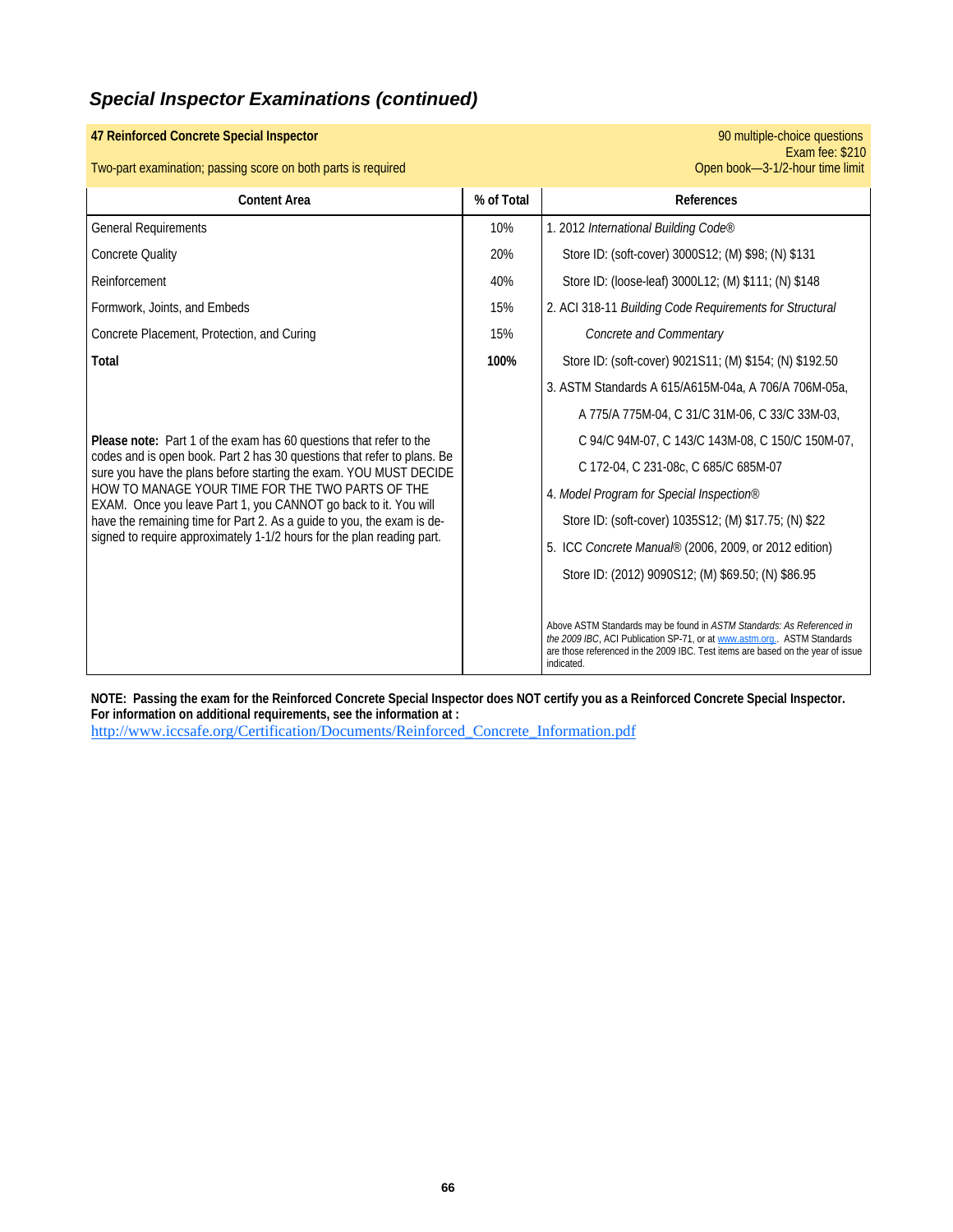## *Reference Source*

| 2009 International Codes                                                                                        | 2012 International Codes                                                                                        | <b>Other References</b>                                                                                                                   |
|-----------------------------------------------------------------------------------------------------------------|-----------------------------------------------------------------------------------------------------------------|-------------------------------------------------------------------------------------------------------------------------------------------|
| 2009 International Building Code<br>S-3000S09 (M) \$91.50; (N) \$122<br>L-3000L09 (M) \$103; (N) \$137          | 2012 International Building Code<br>S-3000S12 (M) \$98; (N) \$131<br>L-3000L09 (M) \$111; (N) \$148             | <b>2008 National Electrical Code</b><br>S-5000S08 (M) \$73; (N) \$65<br>L-5000L08 (M) \$69.95; (N) \$84.95                                |
| 2009 International Residential Code<br>S-3100S09 (M) \$79.50; (N) \$106<br>L-3100L09 (M) \$93.75; (N) \$125     | 2012 International Residential Code<br>S-3100S12 (M) \$91.50; (N) \$122<br>L-3100L12 (M) \$107; (N) \$143       | <b>2011 National Electrical Code</b><br>S-5000S11 (M) \$69; (N) \$77<br>L-5000L11 (M) \$92; (N) \$103                                     |
| 2009 International Plumbing Code<br>S-3200S09 (M) \$58.50; (N) \$78<br>L-3200L09 (M) \$67.50; (N) \$90          | 2012 International Plumbing Code<br>S-3200S12 (M) \$63; (N) \$84<br>L-3200L12 (M) \$73.50; (N) \$98             | 2012 ICC Concrete Manual<br>S-9090S12 (M) \$69.50; (N) \$86.95                                                                            |
| 2009 International Mechanical Code<br>S-3300S09 (M) \$55.50; (N) \$75<br>L-3300L09 (M) \$64.50; (N) \$85        | 2012 International Mechanical Code<br>S-3300S12 (M) \$60; (N) \$80<br>L-3300L12 (M) \$69.75; (N) \$93           | ICC/ANSI A117.1-2003 Standard on<br><b>Accessible and Usable Buildings and</b><br><b>Facilities</b><br>S-9033S03 (M) \$31.95; (N) \$39.95 |
| 2009 International Fire Code<br>S-3400S09 (M) \$74.25; (N) \$99<br>L-3400L09 (M) \$82.50; (N) \$110             | 2012 International Fire Code<br>S-3400S12 (M) \$80.25; (N) \$107<br>L-3400L12 (M) \$89.25; (N) \$119            | ICC/ANSI A117.1-2009 Standard on<br><b>Accessible and Usable Buildings and</b><br><b>Facilities</b><br>S-9033S09 (M) \$35; (N) \$43.95    |
| 2009 International Property Maintenance Code<br>S-3500S09 (M) \$26.25; (N) \$35                                 | 2012 International Property Maintenance Code<br>S-3500S12 (M) \$29.25; (N) \$39                                 | 2002 Legal Aspects of Code<br><b>Administration</b><br>S-1007S01 (M) \$30; (N) \$33                                                       |
| 2009 International Existing Building Code<br>S-3550S09 (M) \$49.50; (N) \$66<br>L-3550L09 (M) \$56.25; (N) \$75 | 2012 International Existing Building Code<br>S-3550S12 (M) \$53.25; (N) \$71<br>L-3550L12 (M) \$60.75; (N) \$81 | <b>Basic Code Enforcement</b><br>S-1016S12 (M) \$30; (N) \$40                                                                             |
| 2009 International Fuel Gas Code<br>S-3600S09 (M) \$55.50; (N) \$74<br>L-3600L09 (M) \$64.50; (N) \$86          | 2012 International Fuel Gas Code<br>S-3600S12 (M) \$60; (N) \$80<br>L-3600L12 (M) \$69.75; (N) \$93             | 2010 ANSI/ASHRAE/IES Standard 90.1<br>S-9568S10 (M) \$112; (N) \$125                                                                      |
| 2009 International Energy Conservation Code<br>S-3800S09 (M) \$30; (N) \$40                                     | 2012 International Energy Conservation Code<br>S-3800S12 (M) \$33; (N) \$44                                     | 2008 ICC 700 National Green Building<br><b>Standard</b><br>S-9551S08 (M) \$31.95; (N) \$35.95                                             |
|                                                                                                                 | 2012 International Green Construction Code<br>S-3750S12 (M) \$107; (N) \$142                                    | <b>2010 Building Department</b><br>Administration<br>H-1013S4 (M) \$89.95; (N) \$112                                                      |

### **NOTES on abbreviations:**

- $S = soft-cover; L = loose-leaf; H = hard-cover; D = download$
- $(M) =$  Member pricing; (N) non-Member pricing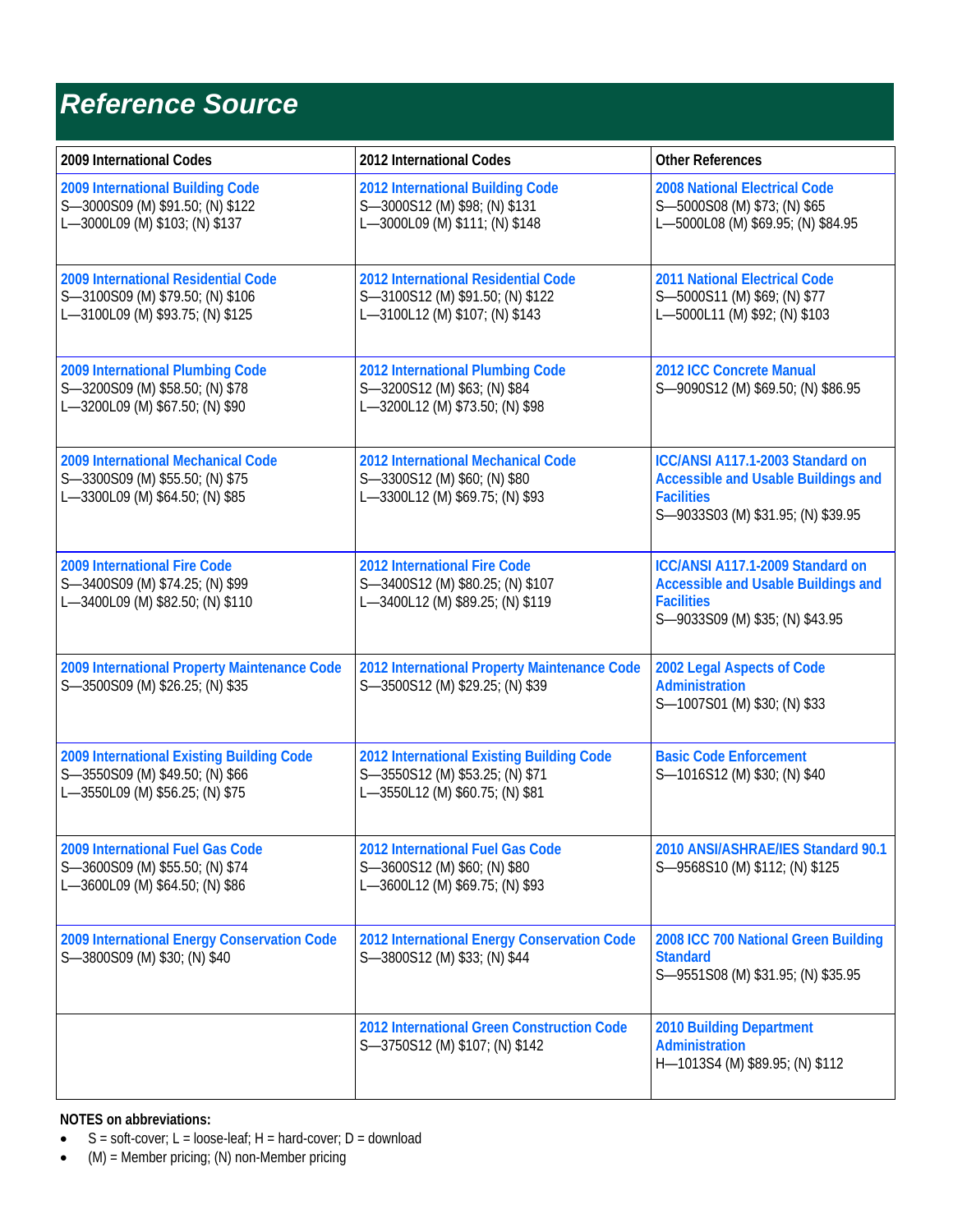| <b>Other References</b>                                                                                                             | <b>Other References</b>                                                                                                                                     |
|-------------------------------------------------------------------------------------------------------------------------------------|-------------------------------------------------------------------------------------------------------------------------------------------------------------|
| ACI 318-08 Building Code Requirements for Structural Concrete<br>and Commentary<br>S-9021S08 (M) \$139.50; (N) \$174.50             | 2010 NFPA 13 Standard for the Installation of Sprinkler Systems<br>S-9406S10 (M) \$77.50; (N) \$86                                                          |
| ACI 318-11 Building Code Requirements for Structural Concrete<br>and Commentary<br>S-9021S11 (M) \$154; (N) \$192.50                | 2007 NFPA 13D Standard for the Installation of Sprinkler Systems<br>in One- and Two-family Dwellings and Manufactured Homes<br>S-9430S07 (M) \$37; (N) \$41 |
| <b>SSTD 10-99 Standard for Hurricane Resistant Residential</b><br><b>Construction</b><br>D-8744P99 (M) \$27; (N) \$34               | 2010 NFPA 13D Standard for the Installation of Sprinkler Systems<br>in One- and Two-family Dwellings and Manufactured Homes<br>S-9430S10 (M) \$37; (N) \$41 |
| FEMA 499 Home Builder's Guide to Coastal Construction Fact<br><b>Sheets</b><br>S-1376S (M) \$12; (N) \$15                           | 2007 NFPA 72 National Fire Alarm Code<br>S-9435S07 (M) \$77.50; (N) \$86                                                                                    |
| <b>ASCE/SEI 24-05 Flood Resistant Design and Construction</b><br>S-9020S05 (M) \$53; (N) \$59                                       | 2010 NFPA 72 National Fire Alarm Code<br>S-9435S10 (M) \$77.50; (N) \$86                                                                                    |
| 2001 Wood Frame Construction Manual for One- and Two-family<br>Dwellings and Commentary to the WFCM<br>S-9104S01 (M) \$54; (N) \$60 | Human Resource Management: An Essential Guide<br>H-9623S3 (M) \$83; (N) \$92                                                                                |
| ATC-45 Field Manual: Safety Evaluation of Buildings After Wind-<br>storms and Floods<br>S-9345S (M) \$26; (N) \$29                  | A Budgeting Guide for Local Government                                                                                                                      |
| ATC-20 and 20-2 Procedures for Postearthquake Safety Evaluation<br>of Buildings and Addendum<br>S-9364S (M) \$38; (N) \$42          |                                                                                                                                                             |
| ATC 20-1 Field Manual: Postearthquake Safety Evaluation of<br><b>Buildings</b><br>S-9365S (M) \$23; (N) \$26                        |                                                                                                                                                             |

**NOTES on abbreviations:** 

- $S = soft-cover; L = loose-leaf; H = hard-cover; D = download$
- (M) = Member pricing; (N) non-Member pricing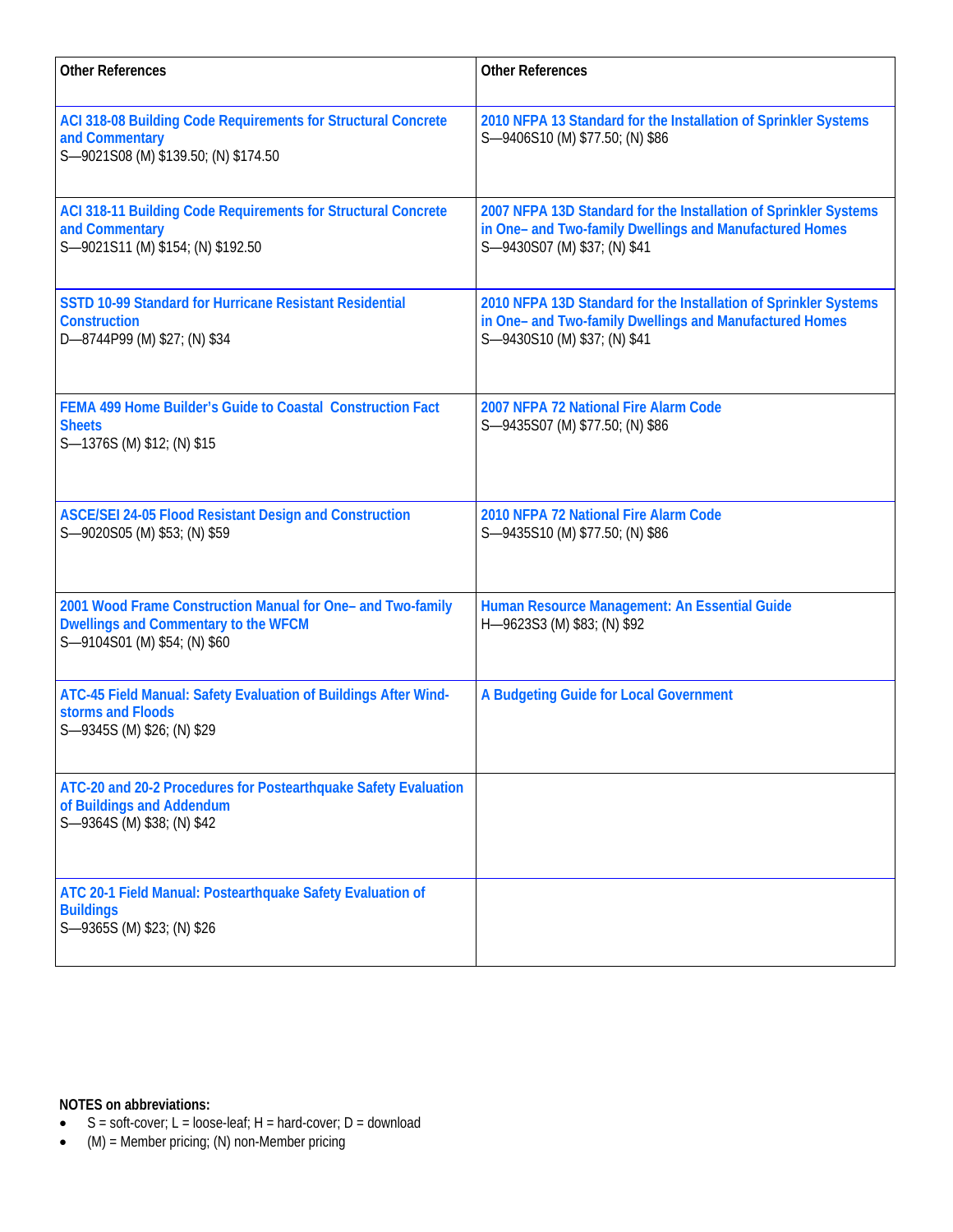# **REAL EXECUTER COUNCIL**<br>THE CODE COUNCIL

| O Two-Year Discount \$170<br>O One Year Membership \$100<br>ICC Certification Number (list only one): #<br><u> 1989 - Johann Barn, mars ann an t-Aontaithe ann an t-Aontaithe ann an t-Aontaithe ann an t-Aontaithe ann an t-</u><br>$\blacksquare$ MR.<br><b>Q</b> мs.<br>NAME<br>TITLE<br>E-MAIL<br>ORGANIZATION/JURISDICTION<br>PHONE (SPECIFY COUNTRY AND CITY CODE IF OUTSIDE THE U.S.)<br><b>SHIPPING ADDRESS</b><br>CITY<br>STATE/PROVINCE<br>BILLING ADDRESS (IF DIFFERENT)<br>CITY<br>STATE/PROVINCE<br>Check here if you would like to receive information about ICC products and services via: $\Box$ Fax $\Box$ E-mail | O Three-Year Discount \$240<br>EXT.<br>FAX (SPECIFY COUNTRY AND CITY CODE IF OUTSIDE THE U.S.)                                                            |
|------------------------------------------------------------------------------------------------------------------------------------------------------------------------------------------------------------------------------------------------------------------------------------------------------------------------------------------------------------------------------------------------------------------------------------------------------------------------------------------------------------------------------------------------------------------------------------------------------------------------------------|-----------------------------------------------------------------------------------------------------------------------------------------------------------|
|                                                                                                                                                                                                                                                                                                                                                                                                                                                                                                                                                                                                                                    |                                                                                                                                                           |
|                                                                                                                                                                                                                                                                                                                                                                                                                                                                                                                                                                                                                                    |                                                                                                                                                           |
|                                                                                                                                                                                                                                                                                                                                                                                                                                                                                                                                                                                                                                    |                                                                                                                                                           |
|                                                                                                                                                                                                                                                                                                                                                                                                                                                                                                                                                                                                                                    |                                                                                                                                                           |
|                                                                                                                                                                                                                                                                                                                                                                                                                                                                                                                                                                                                                                    |                                                                                                                                                           |
|                                                                                                                                                                                                                                                                                                                                                                                                                                                                                                                                                                                                                                    |                                                                                                                                                           |
|                                                                                                                                                                                                                                                                                                                                                                                                                                                                                                                                                                                                                                    |                                                                                                                                                           |
|                                                                                                                                                                                                                                                                                                                                                                                                                                                                                                                                                                                                                                    |                                                                                                                                                           |
|                                                                                                                                                                                                                                                                                                                                                                                                                                                                                                                                                                                                                                    |                                                                                                                                                           |
|                                                                                                                                                                                                                                                                                                                                                                                                                                                                                                                                                                                                                                    |                                                                                                                                                           |
|                                                                                                                                                                                                                                                                                                                                                                                                                                                                                                                                                                                                                                    | ZIP/POSTAL CODE<br><b>COUNTRY</b>                                                                                                                         |
|                                                                                                                                                                                                                                                                                                                                                                                                                                                                                                                                                                                                                                    |                                                                                                                                                           |
|                                                                                                                                                                                                                                                                                                                                                                                                                                                                                                                                                                                                                                    |                                                                                                                                                           |
|                                                                                                                                                                                                                                                                                                                                                                                                                                                                                                                                                                                                                                    | ZIP/POSTAL CODE<br>COUNTRY                                                                                                                                |
|                                                                                                                                                                                                                                                                                                                                                                                                                                                                                                                                                                                                                                    |                                                                                                                                                           |
|                                                                                                                                                                                                                                                                                                                                                                                                                                                                                                                                                                                                                                    | Payment Information Annual membership dues must be prepaid with check, money order, or credit card and submitted with application.                        |
| Enclosed is my: O CHECK (Payable to ICC)<br><b>OMONEY ORDER</b>                                                                                                                                                                                                                                                                                                                                                                                                                                                                                                                                                                    |                                                                                                                                                           |
| OVISA® OMASTERCARD® ODISCOVER® OAMERICAN EXPRESS®<br>Charge my:                                                                                                                                                                                                                                                                                                                                                                                                                                                                                                                                                                    | Please apply this total amount to my credit card: \$                                                                                                      |
| <b>CREDIT CARD NUMBER</b>                                                                                                                                                                                                                                                                                                                                                                                                                                                                                                                                                                                                          | EXP. DATE                                                                                                                                                 |
| CARDHOLDER'S NAME                                                                                                                                                                                                                                                                                                                                                                                                                                                                                                                                                                                                                  | SIGNATURE                                                                                                                                                 |
|                                                                                                                                                                                                                                                                                                                                                                                                                                                                                                                                                                                                                                    | If you filled out this application in response to an ICC flyer or ad, please indicate the Tracking Number (located in black box in lower left corner): #_ |
| NEW Members only-select to receive one code book below, included with first year's fee:                                                                                                                                                                                                                                                                                                                                                                                                                                                                                                                                            |                                                                                                                                                           |

 $\Box$  2012 International Building Code® ( $\Box$  soft cover or  $\Box$  loose leaf)  $\Box$  2012 International Residential Code® ( $\Box$  soft cover or  $\Box$  loose leaf)  $\square$  2012 International Plumbing Code® ( $\square$  soft cover or  $\square$  loose leaf)  $\square$  2012 International Mechanical Code® ( $\square$  soft cover or  $\square$  loose leaf)  $\square$  2012 International Fire Code® ( $\square$  soft cover or  $\square$  loose leaf)  $\square$  2012 International Fuel Gas Code® ( $\square$  soft cover or  $\square$  loose leaf) 2012 International Energy Conservation Code® (*soft cover only*) 2012 International Existing Building Code® (*soft cover only*)

 2012 International Property Maintenance Code® (*soft cover only*) 2012 ICC Performance Code™ for Buildings and Facilities (*soft cover only*) 2012 International Wildland-Urban Interface Code™ (*soft cover only*) 2012 International Zoning Code® (*soft cover only*) 2012 International Private Sewage Disposal Code® (*soft cover only*) Other select ICC codes may be substituted, based on availability. Would you prefer a 2009 edition or regional code? Specify below:

Submitting the ApplicationThere are four easy ways to submit this completed application along with payment or credit card information. **1. FAX: (205) 591-0775 2. MAIL: International Code Council 900 Montclair Road Birmingham, AL 35213 3. CALL: 1-888-ICC-SAFE (422-7233), x33804 4. SCAN & EMAIL: members@iccsafe.org**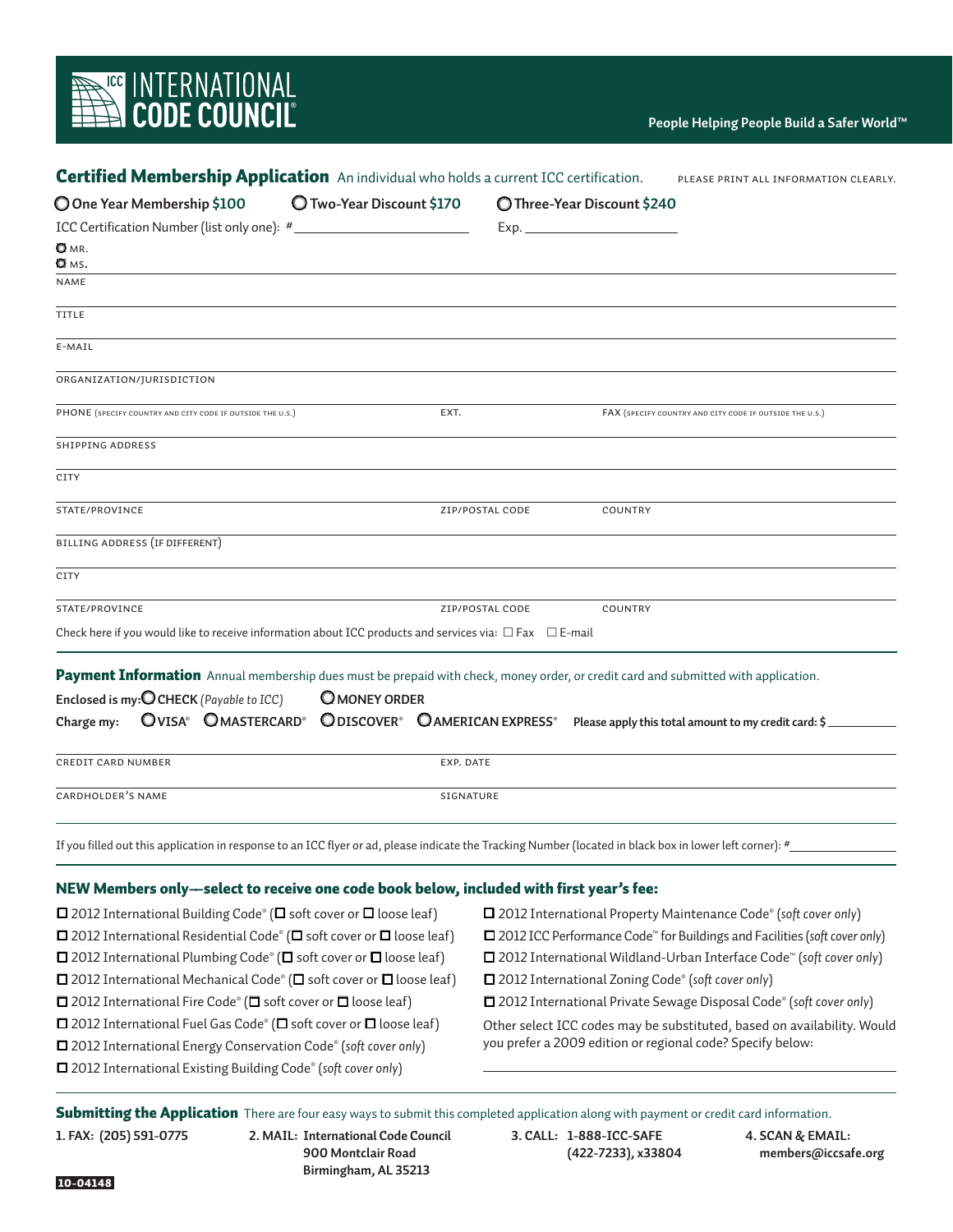

# order form: u.s. addresses only

TO ORDER BY PHONE: 1-800-786-4452 • Mon – Fri, 8 am – 7 pm CT TO ORDER BY FAX: 1-866-891-1695

TO ORDER BY MAIL: 25442 Network Pl., Chicago, IL 60673-1254 TO ORDER ONLINE: www.iccsafe.org

|  | Date _____ /_____ /_____                                                                                                                                           |  |  |  |
|--|--------------------------------------------------------------------------------------------------------------------------------------------------------------------|--|--|--|
|  | <b>Ship To:</b> (If different from "Bill To" address or outside of U.S.) (Please Print)                                                                            |  |  |  |
|  |                                                                                                                                                                    |  |  |  |
|  |                                                                                                                                                                    |  |  |  |
|  |                                                                                                                                                                    |  |  |  |
|  | State _________                                                                                                                                                    |  |  |  |
|  |                                                                                                                                                                    |  |  |  |
|  | CHECK IF YOU WOULD LIKE ADDITIONAL INFORMATION<br>$\Box$ Membership Application $\Box$ Certification information $\Box$ Product Catalog $\Box$ Seminar information |  |  |  |

### prices SUBJECT TO CHANGE.

| <b>Item Number</b> | Qty | List Price,<br>Each | Member Price,<br>Each | <b>Description (specify edition)</b> | Total |
|--------------------|-----|---------------------|-----------------------|--------------------------------------|-------|
|                    |     |                     |                       |                                      |       |
|                    |     |                     |                       |                                      |       |
|                    |     |                     |                       |                                      |       |
|                    |     |                     |                       |                                      |       |
|                    |     |                     |                       |                                      |       |
|                    |     |                     |                       |                                      |       |
|                    |     |                     |                       |                                      |       |
|                    |     |                     |                       |                                      |       |

ח ר

| Method of Payment: (Nonmembers of ICC must prepay by credit card, check or money order.)   |
|--------------------------------------------------------------------------------------------|
| $\Box$ Check or money order $\Box$ Bill my Membership No.                                  |
| □ Purchase Order No.: (COPY OF AUTHORIZED P.O. REQUIRED)                                   |
| $\Box$ MasterCard $\Box$ VISA $\Box$ Discover $\Box$ American Express                      |
| CVV <sup>#</sup> (3- or 4-digit security code printed on card) ___________________________ |
|                                                                                            |
|                                                                                            |
|                                                                                            |
| <b>ICC USE ONLY</b>                                                                        |
|                                                                                            |
|                                                                                            |
|                                                                                            |
| 12-05892 04/12                                                                             |
|                                                                                            |

| <b>Shipping Rates</b>                                                                                                                                                                                                               | Shipping           |                                                                                                                                                                                           |  |
|-------------------------------------------------------------------------------------------------------------------------------------------------------------------------------------------------------------------------------------|--------------------|-------------------------------------------------------------------------------------------------------------------------------------------------------------------------------------------|--|
| Order<br>Subtotal                                                                                                                                                                                                                   | Shipping<br>Charge | <b>Sales Tax</b>                                                                                                                                                                          |  |
| <b>U.S. Shipping, Continental 48</b><br>Up to \$25, 10–15 day Media Mail. \$4<br>Up to \$25, 3-10 day UPS/FedEx<br>Ground (no P.O. Boxes). $\dots \dots \dots \dots$ \$8<br>$$25.01$ to $$50$ \$9<br>$$50.01$ to $$100$ \$10        |                    | <b>TOTAL PAYMENT</b><br>All paymer                                                                                                                                                        |  |
| $$200.01$ to $$500$ \$16<br>$$500.01$ and more 4% of subtotal<br>AK, HI and U.S. Territories Shipping                                                                                                                               |                    | <b>SALES TAX: AL, AZ, C</b><br>HI, IA, ID, IL, IN, KS, K<br>MN, MO, MS, NC, ND,<br>OK, PA, RI, SC, SD, TN,<br>WI add applicable sales                                                     |  |
| $$25.01$ to $$200$ \$15<br>$$200.01$ to $$500$ \$30<br>\$500.01 or more 8% of subtotal                                                                                                                                              |                    | Returns and<br>Products may be<br>resalable condition                                                                                                                                     |  |
| International Shipping<br>Canada and Mexico20% of subtotal<br>All Other Countries \$25+20% of subtotal<br>International shipping rates may vary.<br>Deliveries to remote areas may be delayed.<br><b>Call for Express Delivery.</b> |                    | proof of purchase. A<br>percent of the origin<br>imposed on accepte<br>must have written at<br>No refunds are ma<br>or video products.<br>be exchanged only<br>editions. Please call<br>. |  |

**All payments in U.S. Funds.**

**Subtotal**

SALES TAX: AL, AZ, CA, CO, CT, DC, FL, GA, HI, IA, ID, IL, IN, KS, KY, LA, MA, MD, ME, MI, MN, MO, MS, NC, ND, NJ, NM, NV, NY, OH, OK, PA, RI, SC, SD, TN, TX, UT, VA, VT, WA and WI add applicable sales tax.

### Returns and Refunds

Products may be returned in new, resalable condition within 30 days with proof of purchase. A restocking fee of 20 percent of the original selling price will be imposed on accepted returns. All returns must have written authorization from ICC. No refunds are made for software, audio or video products. Defective items may be exchanged only for the same titles or editions. **Please call 1-800-786-4452 for complete details.**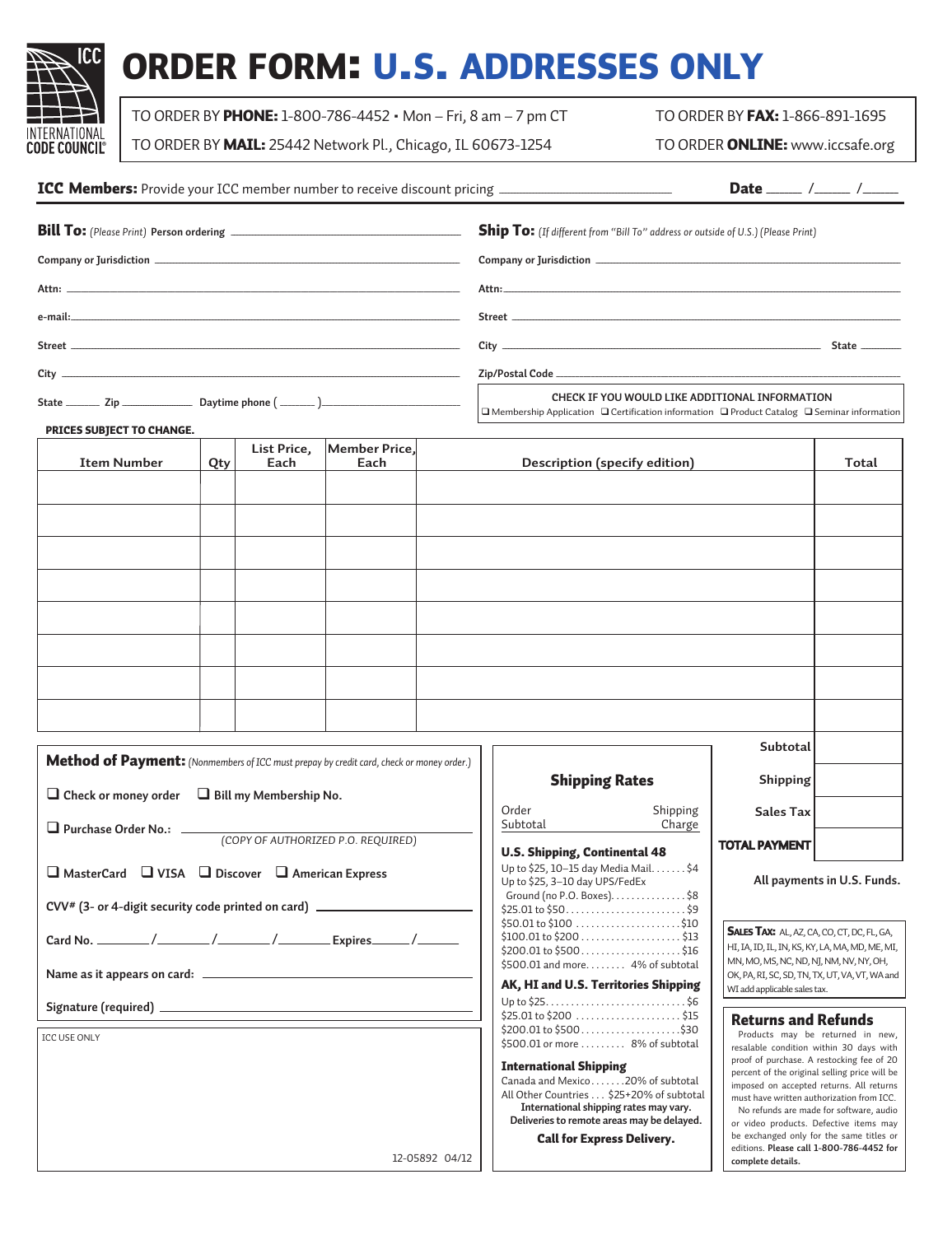### Ordering Is Easy!



| <b>PHONE:</b>  | 1-800-786-4452<br>Mon-Fri, 8 am to 7 pm CT                                               |
|----------------|------------------------------------------------------------------------------------------|
| <b>FAX:</b>    | 1-866-891-1695                                                                           |
|                | <b>ON LINE:</b> www.iccsafe.org                                                          |
| <b>E-MAIL:</b> | order@iccsafe.org                                                                        |
| MATI :         | <b>International Code Council</b><br>25442 Network PL<br>Chicago, IL 60673-1254<br>I ISA |

## Ordering Information

Member discount and billing: Member discount prices are offered to current ICC members only. All members must use their membership number on each order to receive the discount pricing. Orders must be prepaid or charged to a credit card. All orders are to be paid in U.S. funds. Returned checks are subject to a \$25 service charge.

Shipping and Handling: Orders are shipped postage paid via FedEx, UPS or USPS unless otherwise specified. A complete address must be given for each order. Please refer to the order form for shipping charges.

International orders: For faster service, please pay by credit card. All international orders must be prepaid in U.S. funds. Please allow six to eight weeks for firstclass mail service. Express delivery and wire transfers are available; please call 1-800-786-4452 for pricing information.

Proof of I.D. may be required.

## Quantity Discounts

Reduced pricing is available for products published by ICC. These products are noted with " $\mathbb{Z}^n$  in the Index. The schedule of discounts is as follows:

**25** to **49** copies of a single item......... **5%** discount

**50** to **99** copies of a single item......... **10%** discount

**100** or more copies of a single item... **15%** discount

Quantity discount **does not** apply to Package Deals, Bundles, Collections, Combos, Logo items, or products that are not published by ICC.

### Return and Refund Policy

Products may be returned in new, resalable condition within 30 days. Claims for shortages or damage must be made within 5 days of receipt of merchandise. All returns must include an ICC Return Authorization number. Call 1-888-422-7233, x33801 to receive your Return Authorization number. A copy of a paid invoice, a canceled check for the amount of purchase, or other proof of purchase must accompany the shipment of all returns. Unauthorized returns will be delayed in processing and may not be accepted for credit and/or may get returned to the customer.

All returns are subject to a restocking fee of 20 percent of the original selling price. No refund will be issued on overpayments less than \$5.

Returned merchandise must be shipped prepaid to the ICC Distribution Center, 11711 W. 85<sup>th</sup> St., Lenexa, KS 66214. It is strongly recommended that returned merchandise be shipped through UPS to ensure prompt and efficient delivery because materials shipped at book rate are not traceable through the USPS.

No refunds are made for software, audio or video products. Defective software, audio or video items may be exchanged only for the same titles or editions as the defective item.

If you have any questions on these policies, please call 1-800-786-4452 and ask for a customer service representative.

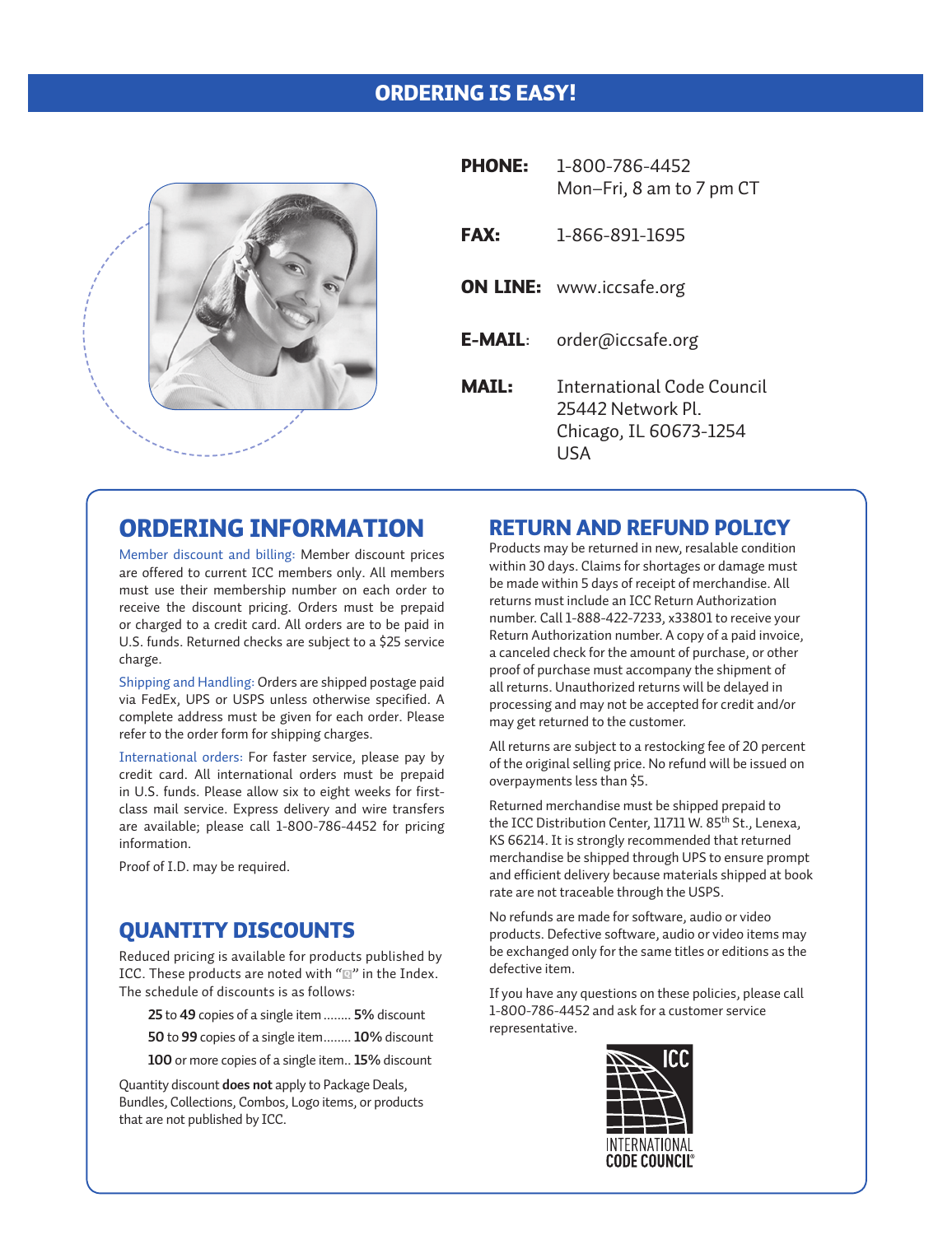

# order form: international addresses only

 $\Gamma$ 

TO ORDER BY PHONE: 001-708-799-2300, x33801, Mon-Fri, 8 a.m. - 7 p.m. CT TO ORDER BY FAX: 001-708-799-4981

TO ORDER BY MAIL: 25442 Network Pl., Chicago, IL 60673-1254, USA TO ORDER ONLINE: www.iccsafe.org

### **All International Orders must be prepaid in U.S. Funds drawn on a U.S. Bank.** We gladly accept payment by MasterCard,

Visa, American Express, Discover, JCB or a check/money order denominated in U.S. dollars and drawn on a U.S. bank. All prices are quoted in U.S. dollars. **DATE** \_\_\_\_\_ /\_\_\_\_\_ /\_\_\_\_\_\_ /\_\_\_\_\_\_\_

### **Ship To:** (Please Print) Person ordering \_

| <b>ICC Members:</b>                                                                                                 |
|---------------------------------------------------------------------------------------------------------------------|
| Provide your member number to                                                                                       |
| receive discount pricing                                                                                            |
|                                                                                                                     |
| <b>CHECK BOX IF YOU WOULD LIKE</b>                                                                                  |
| <b>ADDITIONAL INFORMATION</b>                                                                                       |
| $\Box$ Membership Application $\Box$ Certification information<br>$\Box$ Product Catalog $\Box$ Seminar information |
|                                                                                                                     |

### prices SUBJECT TO CHANGE.

|                                                                                            |     | List Price,                               | <b>Member Price,</b>             |                                      |                                |                                                   |  |
|--------------------------------------------------------------------------------------------|-----|-------------------------------------------|----------------------------------|--------------------------------------|--------------------------------|---------------------------------------------------|--|
| <b>Item Number</b>                                                                         | Qty | Each                                      | Each                             |                                      | Description (specify edition)  |                                                   |  |
|                                                                                            |     |                                           |                                  |                                      |                                |                                                   |  |
|                                                                                            |     |                                           |                                  |                                      |                                |                                                   |  |
|                                                                                            |     |                                           |                                  |                                      |                                |                                                   |  |
|                                                                                            |     |                                           |                                  |                                      |                                |                                                   |  |
|                                                                                            |     |                                           |                                  |                                      |                                |                                                   |  |
|                                                                                            |     |                                           |                                  |                                      |                                |                                                   |  |
|                                                                                            |     |                                           |                                  |                                      |                                |                                                   |  |
|                                                                                            |     |                                           |                                  |                                      |                                |                                                   |  |
|                                                                                            |     |                                           |                                  |                                      |                                |                                                   |  |
|                                                                                            |     |                                           |                                  |                                      |                                |                                                   |  |
|                                                                                            |     |                                           |                                  |                                      |                                |                                                   |  |
|                                                                                            |     |                                           |                                  |                                      |                                |                                                   |  |
|                                                                                            |     |                                           |                                  |                                      |                                |                                                   |  |
| Method of Payment: (Nonmembers of ICC must prepay by credit card, check or money order.)   |     |                                           |                                  |                                      | <b>International Shipping</b>  |                                                   |  |
|                                                                                            |     |                                           | <b>Standard:</b>                 | <b>SUBTOTAL</b>                      |                                |                                                   |  |
| $\Box$ Check or money order $\Box$ Bill my Membership No.                                  |     |                                           | Canada and Mexico20% of subtotal |                                      |                                |                                                   |  |
|                                                                                            |     | All Other Countries  \$25+20% of subtotal | <b>SHIPPING</b>                  |                                      |                                |                                                   |  |
| Purchase Order No.: (COPY OF AUTHORIZED P.O. REQUIRED)                                     |     |                                           |                                  | <b>TOTAL PAYMENT</b> All payments in |                                |                                                   |  |
| $\Box$ MasterCard $\Box$ VISA $\Box$ Discover $\Box$ American Express                      |     |                                           | <b>Call for Express Delivery</b> |                                      | U.S. Funds.                    |                                                   |  |
|                                                                                            |     |                                           |                                  |                                      |                                |                                                   |  |
| CVV <sup>#</sup> (3- or 4-digit security code printed on card) ___________________________ |     |                                           | <b>Billed:</b>                   |                                      |                                |                                                   |  |
|                                                                                            |     |                                           | $\Box$ FedEx $\Box$ UPS          |                                      |                                |                                                   |  |
|                                                                                            |     |                                           |                                  |                                      |                                |                                                   |  |
|                                                                                            |     |                                           | *Wire Transfers                  |                                      |                                |                                                   |  |
|                                                                                            |     |                                           |                                  |                                      | Deliveries to remote areas may | Add \$25 (U.S.) for bank fees.                    |  |
|                                                                                            |     |                                           |                                  |                                      | be delayed.                    | Wire to: JP Morgan Chase Bank, N.A.               |  |
| ICC USE ONLY                                                                               |     |                                           |                                  |                                      |                                | ABA 0210-00021                                    |  |
|                                                                                            |     |                                           |                                  |                                      |                                | Acct. #935163733                                  |  |
|                                                                                            |     |                                           |                                  |                                      |                                | SWIFT Code: CHASUS33                              |  |
|                                                                                            |     |                                           |                                  |                                      |                                |                                                   |  |
|                                                                                            |     |                                           |                                  |                                      | Thank you<br>!for your order   |                                                   |  |
|                                                                                            |     |                                           |                                  |                                      |                                | Please send email notification<br>of transfer to: |  |
|                                                                                            |     |                                           |                                  | 12-05892 04/12                       |                                | collections@iccsafe.org                           |  |
|                                                                                            |     |                                           |                                  |                                      |                                |                                                   |  |